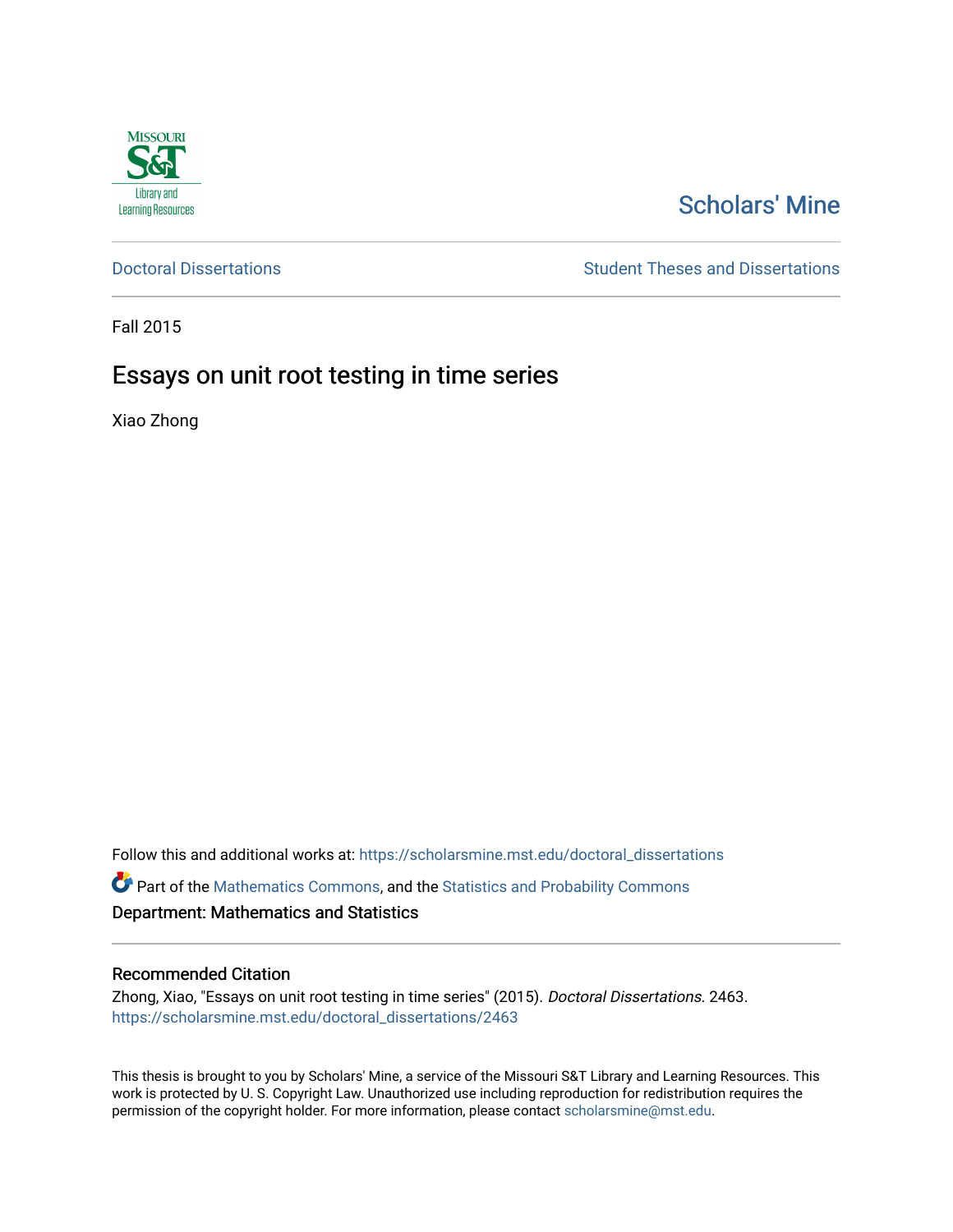## ESSAYS ON UNIT ROOT TESTING IN TIME SERIES

by

# XIAO ZHONG

## A DISSERTATION

Presented to the Faculty of the Graduate School of the

# MISSOURI UNIVERSITY OF SCIENCE AND TECHNOLOGY

In Partial Fulfillment of the Requirements for the Degree

# DOCTOR OF PHILOSOPHY

in

# MATHEMATICS & STATISTICS

2015

# Approved by:

Dr. V. A. Samaranayake, Advisor Dr. Robert Paige Dr. Akim Adekpedjou Dr. Gayla Olbricht Dr. Gregory Gelles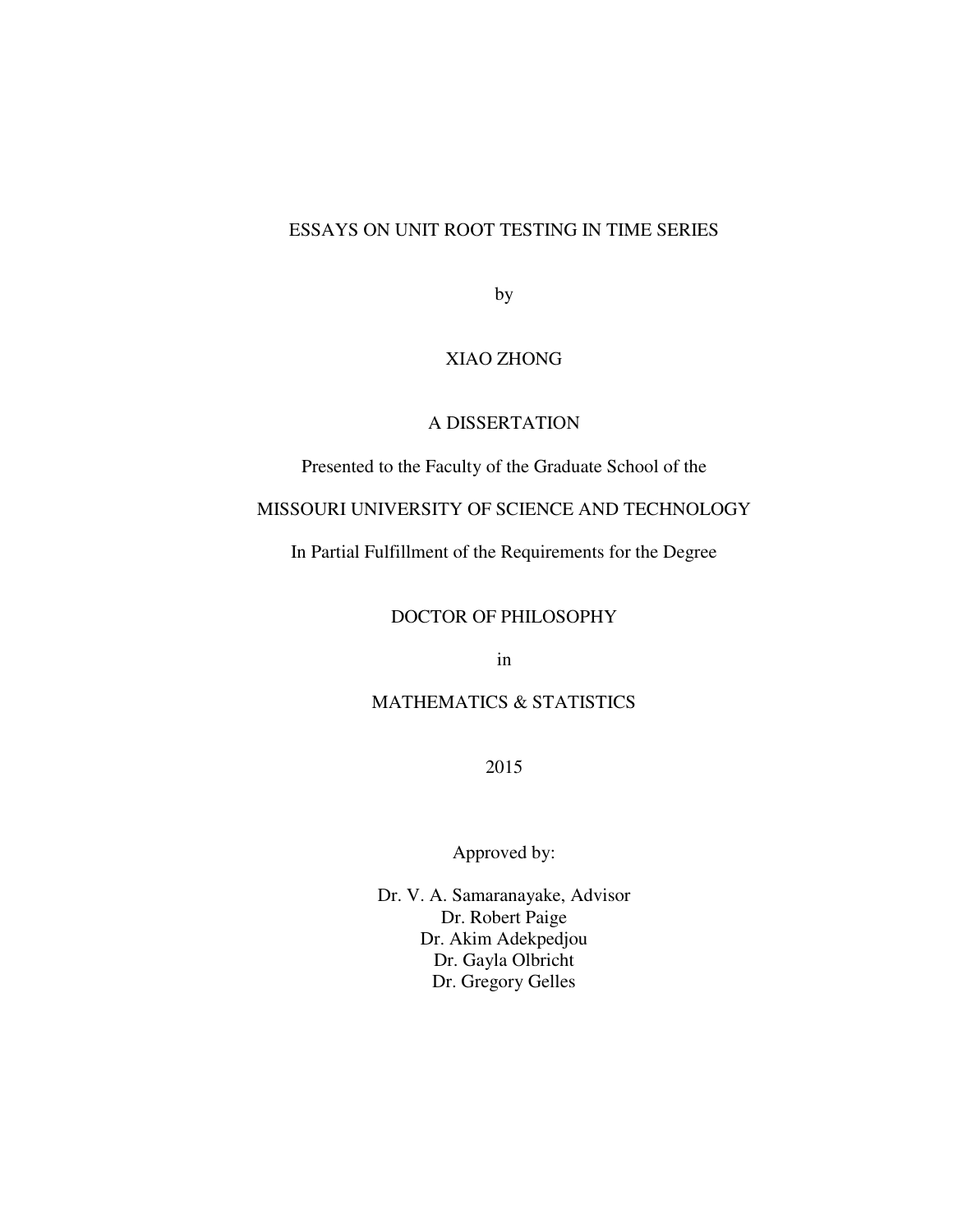$\odot$  2015

Xiao Zhong

All Rights Reserved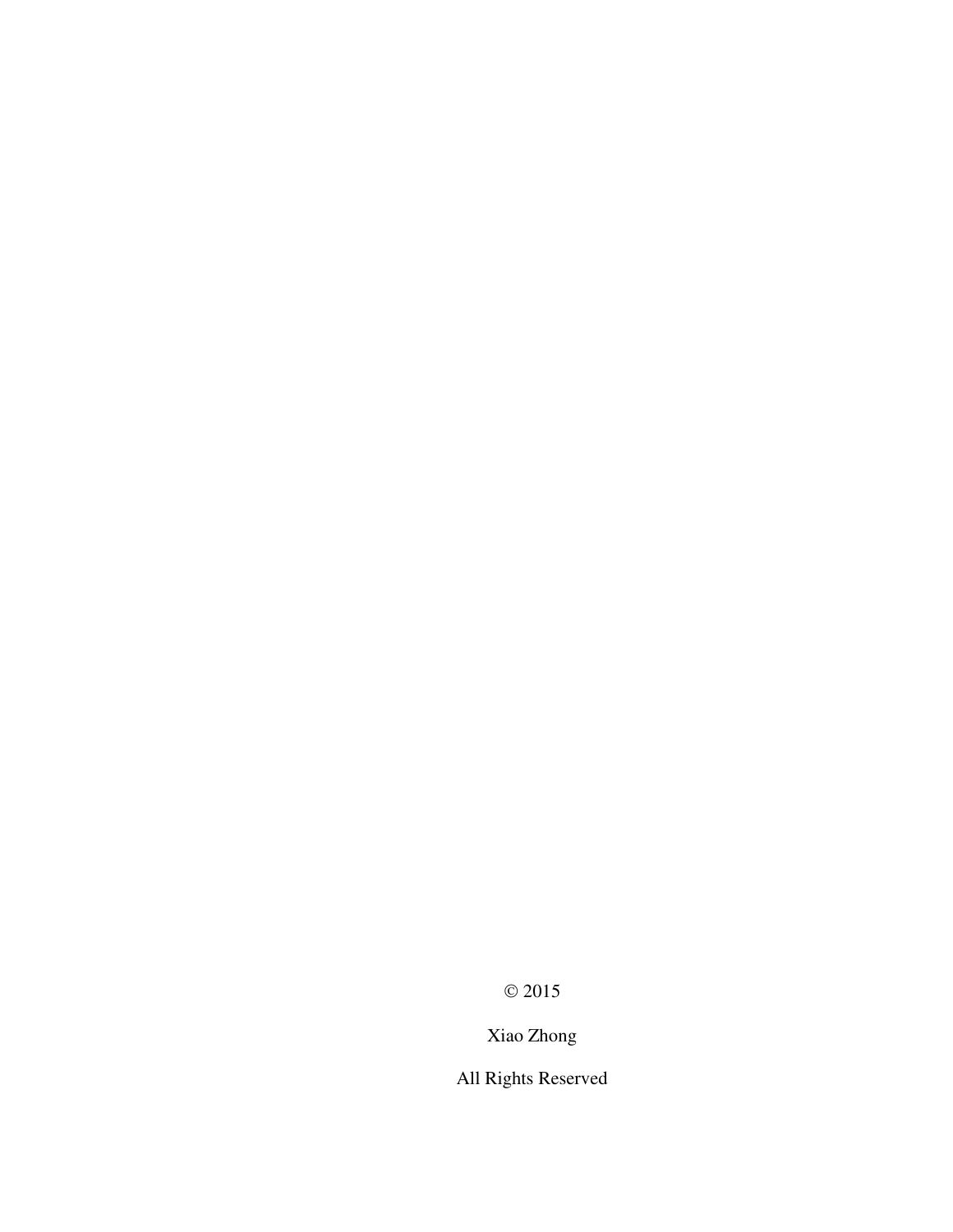### **PUBLICATION DISSERTATION OPTION**

This dissertation has been prepared based on MS&T dissertation guidelines and in the styles utilized by Journal of Statistical Computations and Simulations. Pages 14-33 will be submitted to Communications in Statistics - Simulation and Computation; Pages 34-58 were accepted by Journal of Statistical Computations and Simulations; Pages 59- 80 will be submitted to Journal of Econometrics. Appendices A and B and the Bibliography have been added for purposes normal to dissertation writing.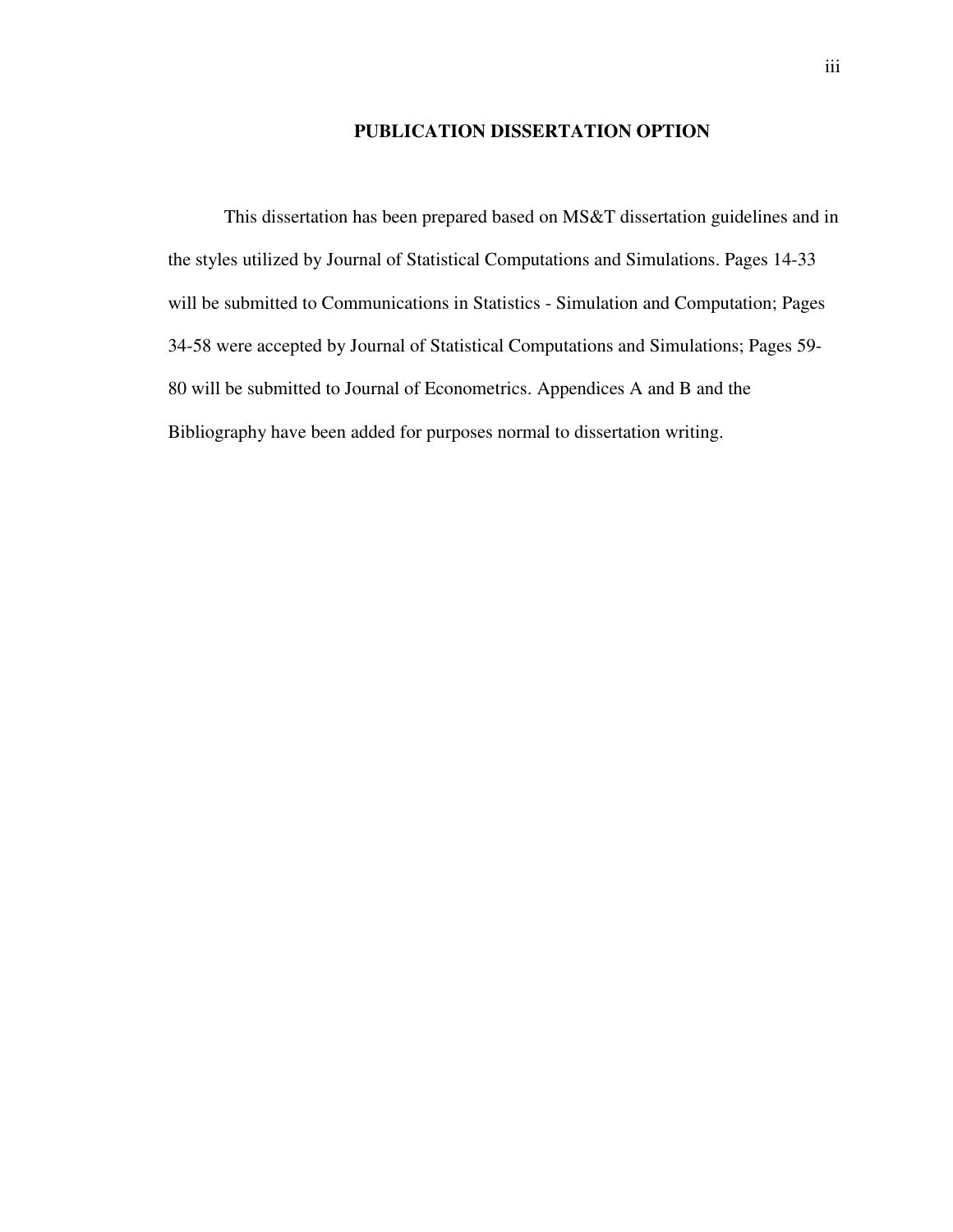#### **ABSTRACT**

Unit root tests are frequently employed by applied time series analysts to determine if the underlying model that generates an empirical process has a component that can be well-described by a random walk. More specifically, when the time series can be modeled using an autoregressive moving average  $(ARMA)$  process, such tests aim to determine if the autoregressive  $(AR)$  polynomial has one or more unit roots. The effect of economic shocks do not diminish with time when there is one or more unit roots in the AR polynomial, whereas the contribution of shocks decay geometrically when all the roots are outside the unit circle. This is one major reason for economists' interest in unit root tests. Unit roots processes are also useful in modeling seasonal time series, where the autoregressive polynomial has a factor of the form  $(1 - z^s)$ , and *s* is the period of the season. Such roots are called seasonal unit roots. Techniques for testing the unit roots have been developed by many researchers since late 1970s. Most such tests assume that the errors (shocks) are independent or weakly dependent. Only a few tests allow conditionally heteroskedastic error structures, such as Generalized Autoregressive Conditionally Heteroskedastic  $(GARCH)$  error. And only a single test is available for testing multiple unit roots. In this dissertation, three papers are presented. Paper I deals with developing bootstrap-based tests for multiple unit roots; Paper II extends a bootstrap-based unit root test to higher order autoregressive process with conditionally heteroscedastic error; and Paper III extends a currently available seasonal unit root test to a bootstrap-based one while at the same time relaxing the assumption of weakly dependent shocks to include conditional heteroscedasticity in the error structure.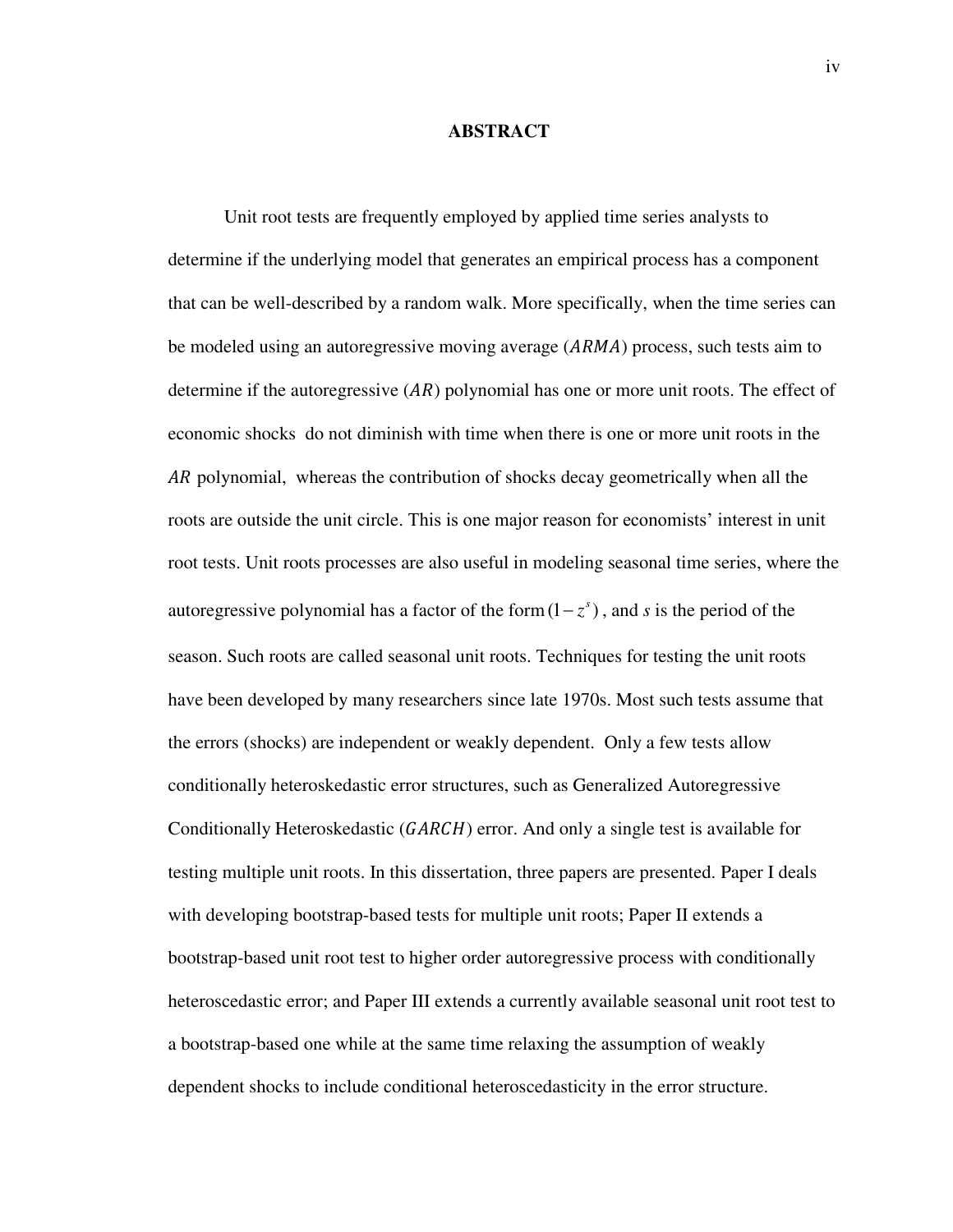# **ACKNOWLEDGMENTS**

I would like to thank my Ph.D. advisor, Dr. V. A. Samaranayake, for teaching me how to walk on water.

I am also thankful to the members of my committee, Dr. Robert Paige, Dr. Akim Adekpedjou, Dr. Gayla Olbricht, and Dr. Gregory Gelles, for their support and kindness. Finally, thanks to my parents for their love, patience and encouragements.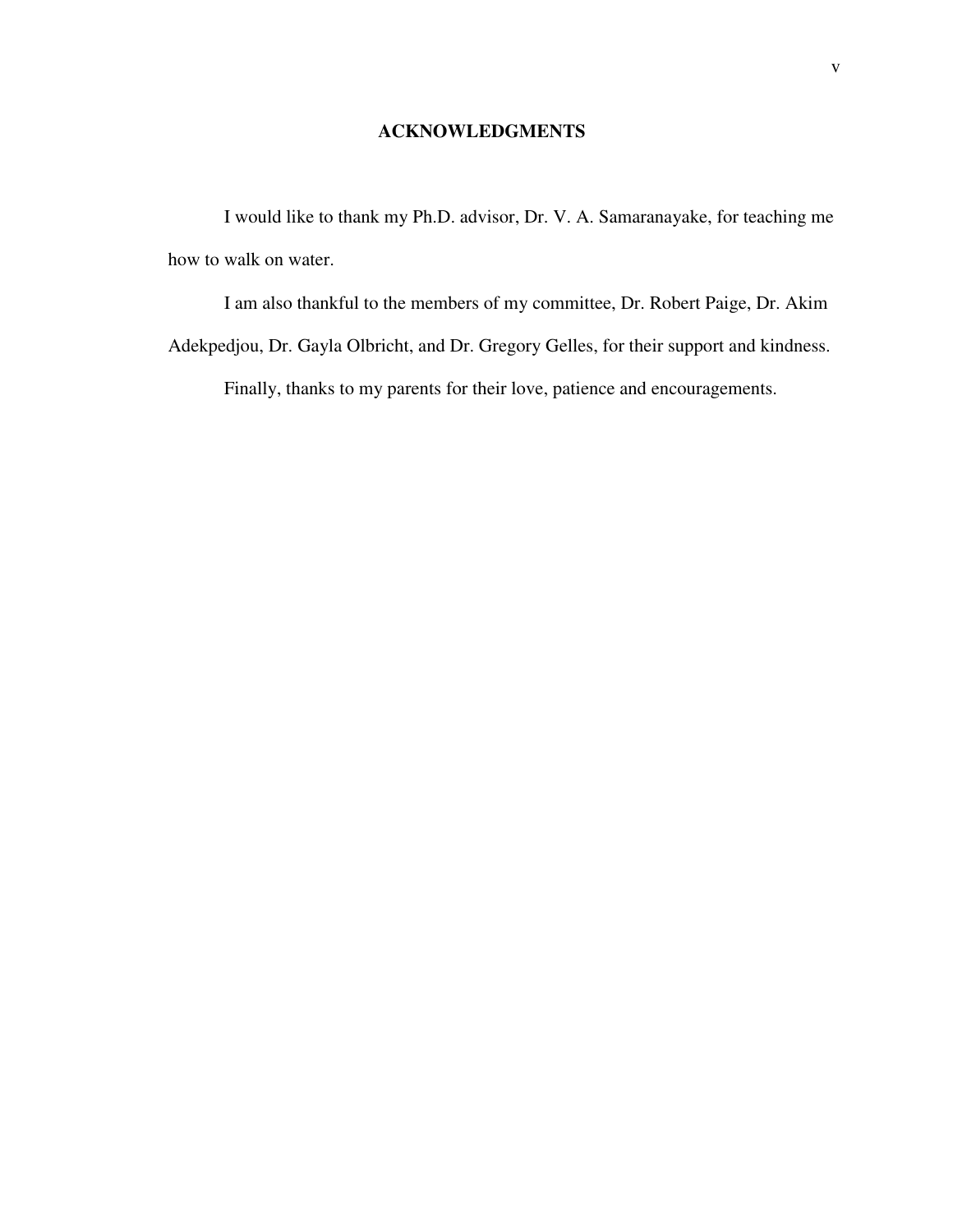# **TABLE OF CONTENTS**

|                                                                | Page |
|----------------------------------------------------------------|------|
|                                                                |      |
|                                                                |      |
|                                                                |      |
|                                                                |      |
| <b>SECTION</b>                                                 |      |
|                                                                |      |
|                                                                | 3    |
|                                                                |      |
|                                                                |      |
|                                                                |      |
| <b>PAPER</b>                                                   |      |
| A BOOTSTRAP-BASED TEST FOR MULTIPLE UNIT ROOTS  14<br>L        |      |
|                                                                |      |
|                                                                |      |
| 2. DICKEY-PANTULA'S TESTS AND THEIR LIMITING DISTRIBUTIONS, 20 |      |
|                                                                | 23   |
|                                                                |      |
|                                                                |      |
|                                                                |      |
| II. BOOTSTRAP-BASED UNIT ROOT TESTS FOR HIGHER ORDER AUTO-     |      |
|                                                                |      |
|                                                                |      |
|                                                                |      |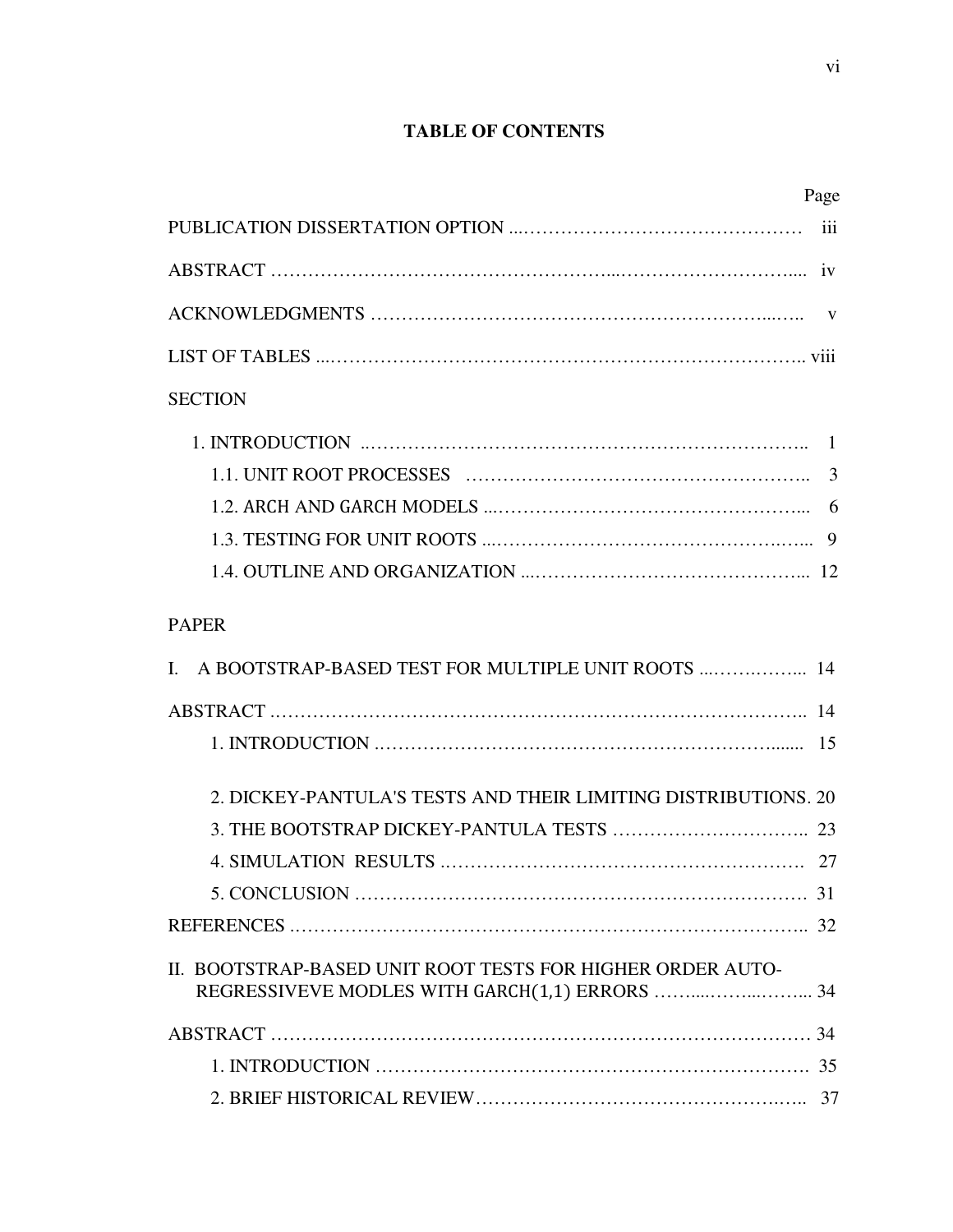| 3. MODEL FORMULATION AND THE ASYMPTOTIC DISTRIBUTION OF<br>41   |
|-----------------------------------------------------------------|
|                                                                 |
|                                                                 |
|                                                                 |
|                                                                 |
| III. BOOTSTRAP-BASED UNIT ROOT TESTING FOR SEASONAL TIME SERIES |
|                                                                 |
| 61                                                              |
|                                                                 |
| 3. BOOTRAP-BASED SEASONAL UNIT ROOT TEST WITH GARCH(1,1)<br>68  |
|                                                                 |
| 78                                                              |
| 79                                                              |
| <b>SECTION</b>                                                  |
|                                                                 |
| <b>APPENDICES</b>                                               |
|                                                                 |
|                                                                 |
|                                                                 |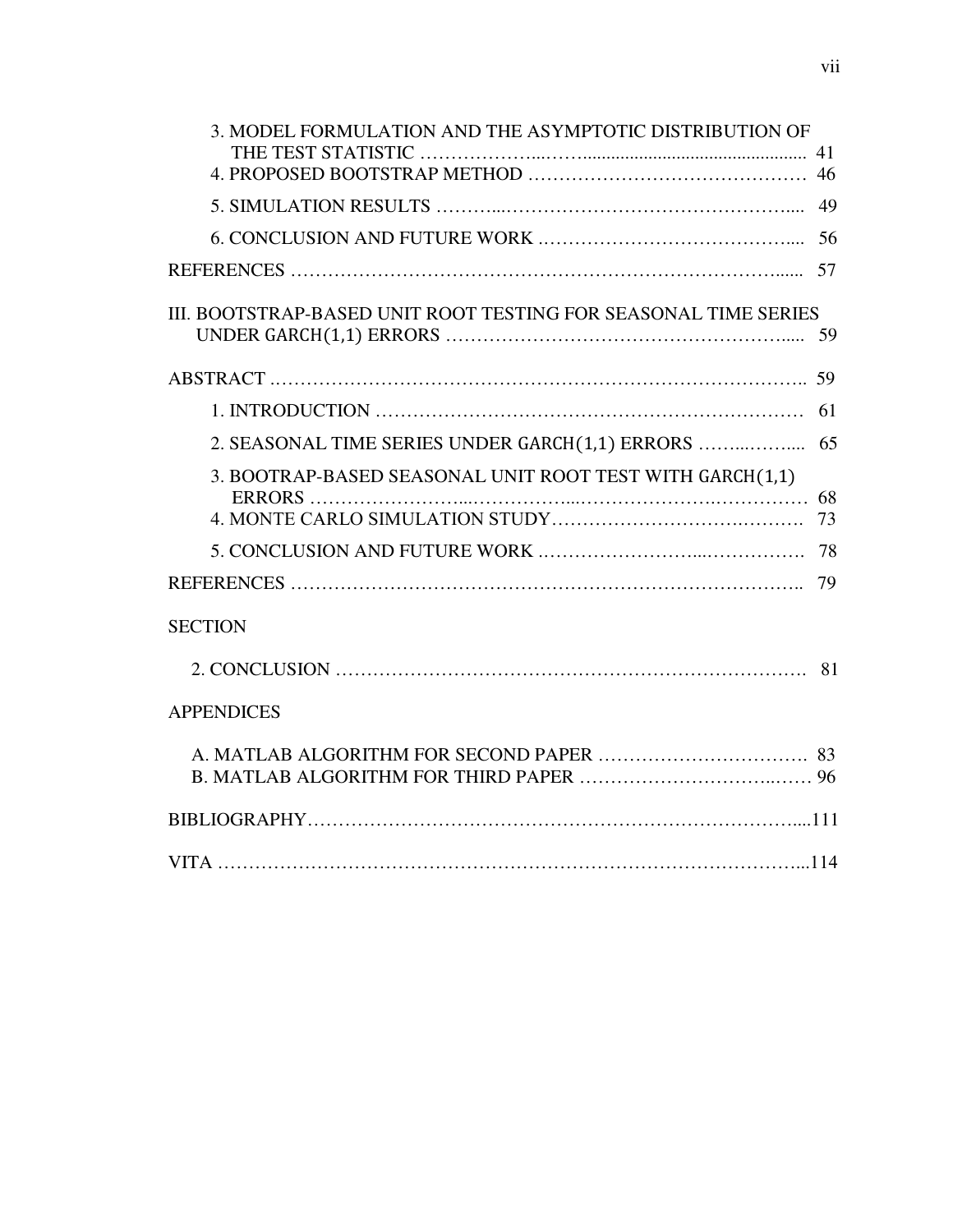# **LIST OF TABLES**

| Table |                                                                                                     |
|-------|-----------------------------------------------------------------------------------------------------|
|       | <b>PAPER I</b>                                                                                      |
| 4.1   |                                                                                                     |
| 4.2   |                                                                                                     |
|       | <b>PAPER II</b>                                                                                     |
| 5.1   | Estimated Coverage Probabilities for the Model with $\alpha = 0$ , $\beta = 0$ , and Normal         |
| 5.2   | Estimated Coverage Probabilities for the Model with $\alpha = 0.5$ , $\beta = 0.4$ , and            |
| 5.3   | Estimated Coverage Probabilities for the Model with $\alpha = 0.25$ , $\beta = 0.7$ , and           |
| 5.4   | Estimated Coverage Probabilities for the Model with $\alpha = 0.399$ , $\beta = 0.6$ , and          |
| 5.5   | Estimated Coverage Probabilities for the Model with $\alpha = 0.199$ , $\beta = 0.8$ , and          |
| 5.6   | Estimated Coverage Probabilities for the Model with $\alpha = 0.7$ , $\beta = 0.25$ , and           |
| 5.7   | Estimated Coverage Probabilities for the Model with $\alpha = 0.6$ , $\beta = 0.399$ , and          |
|       | 5.8 Estimated Coverage Probabilities for the Model with $\alpha = 0.8$ , $\beta = 0.199$ , and      |
| 5.9   | Estimated Coverage Probabilities for the Model with $\alpha = 0.2$ , $\beta = 0.4$ , and            |
|       | 5.10 Estimated Coverage Probabilities for the Model with $\alpha = 0.4$ , $\beta = 0.2$ , and       |
|       | 5.11 Estimated Coverage Probabilities for the Model with $\alpha = 0.5$ , $\beta = 0.4$ , and $t_7$ |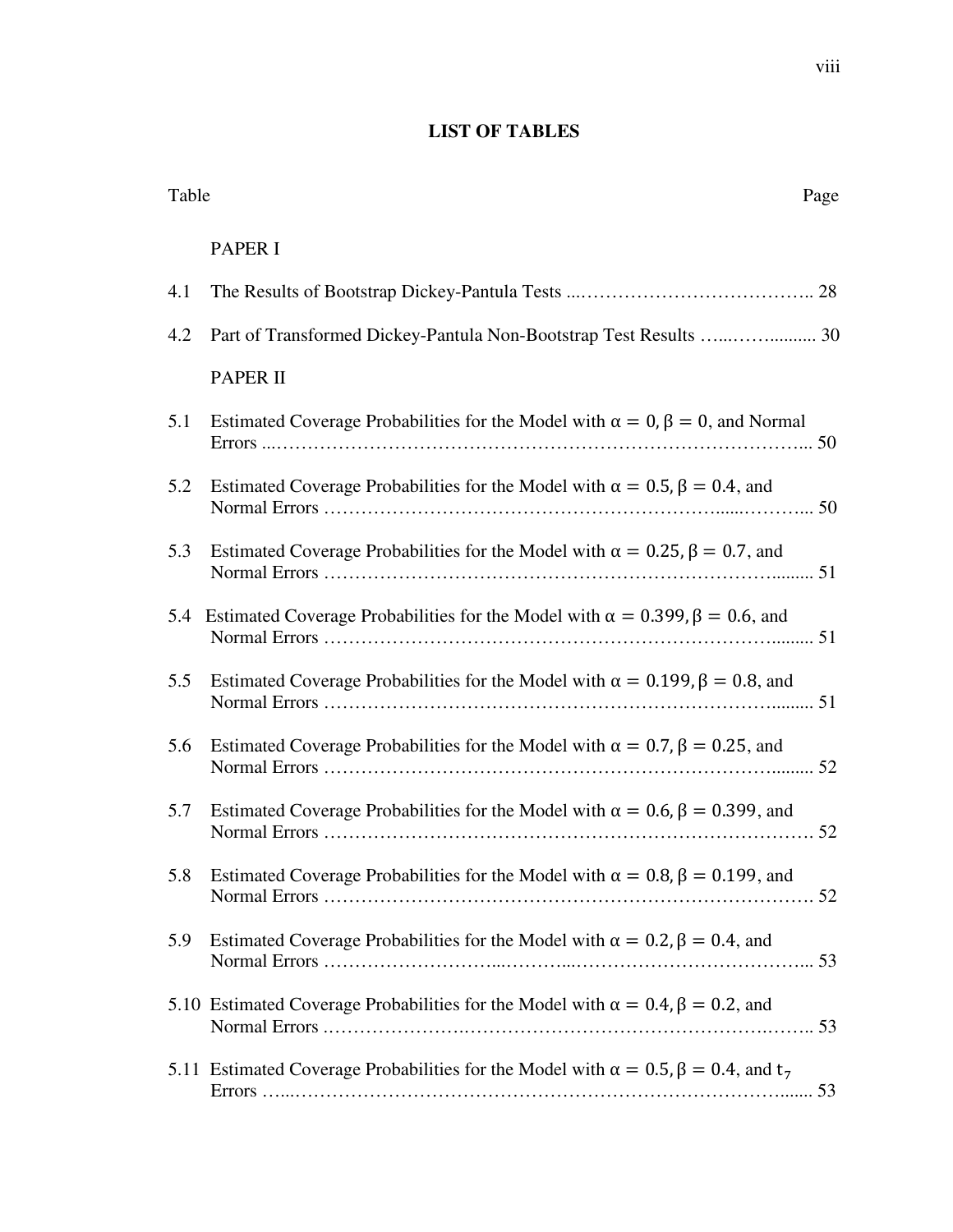|     | 5.12 Estimated Coverage Probabilities for the Model with $\alpha = 0.4$ , $\beta = 0.2$ , and $t_7$ |  |
|-----|-----------------------------------------------------------------------------------------------------|--|
|     | <b>PAPER III</b>                                                                                    |  |
| 4.1 | Estimated Coverage Probabilities for the Model with $s = 5$ , $\alpha = 0.5$ , $\beta = 0.4$ ,      |  |
| 4.2 | Estimated Coverage Probabilities for the Model with $s = 5$ , $\alpha = 0.4$ , $\beta = 0.2$ ,      |  |
| 4.3 | Estimated Coverage Probabilities for the Model with $s = 5$ , $\alpha = 0.5$ , $\beta = 0.4$ ,      |  |
| 4.4 | Estimated Coverage Probabilities for the Model with $s = 5$ , $\alpha = 0.4$ , $\beta = 0.2$ ,      |  |
| 4.5 | Estimated Coverage Probabilities for the Model with $s = 12$ , $\alpha = 0.5$ , $\beta = 0.4$ ,     |  |
| 4.6 | Estimated Coverage Probabilities for the Model with $s = 12$ , $\alpha = 0.4$ , $\beta = 0.2$ ,     |  |
| 4.7 | Estimated Coverage Probabilities for the Model with $s = 12$ , $\alpha = 0.5$ , $\beta = 0.4$ ,     |  |
| 4.8 | Estimated Coverage Probabilities for the Model with $s = 12$ , $\alpha = 0.4$ , $\beta = 0.2$ ,     |  |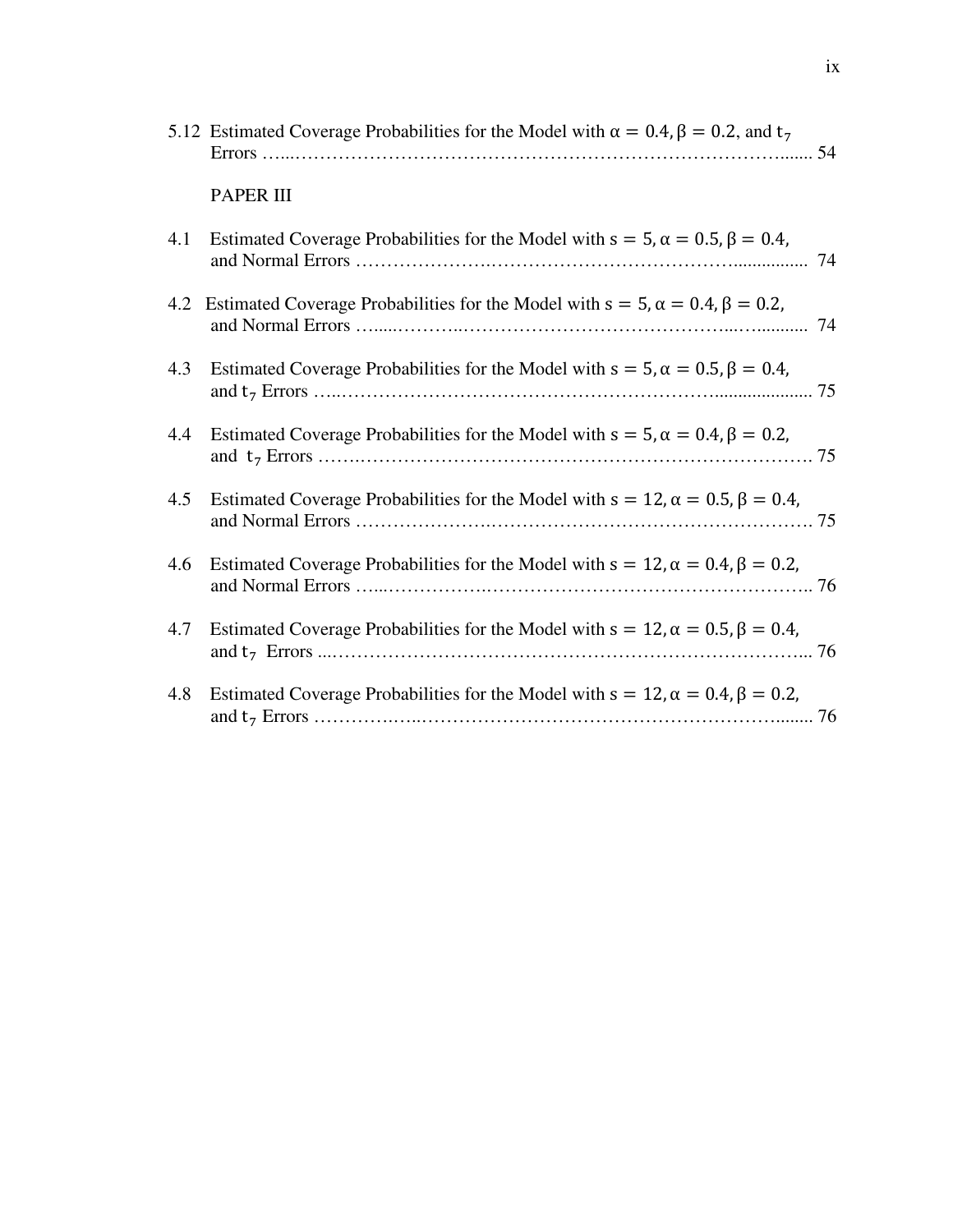### **1. INTRODUCTION**

Time series analysis is an important and challenging field of research in statistical science. It has broad applications in many areas, such as economics, finance, engineering, and bio-medical sciences. Extensive work has been done on aspects of estimation and forecasting of time series. The accuracy of the scientific inferences based on such estimation and forecasting is affected significantly by how well the nature of the underlying process that governs an empirical time series is identified. In particular, determining whether a process is stationary or not plays an important role in time series analysis. Stationarity in its weakest sense implies that the first and second moments of a time series remains constant over time. In such a situation, the future will behave very similar to the past and reliable forecasts based on past data can be easily obtained. Instances where an empirical time series shows behavior patterns that suggest nonstationarity, however, is not that uncommon. For example, certain stock prices show "random walk" type behavior. Rather than make regular crossings of its mean value, these empirical processes make extended sojourns above and below the mean. Such behavior, which exhibit one very common type of non-stationarity, can be modeled by what is known as an integrated autoregressive moving average (*ARIMA*) process and are commonly known as "unit root processes" because the autoregressive polynomial associated with the process contains roots that are on the unit circle. Testing for the presence of one or more unit roots, therefore, plays a central role in empirical time series analysis, especially in areas such as economics and finance. Unit roots processes are also useful in modeling seasonal time series, where the autoregressive polynomial has a factor of the form  $(1 - z^s)$  where *s* is the period of the season. Such roots are called seasonal unit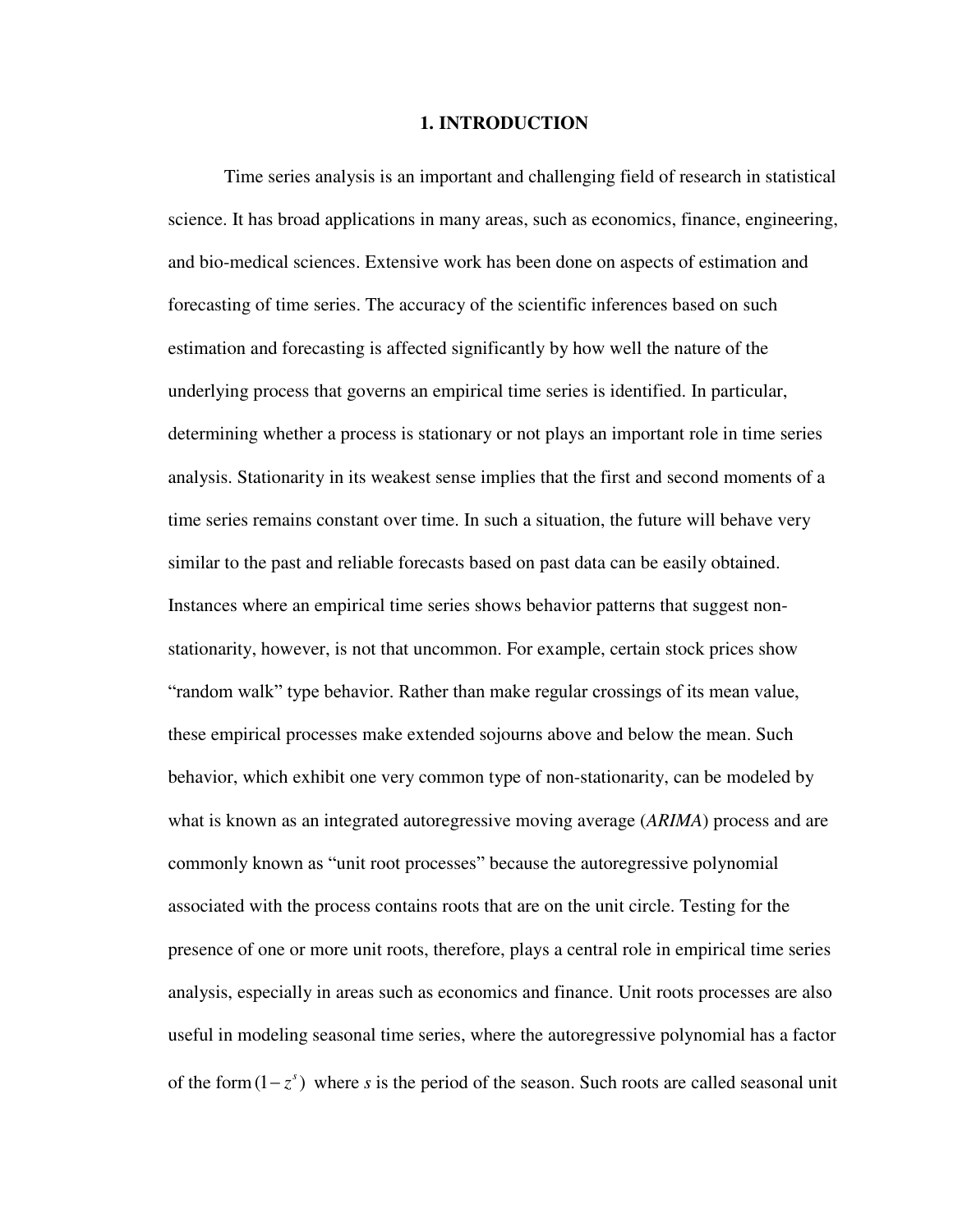roots. Testing for seasonal unit roots is also a widely used practice when modeling economic data. The work presented in this dissertation concerns unit root testing using the bootstrap resampling technique under three different scenarios, namely testing for multiple unit roots, testing for a single unit root, and testing for a seasonal unit root, the latter two under the assumption of a conditionally heteroskedastic error structure.

To facilitate a clear understanding of unit root testing, and to illustrate the contribution of the work presented herein, fundamental concepts and definitions concerning stationary time series, nonstationary time series, and unit roots, are provided in Section 1.1. Most unit root testing procedures are developed for empirical time series with independent or weakly dependent errors, while two of the methods developed in this thesis extend this to errors with conditional heteroskedastic volatilities. The autoregressive conditional heteroscedastic  $(ARCH)$  and generalized autoregressive conditional heteroscedastic  $(GARCH)$  models are defined in Section 1.2. The historical background of the development of unit root testing procedures, including the utilization of the bootstrap resampling approach for unit root testing, is reviewed in Section 1.3. Although a large amount of work on unit root testing procedures are available in the literature, improvements are still possible and this area presents many unresolved issues one can work on. A few of these topics are tackled in the following work. Section 1.4 briefly describes the outline and organization of the remaining portion of the dissertation.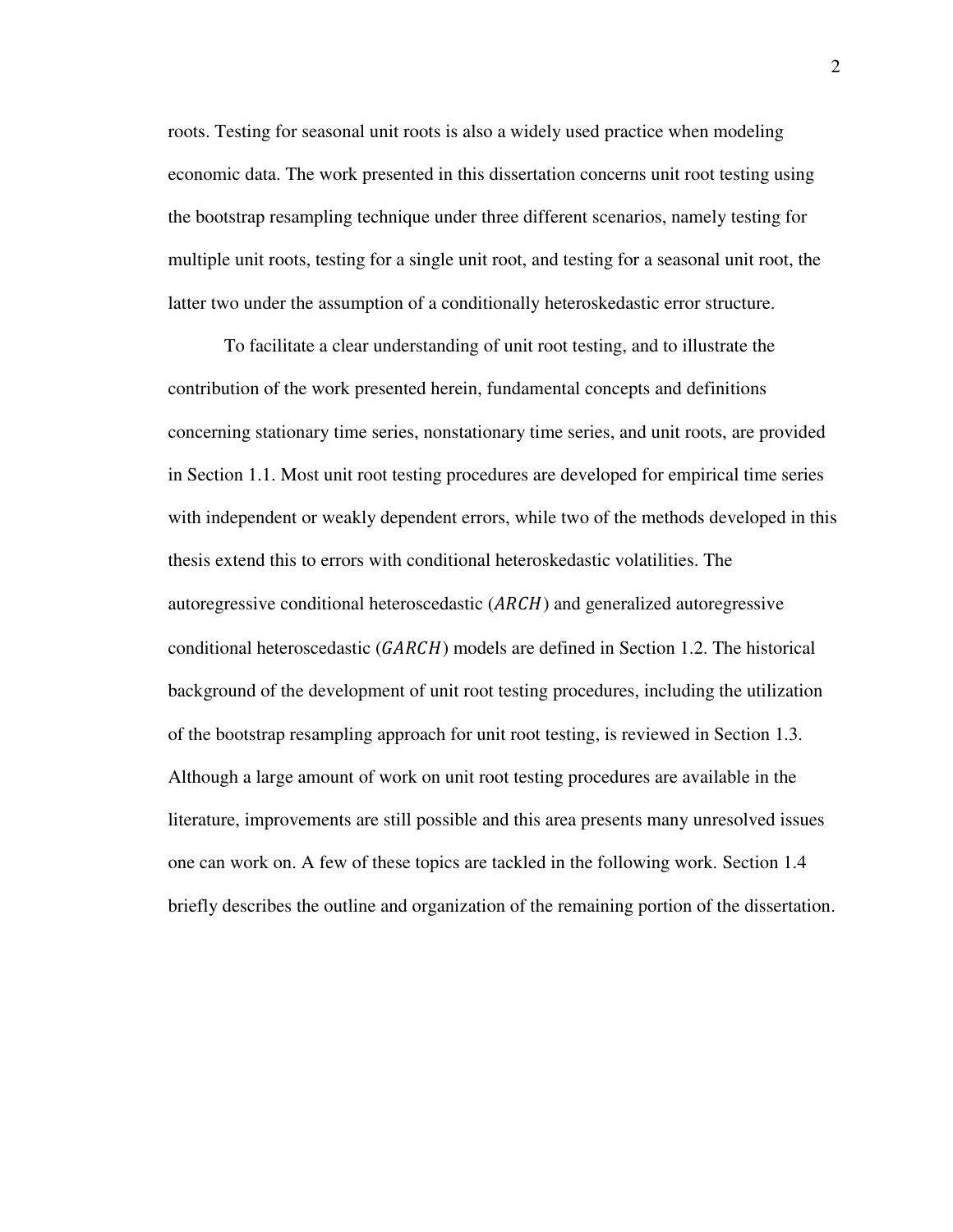### **1.1. UNIT ROOT PROCESSES**

The concepts of stochastic processes, time series, stationary time series, nonstationary time series, autoregressive moving average  $(ARMA(p, q))$  processes, and unit roots, are introduced in this section.

**Definition 1.1.1***. Stochastic Process: A stochastic process is a family of random variables*  $\{X_t, t \in T\}$  defined on a probability space  $(\Omega, \mathcal{F}, \mathcal{P})$ , where  $T$  denotes an index *set, which is usually a set of real numbers. If <i>denotes a set of points in time, then*  $\{X_t, t \in T\}$  is called a time series. In particular, if  $\{T \subseteq \mathbb{Z}\}$ , then  $\{X_t, t \in T\}$  is called a *discrete time series.* 

Note that  $\{X_t\}_{t \in T}$  is sometimes used in place of  $\{X_t, t \in T\}$  to denote a time series.

**Definition 1.1.2.** *Stationary Time Series: The time series*  $\{X_t, t \in \mathbb{Z}\}$ *, is said to be stationary if for all*  $t, r, s \in \mathbb{Z}$ ,

(i) 
$$
E[|X_t|^2] < \infty
$$
;  
\n(ii)  $E[X_t] = m$ ;  
\n(iii)  $Cov(X_r, X_s) = \gamma_X(r, s) = \gamma_X(r + t, s + t)$ .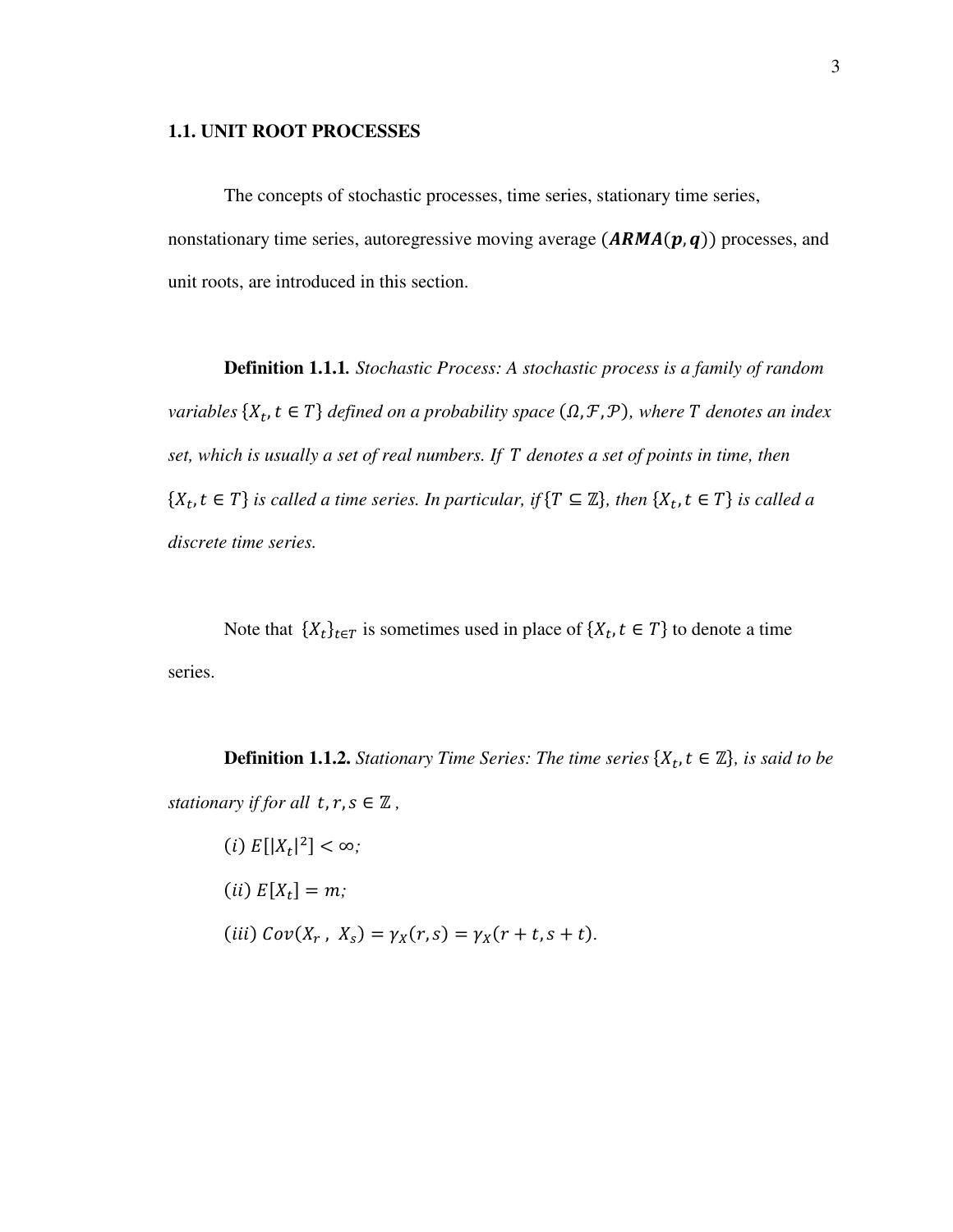Such stationarity is sometimes referred as weak stationarity, covariance stationarity, stationarity in the wide sense, or second-order stationarity. Otherwise, the time series  $\{X_t, t \in \mathbb{Z}\}\$ is nonstationary.

**Definition 1.1.3.** Autoregressive Moving Average (ARMA(p, q)) Process: A real- $\mathit{valued}$  time series  $\{X_t\}_{t\in\mathbb{Z}}$  is said to be an autoregressive moving average  $\mathit{(ARMA}(p,q))$ *process with mean if it is stationary and satisfies* 

 $\Phi(B)(X_t - \mu) = \theta(B)\varepsilon_t, t \in \mathbb{Z}$ 

*where*  $\Phi(z) = 1 - \phi_1 z - \phi_2 z^2 - ... - \phi_p z^p$ 

and  $\theta(z) = 1 + \theta_1 z + \theta_2 z^2 ... + \theta_q z^q$ 

*are autoregressive and moving-average polynomials of orders p and q,* 

*respectively, with no common roots;*  $\{\varepsilon_t\}_{t \in \mathbb{Z}}$  *is a white noise error (innovations) process* with zero-mean and constant variance  $\sigma^2$ ;  $\mu = E(X_t)$  for all t; B is the back-shift *operator defined such that*  $B^{k}X_{t} = X_{t-k}$  *for all*  $k \in \mathbb{N}$ *, and*  $B^{0}X_{t} = X_{t}$ *.* 

*If*  $p = 0$ ,  $\{X_t\}_{t \in \mathbb{Z}}$  is called a pure moving average process of order  $q$  (MA(q)), *and if*  $q = 0$ , the time series is termed a pure autoregressive process of order  $p(AR(p))$ .

**Definition 1.1.4.** *Unit Root Processes: Given a discrete time series,*  $\{X_t\}_{t \in \mathbb{Z}}$ , *that can be represented by the ARMA (p, q) model* 

$$
\Phi(B)(X_t - \mu) = \theta(B)\varepsilon_t, t \in \mathbb{Z},
$$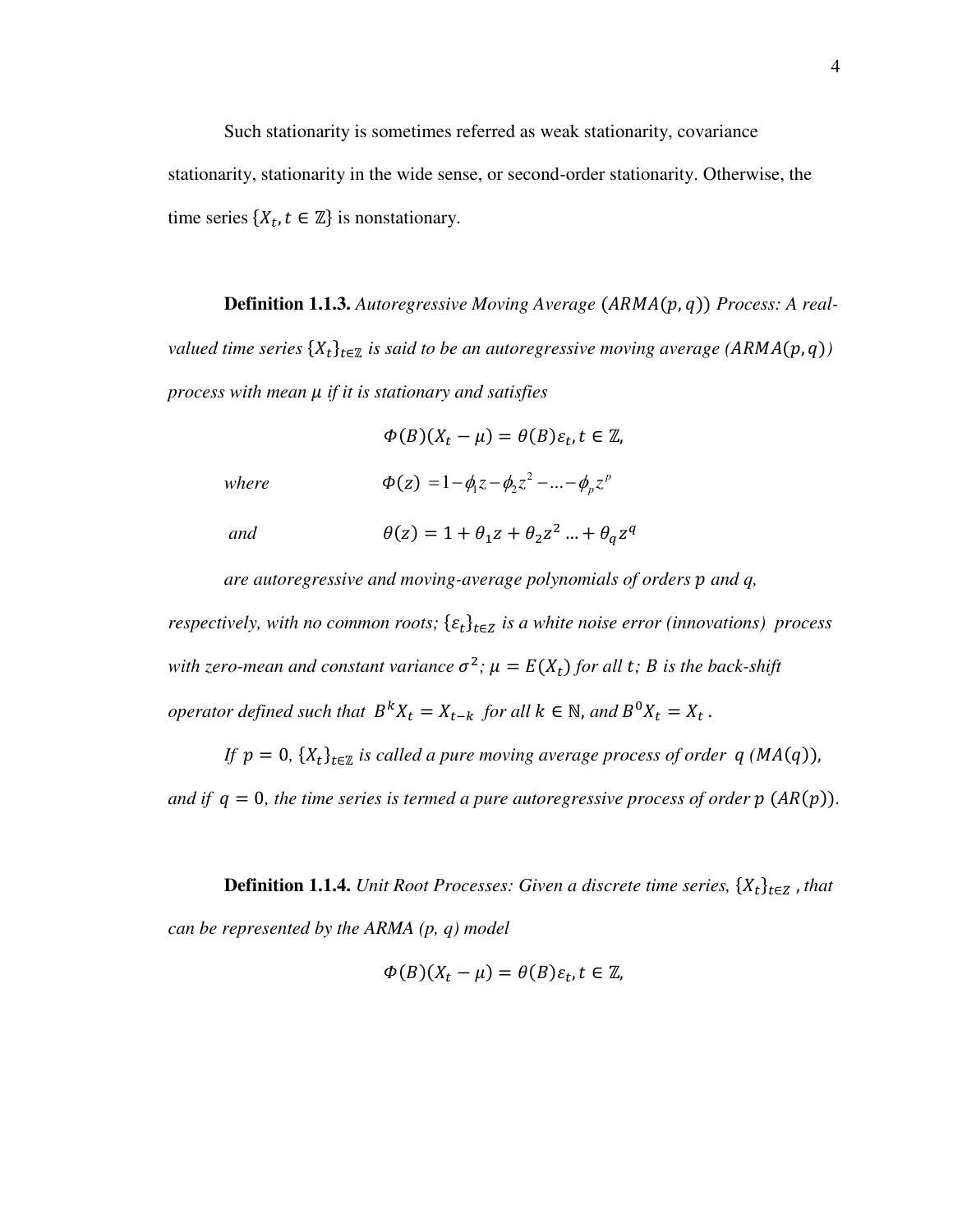*suppose that*  $m = 1$  *is one of the roots of the characteristic equation based on the autoregressive polynomial given by* 

$$
\Phi(m) = 1 - \phi_1 m - \phi_2 m^2 - \dots - \phi_p m^p = 0.
$$

*Then the time series is said to have a unit root. Moreover, if m=1 is a root of multiplicity* r, then there are r unit roots associated with the time series. A time series *with one or more unit roots is sometimes called a unit root process.* 

 A time series is nonstationary as long as one or more unit roots exist. If there is only one unit root, and all the other roots of the characteristic equation lie outside the unit circle (i.e.  $|m| > 1$ ), then the first difference,  $\left\{X_t^{(1)} = X_t - X_{t-1}: t \in \mathbb{Z}\right\}$ , of the process will be stationary. Similarly, in the presence of two unit roots, the second difference,  $\left\{X_t^{(2)}\right\}$  $X_t^{(1)} - X_{t-1}^{(1)}$ :  $t \in \mathbb{Z}$ , would be stationary.

Time series analysts routinely employ differencing to achieve stationarity, after which they can utilize the numerous estimation and forecasting techniques developed for stationary time series. If no unit roots are present, however, then differencing the stationary *ARMA*  $(p, q)$  process  $\Phi(B)(X_t - \mu) = \theta(B)\varepsilon_t$ ,  $t \in \mathbb{Z}$ , would result in a new process  $\{Y_t : t \in \mathbb{Z}\}\$  that satisfies

$$
\Phi(B)(Y_t) = (1 - B)\theta(B)\varepsilon_t, t \in \mathbb{Z},
$$

which has a unit root in the moving average polynomial  $(1 - m)\theta(m)$ . Not only does this result in a more complicated time series model, the unit root in the *MA* polynomial makes the time series non-invertible. Inevitability allows the representation of the time series by an infinite autoregressive process: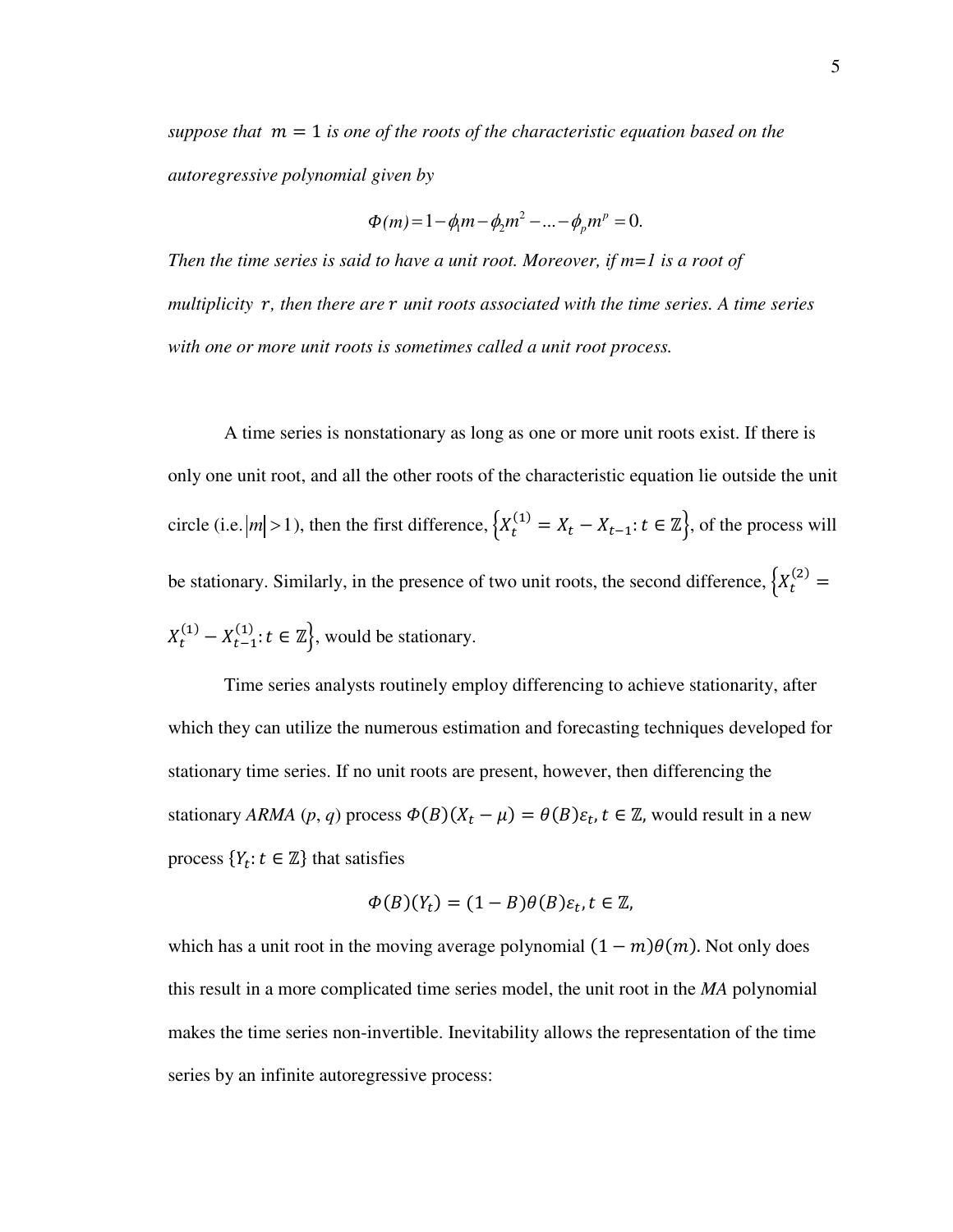$$
X_t = \sum_{j=1}^{\infty} \phi_j X_{t-j} + \varepsilon_t, t \in \mathbb{Z},
$$

which in turn allows the approximation of the time series by a finite autoregressive process  $X_t = \sum_{j=1}^p \phi_j X_{t-j} + \varepsilon_t$ ,  $t \in \mathbb{Z}$ , where p is chosen appropriately. Therefore, the testing of unit roots is crucial for determining if the time series needs to be differenced and if so, the number of times such differences should be taken.

### **1.2. ARCH AND GARCH MODELS**

Many unit root testing procedures have been developed for empirical time series with independent errors or weakly dependent errors. Note that the term weakly dependent is used to describe the dependence structure of discrete time series  $\{\varepsilon_t : t \in \mathbb{Z}\}\$  that are covariance stationary and have the property that  $Cov(\epsilon_t, \epsilon_{t+h}) \to 0$  as  $h \to \infty$ , for all  $t \in \mathbb{Z}$ . Another assumption is that the conditional variance of  $\varepsilon_t$  given the past values  $\{\varepsilon_j, j < t\}$  is constant for all t. Not all error processes associated with time series, however, possess this homoscedastic property. In particular, some time series have errors whose conditional variance given the past depends on the variance of the errors in the recent past. In financial literature, these changes in variances are associated with changing market volatility. Thus this phenomenon is referred to as conditionally heteroskedastic volatility. The autoregressive conditional heteroskedastic (ARCH) and generalized autoregressive conditional heteroskedastic (GARC) models were developed to describe the structure of such errors.

The ARCH models were first proposed by Engle (1982), and the GARCH models were developed by Bollerslev (1986). These models have numerous applications in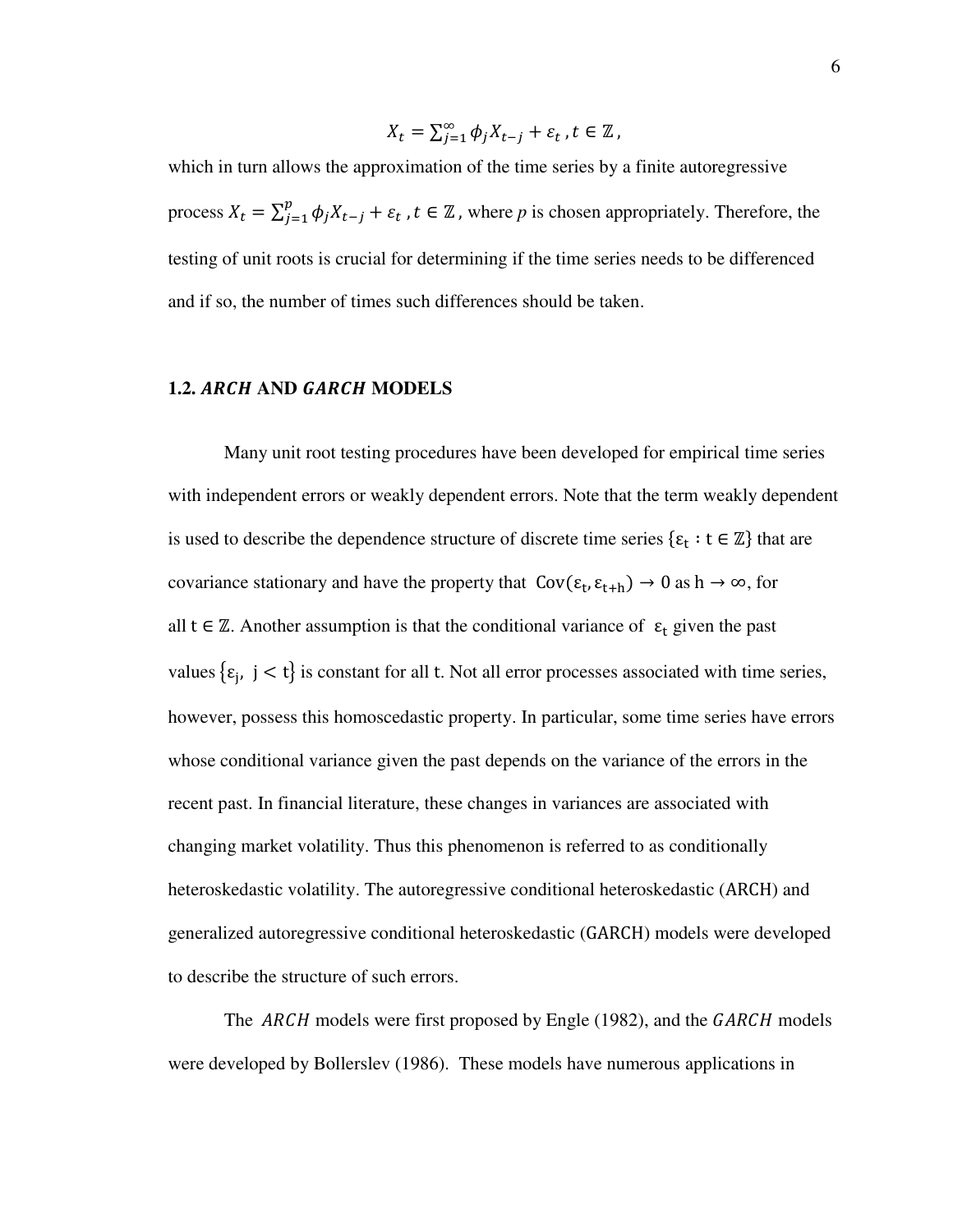econometrics and financial fields. In particular, they are employed to model the empirical time series whose error terms at any time point may have a variance that depends on past volatility. Specifically, ARCH models assume the variance of the current error term or innovation to be a function of the squares of the previous error terms; GARCH models assume the variance of the current error term to be a linear combination of the squares of the previous error terms and the variance of the previous error terms. The definitions of  $ARCH(q)$  and  $GARCH(p, q)$  are given below.

**Definition 1.2.1.** *Autoregressive Conditional Heteroscedastic Process of Order*   $q$ : A time series  $\{\varepsilon_t\}_{t\in\mathbb{Z}}$  is said to be an autoregressive conditional heteroskedastic *process of order q, ARCH(q), if* 

(i) 
$$
var(\varepsilon_t) = h_t
$$
,  $t \in \mathbb{Z}$ ;  
\n(ii)  $\varepsilon_t = \sqrt{h_t \eta_t}$ , where  $\eta_t \sim$  iid (0,1). In addition, it is usually  
\nassumed that  $E[\eta_t^3] = 0, E[\eta_t^4] < \kappa < \infty, t \in \mathbb{Z}$ ;

 $(iii)$   $h_t = \omega + \alpha_1 \varepsilon_{t-1}^2 + \alpha_2 \varepsilon_{t-2}^2 + \cdots + \alpha_q \varepsilon_{t-q}^2 = \omega + \sum_{i=1}^q \alpha_i \varepsilon_{t-i}^2$ , *where*  $\omega > 0$ ,  $\alpha_i \geq 0$ ,  $t \in \mathbb{Z}$ .

Note that in  $ARCH(q)$  model, the error variance  $h_t$  is actually a moving average  $(MA)$  process of order q. The coefficients of the  $ARCH(q)$  model can be estimated using ordinary least squares ( $LSE$ ). And the order or the lag length q of the ARCH errors can be tested by a methodology proposed by Engle (1982), which is based on the score test or the Lagrange multiplier test.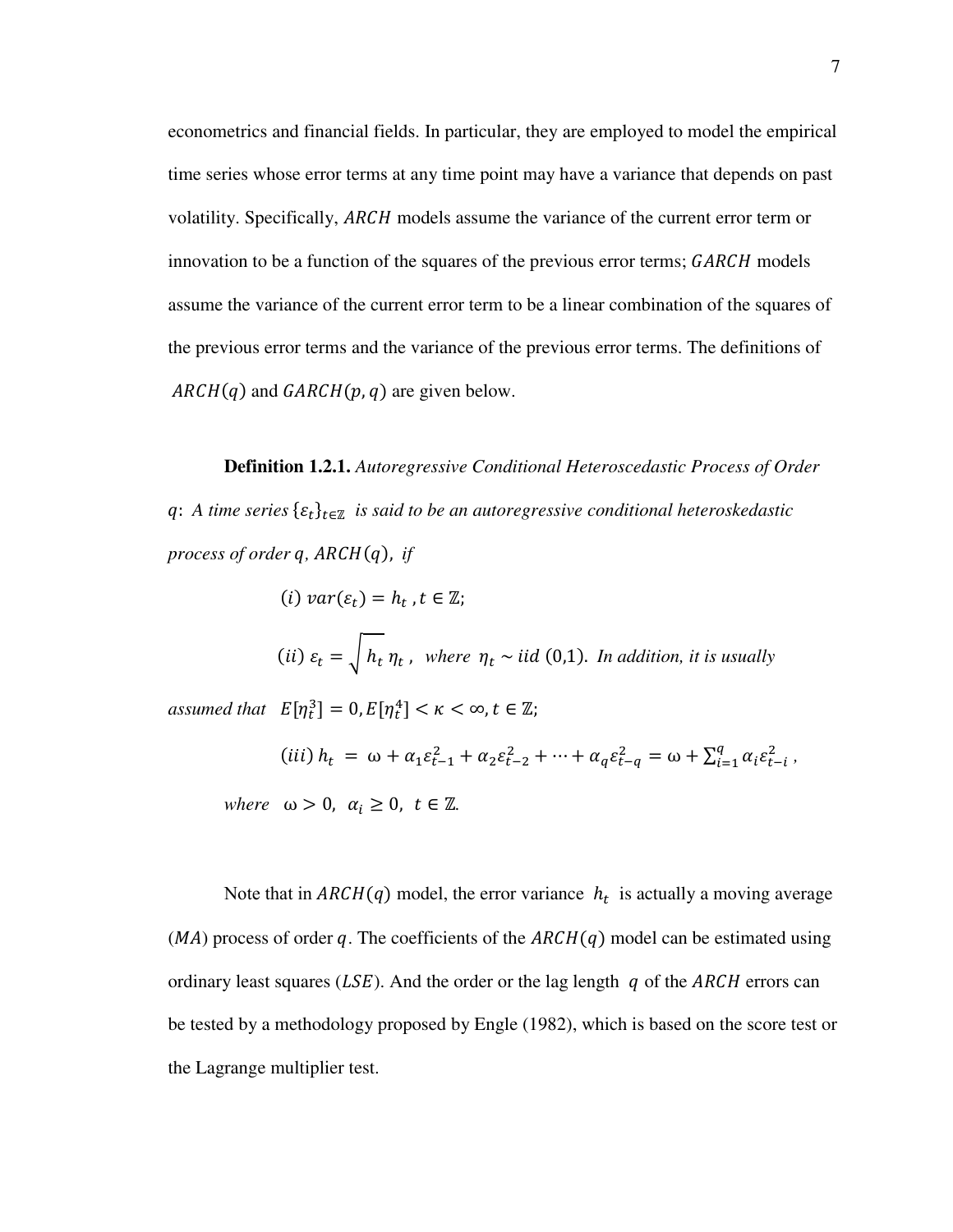#### **Definition 1.2.2.** *Generalized Autoregressive Conditional Heteroscedastic*

*Process of Orders*  $p$  *And q*: *A time series*  $\{\varepsilon_t\}_{t \in \mathbb{Z}}$  is said to be a generalized *autoregressive conditional heteroscedastic process of orders p and q, GARCH(p,q), if* 

 $(i) \; var(\varepsilon_t) = h_t$ ,  $t \in \mathbb{Z}$ ;

(ii) 
$$
\varepsilon_t = \sqrt{h_t} \eta_t
$$
, where  $\eta_t \sim$  iid (0,1). Usually, the assumptions that

 $E[\eta_t^3] = 0, E[\eta_t^4] < \kappa < \infty, t \in \mathbb{Z}$  are also made.

$$
(iii) h_t = \omega + \alpha_1 \varepsilon_{t-1}^2 + \dots + \alpha_q \varepsilon_{t-q}^2 + \beta_1 h_{t-1} + \dots + \beta_p h_{t-p}
$$

$$
= \omega + \sum_{i=1}^q \alpha_i \varepsilon_{t-i}^2 + \sum_{j=1}^p \beta_j h_{t-j},
$$

*where*  $\omega > 0$ ,  $\alpha_i \geq 0$ ,  $\beta_j \geq 0$ ,  $t \in \mathbb{Z}$ .

It's obvious that in the  $GARCH(p, q)$  model, the error variance  $h_t$  is an autoregressive moving average process of orders  $p$  and  $q$ ,  $ARMA(p, q)$ . More precisely, p is the order of the GARCH terms  $h_t$  and q is the order of the ARCH terms  $\varepsilon_t^2$ .

In general, a good test for testing the heteroscedasticity in econometrics is the White test. Additional tests dealing with ARCH and GARCH errors have also been developed. Since many financial time series are known to have heteroskedastic volatilities, a specific ARCH or GARCH model can be applied to those time series during the unit root testing procedure.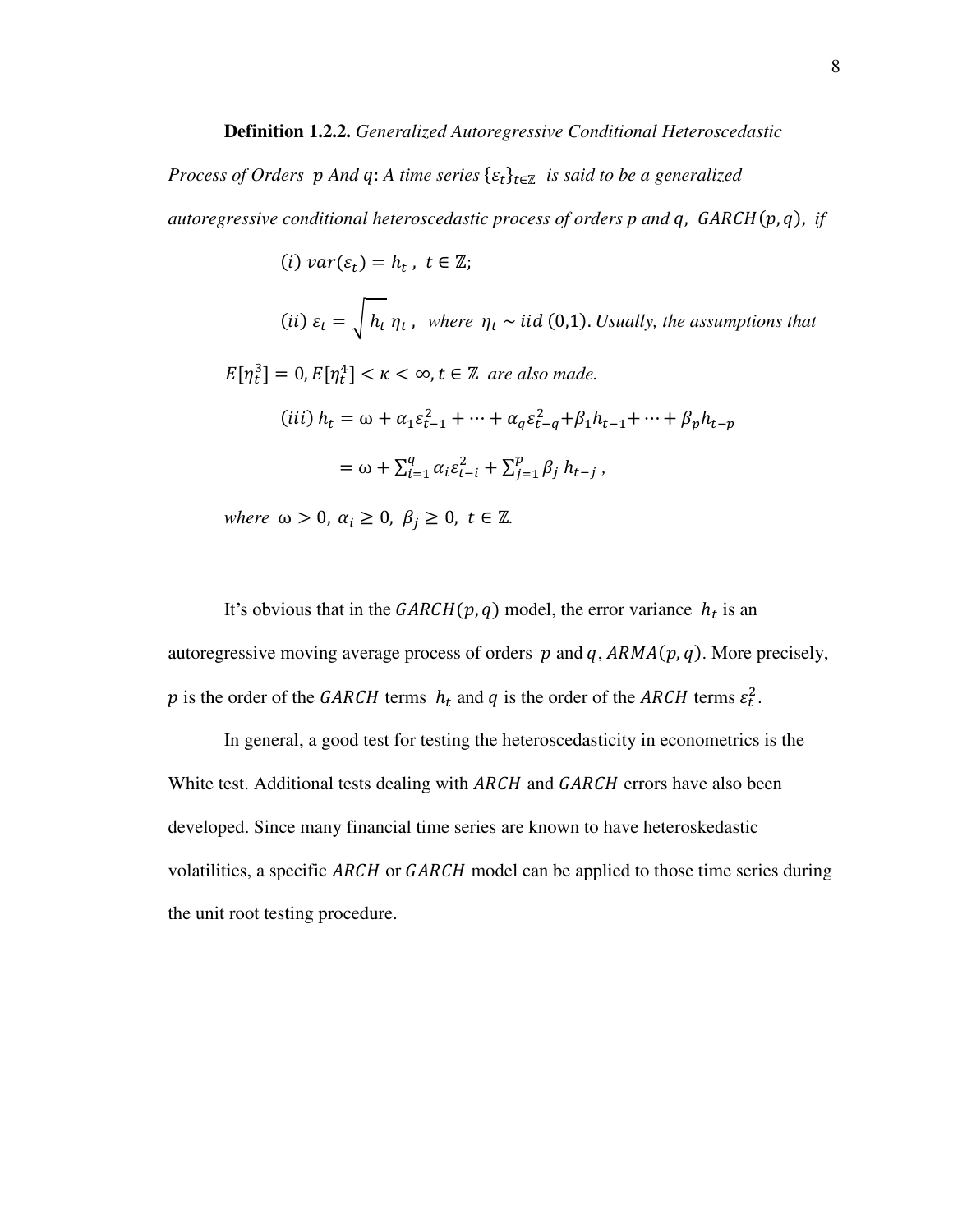### **1.3. TESTING FOR UNIT ROOTS**

A unit root test is not only used to determine whether or not a time series  $\{X_t\}_{t \in \mathbb{Z}}$ need to be differenced to obtain stationarity, but also has important applications in certain economic hypotheses. For example, Altonji and Ashenfelter (1980) used unit root tests to test an equilibrium hypothesis for wage movements; Nelson and Plosser (1982) applied unit root tests to describe the effect of monetary disturbances on macroeconomic series; Meese and Singleton (1982) explained the importance of unit root testing in the theory of linearized expectations by applying unit root tests to exchange rates. In addition, unit root tests can indicate if the shocks  $(\varepsilon_t)$  to an economic system have a permanent impact on the future econometric pattern. Specifically, if at least one unit root exists, then each shock does have a permanent effect on the future forecasts; otherwise, the effect is transitory and could be ignored in the long run. For more details, see J. Franke et al. (2010, p. 244). As a result, during the passing decades many researchers have worked in this field and developed a wide variety of unit root tests.

Among all the tests, the most commonly used unit root test for time series was introduced by Dickey and Fuller (1979) and are referred to as the Dickey-Fuller  $(DF)$ test. This test was developed for the first order autoregressive processes. Said and Dickey (1984) generalized the Dickey-Fuller test and applied it to  $ARMA$  models of unknown orders. Their test is called Augmented Dickey-Fuller  $(ADF)$  test. Phillips (1987) and Phillips and Perron (1988) also developed their own tests based on  $DF$  and  $ADF$  tests. These tests assumed the errors are either independent and identically distributed  $(i. i. d.)$ or weakly dependent. All the above tests are actually not applicable to many empirical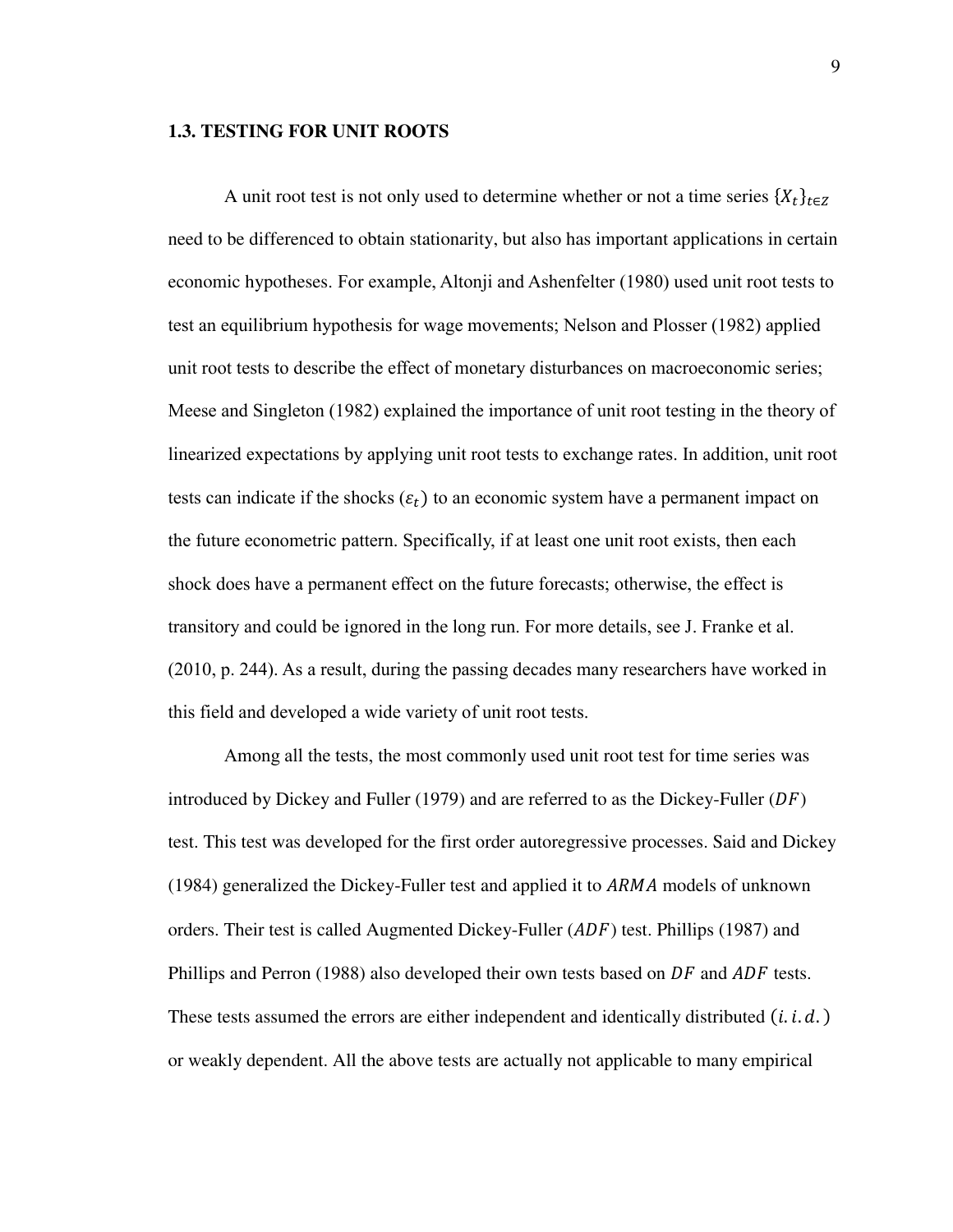processes that arise in financial and economic fields. More specifically, such tests neglect any underlying volatility structure of the errors. As a remedy to this situation, Ling and Li (1998, 2003), Ling, Li, and McAleer (2003) developed unit root tests under a Generalized Autoregressive Conditional Heteroskedastic (GARCH) error structure.

While these asymptotic distribution-based tests were an improvement to existing tests as far as taking care of the underlying volatility structure is concerned, they share the serious size distortion and low power weaknesses that were present in *DF*, *ADF*, and related tests. In order to mitigate the size distortion and low power issue, common to most asymptotic tests, the bootstrap resampling procedure was introduced into  $AR(1)$ unit root testing by Basawa et al. (1991). Ferretti and Romo (1996) and Datta (1996) also made their contributions to such tests. Moreover, if the bootstrap is applied to residuals obtained using a sieve which is an approximation of an infinite dimensional model by a sequence of finite dimensional models, it's called a sieve bootstrap procedure. The sieve bootstrap was first introduced by Bühlmann (1997). Chang and Park (2003) considered a sieve bootstrap for a unit root test in models driven by general linear processes. Their sieve bootstrap-based *ADF* unit root tests are shown to be consistent under very general conditions and the asymptotic validity of such tests was established theoretically. Significant improvements on finite sample performance of these tests as compared to asymptotic tests were demonstrated through Monte Carlo simulations. Until recently, however, the bootstrap-based unit root tests were available only for processes with conditionally homoscedastic error.

Gospodinov and Tao (2011) were the first to develop a bootstrap approach to unit root tests for autoregressive  $(AR)$  time series with  $GARCH(1,1)$  errors and described how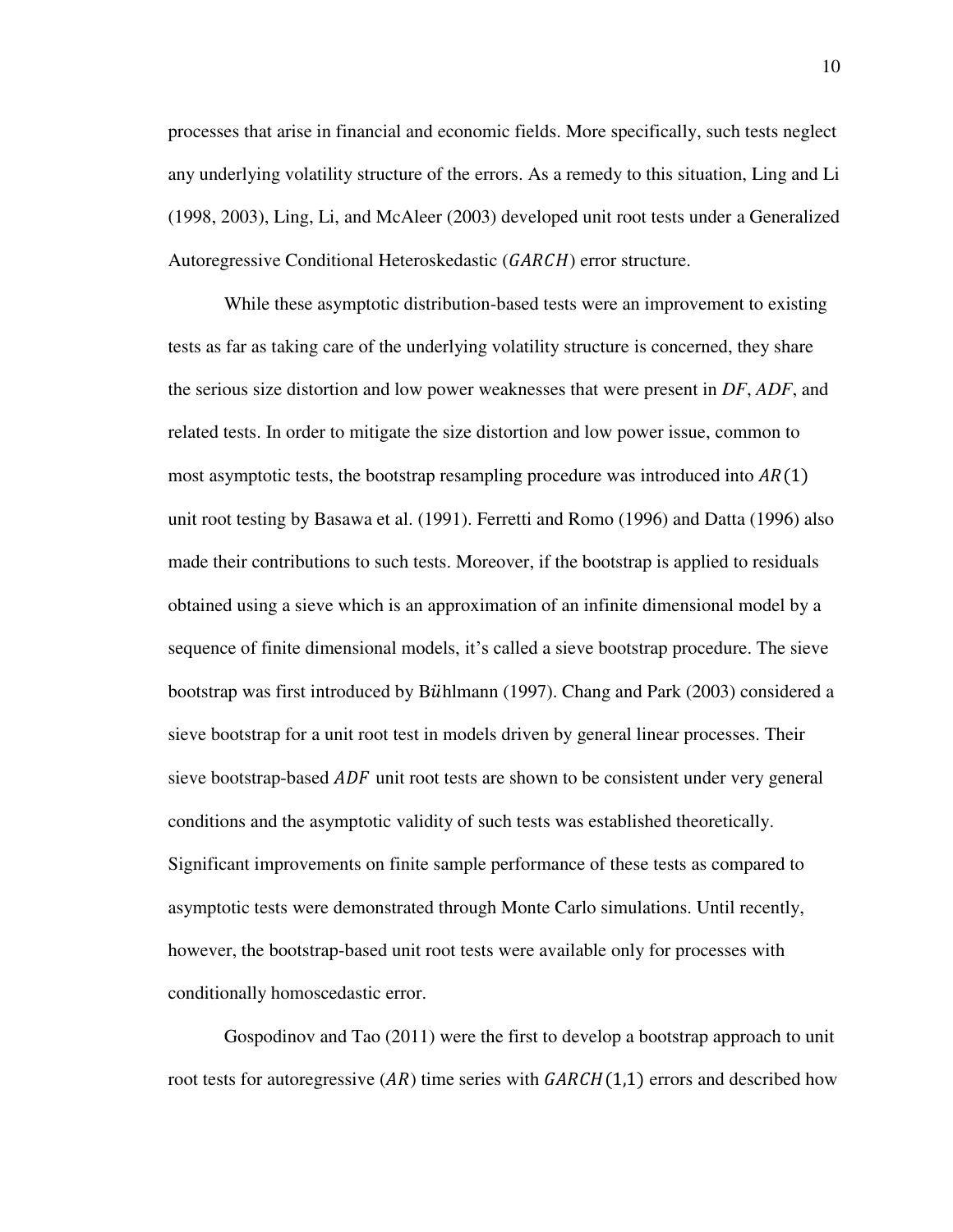this procedure can be carried out for  $AR(1)$  processes. Zhong and Samaranayake (2014) adapted Gospodinov-Tao method to unit root tests for general  $AR(p)$  processes. Their simulation results show that the proposed method has good size and power properties for higher order autoregressive processes even when the second largest root is close to unity. A more detailed exposition of this work is presented in this thesis.

Although the above tests focus on the regular unit root testing in non-seasonal time series, a large portion of financial and economic time series possess substantial seasonality. Therefore, Box and Jenkins (1970) introduced their famous seasonal time series models based on an autoregressive moving average (ARMA) formulation. They and many other time series researchers influenced by their work used a seasonal differencing filter to obtain stationarity. Their formulation assumed that seasonal unit roots may exist in seasonal time series through a factor of the form  $(1 - Z<sup>s</sup>)$  present in the autoregressive polynomial, where *s* denotes the period of the season. Consequently, unit root tests for seasonal time series were developed. The Dickey-Hasza-Fuller (DHF) test and  $HEGY$  (1990) test are two of them. The  $DHF$  test was proposed by Dickey, Hasza and Fuller (1984) and the *HEGY* test was proposed by Hylleberg, Engle, Granger, and Yoo,  $(1990)$ . The above seasonal unit root tests assume *i. i. d.* errors, and they all have serious size distortion and low power problems. To solve these problems, Psaradakis (2000) implemented a bootstrap-based unit root test for pure seasonal time series with independent errors and gained higher powers than the  $DHF$  test. Psaradakis (2001) was the first to introduce the sieve bootstrap-based unit root test to non-seasonal time series with weakly dependent errors. Chang and Park (2003) also proposed their sieve bootstrap versions of the  $ADF$  tests for non-seasonal unit roots. Psaradakis (2001) method is called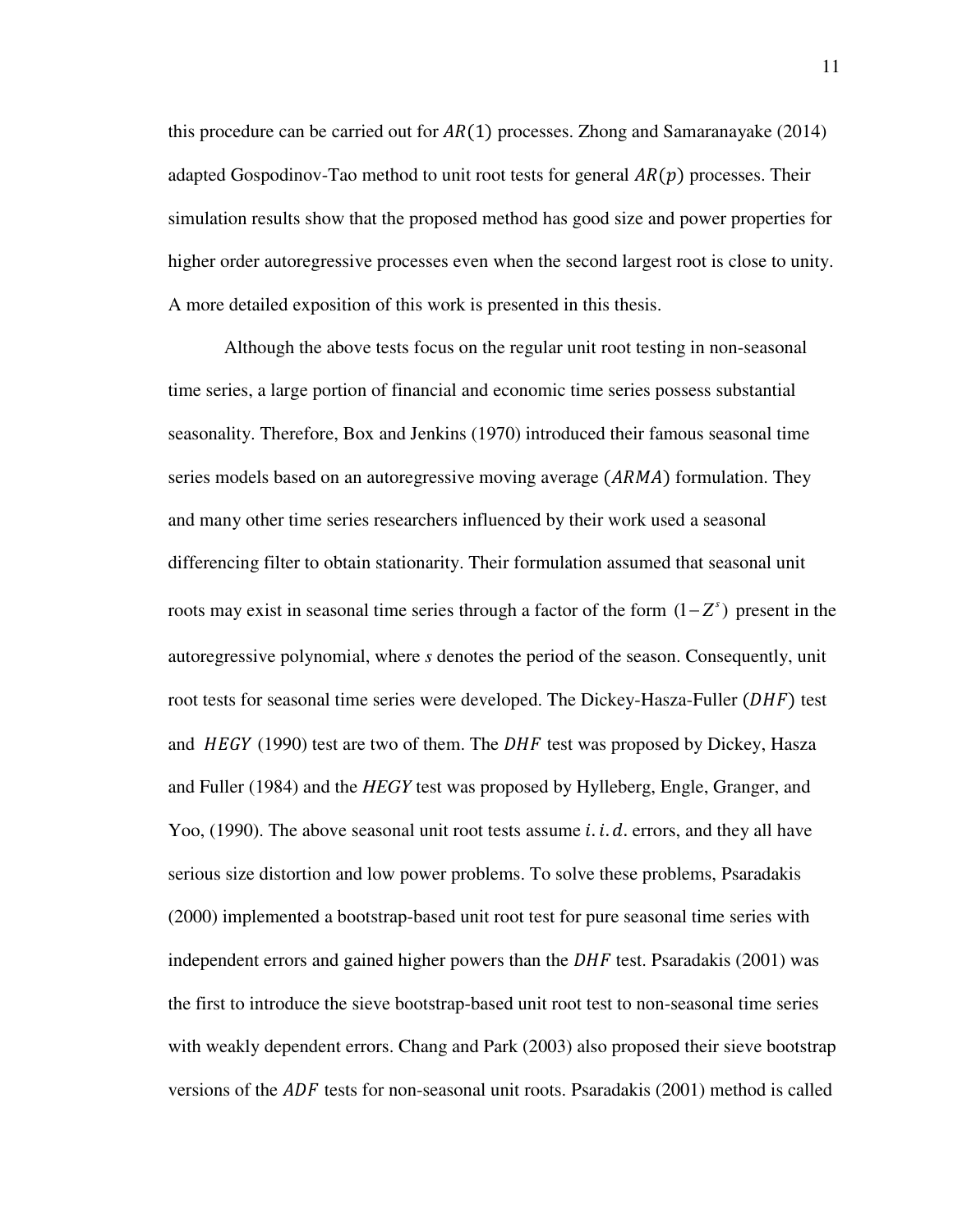difference based because it calculates the residuals by fitting an  $AR(p)$  model to the differenced non-seasonal time series, whereas the method proposed by Palm, Smeekes, and Urbain (2008) is acknowledged as residual based test because it computes the residuals by fitting the DF regression model to the differenced series. However, like most of the tests developed for testing non-seasonal unit roots, these tests didn't consider any underlying volatility structure of the innovations in seasonal time series.

All the tests reviewed above use the existence of a single unit root as the null hypothesis. And they all assume that the series have at most one unit root. If there are more than one unit root, the suggestion is to apply a sequence of Dickey-Fuller tests to the raw series and the differenced series repeatedly. Dickey and Pantula (1987) and Sen (1985) showed that if there are actually two unit roots, then the method of applying Dickey-Fuller tests to the raw and the differenced series repeatedly is not valid. As matter of fact, the Dickey-Fuller test is based on the assumption of at most one unit root, therefore, at least the first few tests in this sequence cannot be theoretically justified. In order to solve these problems and perform tests on a sound theoretical foundation, Dickey and Pantula (1987) proposed a strategy of carrying out the sequence tests in a different order. This strategy is recognized for its high power.

### **1.4. OUTLINE AND ORGANIZATION**

As explained in Section 1.3, many procedures are available in the field of unit root testing. However, there are still new topics and difficult issues to work on, for example, the size distortion and low power problems of time series with conditional heteroskedastic errors, and the unit root testing of time series that exhibit both seasonal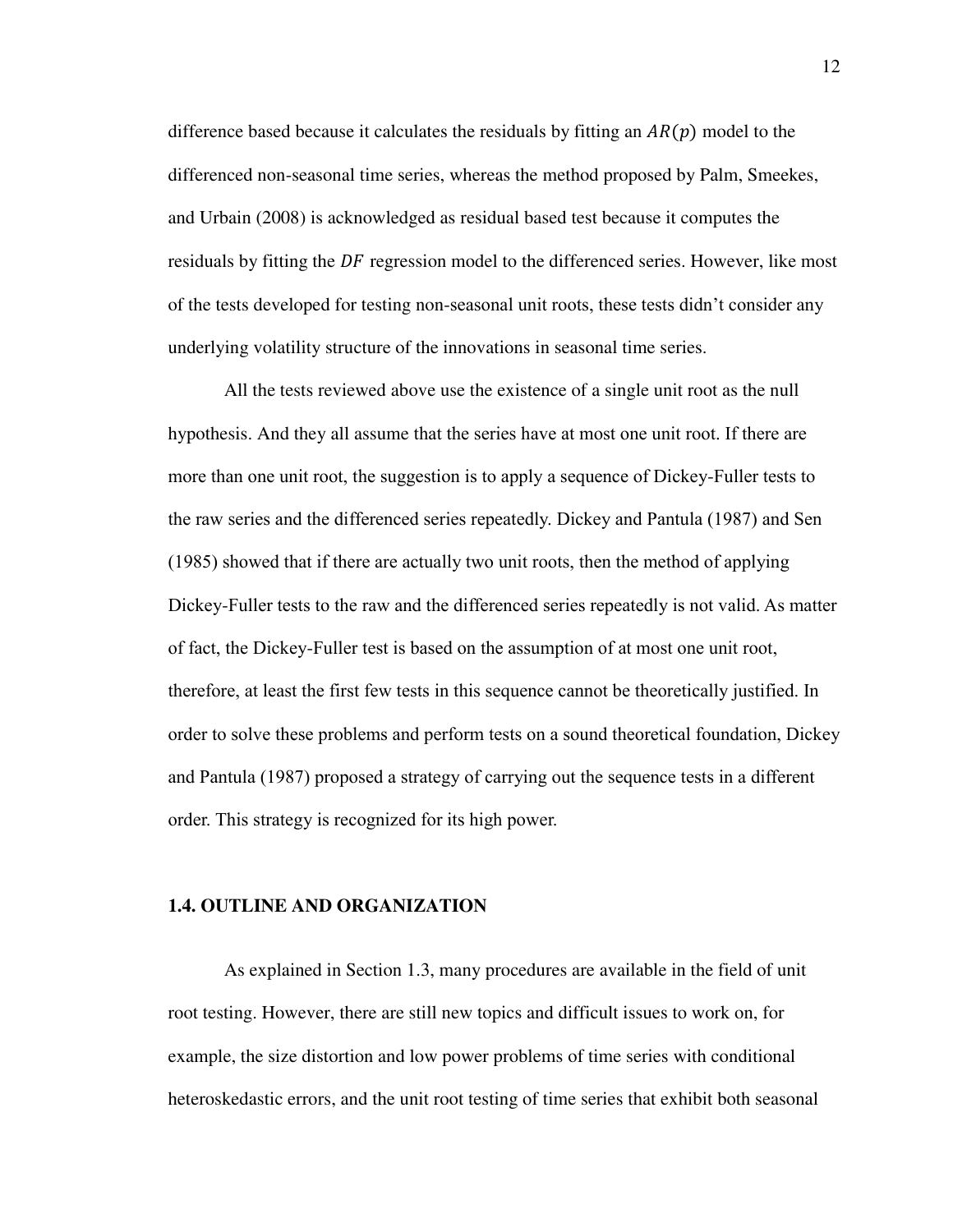behavior and conditional heteroskedastic errors. Even the only multiple unit root test proposed by Dickey and Pantula has some weaknesses, for example, the tables used to obtain the critical values in Dickey-Pantula tests are not extensive; the Dickey-Pantula method requires first testing  $H_p$  where  $p$  is the order of the autoregressive process, even when it is reasonable to assume that the number of unit roots is less than  $p$ .

This dissertation focuses on some of these topics and issues. The remaining portion of the dissertation is organized in the form of a series of three papers. Paper I is about developing a bootstrap version of Dickey-Pantula test for multiple unit roots, with special attention paid to the case of two unit roots. In Paper II, a bootstrap-based unit root test for higher order autoregressive process where the error process  $\{\varepsilon_t : t \in \mathbb{Z}\}$  shows conditional heteroscedasticity is presented. Paper III accommodates  $GARCH(1,1)$  errors in seasonal time series and proposes a bootstrap-based seasonal unit root test by extending the  $DHF$  test and using the residual-based method. Conclusions are presented after the three papers followed by the bibliography.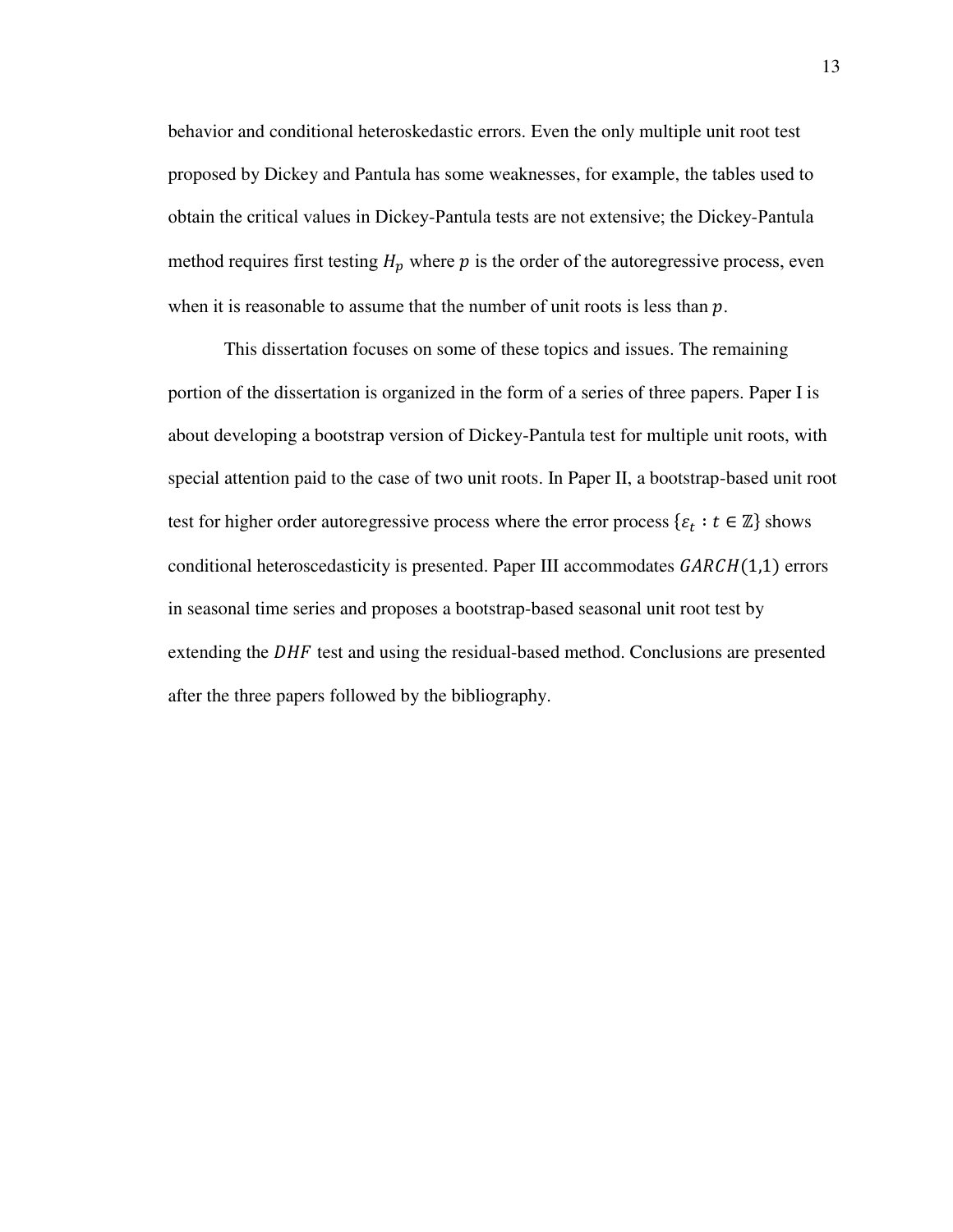### **PAPER**

### **I. A BOOTSTRAP-BASED TEST FOR MULTIPLE UNIT ROOTS**

### **ABSTRACT**

A bootstrap-based test for determining if an autoregressive process has two unit roots is introduced. This contrasts with the standard procedure of determining the number of unit roots by first conducting a unit root test, then differencing the series if the null hypothesis of a unit root process is not rejected and repeating the unit root test on the differenced series. Specifically, we develop a bootstrap test based on a test proposed by Dickey and Pantula in 1987. A Monte Carlo simulation study is carried out to investigate the finite sample properties of the proposed test. Results show that the bootstrap-based Dickey-Pantula test has reasonable properties for moderate samples.

**Keywords**: Integrated Processes; Unit root Tests; Multiple Unit Roots; Bootstrap; ARIMA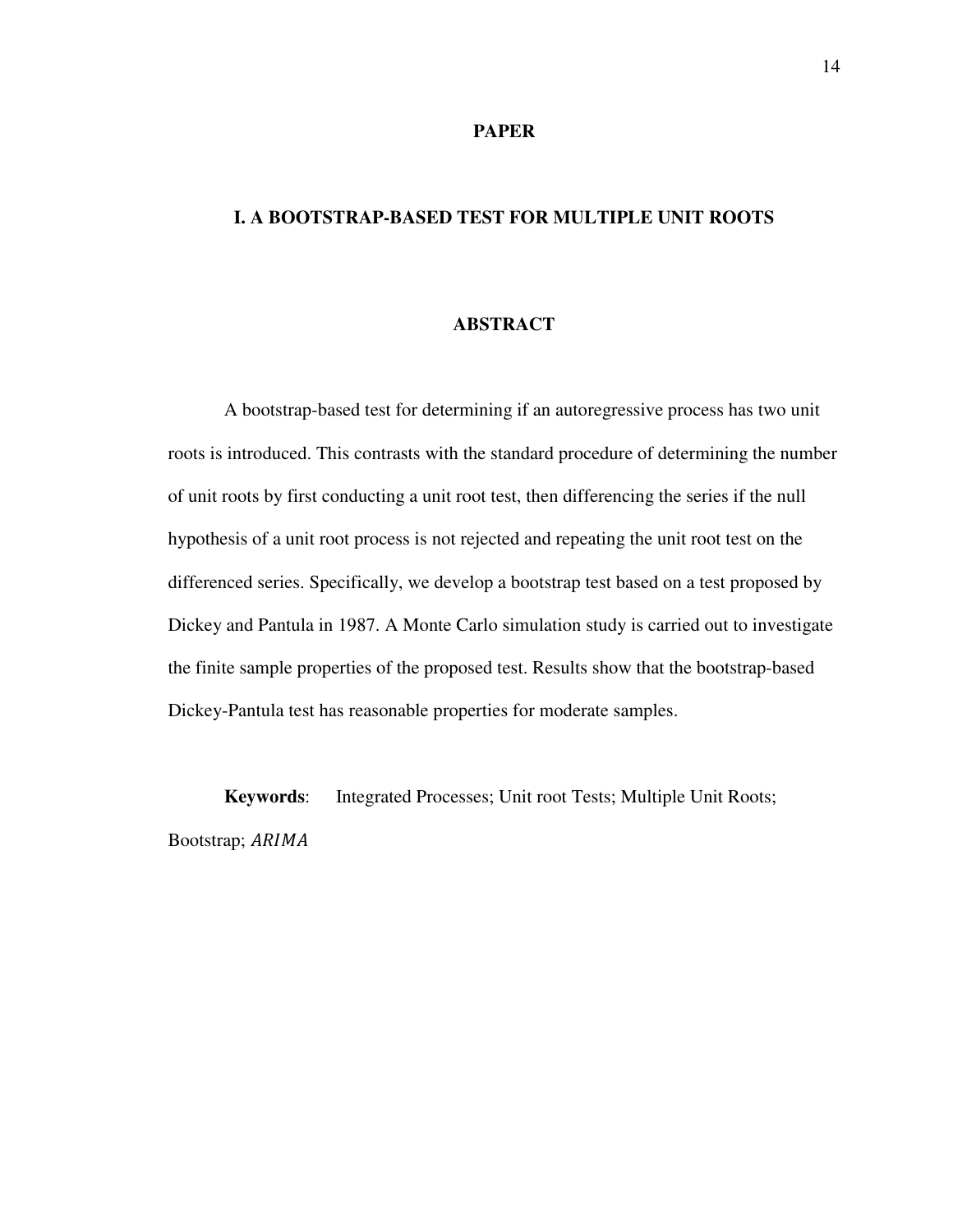### **1. INTRODUCTION**

When modeling empirical time series, it is sometimes necessary to perform unit root tests. One reason for carrying out such tests is to determine if the time series needs differencing to obtain stationarity. More importantly, unit root tests have been applied in the investigation of certain economic hypotheses. For example, Altonji and Ashenfelter (1980) used unit root tests to test an equilibrium hypothesis for wage movements; Nelson and Plosser (1982) applied unit root tests to describe the effect of monetary disturbances on macroeconomic series; Meese and Singleton (1982) explained the importance of unit root testing in the theory of linearized expectations by applying unit root tests to exchange rates. Also, over the last three decades, the unit root tests have drawn more and more attention in many research fields related to economics. In particular, such tests can imply whether or not the shocks to an economic system have a permanent effect on the future econometric pattern. Specifically, if at least one unit root exists, then each shock does have a permanent impact on the future forecasts; otherwise, the impact could be negligible in the long run. For more details, see J. Franke et al. (2010, p. 244).

Given a discrete time series,  $\{X_t\}_{t \in \mathbb{Z}}$ , that can be represented by the *ARMA*  $(p, q)$ model

$$
\Phi(B)(X_{t}-\mu)=\theta(B)\varepsilon_{t}, t\in\mathbb{Z},
$$

suppose that  $m = 1$  is one of the roots of the characteristic equation of the  $AR(p)$ polynomial given by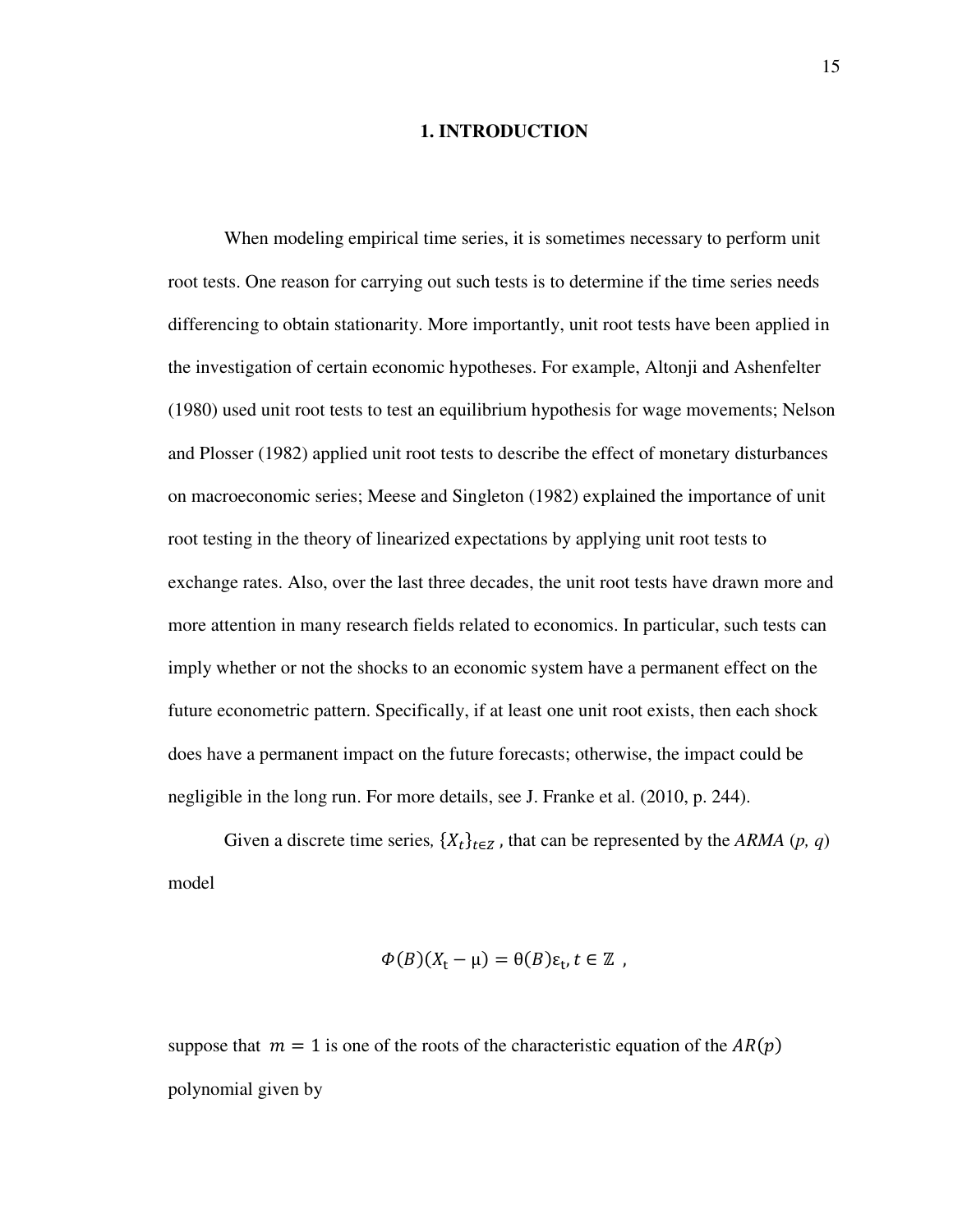$$
\Phi(m) = 1 - \phi_1 m - \phi_2 m^2 - \dots - \phi_p m^p = 0.
$$

Then the time series is said to have a unit root. Moreover, if *m=*1 is a root of multiplicity  $r$ , then there are  $r$  unit roots associated with the time series. A time series is nonstationary as long as one or more unit roots exist.

Practically, the existence of unit roots is often suspected by visual inspection of the autocorrelation function  $(ACF)$  and data plots. As long as the  $ACF$  decays slowly, the time series should be considered having at least one unit root and the operation of differencing the time series may be performed repeatedly to obtain a stationary time series. Many statistical tests for unit roots, including what is proposed herein, are based on autoregression tests of linear dependence. Such tests simply mitigate the subjectivity of visual inspection of autoregression plots; compared to visual inspection, these tests are more helpful in deciding close-call situations.

The most commonly used unit root tests were developed by Dickey and Fuller (1979) and sometimes referred to as Dickey-Fuller (*DF*) tests. Dickey-Fuller tests are based on first-order auto-regressions, that is, an autoregressive model of order  $1 (AR(1))$ is assumed. In addition, the errors of the model are assumed to be independent and identically distributed  $(i.i.d.)$ . However, in general, a time series can be a higher order  $AR(p)$  with  $p > 1$  and usually unknown. Phillips (1987) and Phillips and Perron (1988) modified the Dickey-Fuller tests to be applicable to the case where the errors are weakly dependent rather than  $i$ .  $i$ .  $d$ .. Such a situation arises when the underlying process is  $AR(p)$  or  $ARMA(p, q)$  but only an  $AR(1)$  model is fitted. Said and Dickey (1984) generalized the  $DF$  test to accommodate ARMA processes by using autoregressions with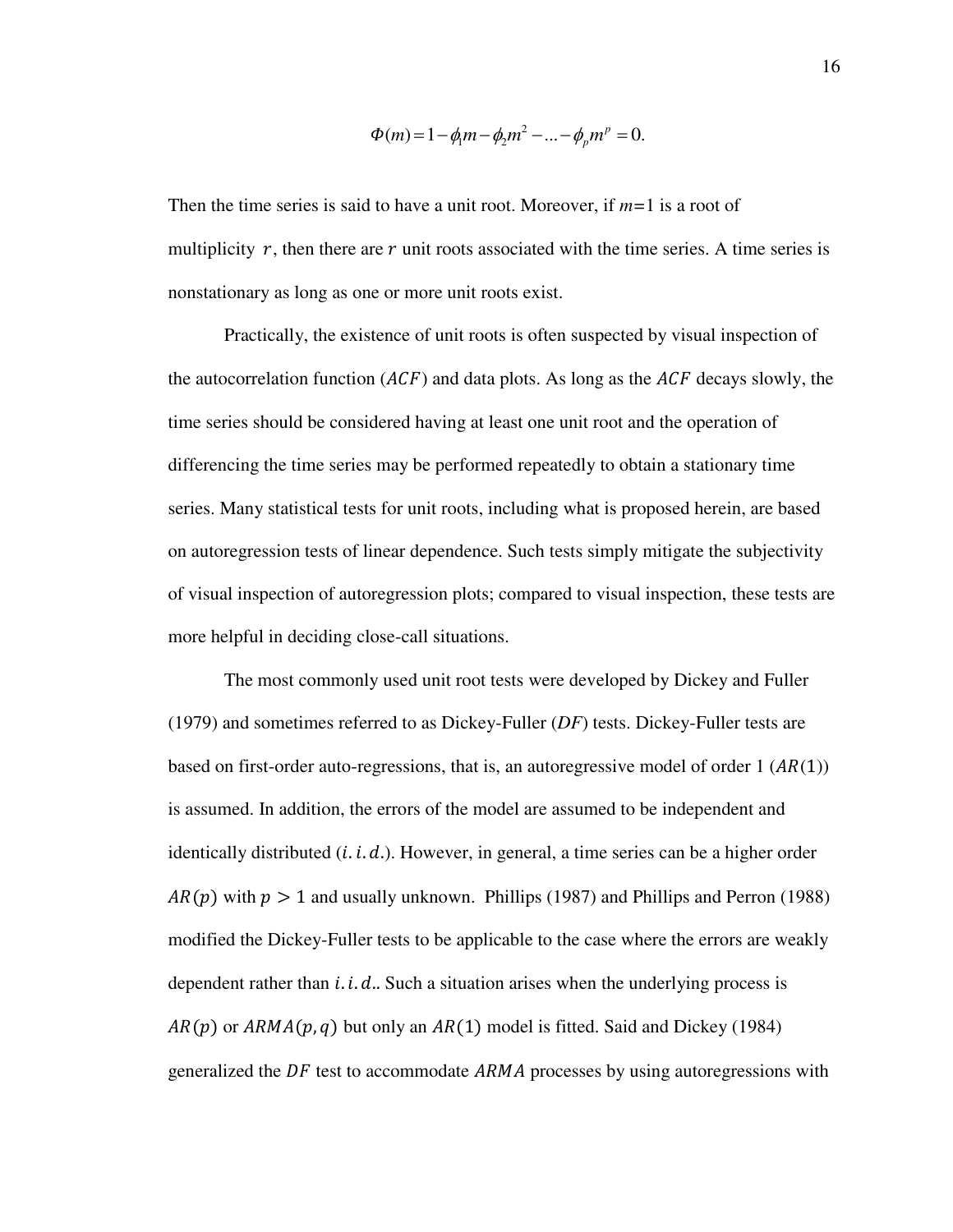lagged differences. They showed that these tests are valid for all finite ARMA procedures with unknown orders if we increase the number of lagged differences appropriately as the sample size grows. These unit root tests are more useful than the tests that assume  $p = 1$ and is an alternative to the Phillips and Perron test. However, some researchers such as Leybourne and Newbold (1999) found that these unit root tests have serious size distortion and low power issues in finite samples, especially when the model has a moving average component. Subsequently, bootstrap and sieve bootstrap methods were introduced to improve the finite sample performance of some of the above tests.

Basawa et al. (1991) applied a bootstrap process to  $AR(1)$  unit root tests and showed that the unit root must be imposed on the generation of bootstrap samples to achieve consistency of the bootstrap unit root tests. Ferretti and Romo (1996) and Datta (1996) also made their contributions to such tests. If the bootstrap procedure is based on a sieve which is an approximation of an infinite dimensional model by a sequence of finite dimensional models, we get the sieve bootstrap procedure introduced by Bühlmann (1997). Specifically, we can approximate any linear process such as  $AR, MA$  or  $ARMA$ by a finite  $AR(\hat{p})$  where  $\hat{p}$  increases with the sample size; and resample from the residuals of the approximated auto-regressions. Chang and Park (2003) considered a sieve bootstrap for the test of a unit root in models driven by general linear processes. Their bootstrapped versions of  $ADF$  unit root tests are shown to be consistent under very general conditions and the asymptotic validity of such tests were established. Significant improvements on finite sample performance of the tests are also established by Monte Carlo simulations.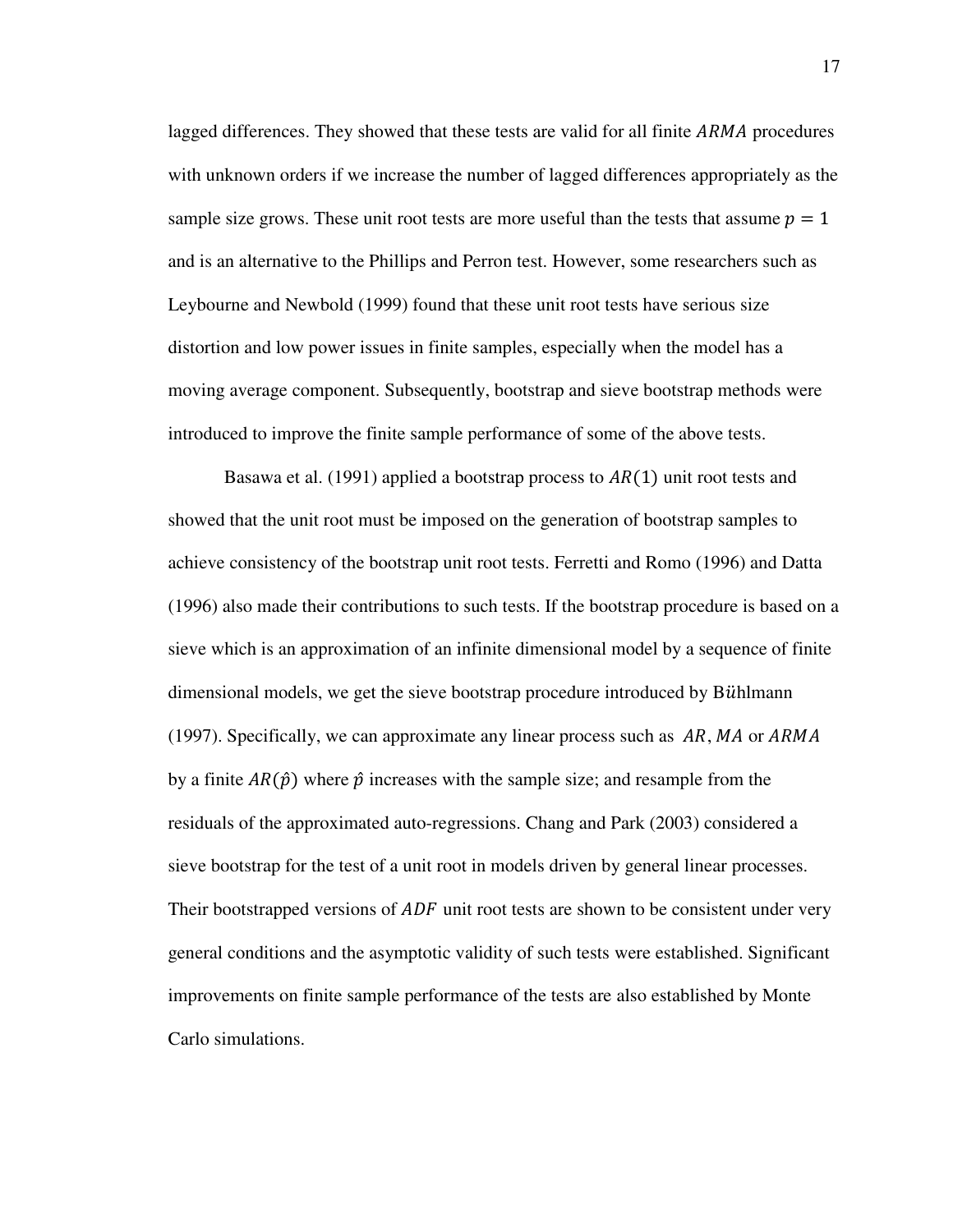On the other hand, all of the above tests assumed that the series have at most one unit root. If there are more than one unit root, a sequence of Dickey-Fuller or Augmented Dickey-Fuller type tests may be applied to the raw series and the differenced series repeatedly. Intuitively, we expect that if there are more than one unit root, the test for one unit root will strongly indicate that the process needs to be differenced. Hence we expect that the null hypothesis of one unit root will be rejected (and the hypothesis of no unit root will be favored) less than 5% of the time when there are more than one unit root present. However, a simulation study done by Dickey and Pantula (1987) doesn't support that intuition. Moreover, Sen (1985) showed that if there are actually two unit roots, then the method of applying Dickey-Fuller tests on the raw and the differenced series repeatedly is not valid. As matter of fact, since the Dickey-Fuller test is based on the assumption of at most one unit root, at least the first few tests in this sequence cannot be theoretically justified. In order to mitigate these problems and perform tests based on a sound theoretical foundation, Dickey and Pantula (1987) proposed a strategy of performing the sequence tests in a different order. In their paper, they propose a method for sequential testing of unit roots. These tests compare a null hypothesis of  $d$  unit roots with an alternative of  $d - 1$  unit roots. Specifically, one starts with the largest d to test and work down if the null hypothesis of having  $d$  unit roots is rejected. The sequential testing procedure stops when a null hypothesis cannot be rejected. This test is recognized for its simplicity (it uses existing  $\tau$  tables given in Fuller (1976)) and high power. However, the  $\tau$  tables used to obtain the critical values in Dickey-Pantula tests are not complete. For example, these tables include column  $df(n)$ ,  $H_0$ ,  $H_1$ , *probabilities*. But only certain degrees of freedoms are given there. In addition, Dickey-Pantula method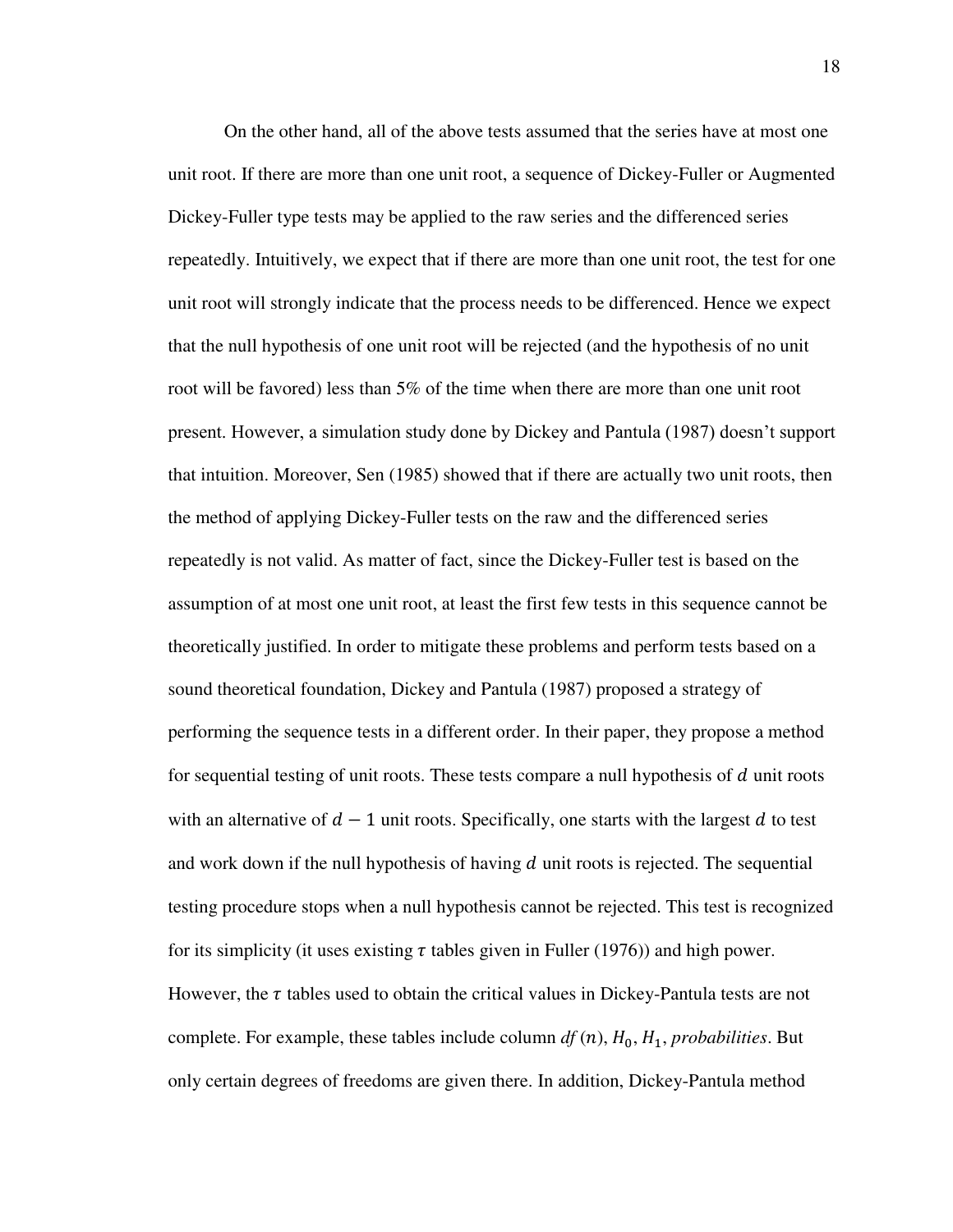requires first testing  $H_p$  where  $p$  is the order of the autoregressive process, even when it is reasonable to assume that the number of unit roots is less than  $p$ .

Hence, we adjust Dickey-Pantula tests for multiple unit roots by initiating the sequential testing process with a value of  $d \leq p$ . In addition, a bootstrap procedure is used to calculate the critical values for Dickey-Pantula multiple unit root tests. That is, our bootstrap-version Dickey-Pantula tests for multiple unit roots are not only a better alternative to the standard procedure of determining the number of unit roots by first performing a unit root test, then differencing the raw time series if the null hypothesis of a unit root process is not rejected and repeating the same unit root test on the differenced series, but also more practical compared to the original Dickey-Pantula tests because it does not depend on a limited number of tabulated critical values.

The rest of the paper is organized as follows. Section 2 introduces Dickey and Pantulas' tests and presents their asymptotic theories. The bootstrap version of their tests is described in Section 3. In Section 4, the Monte Carlo studies for this method are presented. The conclusion is given in Section 5.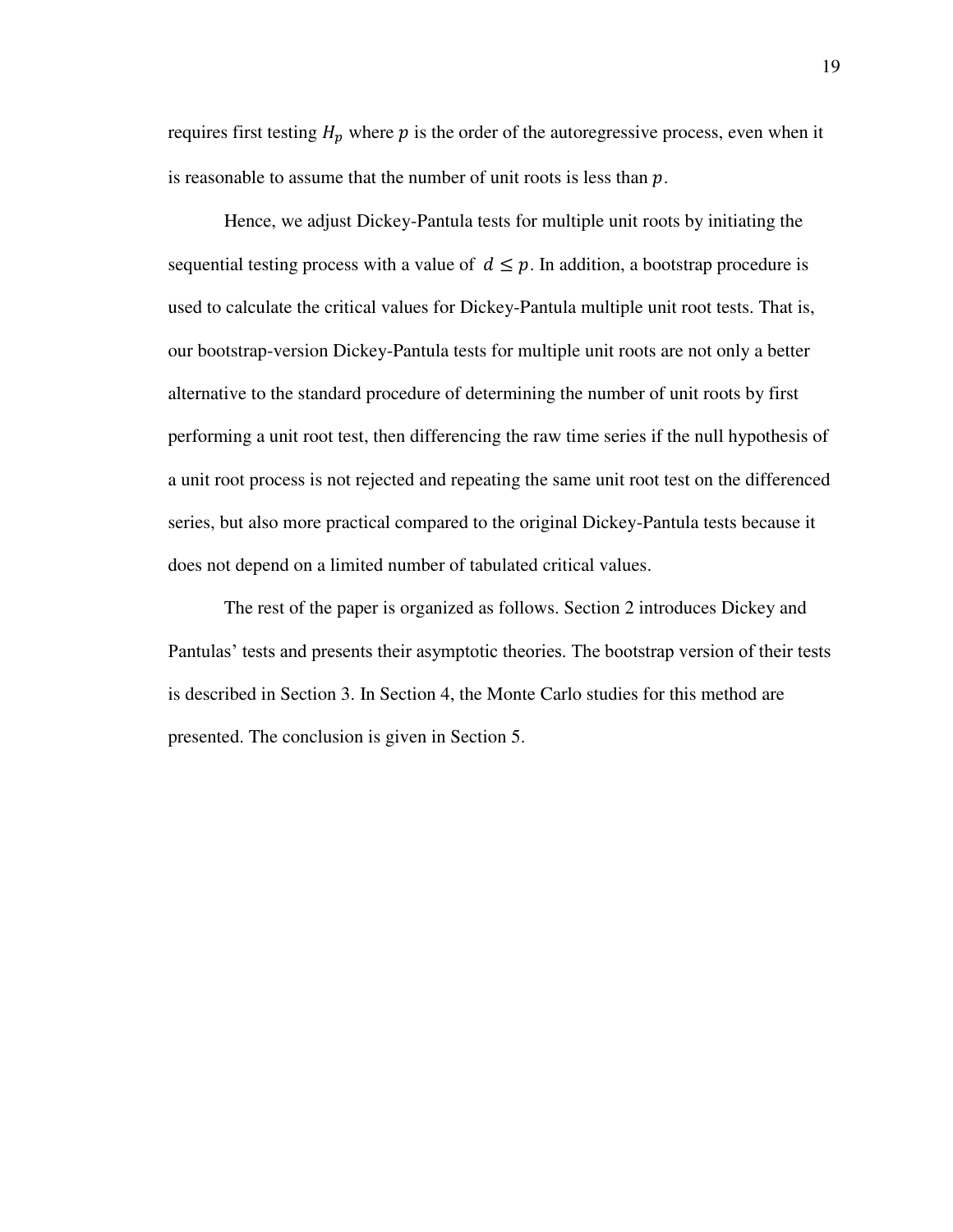#### **2. DICKEY-PANTULA'S TESTS AND THEIR LIMITING DISTRIBUTIONS**

Assume the time series  $\{X_t\}$  satisfy

$$
X_t = \sum_{j=1}^p \phi_j X_{t-j} + e_t, \ t \in \mathbb{Z}, \tag{2.1}
$$

where  $\{e_t\}$  is a sequence of *i. i. d.* random variables with mean 0 and variance 1. To make the presentation simple,  $p$  is restricted to 3. Extensions for cases where  $p > 3$ follow naturally from what is presented here. Let  $m_1$ ,  $m_2$  and  $m_3$  represent the roots of the characteristic equation

$$
m^3 - \phi_1 m^2 - \phi_1 m - \phi_1 = 0. \tag{2.2}
$$

Assume that  $|m_1| \ge |m_2| \ge |m_3|$ . Consider the following four hypotheses:  $H_0: |m_1| < 1$ ;  $H_1: m_1 = 1, |m_2| < 1; H_2: m_1 = 1, m_2 = 1, |m_3| < 1; H_3: m_1 = m_2 = m_3 = 1.$  That is, under  $H_d$ ,  $d = 0, 1, 2, 3$ , there are d unit roots. After a re-parameterization of model (2.1), we can write

$$
W_t = \theta_1 X_{t-1} + \theta_2 Y_{t-1} + \theta_3 Z_{t-1} + e_t, \tag{2.3}
$$

where  $Y_t = X_t - X_{t-1}$ ,  $Z_t = Y_t - Y_{t-1}$ ,  $W_t = Z_t - Z_{t-1}$ , and the  $H'_d s$  are transformed into:  $H_3: \theta_1 = \theta_2 = \theta_3 = 0; H_2: \theta_1 = \theta_2 = 0, \theta_3 < 0; H_1: \theta_1 = 0, \theta_2 < 0, \theta_3 < 0; H_0:$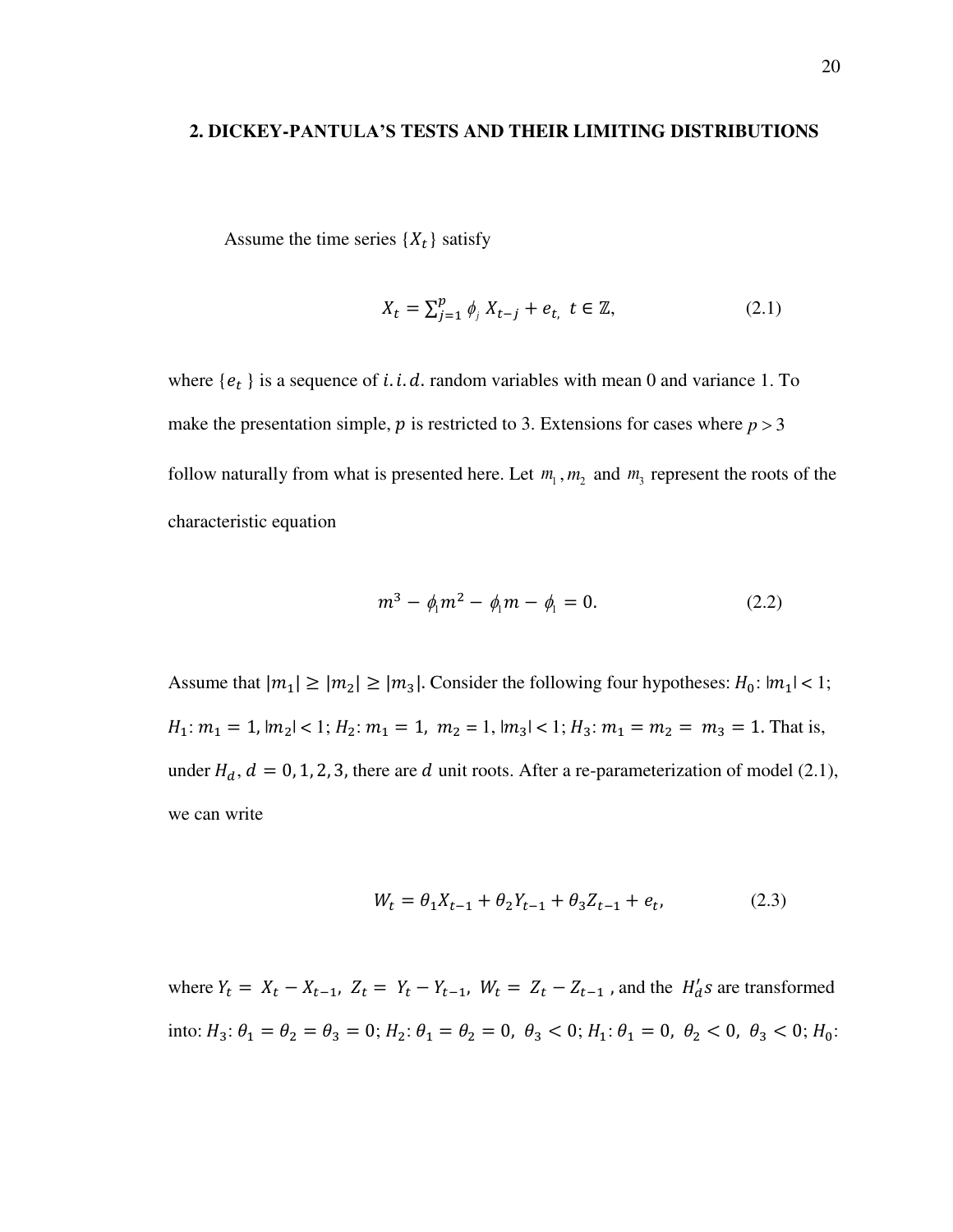$\theta_1$  < 0,  $\theta_2$  < 0,  $\theta_3$  < 0. The reparameterization is useful because now we can use the usual regression tests for the thetas in (2.3).

The procedure proceeds as follows: perform a regression of  $W_t$  over  $X_{t-1}$ ,  $Y_{t-1}$ and  $Z_{t-1}$  to get the least squares estimates  $\hat{\theta}_i$  and the corresponding t-statistics  $t_{i,n}(3)$ ,  $i = 1, 2, 3$ , where  $t_{i,n}(p) = t_{i,n} = \frac{\hat{\theta}_i}{s(\hat{\theta})}$  $\frac{\partial_i}{\partial s(\hat{\theta}_i)}$ , *n* denotes the sample size, and  $s(\hat{\theta}_i)$  is the standard error of  $\hat{\theta}_i$  obtained from the regression.

Now, a sequential testing procedure is considered. We test the null hypothesis  $H_3$ against the alternative hypothesis  $H_2$  first by considering the *t*-statistic  $t_{3,n}^*(3)$  obtained by regression of  $W_t$  on  $Z_{t-1}$ . Then, we can test the null hypothesis  $H_2$  against the alternative hypothesis  $H_1$  by considering the *t*-statistic  $t_{2,n}^*(3)$  obtained by regression of  $W_t$  on  $Y_{t-1}$  and  $Z_{t-1}$ . Moreover, let  $t_{1,n}^*(3) = t_{1,n}(3)$ .

Pantula (1986) proved that the asymptotic distributions of the  $t_{d,n}^*$  statistics under  $H_d$  for  $d = 1, 2, 3$  can be characterized as the distribution of certain functional of a standard Brownian motion. In summary, Dickey and Pantula proposed the following sequential procedure for testing the hypotheses:

- 1. Reject  $H_3$  of three unit roots and go to Step 2 if  $t_{3,n}^*(3) \leq \hat{\tau}_{n,\alpha}$ , where  $\hat{\tau}_{n,\alpha}$  is given in Fuller (1976).
- 2. Reject  $H_2$  of two unit roots and go to Step 3 if  $t_{2,n}^*(3) \leq \hat{\tau}_{n,\alpha}$ , where  $\hat{\tau}_{n,\alpha}$  is given in Fuller (1976).
- 3. Reject  $H_1$  of one unit root in favor of  $H_0$  of no unit roots if  $t_{1,n}^*(3) \leq \hat{\tau}_{n,\alpha}$ , where  $\hat{\tau}_{n,\alpha}$  is given in Fuller (1976).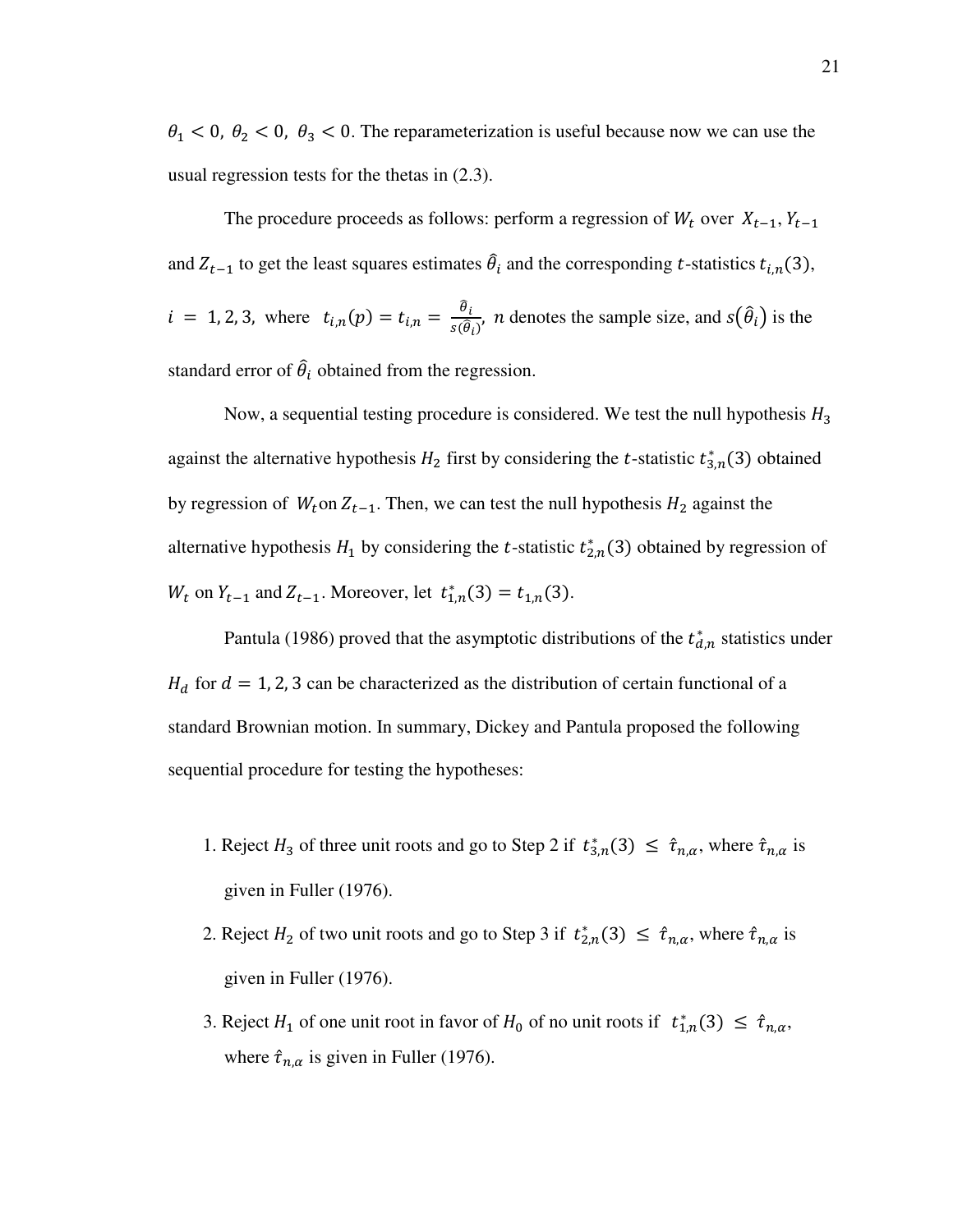Note that these critical points are not available for all significance levels and sample sizes. Therefore, the bootstrap-based critical points may be an alternative.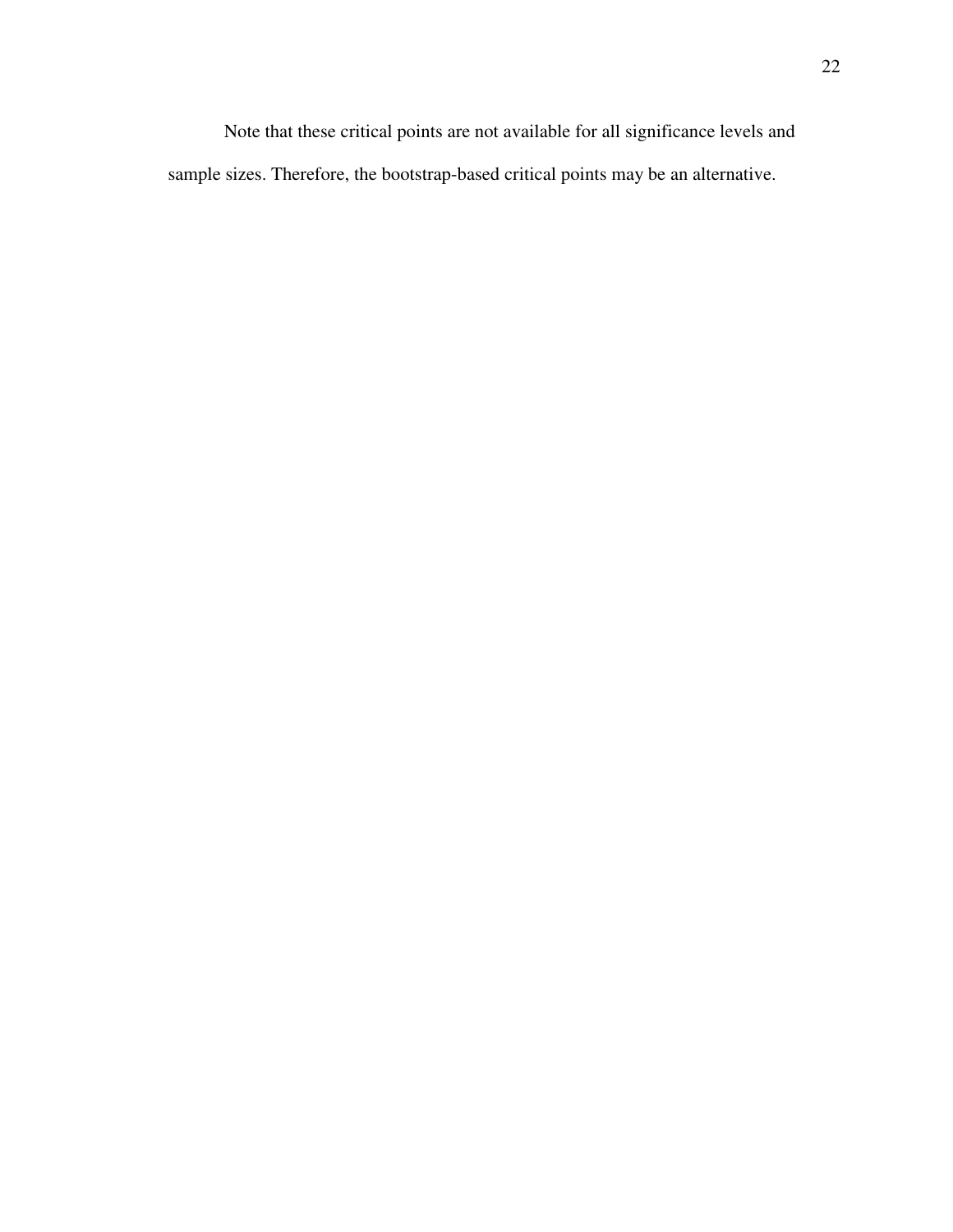#### **3. THE BOOTSTRAP DICKEY-PANTULA TESTS**

In this section, we modify the Dickey-Pantula test in two ways. First we obtain the critical points using the bootstrap. Second, we observe that the Dickey-Pantula method requires first testing  $H_p$  where  $p$  is the order of the autoregressive process, even when it is reasonable to assume that the number of unit roots is less than  $p$ . Therefore we modify their method to accommodate such cases by starting the sequential testing at a value of  $d \leq p$ .

Let's assume  $p = 3$  for the simplicity of explanation, and the maximum number of unit roots,  $d$ , is assumed to be 2. Extension to other values of  $p$  and  $d$  can be done quite easily.

Define  $\{W_t\}$  as the third difference of  $\{X_t\}$ ,  $\{Z_t\}$  as the second difference of  $\{X_t\}$ ,  $\{Y_t\}$  as the first difference of  $\{X_t\}$ , where  $t = 1, 2, ..., n$ . Then the transformed model is the same as Equation (2.3):  $W_t = \theta_1 X_{t-1} + \theta_2 Y_{t-1} + \theta_3 Z_{t-1} + e_t$ . Since we assume  $d = 2$  in this section, the hypotheses to test are:  $H_2: \theta_1 = \theta_2 = 0$ ,  $\theta_3 < 0: H_1$ :  $\theta_1 = 0, \ \theta_2 < 0, \ \theta_3 < 0; H_0: \theta_1 < 0, \ \theta_2 < 0, \ \theta_3 < 0$ , where  $\theta_i, i = 1, 2, 3$ , are the coefficients used in the model (2.3). More precisely,  $H_i$ ,  $i = 1, 2, 3$ , represents the case where  *unit roots exist in the time series under consideration. The three roots of the* characteristic polynomial associated with the time series are denoted by  $m_{i,i} = 1, 2, 3$ . Now, to test  $H_2$  *vs.*  $H_1$  *or*  $H_0$ , we proceed as follows.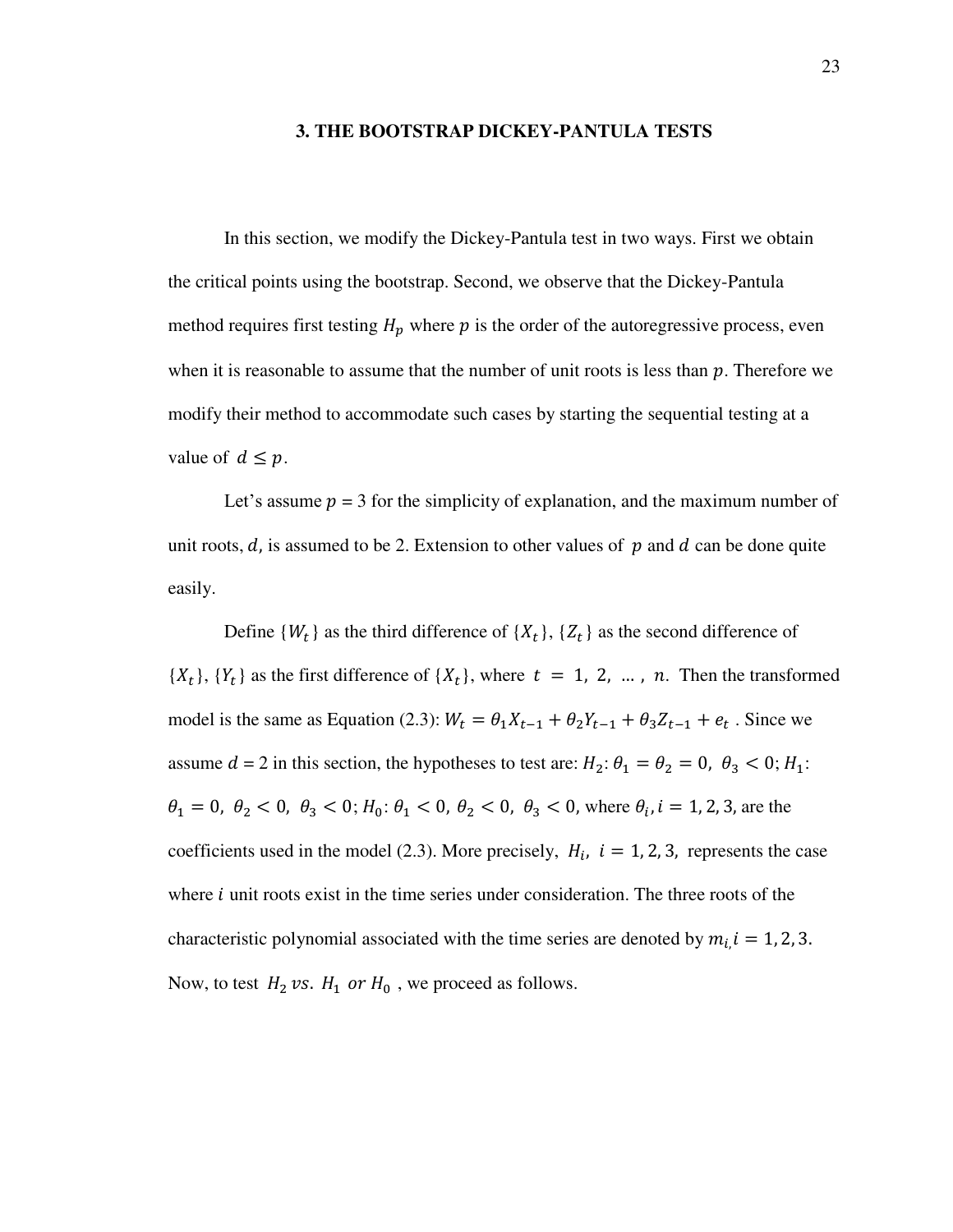1) To get  $t_{2,n}^*(3)$ , fit the regression model:  $W_t = \theta_2 Y_{t-1} + \theta_3 Z_{t-1} + e_t$ . Then

$$
\text{let } t_2 = t_{2,n}^*(3) = \frac{\theta_2}{s(\theta_2)}.
$$

- 2) Now, fit the model (under the null hypothesis):  $W_t = \theta_3 Z_{t-1} + e_t$ . Obtain the centered residuals:  $Res(i) = \hat{e}_i - \hat{e}$ , where  $\hat{e}_i = W_i - \hat{W}_i$ ,  $i = 1, 2, ..., n$ ; and  $\bar{\hat{e}} = \frac{1}{n}$  $\frac{1}{n}\sum_{i=1}^n \hat{e}_i$ .
- 3) Sample with replacement from all the centered residuals to obtain a bootstrap sample of errors,  $\{e_t^{bt}\}_{t=1}^{n+50}$ .
- 4) Then we can compute the bootstrap samples:  $\{Z_t^{bt}\}_{t=1}^{n+50}, \{W_t^{bt}\}_{t=1}^{n+50}, \{Y_t^{bt}\}_{t=1}^{n+50}, \{X_t^{bt}\}_{t=1}^{n+50}$  by using the recursive equations:  $Z_0^{bt} = 0$ ;  $Z_t^{bt} = (1 + \hat{\theta}_3) Z_{t-1}^{bt} + e_t^{bt}, t = 1, 2, ..., n +$ 50;  $W_t^{bt} = Z_t^{bt} - Z_{t-1}^{bt}; Y_t^{bt} = \sum_{j=1}^t Z_j^{bt}; X_t^{bt} = \sum_{j=1}^t Y_j^{bt}.$
- 5) Carry out the regression defined in Step 1) with the bootstrap samples obtained in Step 4) and calculate the bootstrap  $t_2$ -statistic,  $t_2^{bt}$ , as in Step 1).
- 6) Repeat Step 2)  $\sim$  Step 5) B times (e.g., 2,000 times) and determine the critical value  $\tau_2^{bt}$  which is the 5<sup>th</sup> percentile of the B  $t_2^{bt}$  values.
- 7) If the  $t_2$  from Step 1) is less than  $\tau_2^{bt}$ , then reject the hypothesis of two unit roots and let  $rej_2$  equal 1; otherwise, don't reject and let  $rej_2$  equal 0.
- 8) Repeat Step 1)  $\sim$  Step 7), M times (e.g., 2000 times) and calculate the significance level (empirical size) or the power of the test as

*significance level* (or *power*) = 
$$
\frac{\sum rej_2}{M}
$$
.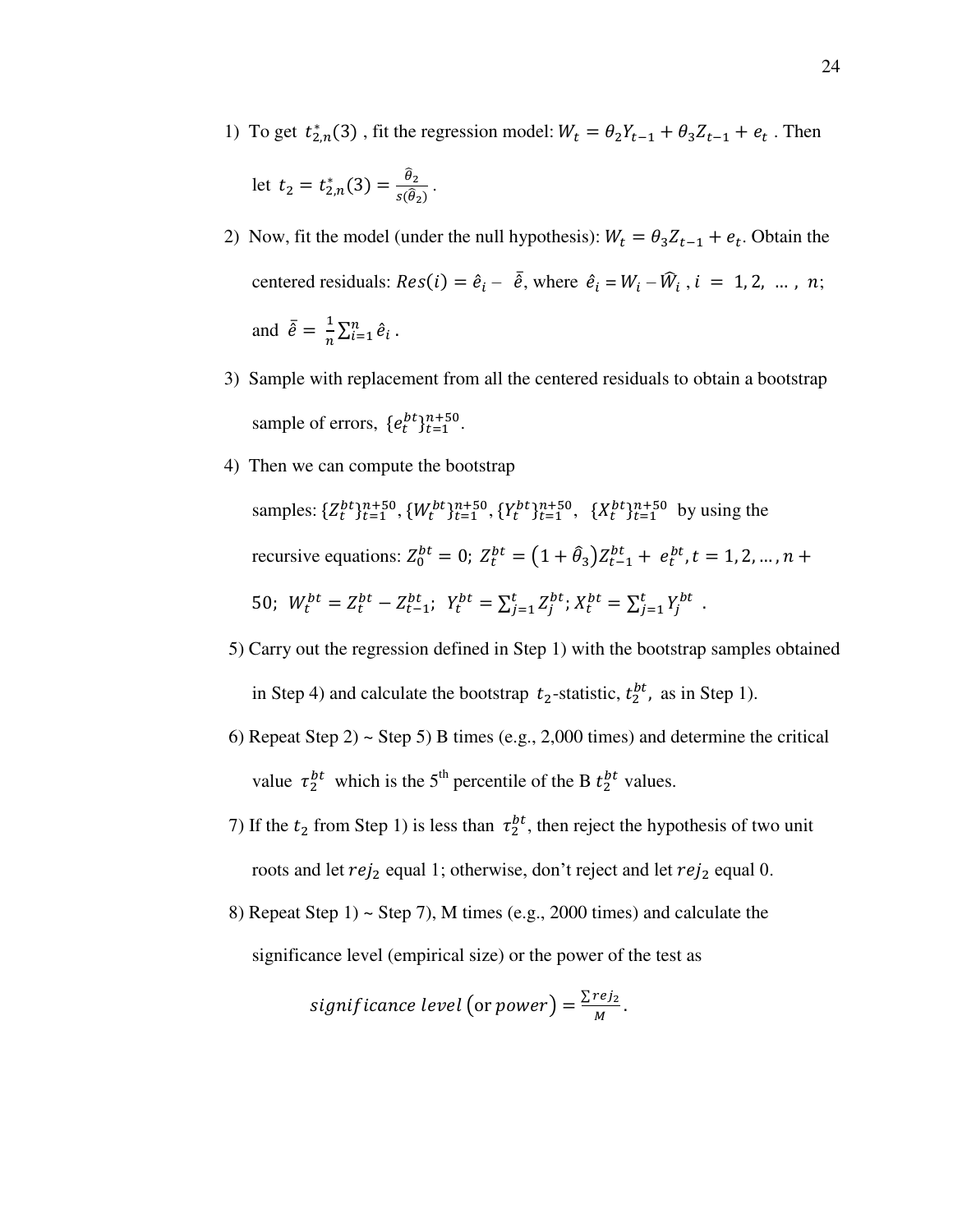The above procedure can be modified to test  $H_1$  vs.  $H_0$  as well.

i) To get  $t_{1,n}^*(3)$ , fit the regression model:  $W_t = \theta_1 X_{t-1} + \theta_2 Y_{t-1} + \theta_3 Z_{t-1}$ 

$$
e_t
$$
. Then let  $t_1 = t_{1,n}^*(3) = \frac{\hat{\theta}_1}{s(\hat{\theta}_1)}$ .

ii) Now, fit the model (under the null hypothesis):  $W_t = \theta_2 Y_{t-1} + \theta_3 Z_{t-1} + e_t$ . Obtain all the centered residuals:  $Res(i) = \hat{e}_i - \overline{\hat{e}}$ , where  $\hat{e}_i = W_i - \widehat{W}_i$ ,

$$
i = 1, 2, ..., n
$$
; and  $\bar{e} = \sum_{i=1}^{n} e_i / n$ .

- iii) Sample with replacement from all the centered residuals to obtain a bootstrap sample of errors,  $\{e_t^{bt}\}_{t=1}^{n+50}$ .
- iv) Then we can compute the bootstrap

samples:  $\{Z_t^{bt}\}_{t=1}^{n+50}, \{W_t^{bt}\}_{t=1}^{n+50}, \{Y_t^{bt}\}_{t=1}^{n+50}, \{X_t^{bt}\}_{t=1}^{n+50}$  easily by using the recursive equations:  $Y_0^{bt} = Y_1^{bt} = 0$ ;  $Y_t^{bt} = (2 + \hat{\theta}_2 + \hat{\theta}_3)Y_{t-1}^{bt}$  $(1+\hat{\theta}_3)Y_{t-2}^{bt} + e_t^{bt}, t = 2, 3, ..., n + 50; \ Z_t^{bt} = Y_t^{bt} - Y_{t-1}^{bt}; \ W_t^{bt} = Z_t^{bt} Z_{t-1}^{bt}$ ;  $X_t^{bt} = \sum_{j=1}^t Y_j^{bt}$ .

- v) Do the regression defined in Step i) with the bootstrap samples obtained in Step iv) and calculate the bootstrap  $t_1$ -statistic,  $t_1^{bt}$ , as in Step i).
- vi) Repeat Step ii)  $\sim$  Step v) B times (e.g., 2,000 times) and determine the critical value  $\tau_1^{bt}$  which is the 5<sup>th</sup> percentile of the 2,000  $t_1^{bt}$  values.
- vii) If the  $t_1$  from Step i) is less than  $\tau_1^{bt}$ , then reject the hypothesis of one unit root and let  $rej_1 = 1$ ; otherwise, don't reject and let  $rej_1 = 0$ .
	- viii) Repeat Step i)  $\sim$  Step vii), M times (e.g., 2000 times) and calculate the significance level (empirical size) or the power of the test as

significance level (or power) = 
$$
\frac{\sum rej_1}{M}
$$
.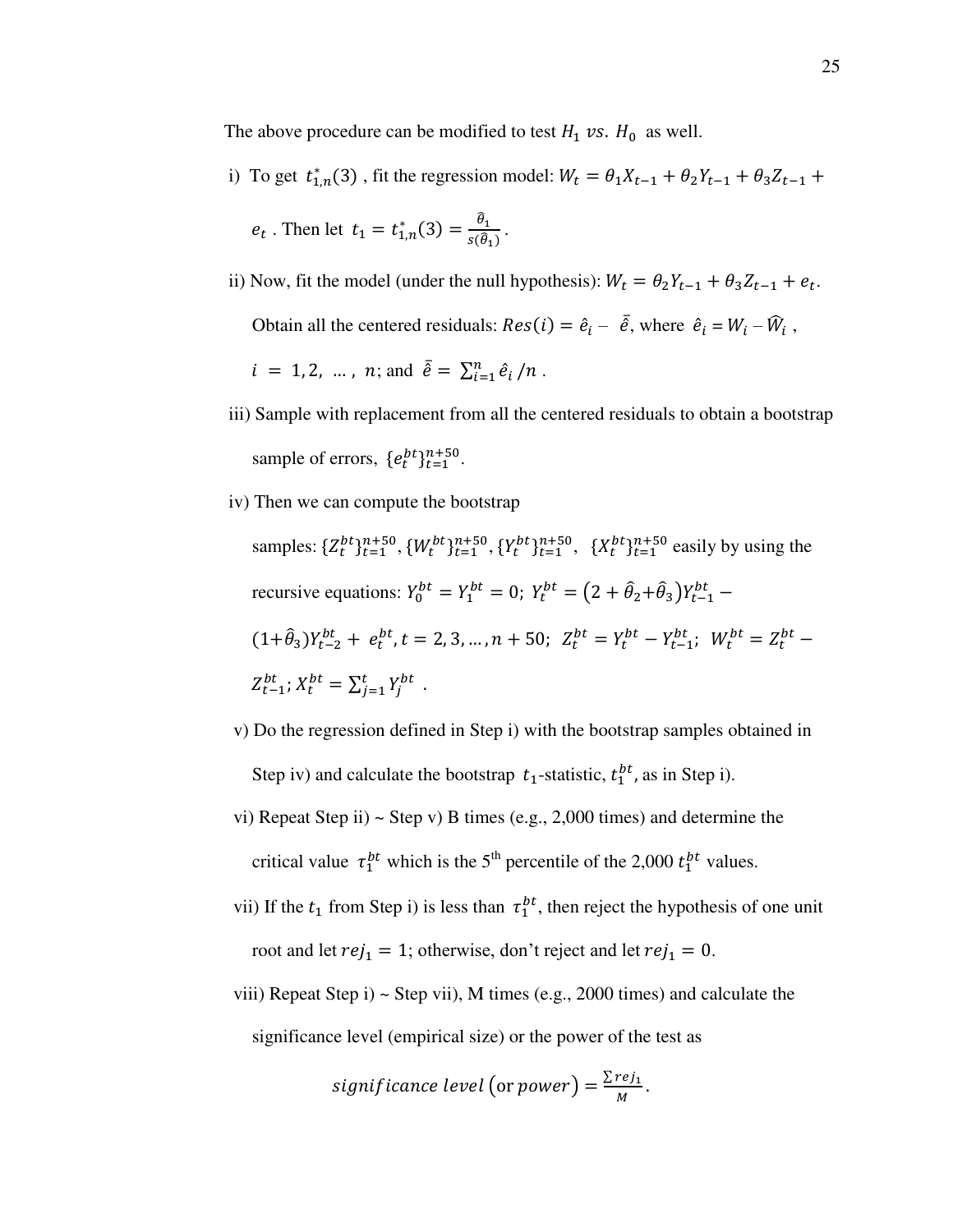The simulation results for testing  $H_2$  vs.  $H_1$  or  $H_0$  are given in Section 4. Testing  $H_1$  vs.  $H_0$  is similar to bootstrap-based tests for one unit root and hence the results are not presented.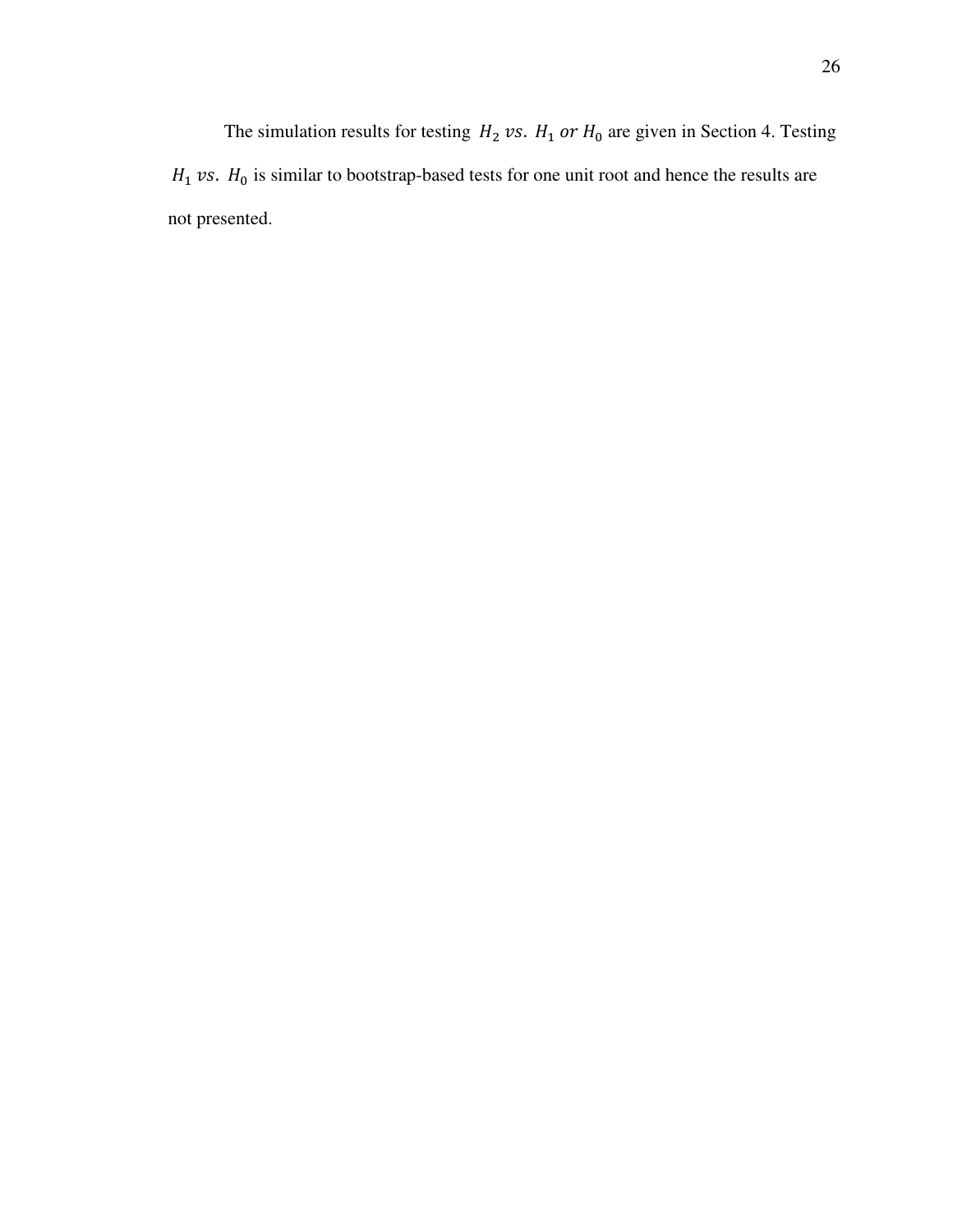## **4. SIMULATION RESULTS**

In order to determine the finite sample properties of these tests we carried out the following setting of experiments:  $n = 50$  and 100;  $p = 3$ ;  $d = 2$ ; the number of Monte Carlo simulations  $M = 2,000$ ; the number of bootstrap samples  $B = 2,000$ . The exact hypotheses we are testing here is:  $H_2$  vs.  $H_1$  or  $H_0$ . That is, 2 unit roots vs. 1 or 0 unit root. We may use another notation, such as,  $H_1^*$ :  $\theta_1 = \theta_2 = 0$ ,  $\theta_3 < 0$ ;  $H_0^*$ :  $\theta_1 \le 0$ ,  $\theta_2$  < 0,  $\theta_3$  < 0. Results of the Monte Carlo study are given in Table 1. Note that  $m_1$ ,  $m_2$ , and  $m_3$  denote the roots of the autoregressive polynomial for the case  $p = 3$ , with the ordering  $m_3 \leq m_2 \leq m_1$ .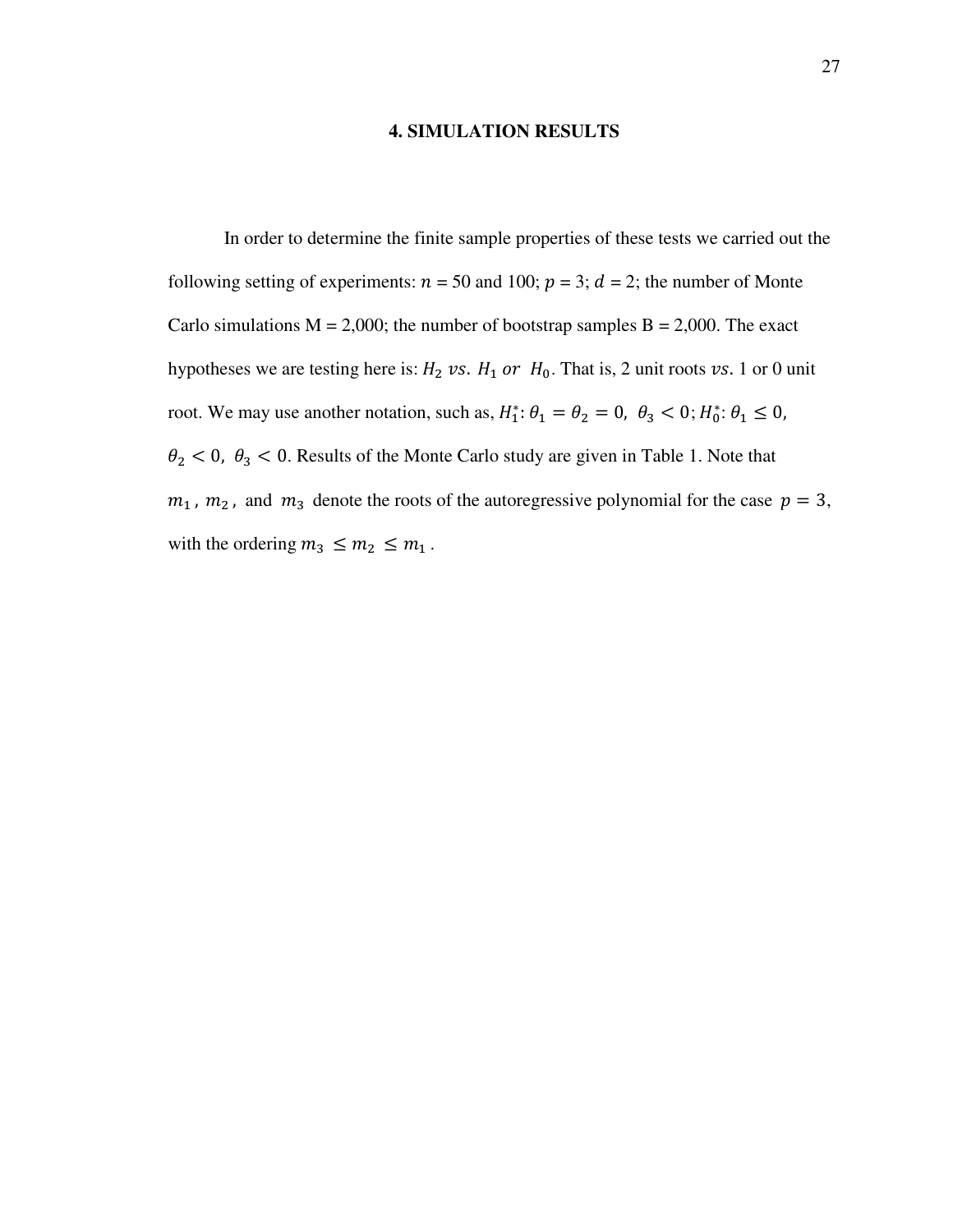| $\mathbf n$ | m <sub>1</sub> | m <sub>2</sub> | m <sub>3</sub> | significance level | power  |
|-------------|----------------|----------------|----------------|--------------------|--------|
| 50          | 1.0            | 1.0            | 0.8            | 0.0610             |        |
| 50          | 1.0            | 1.0            | 0.2            | 0.0630             |        |
| 50          | 1.0            | 0.8            | 0.2            |                    | 0.2860 |
| 50          | $1.0\,$        | 0.5            | 0.2            |                    | 0.8200 |
| 50          | $1.0\,$        | 0.2            | 0.2            |                    | 0.9760 |
| 50          | 1.0            | 0.9            | 0.5            |                    | 0.1155 |
| 50          | 1.0            | 0.8            | 0.5            |                    | 0.2385 |
| 50          | 0.9            | 0.9            | 0.9            |                    | 0.1205 |
| 50          | 0.9            | 0.9            | 0.5            |                    | 0.2110 |
| 50          | 0.9            | 0.9            | 0.2            |                    | 0.2380 |
| 50          | 0.9            | 0.5            | 0.2            |                    | 0.9200 |
| 50          | 0.9            | 0.1            | 0.2            |                    | 0.9950 |
| 100         | $1.0\,$        | $1.0\,$        | 0.8            | 0.0595             |        |
| 100         | 1.0            | 1.0            | 0.2            | 0.0530             |        |
| 100         | $1.0\,$        | 0.8            | 0.2            |                    | 0.7705 |
| 100         | 1.0            | 0.5            | 0.2            |                    | 1.0000 |
| 100         | $1.0\,$        | 0.2            | 0.2            |                    | 1.0000 |
| 100         | 1.0            | 0.9            | 0.5            |                    | 0.2780 |
| 100         | 1.0            | 0.8            | 0.5            |                    | 0.6630 |
| 100         | 0.9            | 0.9            | 0.9            |                    | 0.3100 |
| 100         | 0.9            | 0.9            | 0.5            |                    | 0.6605 |
| 100         | 0.9            | 0.9            | 0.2            |                    | 0.7405 |
| 100         | 0.9            | 0.5            | 0.2            |                    | 1.0000 |
| 100         | 0.9            | 0.1            | 0.2            |                    | 1.0000 |

Table 4.1. The Results of Bootstrap Dickey-Pantula Tests

As seen from the results listed in Table 4.1, the bootstrap version of the Dickey-Pantula tests is good at maintaining the size, even when the sample size is as small as 50.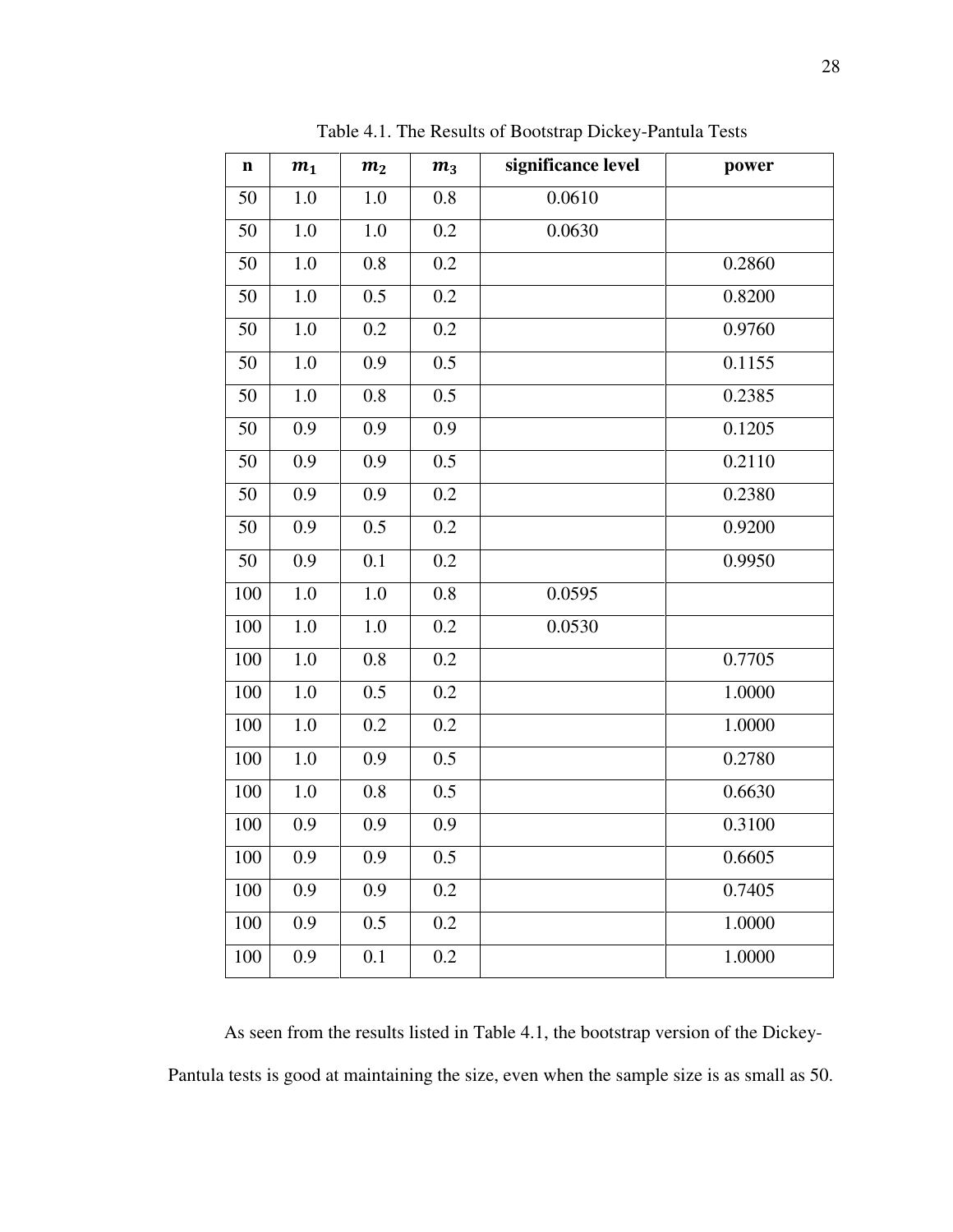When the sample size increases from 50 to 100, the empirical size gets slightly closer to the nominal significance level of 0.05. It also shows reasonably good power, especially if the second root is not close to unity. More precisely, the further the second root is away from the unity, the higher the power can achieve. For example, consider  $n = 50$ . If  $m_1 = 1.0, m_2 = 0.5, m_3 = 0.2$ , the power is 0.82; if  $m_1 = 1.0, m_2 = 0.2, m_3 = 0.2$ , the power is 0.976. In both cases, the second root  $(m_2)$  is not close to the unity and the powers are high; especially, the power increases from 0.82 to 0.976 when  $m_2$  decreases from 0.5 to 0.2. However, if  $m_2$  is close to the unity, the power is low. For example, consider  $n = 50$  again. If  $m_1 = 1.0, m_2 = 0.8, m_3 = 0.2$ , the power is 0.286; if  $m_1 = 1.0, m_2 = 0.9, m_3 = 0.5$ , the power is 0.1155; if  $m_1 = 1.0, m_2 = 0.8, m_3 = 0.5$ 0.5, the power is 0.2385; if  $m_1 = 0.9, m_2 = 0.9, m_3 = 0.2$ , the power is 0.238; if  $m_1 = 0.9, m_2 = 0.5, m_3 = 0.2$ , the power is 0.92; if  $m_1 = 0.9, m_2 = 0.9, m_3 = 0.9$ , the power is 0.1205; if  $m_1 = 0.9, m_2 = 0.9, m_3 = 0.5$ , the power is 0.211. Whereas, if  $m_1 = 0.9, m_2 = 0.1, m_3 = 0.2$ , the power is 0.995. The same pattern can be observed for the cases of  $n = 100$ . Besides that, the power increases significantly as the sample size increases from 50 to 100, up to 1.

We also made a brief comparison between our results with the results presented by Dickey and Pantula (1987). Part of the transformed Dickey-Pantula non-bootstrap test results are given in Table 4.2.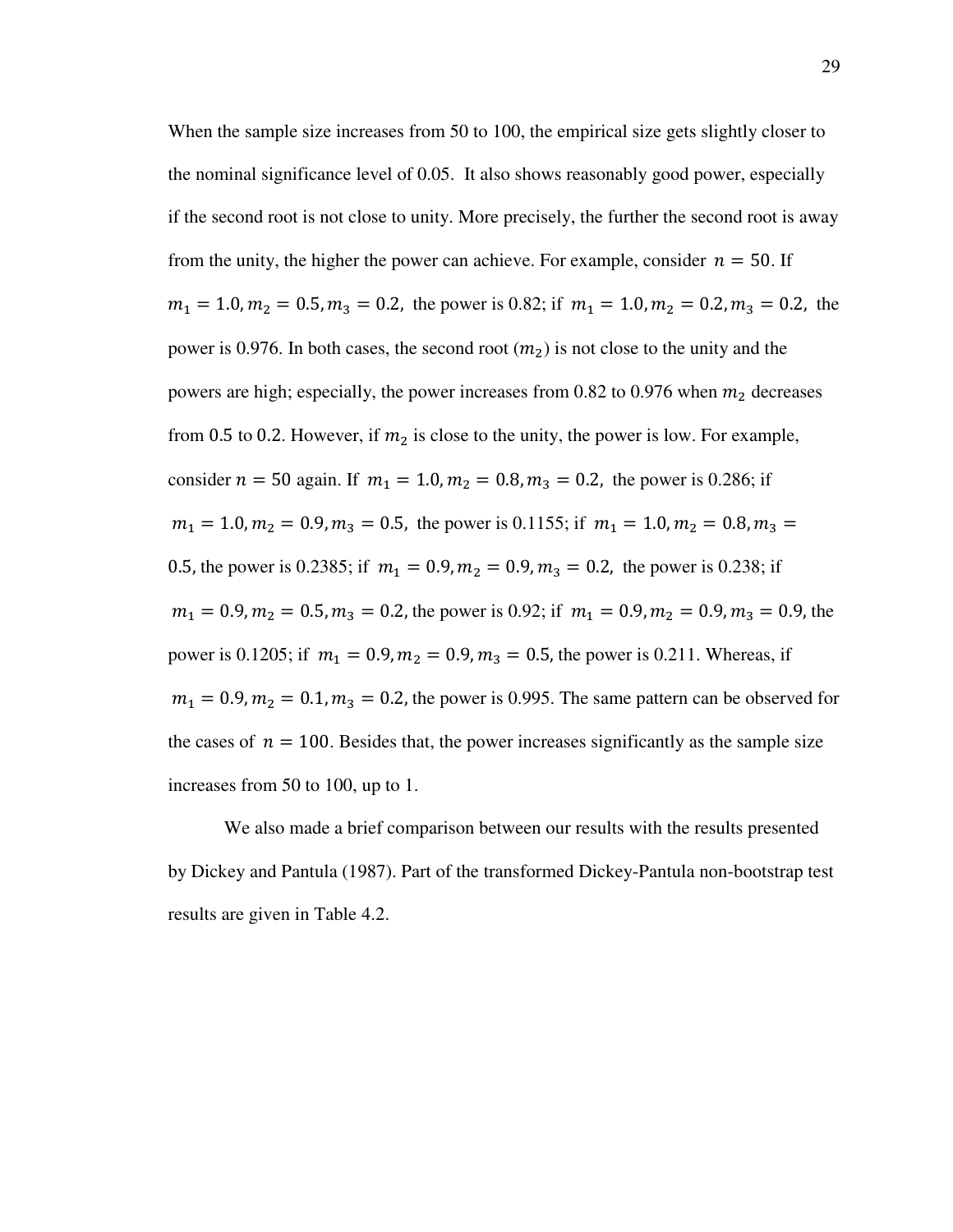| $\mathbf n$ | m <sub>1</sub> | m <sub>2</sub> | m <sub>3</sub> | sig level | power  |
|-------------|----------------|----------------|----------------|-----------|--------|
| 50          | 1.0            | 1.0            | 1.0            | 0.0023    |        |
| 50          | 1.0            | 1.0            | 0.9            | 0.0156    |        |
| 50          | 1.0            | 1.0            | 0.7            | 0.0463    |        |
| 50          | 1.0            | 1.0            | 0.0            | 0.0525    |        |
| 50          | 1.0            | 0.9            | 0.7            |           | 0.2287 |
| 50          | 1.0            | 0.9            | 0.0            |           | 0.3034 |
| 50          | 1.0            | 0.7            | 0.0            |           | 0.9082 |
| 50          | 1.0            | 0.5            | 0.0            |           | 0.9950 |
| 50          | 0.9            | 0.9            | 0.9            |           | 0.3490 |
| 50          | 0.9            | 0.9            | 0.5            |           | 0.6902 |

Table 4.2. Part of Transformed Dickey-Pantula Non-Bootstrap Test Results

It's obvious that even for  $n = 50$ , Dickey-Pantula's test has relatively higher power than our bootstrap-based test. However, there is not much difference in significance level between these two methods.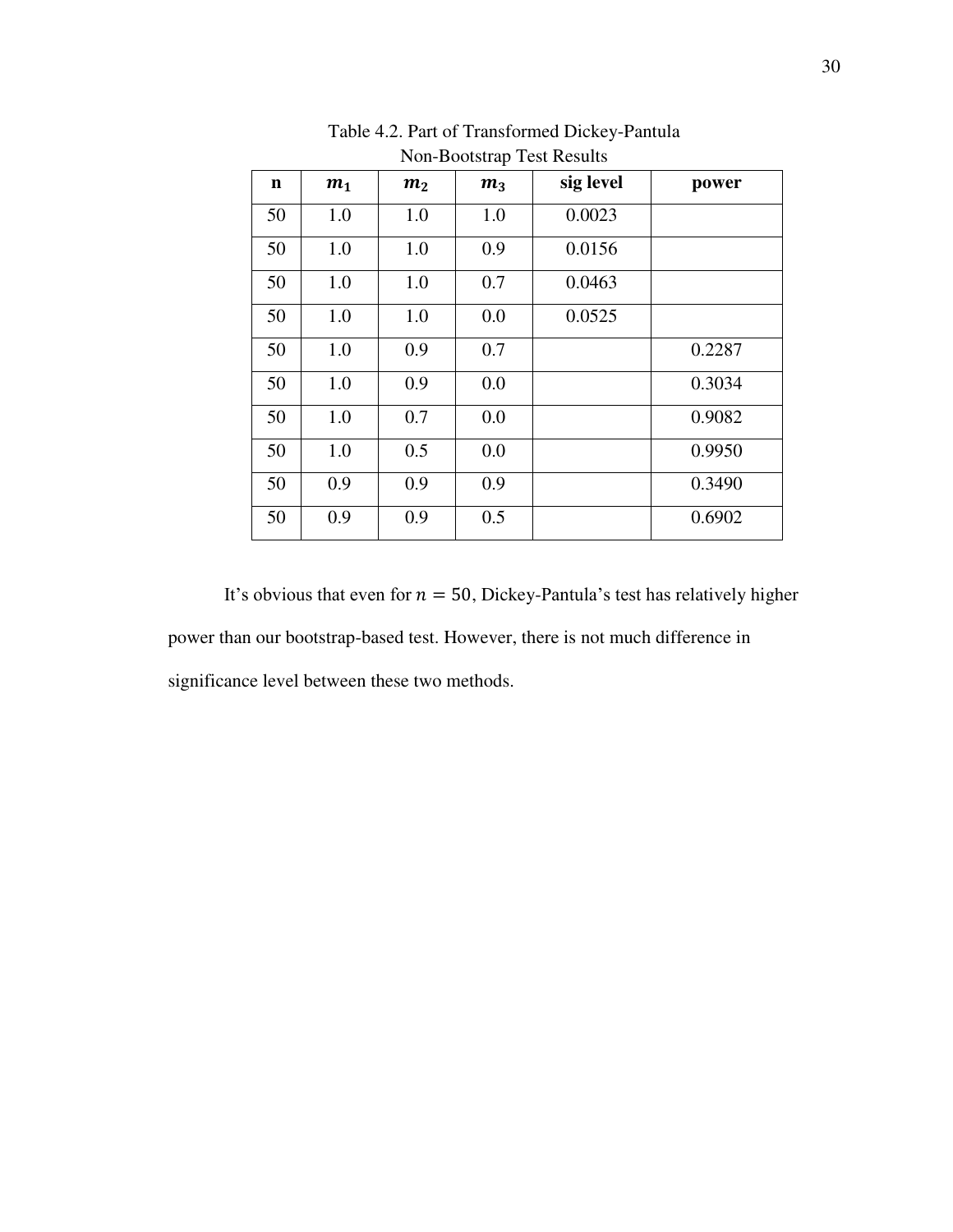## **5. CONCLUSION**

In summary, testing for two unit roots in a time series has not received as much attention as the case of testing for one unit root. The only procedure that tests for two unit roots using a single test was proposed by Dickey and Pantula in 1987. This test requires taking *p* differences of the time series where *p* is the order of the autoregressive process. We modify this test so that the percentile points are directly derived using the bootstrap. Preliminary results show that the bootstrap version of the Dickey-Pantula test has reasonably good small sample properties including both size and power. In the future, we may assume the value of  $p$  is unknown and develop a sieve bootstrap-version of Dickey-Pantula tests for multiple unit roots.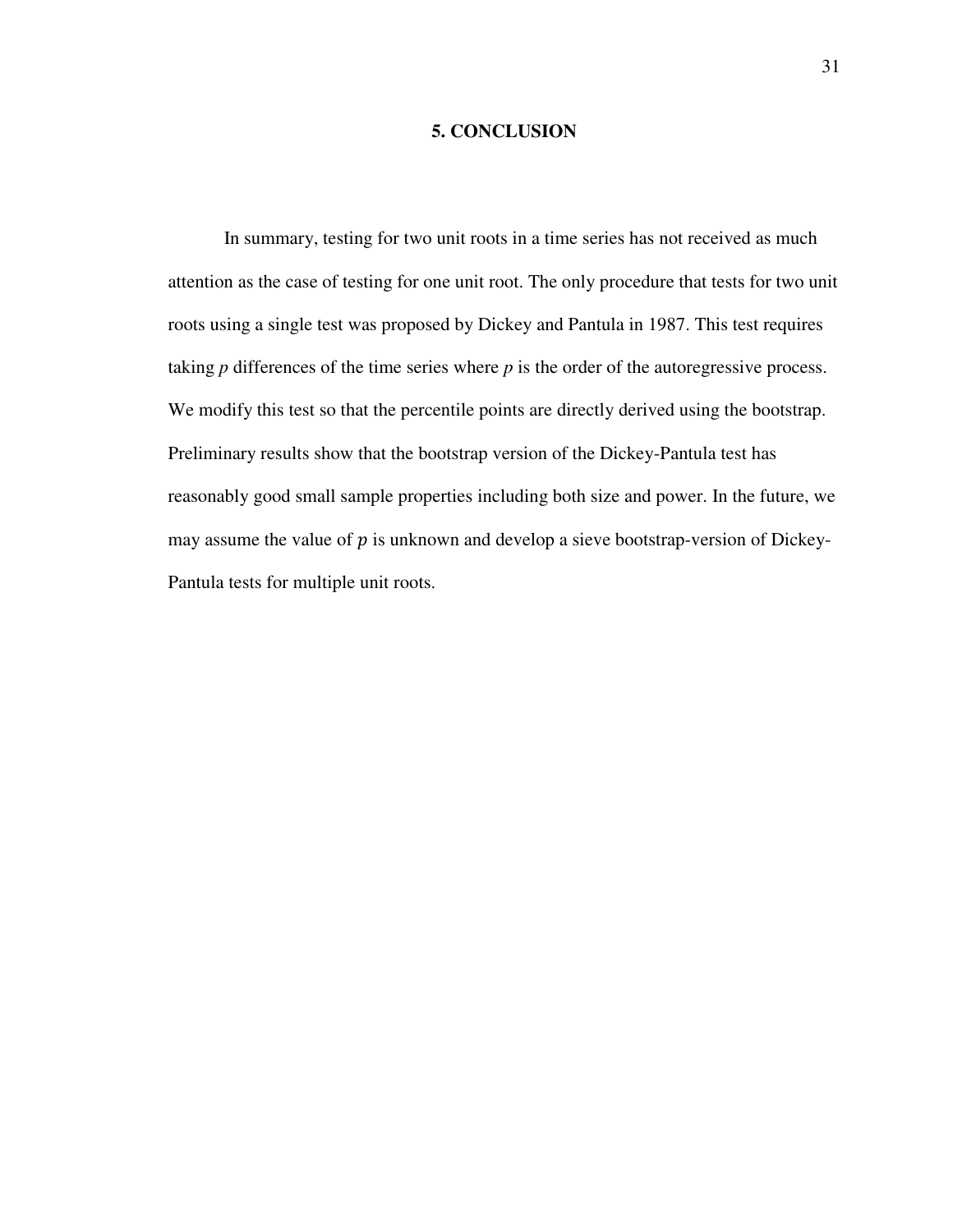#### **REFERENCES**

- Altonji, J. Ashenfelter, O. (1980). Wage movements and the labour market equilibrium hypothesis. Economica 47:217-245.
- Basawa, I.V. Mallik, A.K. McCormick, W.P. Reeves, J.H. Taylor, R.L. (1991). Bootstrapping unstable first-order autoregressive processes. The Annals of Statistics 19:1098-1101.
- Bühlmann, P. (1997). Sieve bootstrap for time series. Bernoulli 3:123-148.
- Chang, Y. Park, J. (2003). A sieve bootstrap for the test of a unit root. Journal of Time Series Analysis 24:379-400.
- Datta, S. (1996). On asymptotic properties of bootstrap for  $AR(1)$  processes. Journal of Statistical Planning and Inference 53:361-374.
- Dickey, D.A. Fuller, W.A. (1979). Distribution of the estimators for autoregressive time series with a unit root. Journal of the American Statistical Association 74:427- 431.
- Dickey, D.A. Pantula, S.G. (1987). Determining the order of differencing in autoregressive processes. Journal of Business & Economic Statistics 5:455-461.
- Ferretti, N. Romo, J. (1996). Unit root bootstrap tests for  $AR(1)$  models. Biometrika 83:849-860.
- Franke**,** J. Härdle**,** W.K**.** Hafner**,** C.M. (2010). *Statistics of Financial Markets: An Introduction (Universitext)*. Springer-Verlag Berlin Heidelberg.
- Fuller, W.A. (1976). *Introduction to Statistical Time Series*. New York: John Wiley & Sons.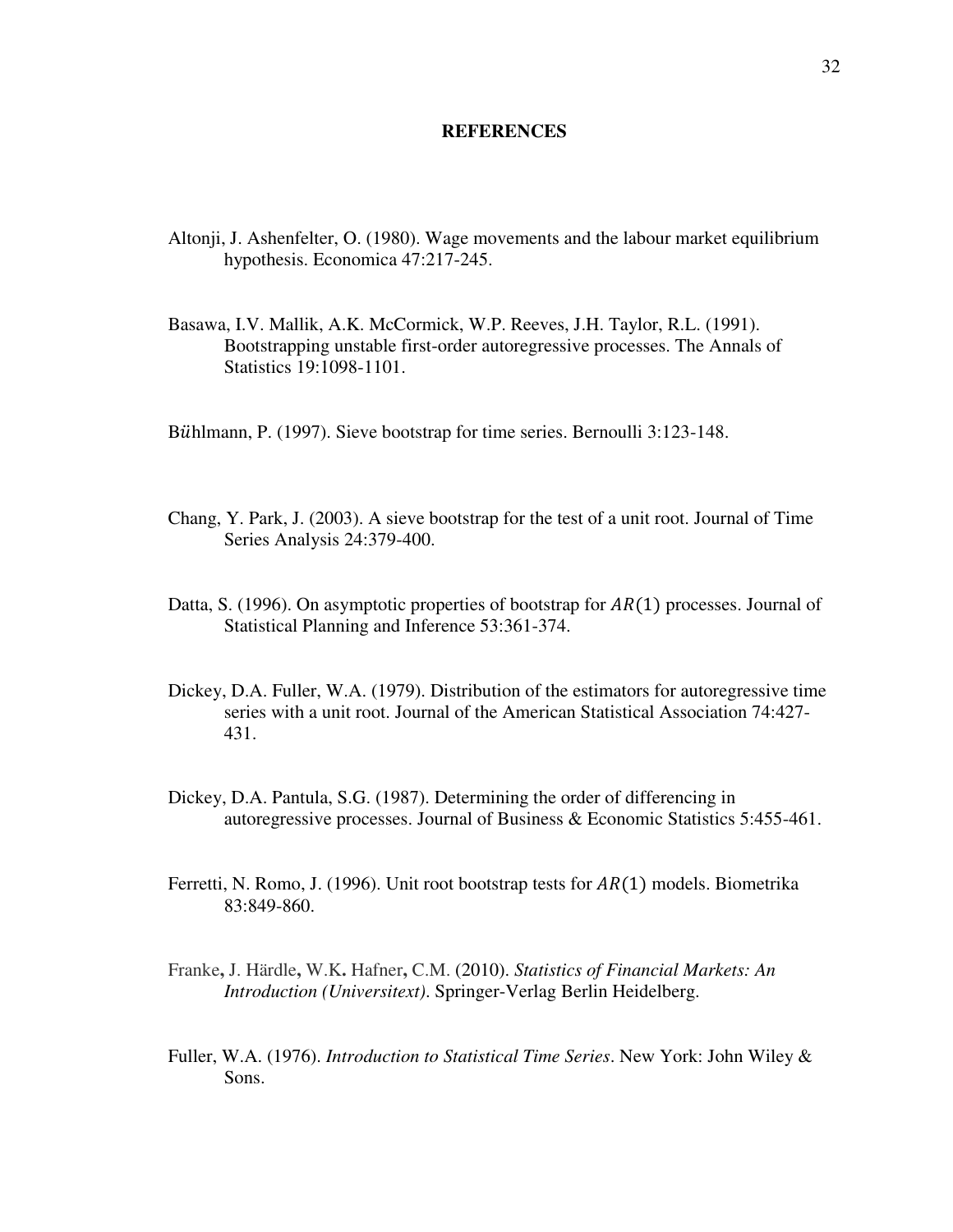- Leybourne, S.J. Newbold, P. (1999). On the size properties of Phillips-Perron tests. Journal of Time Series Analysis 20:51-61.
- Meese, R.A. Singleton, K.J. (1982). On unit roots and the empirical modeling of exchange rates. Journal of Finance 37:1029-1035.
- Nelson, C.R. Plosser, C.I. (1982). Trends and random walks in macroeconomic time series. Journal of Monetary Economics 10:139-162.
- Pantula, S.G. (1986). Determining the order of differencing in autoregressive processes. Unpublished manuscript. North Carolina State University, Department of Statistics.
- Phillips, P.C.B. (1987). Time series regression with a unit root. Econometrica 55:277- 301.
- Phillips, P.C.B. Perron, P. (1988). Testing for a unit root in time series regression. Biometrika 75:335-346.
- Said, S.E. Dickey, D.A. (1984). Testing for unit roots in autoregressive-moving average models of unknown order. Biometrika 71:599-607.
- Sen, D.L. (1985). Robustness of single unit root test statistics in the presence of multiple unit roots. Unpublished Ph.D. dissertation. North Carolina State University, Department of Statistics.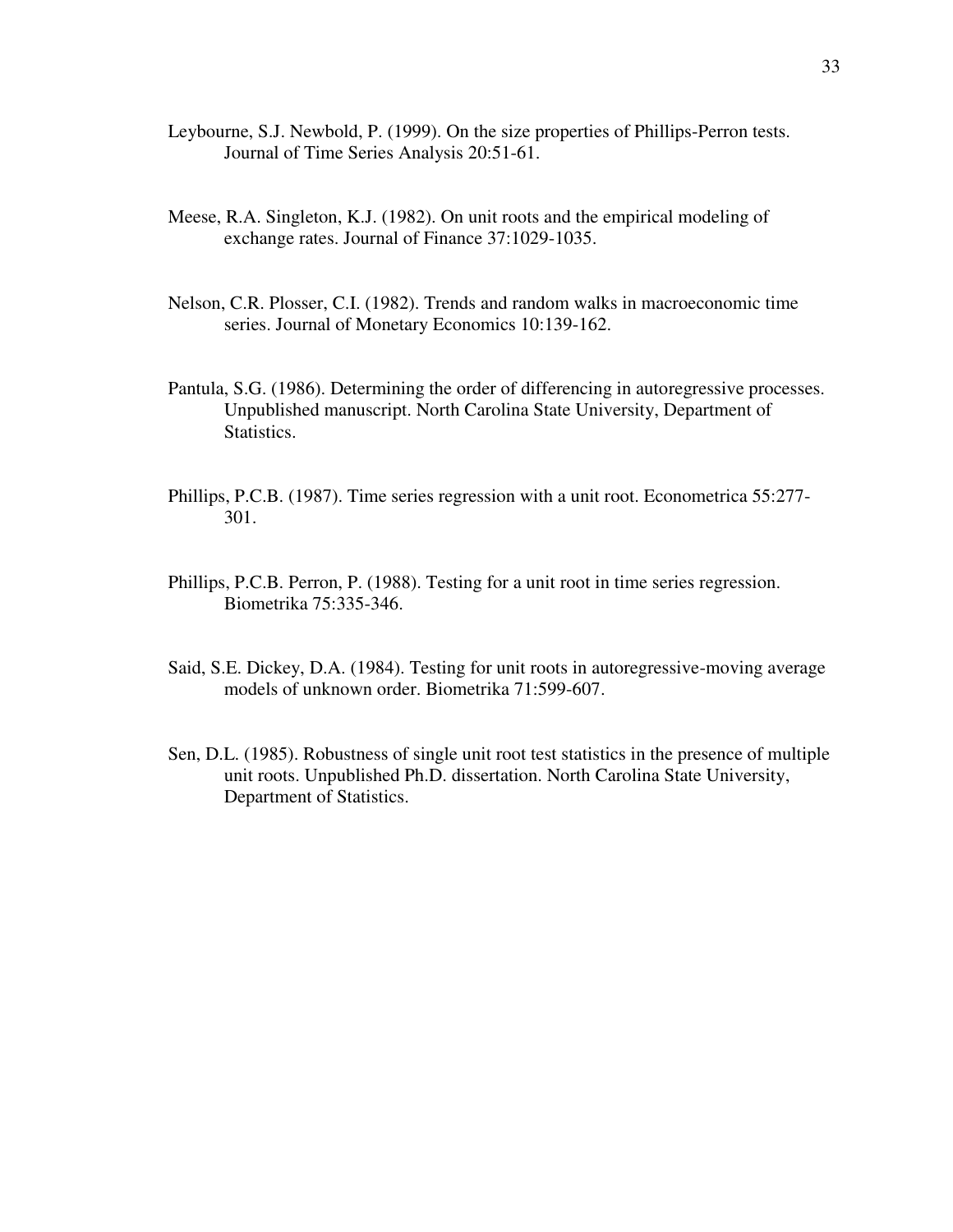# **II. BOOTSTRAP-BASED UNIT ROOT TESTS FOR HIGHER ORDER AUTOREGRESSIVE MODELS WITH GARCH(1,1) ERRORS**

## **ABSTRACT**

Bootstrap-based unit root tests are a viable alternative to asymptotic distribution-based procedures and, in some cases, are preferable because of the serious size distortions associated with the latter tests under certain situations. While several bootstrap-based unit root tests exist for *ARMA* processes with homoscedastic errors, only one such test is available when the innovations are conditionally heteroskedastic. The details for the exact implementation of this procedure are currently available only for the first order autoregressive processes. Monte Carlo results are also published only for this limited case. In this paper we demonstrate how this procedure can be extended to higher order autoregressive processes through a transformed series used in augmented Dickey-Fuller unit root tests. We also investigate the finite sample properties for higher order processes through a Monte Carlo study. Results show that the proposed tests have reasonable power and size properties.

**Keywords** Non-stationary, Conditional volatility, Residual bootstrap, Time series, Random walk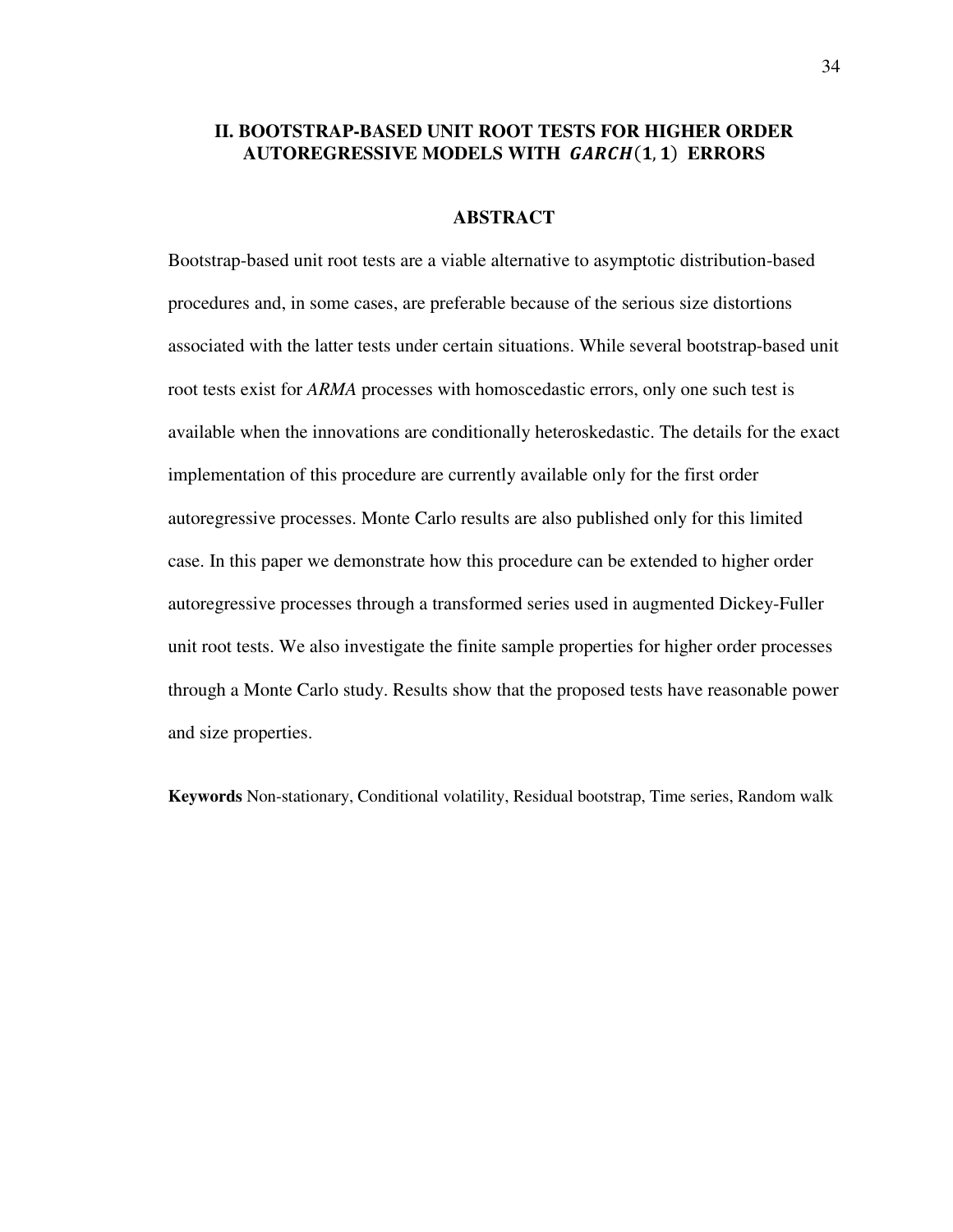## **1. INTRODUCTION**

The most commonly used unit root tests for time series were introduced by Dickey and Fuller  $[1]$  and are referred to as Dickey-Fuller  $(DF)$  tests. They were, however, developed for the first order autoregressive processes. Said and Dickey [2] generalized the Dickey-Fuller tests to be applicable to ARMA models of unknown orders. These tests are referred to as Augmented Dickey-Fuller  $(ADF)$  tests. Alternatively, Phillips and Perron [3] provided a correction to the Dickey-Fuller tests to account for the presence of higher order terms. Specifically, Phillips and Perron tests accommodate innovations that are weakly dependent as well as heterogeneously distributed.

The above tests, however, ignore any underlying volatility structure of the innovations. More recently, authors such as Ling and Li,[4,5] Ling, Li, and McAleer [6] have proposed unit root tests under Generalized Autoregressive Conditional Heteroskedastic (GARCH) innovations. Especially, Ling *et al.* [6] showed that under certain conditions, the unit root tests that take into account the  $GARCH$  structure of the innovations produce tests with higher power. One drawback of these newer tests is that, as in the case with the standard  $DF$  and  $ADF$  tests, they show serious size distortions. Bootstrap-based tests have been proposed as an alternative to asymptotic distributionbased tests in order to overcome this flaw. Gospodinov and Tao [7] were the first to adopt this bootstrap approach to obtain unit root tests for autoregressive  $(AR)$  time series with GARCH innovations and showed how this procedure can be implemented for first order processes. They also proved the asymptotic validity of the test for the  $AR(1)$  case but indicated that these results can be extended to the general  $AR(p)$  case. Their Monte Carlo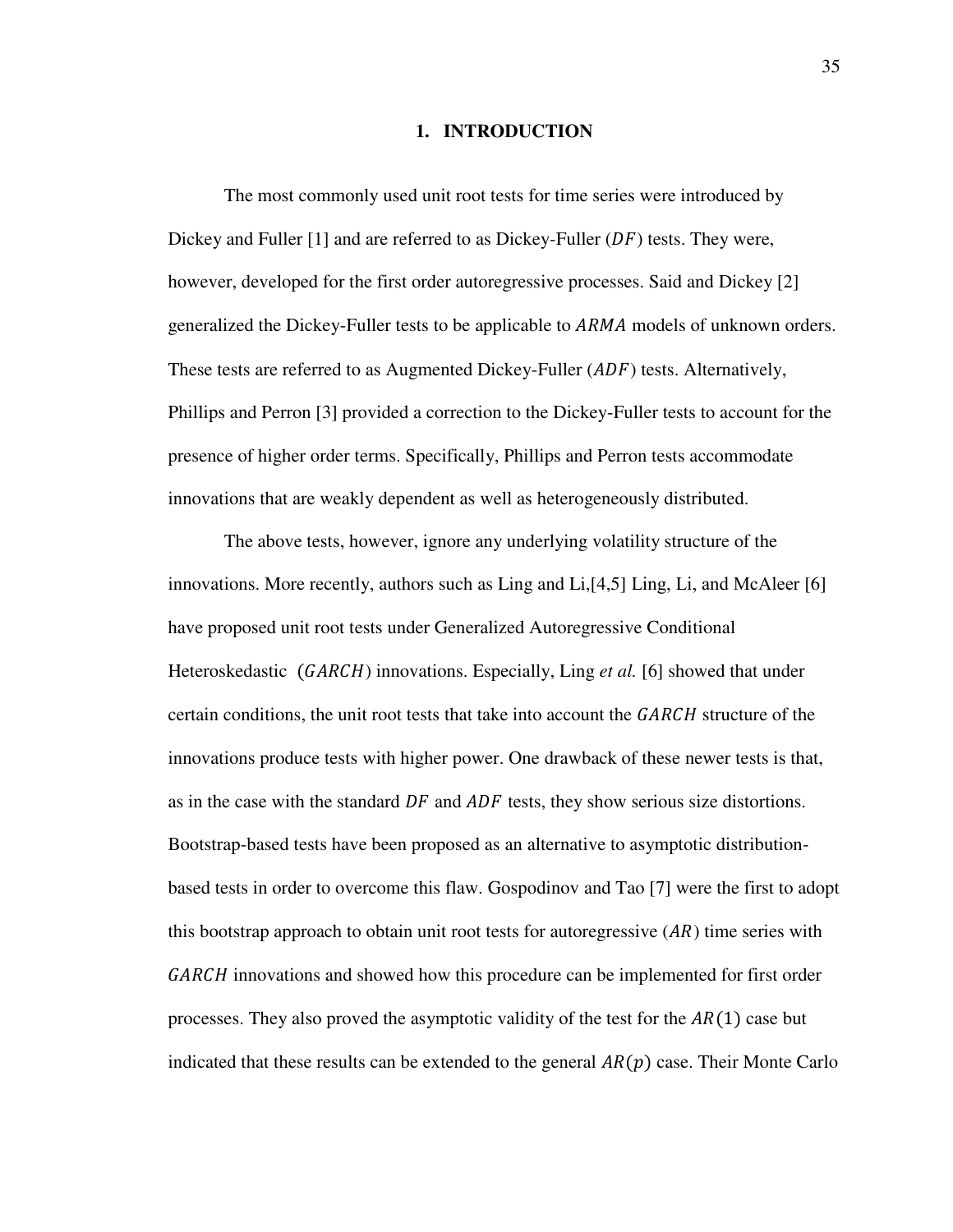results, reported for the  $AR(1)$  case with  $GARCH(1,1)$  errors, show that the bootstrapbased tests do not exhibit the size distortions present in the asymptotic-based procedures. In this paper, we detail how the Gospodinov-Tao method can be adapted to conduct unit root tests for general  $AR(p)$  processes with correctly specified order  $p$  and present results of a Monte Carlo study. The motivation is to show the applied practitioner a step-by-step procedure for implementing this important methodology to the general autoregressive model. In addition, the Monte Carlo study is employed not only to explore the size and power of the test when the order of the process is greater than one, but also to see if these properties are affected by other roots in the autoregressive polynomial. The results show that the proposed method has good size and power properties for higher order processes even when the second largest root is close to unity.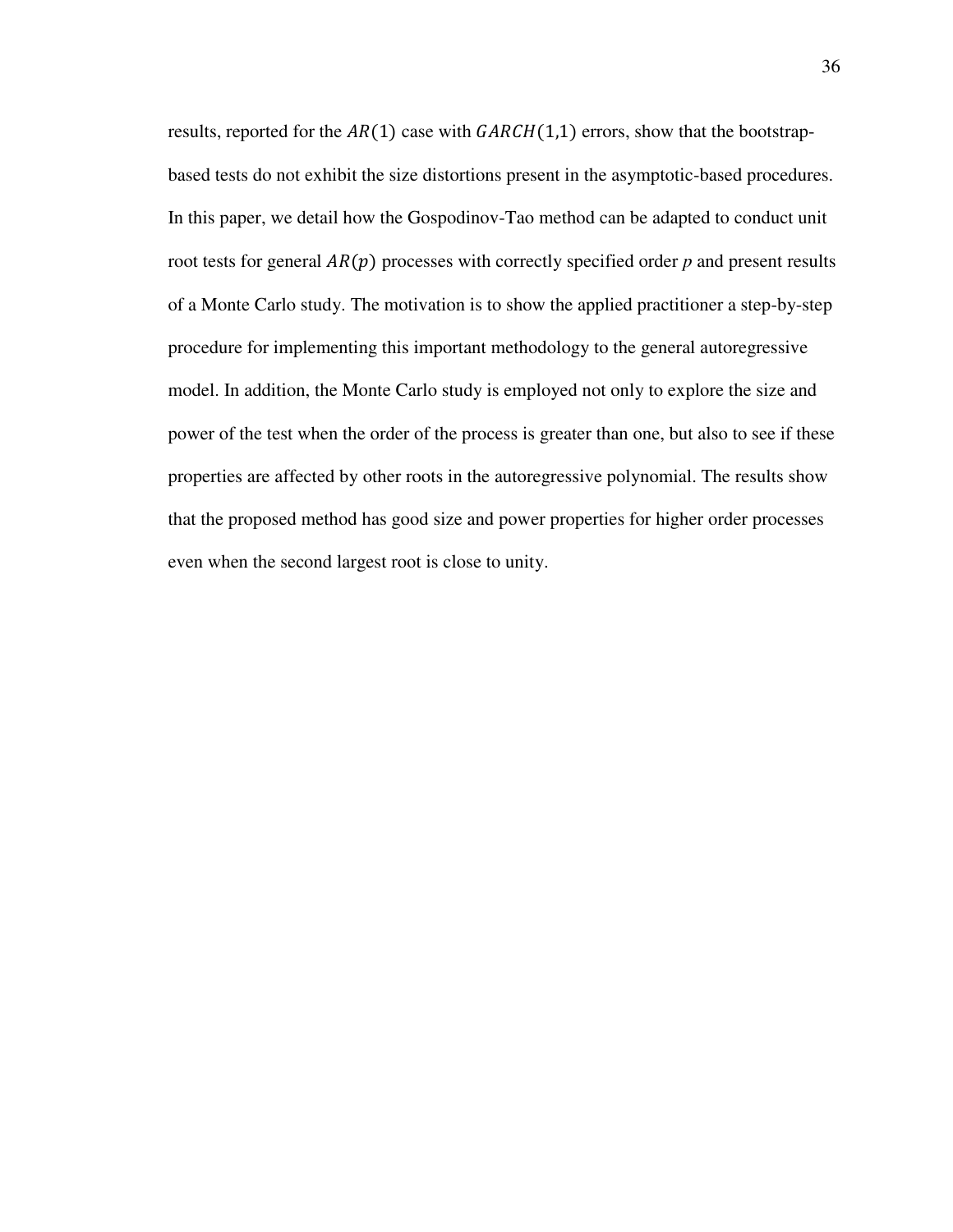## **2. BRIEF HISTORICAL REVIEW**

Ling and Li [4] considered the general nonstationary autoregressive moving average time series with general-order GARCH errors, and demonstrated that the maximum likelihood estimators  $(MLEs)$  of the relevant autoregressive coefficients are more efficient than the least-squares estimators  $(LSEs)$ . They also developed the limiting distribution of the relevant local *MLEs*. Their results require that the fourth-order moments of the errors exist. Assuming that the eighth-order moments of the errors exist, Seo [8] independently derived the limiting distribution of the local MLEs in the nonstationary  $AR(p)$  model. Additionally, Ling et al. [6] considered the LSE and the twostep local quasi-maximum likelihood estimator (quasi- $MLE$ ) for the unit root  $AR(1)$ processes with  $GARCH(1,1)$  errors. The relevant asymptotic distributions of the LSE and the two-step quasi- $MLE$  were also derived. Correspondingly, Ling and Li [5] developed the one-step local quasi- $MLE$  and its asymptotic distribution for the unit root  $AR(1)$ processes with  $GARCH(1,1)$  errors. The distributions obtained by Ling et al. [6] and Ling and Li [5] are the same as that reported in Ling and Li.[4] However, Ling *et al.* [6] and Ling and Li [5] assumed that the scaled conditional errors (the ratio of the error to its conditional standard deviation) follow a symmetric distribution. They also assumed that the second-order moments of the errors exist, which translates to  $\alpha + \beta < 1$  in the case of  $GARCH(1,1)$  errors with parameters  $\alpha$  and  $\beta$ . These assumptions are recognized as the least restrictive ones in the research field of unit root tests with GARCH errors.

While non-bootstrap-based unit root tests with both homoscedastic and heteroskedastic errors have been explored widely, their weaknesses have been also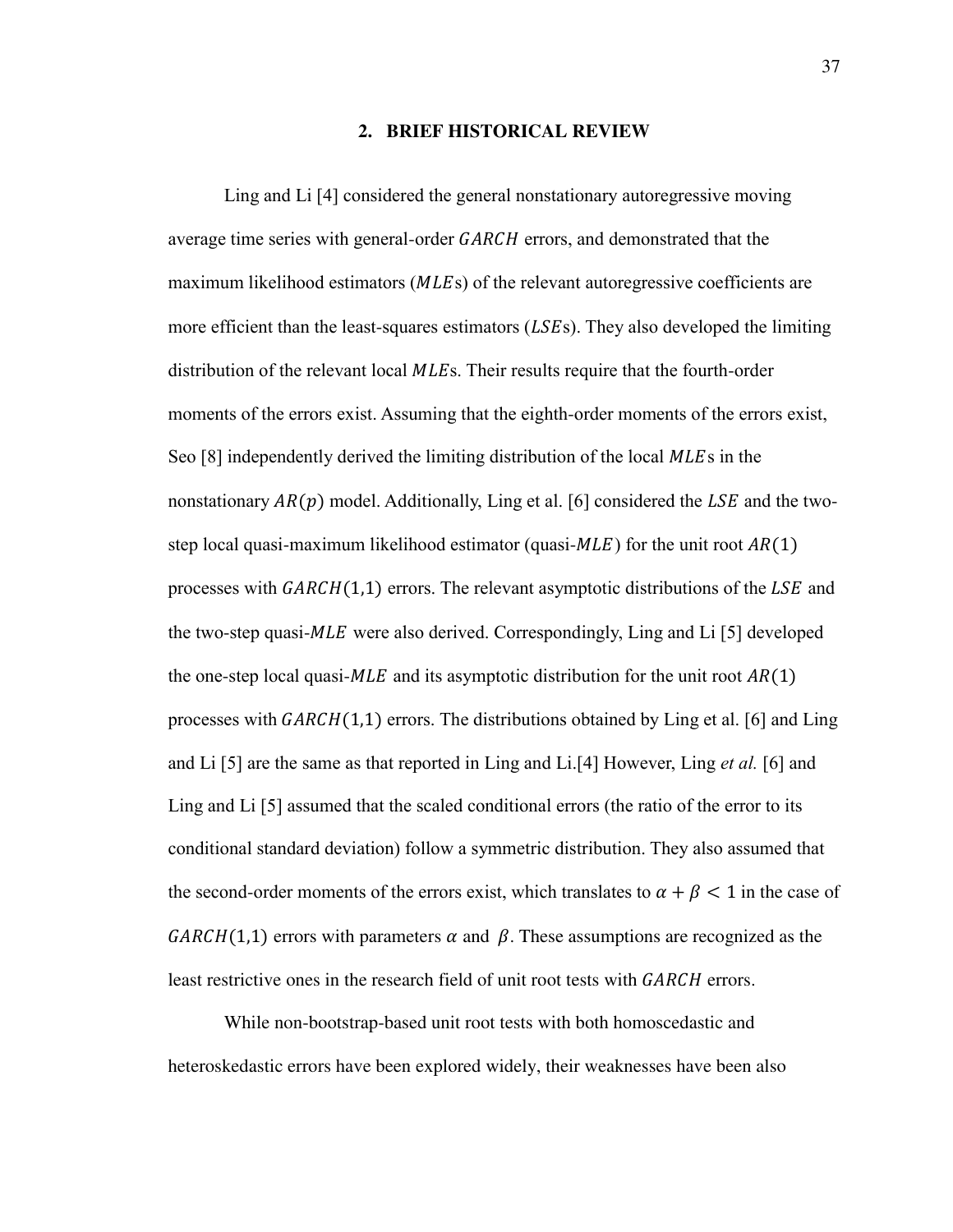identified. Leybourne and Newbold [9] found that the Phillips-Perron unit root tests have serious size distortion and low power issues in finite samples, especially when the model has a moving average component. In addition, Gospodinov and Tao [7] commented that the applications of the unit root tests developed for processes with GARCH errors have been restricted in financial time series because of several issues, such as the complicated calculating procedure needed for the MLEs of the main parameters and nuisance parameters, the substantial size distortions of the asymptotic distribution-based tests, and so on.

Adaptation of bootstrap-based unit root tests for time series with *GARCH* errors seems a logical alternative to the existing asymptotic distribution-based tests because they do not have the size distortions exhibited by the latter. Cavaliere and Taylor [10] developed a bootstrap-based unit root test for time series with non-stationary volatility that satisfies the assumption that the time dependent volatility term  $\sigma_t$  follows the rule  $\sigma_{[st]} = w(s)$  for  $s \in [0,1]$ , where  $w(.)$  is non-stochastic and strictly positive. They assumed that the time series  $\{X_t\}$  is such that  $X_t = d_t + Y_t$ , with  $Y_t = \alpha Y_{t-1} + u_t$ ,  $t - \sum_{j} c_j c_{t-j}$  $u_i = \sum c_i \varepsilon_i$ ∞ - $=\sum_{j=0}c_j\varepsilon_{t-j}$ ,

 $\varepsilon_t = \sigma_t e_t$ , where  $e_t \sim \text{i}id(0,1)$  and  $d_t$  is a trend component. While their formulation can be generalized to include the case where  $\{e_t\}$  follows a *GARCH* process, the proposed bootstrap procedure does not model the underlying GARCH structure as was done by Gospodinov [11] who derived bootstrap results when testing for nonlinearity in models with a unit root and GARCH errors. Subsequently, Gospodinov and Tao [7] proposed a bootstrap-based unit root test for  $AR(1)$  processes with  $GARCH(1,1)$  errors. Specifically,

0

*j*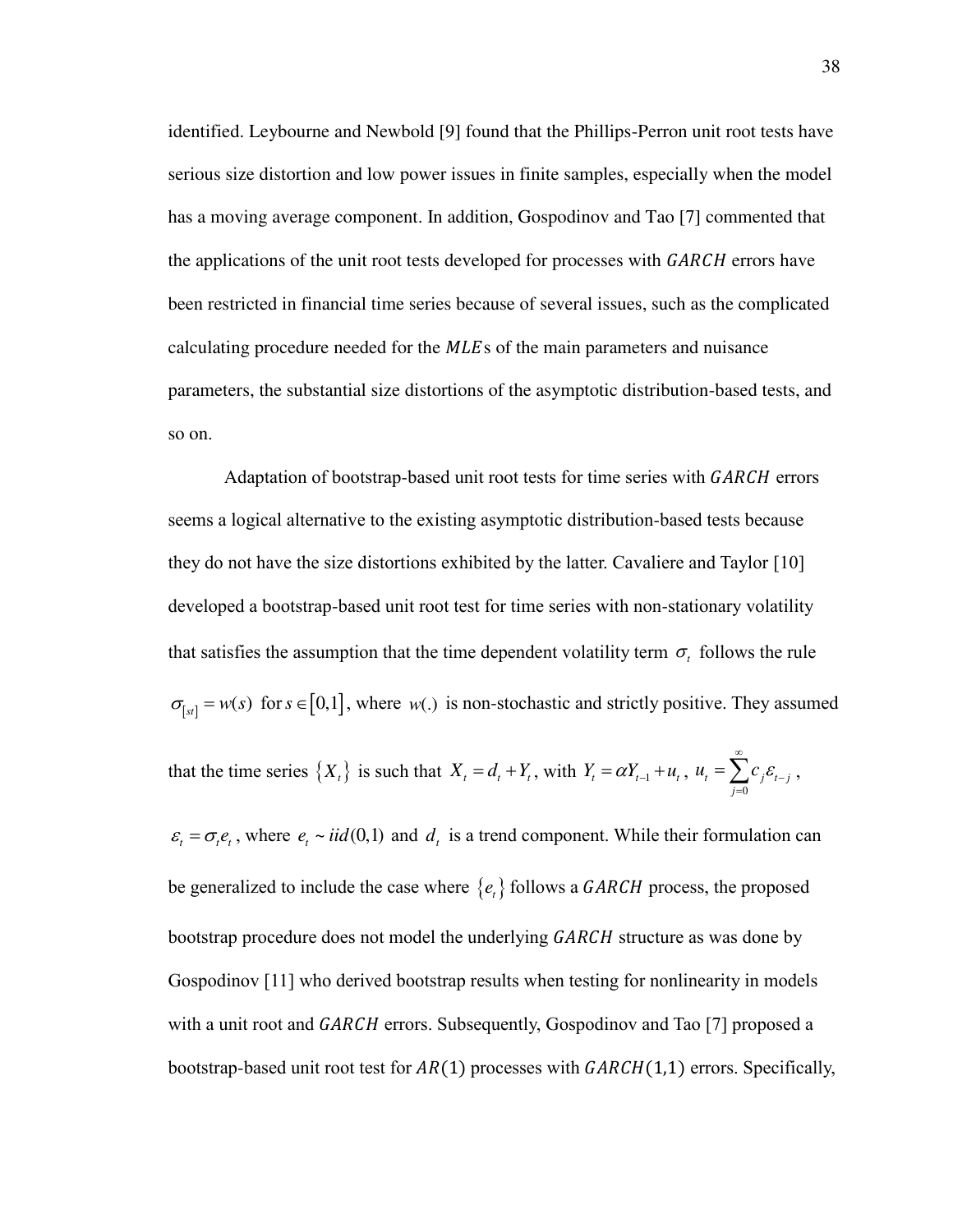they extended the results of Basawa et al.,[12,13] Ferretti and Romo,[14] Heimann and Kreiss,[15] and Park,[16] to unit root models, with conditional heteroscedasticity estimated by maximum likelihood methods. They also followed Ling and Li [5] and derived the consistency of the bootstrap distribution given the finite second-order moments of the errors and the symmetry of the standardized errors. One advantage of this method is that it does not require explicit estimation of the nuisance parameters involved in the distribution of the test statistic. Their simulation results show excellent size and power properties compared to Dickey-Fuller tests. Also, Gospodinov and Tao [7] suggest that the results can be easily extended to processes of higher order. They do not, however, describe how such an extension may be carried out. For example, one may employ the type of model used in Augmented Dickey-Fuller  $(ADF)$  unit root test [2] or the version proposed by Phillips and Perron.[3] A detailed step-by-step procedure describing how Gospodinov-Tao test can be extended to the general  $AR(p)$  case will be of help to the practitioner and that is the intent of this paper. Moreover, the simulation results and the derivation of the consistency of the bootstrap distribution reported by Gospodinov and Tao [7] are limited to the first order autoregressive case. Our study aims to explore the performance of the test when applied to higher order models. Of special interest is how the size and power of the test is affected by other roots of the AR polynomial.

In Sections 3 we provide the model formulation that will be employed to develop the test procedure for the general  $AR(p)$  case and also provide reasons why a test based on the limiting distribution of the test statistic is unsuitable. In Section 4 we show in detail how the test proposed by Gospodinov and Tao [7] can be extended to the general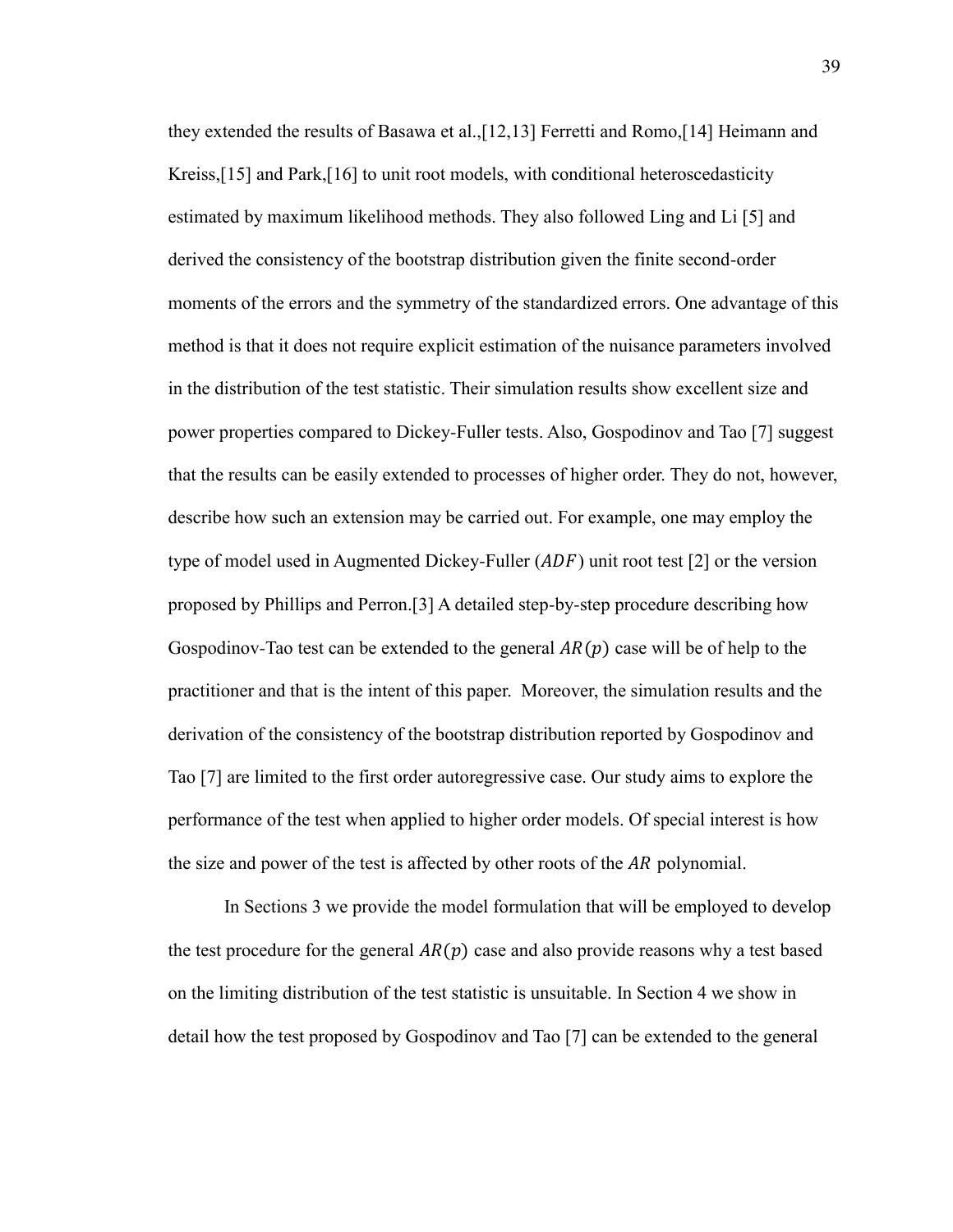$AR(p)$  case. The simulation results are given in Section 5. Section 6 provides concluding remarks and discusses future work.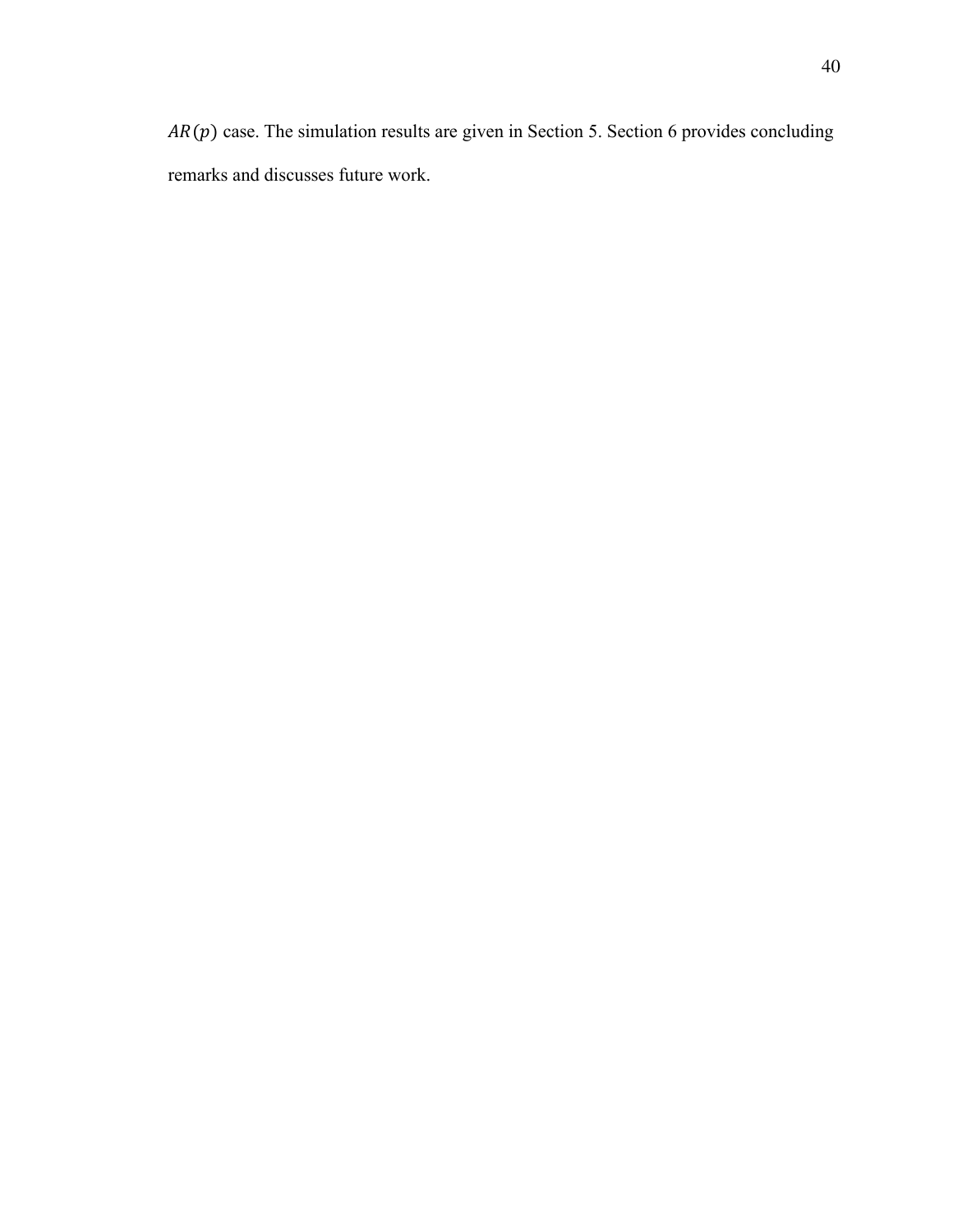# **3. MODEL FORMULATION AND THE ASYMPTOTIC DISTRIBUTION OF THE TEST STATISTIC**

The proposed procedure adopts the test presented by Gospodinov and Tao [7] to the general  $AR(p)$  case with correctly specified  $p$ , using the model formulation employed by Said and Dickey.[2] Two equivalent formulations of autoregressive models with order  $p$  are considered. Equation (1) is the classical format, and Equation (3) follows the Augmented Dickey-Fuller model. The complete model formulation is:

$$
y_t = \Phi_1 y_{t-1} + \Phi_2 y_{t-2} + \dots + \Phi_p y_{t-p} + \varepsilon_t, \quad t = 1, 2, \dots, T,
$$
 (1)

$$
m^{p} - \Phi_{1} m^{p-1} - \Phi_{2} m^{p-2} - \dots - \Phi_{p-1} m - \Phi_{p} = 0, \qquad (2)
$$

$$
\nabla y_t = r y_{t-1} + \delta_1 \nabla y_{t-1} + \delta_2 \nabla y_{t-2} + \dots + \delta_{p-1} \nabla y_{t-p+1} + \varepsilon_t, \quad t = 1, 2, \dots, T, \quad (3)
$$

$$
\varepsilon_t = \sqrt{h_t \eta_t}, \quad \eta_t \sim \text{iid } (0, 1), \ E[\eta_t^3] = 0, E[\eta_t^4] < \kappa < \infty, \quad t = 1, 2, \ \dots, T,\tag{4}
$$

and 
$$
h_t = \omega + \alpha \varepsilon_{t-1}^2 + \beta h_{t-1}
$$
  
with  $0 < \omega_l < \omega < \omega_u$ ,  $0 < \alpha_l < \alpha < \alpha_u$ ,  $0 < \beta_l < \beta < \beta_u$ ,  $\alpha + \beta < 1$ ,  
for  $t = 1, 2, ..., T$ . (5)

Note the assumption in (5) that the parameters  $\omega$ ,  $\alpha$ , and  $\beta$  are bounded below and above by constants, which is stronger than what is prescribed in the standard GARCH formulation. This is used by Gospodinov and Tao [7] to prove their asymptotic results. They also required that  $y_0 = 0$  and that  $h_0$  is initialized from its invariant measure. Expression (2) gives the characteristic equation of the autoregressive model described in Equation (1), which is equivalent to  $\prod_{i=1}^{p} (m - r_i) = 0$ , where  $r_i$ ,  $i = 1, 2, ..., p$ , are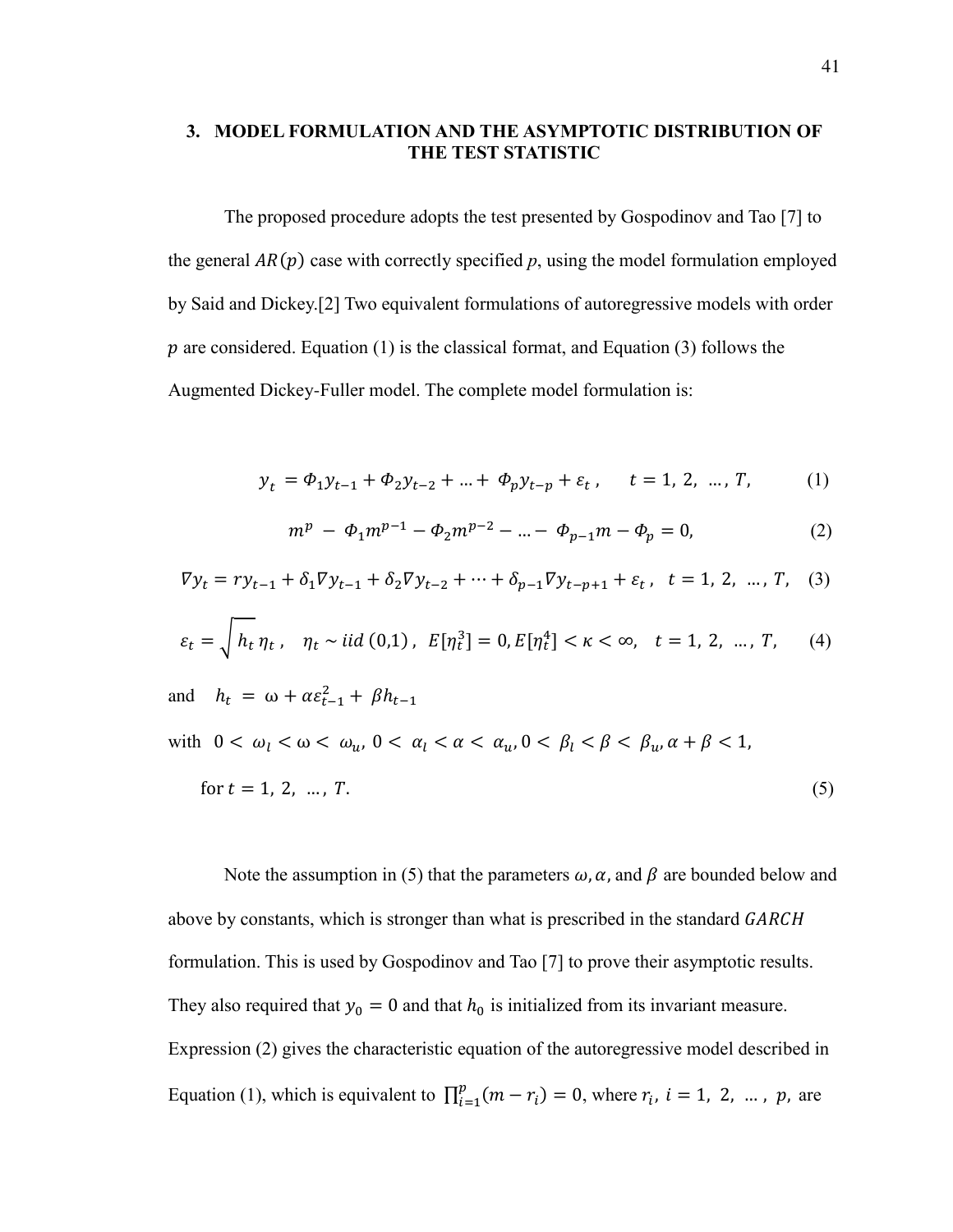the roots of  $AR(p)$  polynomial. We assume  $|r_1| \leq 1$ , and  $|r_i| < 1$ , for  $i \geq 2$ . Note that the coefficient *r* associated with the term  $y_{t-1}$  in Equation (3) is zero when  $r_1 = 1$ . We also let  $\rho = \begin{pmatrix} r \\ \delta \end{pmatrix}$  $\delta_0$ ), with  $\delta_0 = (\delta_1, \ \delta_2, \ ..., \ \delta_{p-1})'$ , and let  $\delta = (\omega, \alpha, \beta)'$ . The hypothesis we test is  $H_0: r = 0 \text{ vs. } H_1: r < 0$ . The test statistic we use is

$$
t(\hat{r}) = (\hat{r} - 0) \left( -\sum_{t=1}^{T} \frac{\partial^2 l_t(\rho, \delta)}{\partial r^2} \right)^{\frac{1}{2}}_{\rho = \hat{\rho}, \delta = \hat{\delta}}, \tag{6}
$$

where 
$$
l_t(\rho, \delta) = l_t(r, \delta_0, \omega, \alpha, \beta) = -\frac{1}{2} \ln h_t - \frac{1}{2} \frac{\varepsilon_t^2}{h_t}, t = 1, 2, ..., T,
$$

with  $\hat{\rho}$  and  $\hat{\delta}$  representing the maximum likelihood estimates (MLE) of  $\rho$  and  $\delta$ respectively. Note that this is the "studentized" version of the *ADF* test under the assumption of correctly specified *p*. Note that the test is a lower-tail test where the rejection region lies below the critical point.

The limiting distribution of the maximum likelihood estimators of parameters of a process with roots on the unit circle that is more general than the model formulation given in (1), (4), and (5) was derived by Ling and Li [4] under the assumption that  $E\left[\varepsilon_t^4\right] < \infty$  and that  $\eta_t \sim \textit{iid}(0,1)$ . This limiting distribution is expressed in terms of several complicated stochastic and deterministic components and therefore is not reported here for brevity. It suffices to note that the marginal limiting distribution of the MLEs of the autoregressive parameters can be characterized as that of a functional of stochastics integrals of Weiner processes and that it is dependent on the parameters  $\omega$ ,  $\alpha$ , and  $\beta$ . There are several drawbacks to constructing a unit root test based on this limiting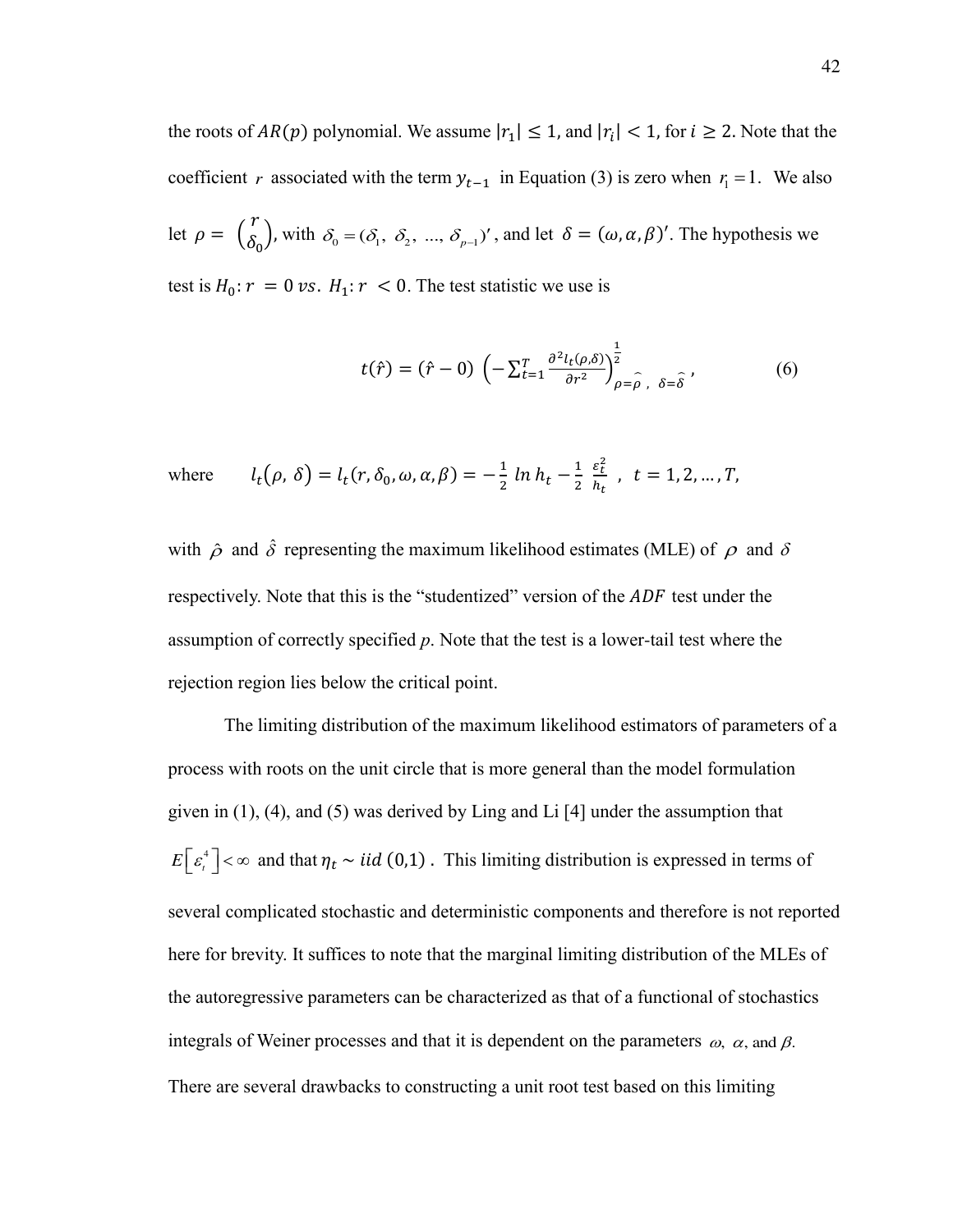distribution. These drawbacks can easily be seen by examining the limiting distributions of  $(\hat{\Phi}_1 - 1)$ , obtained by Ling and Li [4, 5], and of  $t(\hat{r})$  given in (6), obtained by Gospodinov and Tao [7], for the simpler  $AR(1)$  case. Note that  $\Phi_1 - 1$  in the formulation given in [4, 5] is the same as *r* given in Equation (3). Moreover, in [5] Ling and Li showed that one can assume the less stringent condition  $E\left[\varepsilon_t^2\right] < \infty$  if the  $\eta_t$  are restricted to having a normal distribution. Ling and Li showed that under  $H_0$ ,

$$
T(\widehat{\Phi}_1-1) \longrightarrow \left[\int_0^1 w_1(\tau) dw_2(\tau)\right] \left[F\int_0^1 w_1^2(\tau) d\tau\right]^{-1}
$$

where  $(w_1(\tau), w_2(\tau))$  is a bivariate zero-mean Weiner process with covariance matrix

$$
\tau \Sigma = \tau \left[ \begin{array}{ccc} E(h_i) & 1 \\ 1 & \left\{ E(1/h_i) + k\alpha^2 \sum_{k=1}^{\infty} \beta^{2(k-1)} E(\varepsilon_{t-k}^2/h_i^2) \right\} \end{array} \right],\tag{7}
$$

where  $\tau \in [0,1]$ ,  $F = E(1/h_t) + 2\alpha^2 \sum \beta^{2(k-1)} E(\varepsilon_{t-k}^2/h_t^2)$ 1  $(1/h_{i}) + 2\alpha^{2} \sum_{k=1}^{\infty} \beta^{2(k-1)} E(\varepsilon_{i-k}^{2} / h_{i}^{2})$  $F = E(1/h_{i}) + 2\alpha^{2} \sum_{k=1}^{\infty} \beta^{2(k-1)} E(\varepsilon_{i-k}^{2} / h_{i})$  $= E(1/h_t) + 2\alpha^2 \sum_{k=1}^{\infty} \beta^{2(k-1)} E(\varepsilon_{t-k}^2/h_t^2)$  and  $\kappa = E(\eta_t^4) - 1$ . When  $\eta_t$  are

normal,  $\kappa = 2$ . Applying a suitable transformation to the above result, the authors also showed that the above limiting distribution can be expressed as a functional of two independent Weiner processes  $B_1(\tau)$  and  $B_2(\tau)$ , and after further simplification showed that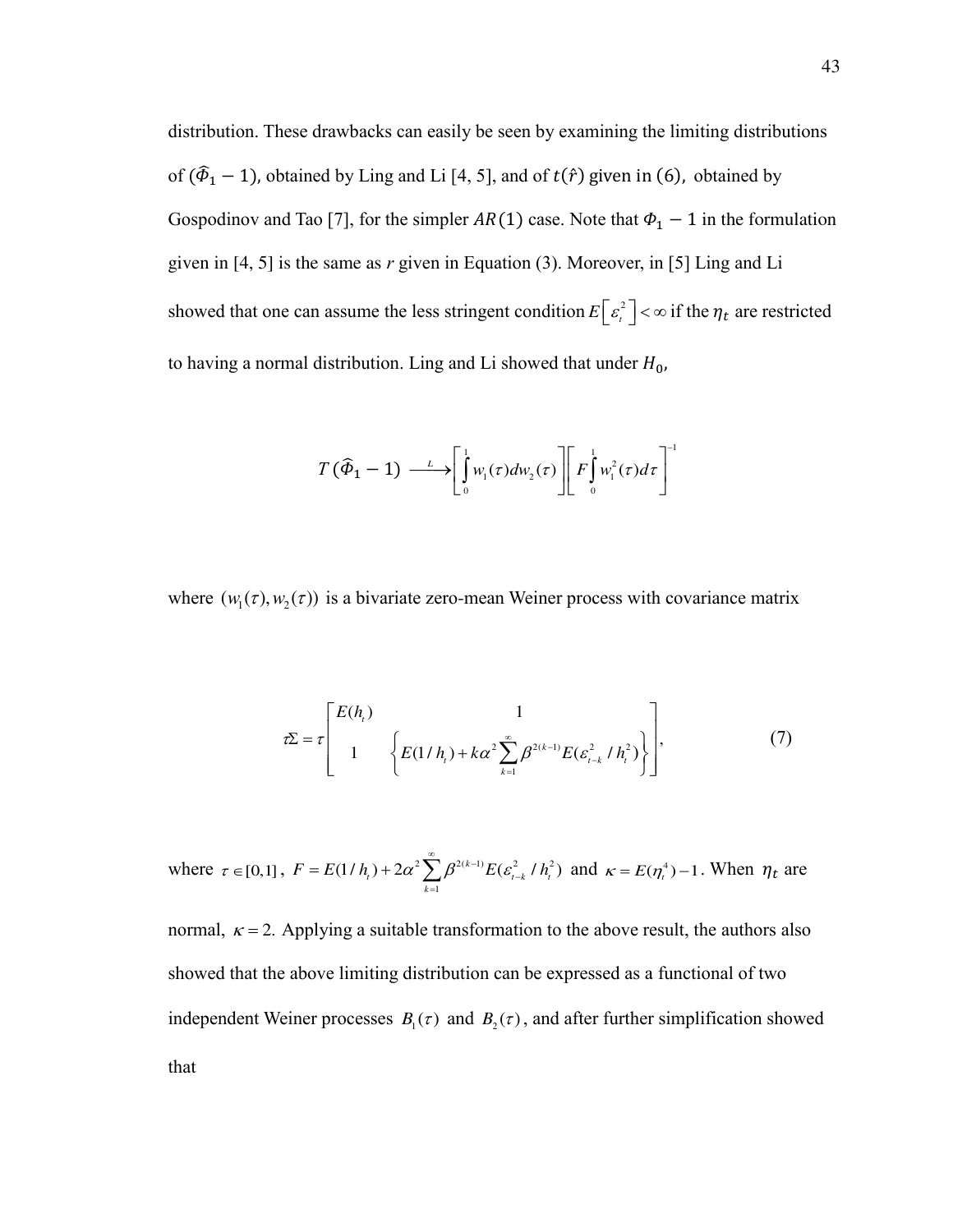$$
nc(\widehat{\Phi}_1 - 1) \xrightarrow{\iota} \left[ \rho \int_0^1 B_i(\tau) dB_i(\tau) \right] \left[ \int_0^1 B_i^2(\tau) d\tau \right]^{-1} + \sqrt{1 - \rho^2} \left[ \int_0^1 B_i^2(\tau) d\tau \right]^{-1/2} \xi , \quad (8)
$$

where  $c = \sigma F / \sqrt{K}$ , *K* is the  $(2,2)^{th}$  element of  $\Sigma$  in (7),  $\sigma^2 = E(h_i)$ ,  $\rho^2 = (1/\sigma^2 K)$ , and  $\zeta$  is a standard normal random variable independent of 1 2 1  $\boldsymbol{0}$  $B_{1}^{2}(\tau)d\tau$  $\begin{pmatrix} 1 & 1 \\ 0 & 0 & 1 \end{pmatrix}$  $\left[\int_{0} B_{1}^{2}(\tau)d\tau\right]$ . Note that

 $\rho^2 \in [0,1]$  and plays the role of a mixing parameter.

Gospodinov and Tao [7] used the above result to obtain the limiting distribution of the *t*-statistic  $t(\hat{r})$  under the null hypothesis of  $r = 0$  for the  $AR(1)$  case. Their results show that under the assumptions given in (4) with  $r = 0$ ,

$$
t(\hat{r}) \xrightarrow{L} \sqrt{\frac{K}{F}} \left[ \frac{\rho \int_{0}^{1} B_{1}(\tau) dB_{1}(\tau)}{\left[ \int_{0}^{1} B_{1}^{2}(\tau) d\tau \right]^{-1/2}} + \sqrt{1 - \rho^{2} \zeta} \right]. \tag{9}
$$

Examination of the above results show that the limiting distributions of  $(\hat{\Phi}_1 - 1)$  and of  $t(\hat{r})$  in particular, are (a) dependent on nuisance parameters  $\omega$ ,  $\alpha$ , and  $\beta$  and thus nonpivotal, (b) these parameters appear in highly non-linear form, and in addition (c) they are present as part of infinite sums. Replacing these unknown parameters by their estimates can introduce bias and lead to severe size distortions [7] because of (b). Gospodinov and Tao [7] used a Monte Carlo study to illustrate these phenomena, and showed that size distortions increase as  $\alpha + \beta$  approaches the unit boundary. In addition, the infinite sums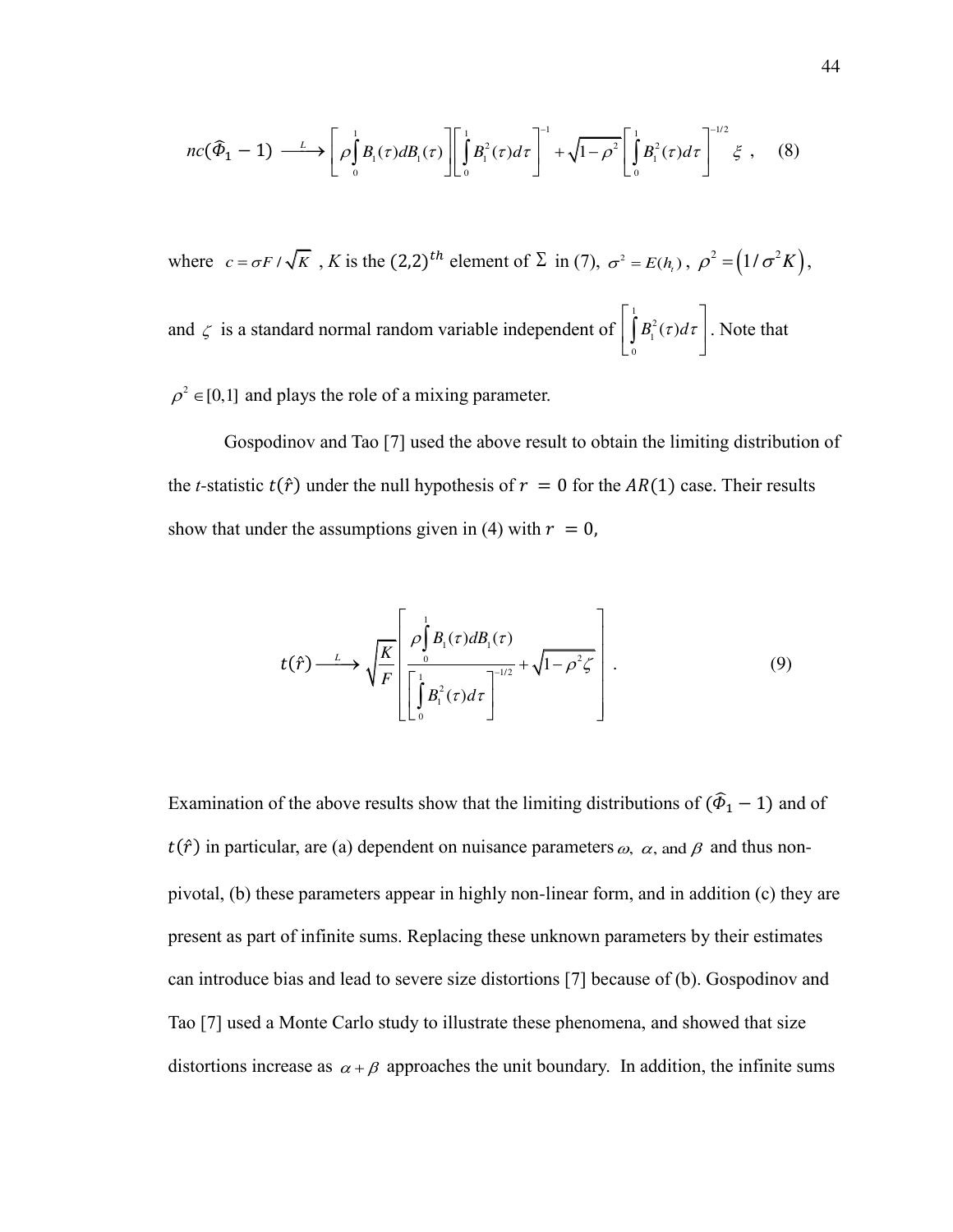the nuisance parameters appear in has to be truncated in order to obtain a computationally tractable form. Moreover, the critical points have to be obtained using an iterative numerical algorithm. Thus, the bootstrap approach to testing for unit roots is appealing even though the proposed method is somewhat computationally demanding.

An important observation is that when the above test-statistic is obtained using straightforward least squares estimation of the autoregressive parameter  $\Phi_1$ ignoring the *GARCH* structure of the error process  $\{\varepsilon_n\}$ , the limiting distribution reduces to that of

$$
\sqrt{\frac{K}{F}}\left[\frac{\int_{0}^{1}B_{1}(\tau)dB_{1}(\tau)}{\left[\int_{0}^{1}B_{1}^{2}(\tau)d\tau\right]^{-1/2}}\right],\tag{10}
$$

which is the same as that of the Dickey-fuller test statistic. [1] Furthermore,  $\rho$  is a monotone decreasing function of *K*, which increases with  $\alpha$  and  $\beta$ . Thus, as the degree of the conditional heteroscedasticity in the error process increases, the limiting distribution tends more towards the standard normal as stated in [7], since the latter distribution has lower critical values. The net result is an increase in the power of the test when the underlying *GARCH* structure is accounted for when estimating the autoregressive parameters. Gospodinov and Tao [7] has shown that the bootstrap test statistic for the  $AR(1)$  case has the same limiting distribution as that of the functional given in (9) and hence this advantage carries over to their bootstrap-based unit root test.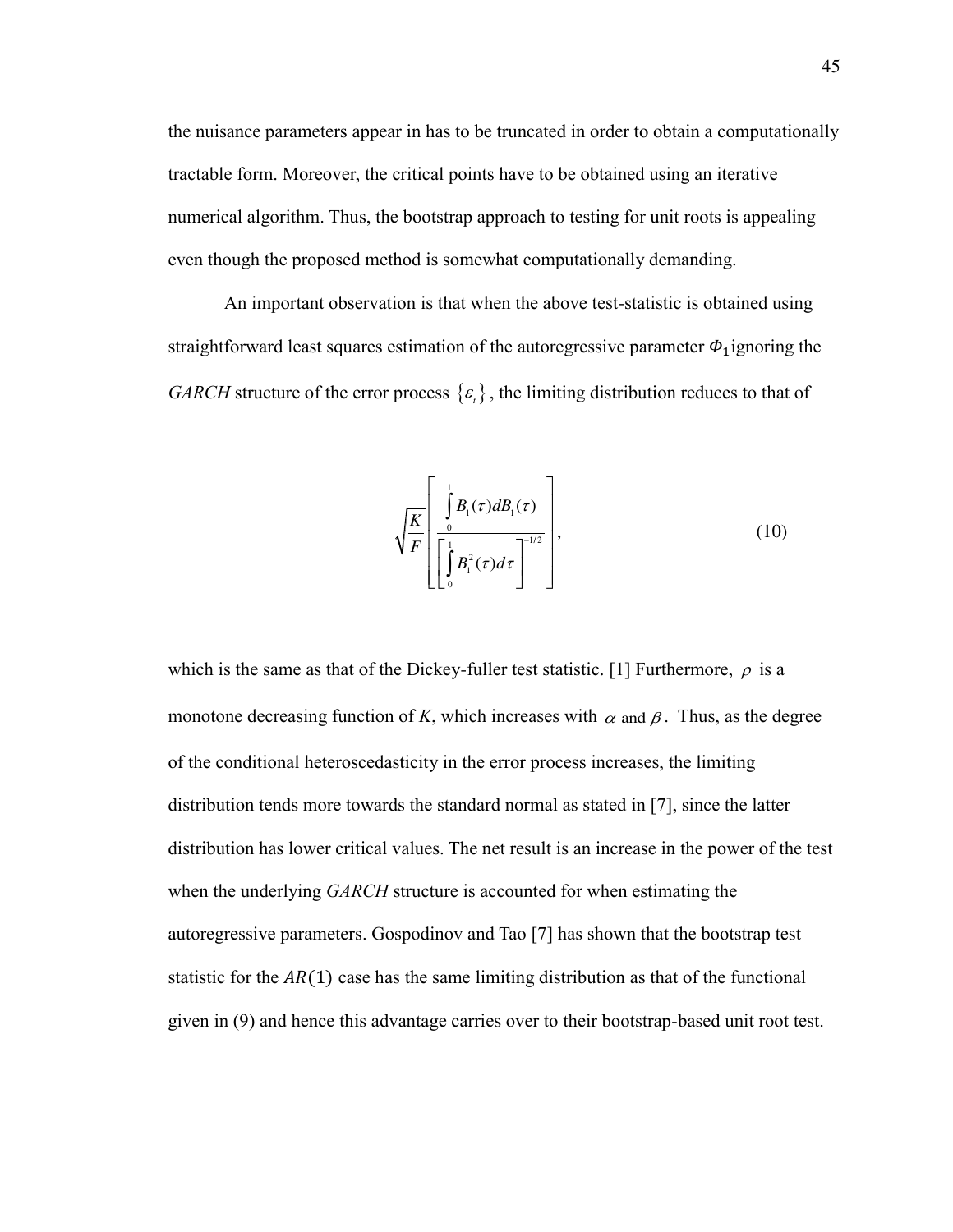## **4. PROPOSED BOOTSTRAP METHOD**

The main steps for performing a bootstrap-based unit root test on  $AR(p)$  models with  $GARCH(1,1)$  errors are listed below:

i) Use the least-squares estimates of 
$$
\rho = \begin{pmatrix} r \\ \delta_1 \\ \vdots \\ \delta_{p-1} \end{pmatrix}
$$
 as initial values for maximum

likelihood estimation. Initial values for  $\delta$  can be obtained by fitting an ARMA (1, 1) model to the squared residuals obtained by the least squares fit because these residuals are estimates of the  $\varepsilon_t$  and  $\{\varepsilon_t^2\}$  obeys an ARMA (1, 1) process with AR and MA parameters ( $\alpha + \beta$ ) and  $\beta$ , respectively, with intercept  $\omega$ . Use these initial values to obtain the maximum likelihood estimates ( $MLE$ ) of both  $\rho$  and  $\delta$ , and record them

as 
$$
\hat{\rho}
$$
,  $\hat{\delta}$ , where  $\hat{\rho} = \begin{pmatrix} \hat{f} \\ \hat{\delta}_1 \\ \cdot \\ \cdot \\ \hat{\delta}_{p-1} \end{pmatrix}$ ,  $\hat{\delta} = (\hat{\omega}, \hat{\alpha}, \hat{\beta})'$ .

ii) Compute the test statistic,

$$
t(\hat{r}) = (\hat{r} - 0) \left( -\sum_{t=1}^{T} \frac{\partial^2 l_t(\rho, \delta)}{\partial r^2} \right)^{\frac{1}{2}}_{\rho = \hat{\rho}, \delta = \hat{\delta}}, \text{ where}
$$
  

$$
l_t(\rho, \delta) = l_t(r, \delta_1, \delta_2, ..., \delta_{p-1}, \omega, \alpha, \beta) = -\frac{1}{2} \ln h_t - \frac{1}{2} \frac{\varepsilon_t^2}{h_t}, \quad t = 1, 2, ..., T.
$$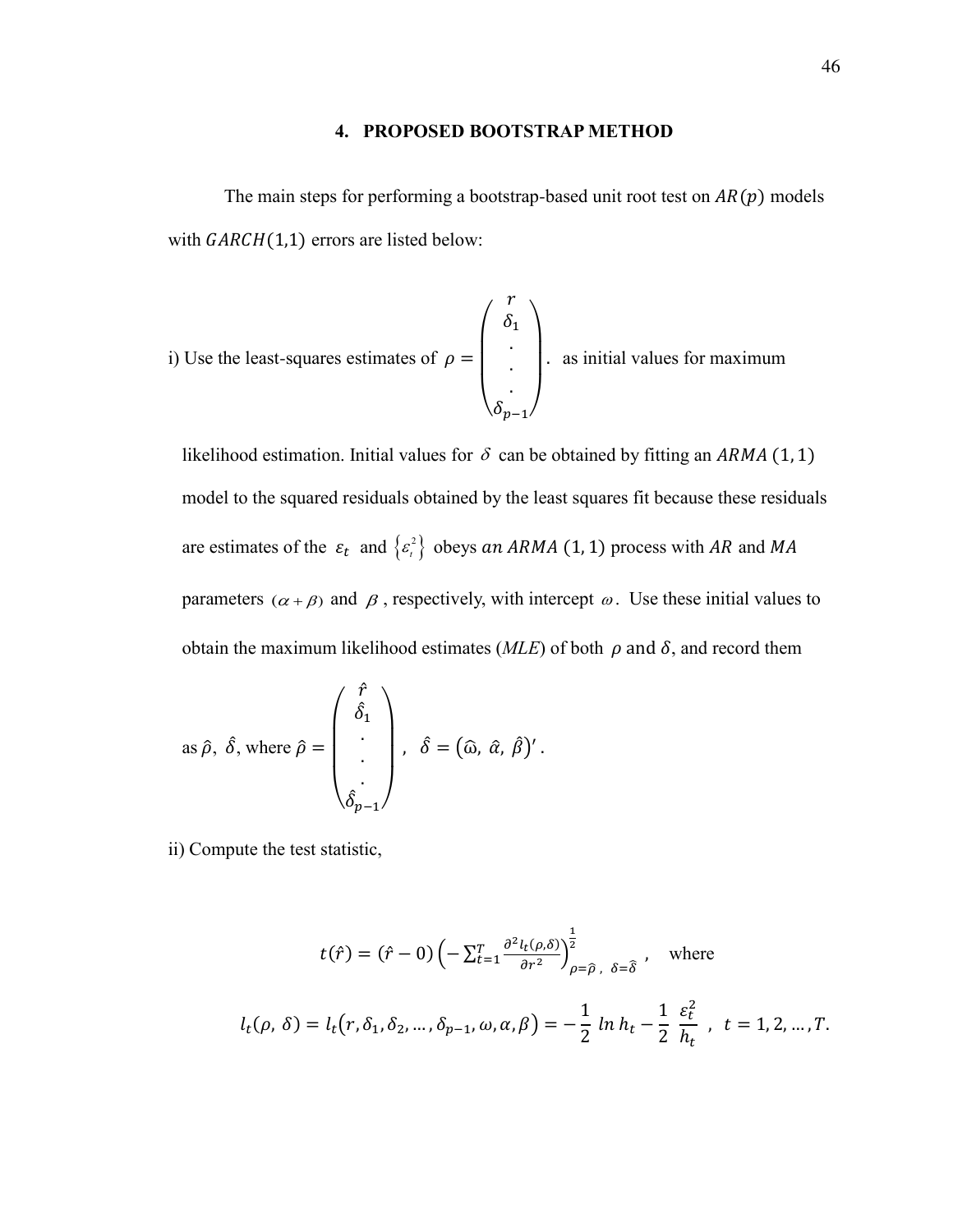- iii) Compute  $\hat{\varepsilon}_t = \nabla y_t \hat{r} y_{t-1} \sum_{j=1}^{p-1} \hat{\delta}_j \nabla y_{t-j}$ , for  $t = p + 1$ ,  $p + 2$ , ..., T. iv) Compute  $\hat{h}_{p-1} = \widehat{\omega} + \hat{\alpha}\hat{\epsilon}_{p-2}^2 + \hat{\beta}\,\hat{h}_{p-2}$  , where  $\hat{\epsilon}_{p-2}^2 = \hat{h}_{p-2} = \frac{1}{T}$  $\frac{1}{T} \sum_{i=p+1}^{T} \hat{\varepsilon}_i^2$ ;  $\hat{h}_t = \hat{\omega} + \hat{\alpha} \hat{\epsilon}_{t-1}^2 + \hat{\beta} \hat{h}_{t-1}, t = p + 1, p + 2, ..., T.$ v) Let  $\hat{\eta}_t = \frac{\varepsilon_t}{\sqrt{\hbar}}$  $\frac{\varepsilon_t}{\sqrt{\hat{h}_t}}$ , and let  $\tilde{\eta_t}$  be centered  $\hat{\eta_t}$ , for  $t = p + 1$ ,  $p + 2$ , ..., T.
- vi) Resample  $\eta_t^*$ ,  $t = 1, 2, ..., 2T$ , from  $\{\pm \tilde{\eta}_t\}_{t=p+1}^T$ . Note that  $\{\pm \tilde{\eta}_t\}_{t=p+1}^T$  contain both the  $\tilde{\eta_t}$  and the values  $\tilde{\eta_t}$  multiplied by -1. This ensures the symmetry of the underlying distribution that will be resampled.
- vii) Compute  $h_t^* = \hat{\omega} + (\hat{\alpha}\eta_{t-1}^{*2} + \hat{\beta})h_{t-1}^*$ , and let  $h_1^* = \hat{\epsilon}_1^2$  or  $h_1^* = \hat{h}_1$ , for  $t = 2, 3$ ,  $\ldots$ , 2 $T$ .
- viii) Compute  $\nabla y_t^* = \sum_{j=1}^{p-1} \hat{\delta}_j \nabla y_{t-j}^* + \sqrt{h_t^*} \eta_t^*$ ,  $t = 2, 3, ..., 2T$ , with  $\nabla y_{t-j}^* = 0$  if  $t \leq j$ . That is, under  $H_0: r = 0$ , we have

$$
y_t^* - y_{t-1}^* = \sum_{j=1}^{p-1} \hat{\delta}_j (y_{t-j}^* - y_{t-j-1}^*) + \sqrt{h_t^*} \eta_t^*,
$$
  

$$
y_t^* = y_{t-1}^* + \sum_{j=1}^{p-1} \hat{\delta}_j (y_{t-j}^* - y_{t-j-1}^*) + \sqrt{h_t^*} \eta_t^*, \text{ for}
$$
  

$$
t = p + 1, p + 2, ..., 2T, \text{ and } y_1^* = ... = y_p^* = 0.
$$

ix) To reduce the effect of the initial conditions, drop the first  $T - p$  values of  $y_t^*$ . Also re-label *t* so the new values read from 1 to *T*. Fit  $\nabla y_t^*$  against  $y_{t-1}^*$  and  $\nabla y_{t-j}^*$ ,  $j = 1, 2,$ ...,  $p-1$ . And estimate  $r^*$  and  $\delta_j^*$ ,  $j = 1, 2, ...$ ,  $p-1$ , using least squares.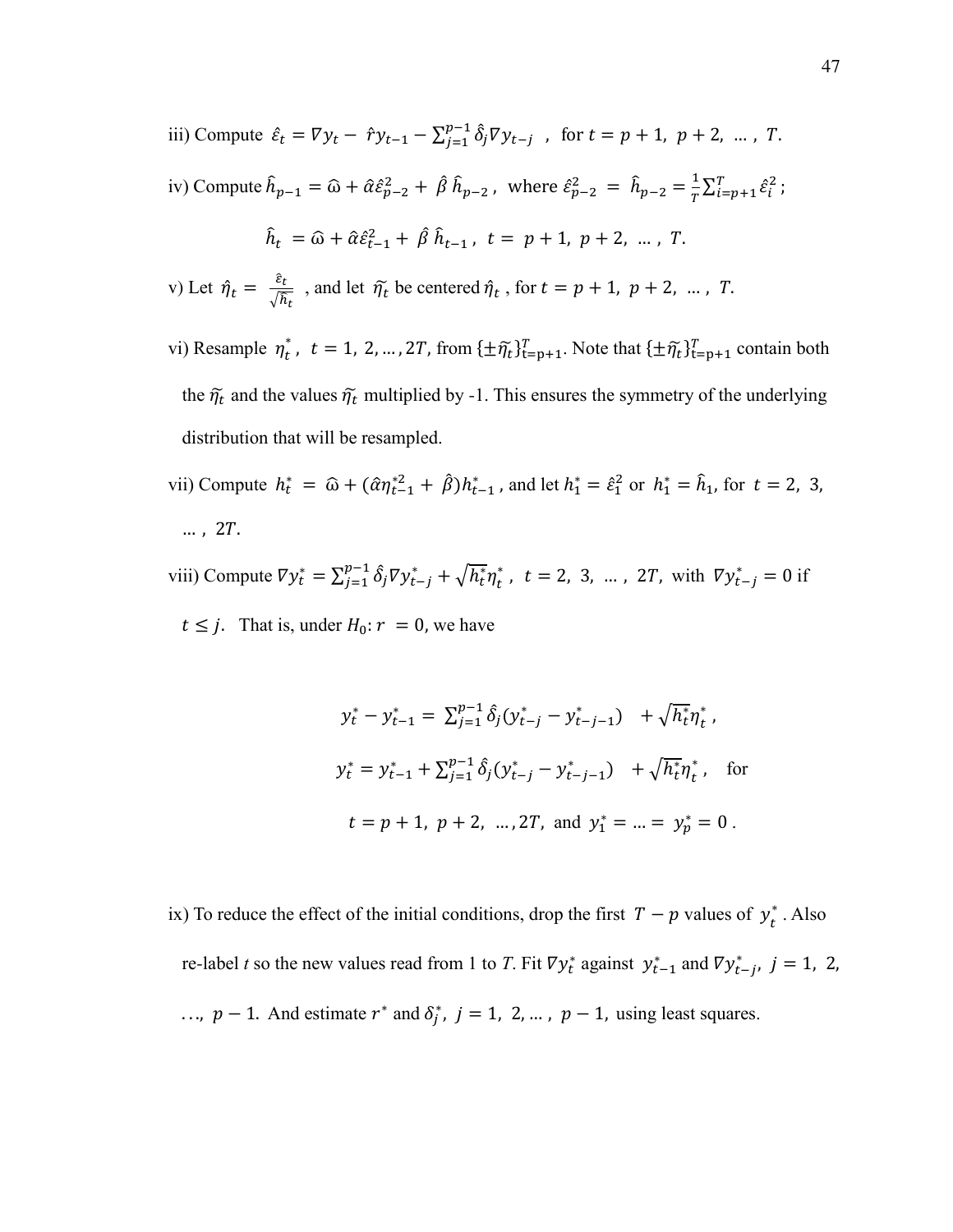$x)$  Use the least-squares estimates as initial values and obtain  $MLE$ s of

$$
\rho^* = \begin{pmatrix} r^* \\ \delta_1^* \\ \vdots \\ \delta_{p-1}^* \end{pmatrix}, \quad \delta^* = (\omega^*, \alpha^*, \beta^*)' \text{ , and denote these estimates as } \hat{\rho}^* \text{ and } \hat{\delta}^*.
$$

xi) Compute the bootstrap test statistic,

$$
t^*(\hat{r}^*) = (\hat{r}^* - 0) \left( -\sum_{t=1}^T \frac{\partial^2 l_t^*(\rho^*, \delta^*)}{\partial r^*} \right)_{\rho^* = \hat{\rho}^*, \delta^* = \hat{\delta}^*}^{\frac{1}{2}}, \text{ where}
$$

$$
l_t^*(\rho^*, \delta^*) = l_t^*(r^*, \delta_1^*, \delta_2^*, \dots, \delta_{p-1}^*, \omega^*, \alpha^*, \beta^*) = -\frac{1}{2} \ln h_t^* - \frac{1}{2} \frac{\varepsilon_t^{*2}}{h_t^*}, \quad t = 1, 2, \dots, T.
$$

- xii) Repeat Step vi) ~ xi) *B* times, say  $B = 1,000$ , and calculate the lower  $5<sup>th</sup>$  percentile of  $t^*(\hat{r}^*)$ ,  $t^*_{0.05}$ , then compare  $t^*_{0.05}$  with  $t(\hat{r})$ . If  $t(\hat{r}) < t^*_{0.05}$ , reject  $H_0$  and let  $rej$ equal 1; otherwise, do not reject and let  $rej$  equal 0.
- xiii) Repeat Step i) ~ xii) *M* times, say  $M = 1,000$ , and calculate the significance level (empirical size) or the power of the test as: *significance level* (or *power*) =  $\frac{\sum re_j}{M}$ .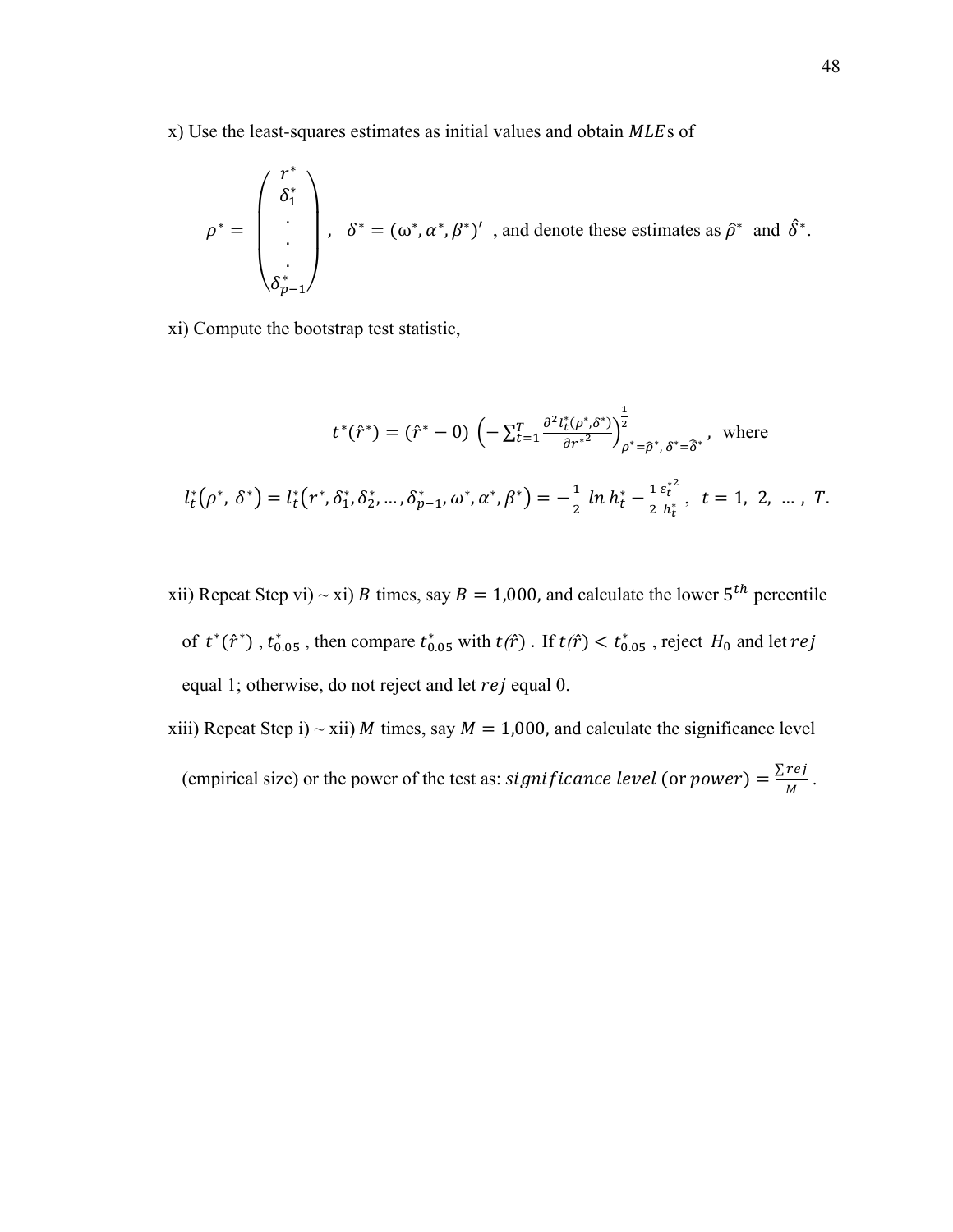## **5. SIMULATION RESULTS**

For brevity, we assume  $p = 2$  here. To carry out the simulations, we used Expression (1) together with (4) and (5) to generate the raw time series  $\{y_t\}_{t=1}^{2T}$ , and then threw away the first  $T$  values of the series. We also re-labeled  $t$  to go from 1 to  $T$ . Then fit model  $(3)$  to the remaining series of length T and calculated the least-squares estimates of  $r$  and other coefficients. The same goes for Step ix) under Proposed Bootstrap Method section.

MATLAB was used to perform Monte Carlo simulations and bootstrap procedures. We considered two types of distributions for the centered and standardized error terms, one is standard normal and the other is  $t$ -distribution with  $7$  degrees of freedom. The simulation results for  $T = 200$  and  $T = 400$  are given in Tables 5.1- 5.12. We did 1,000 simulations for both  $T = 200$  and  $T = 400$  cases. The sample sizes chosen are the same as those employed by Gospodinov and Tao.[7] Considering that there are approximately 250 trading days per year, say at the New York Stock Exchange, the sample size of 200 reflects stock return data from less than one year. As such, the sample sizes chosen are not unreasonably large.

For the simulation we considered  $AR(2)$  models with roots  $r_1 \in \{0.5, 0.9, 1.0\}$ ,  $r_2 \in \{0.2, 0.5, 0.9\}$ . The  $(\alpha, \beta)$  combinations considered are (0,0), (0.5,0.4), (0.25,0.7),  $(0.399, 0.6)$ ,  $(0.199, 0.8)$ ,  $(0.7, 0.25)$ ,  $(0.6, 0.399)$ ,  $(0.8, 0.199)$ ,  $(0.2, 0.4)$  and  $(0.4, 0.2)$ . These combinations are very similar to those employed by Gospodinov and Tao.[7] As was done by the above authors, many of the  $(\alpha, \beta)$  combinations were intentionally selected so that  $\alpha + \beta$  is close to 1 in order to demonstrate that the procedure works well even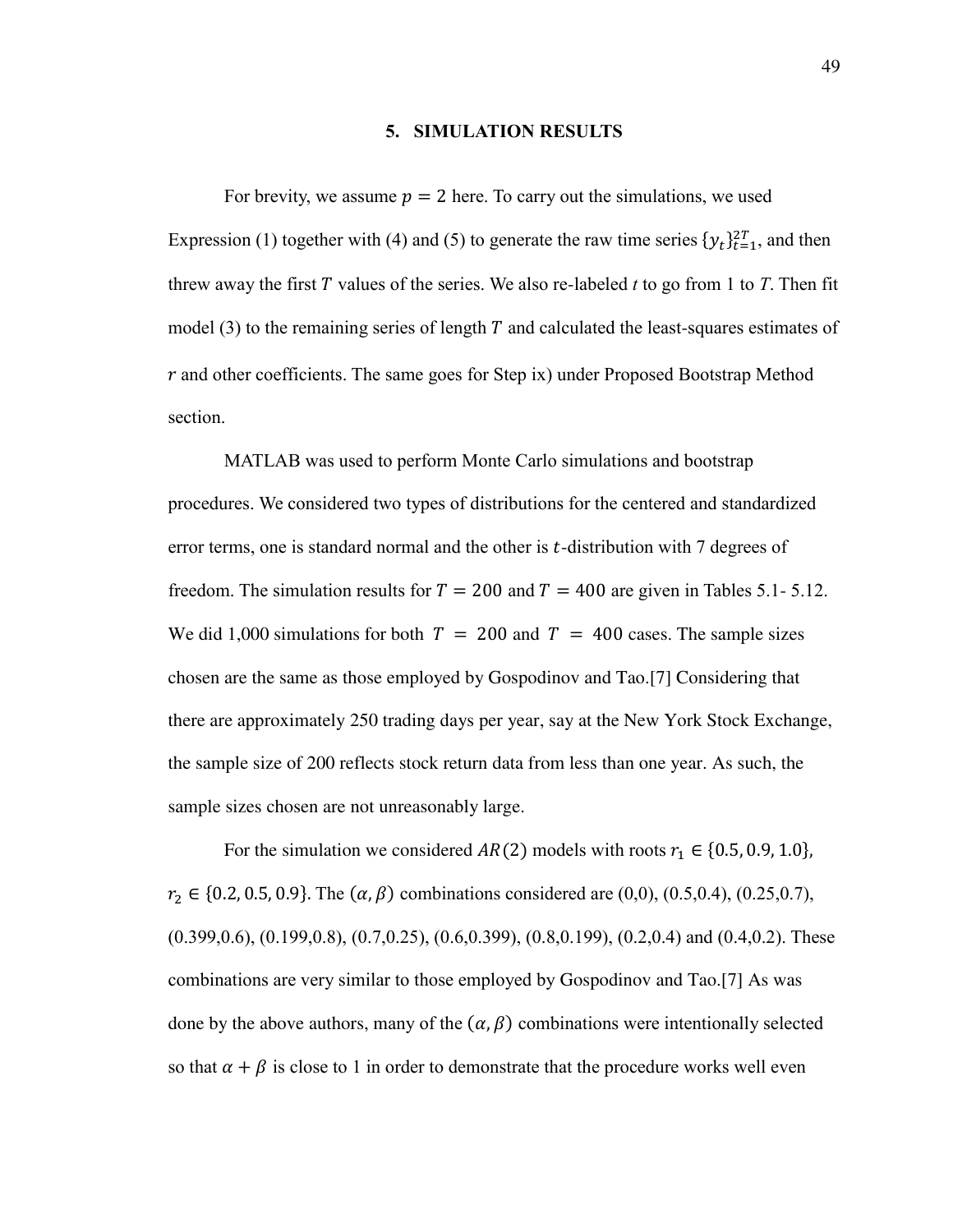when these two parameters take values close to the  $\alpha + \beta < 1$  threshold needed for stationarity of the GARCH process. Unreported results for cases where  $\alpha + \beta \ll 1$  show good power and size properties. To save space, results for all combinations are not reported but are available upon request from the first author.

| $\mathbf{r}$    |                |                    |              |             |              |  |  |
|-----------------|----------------|--------------------|--------------|-------------|--------------|--|--|
| <b>AR Roots</b> |                | <b>Sample Size</b> |              |             |              |  |  |
|                 |                |                    | 200          |             | 400          |  |  |
| r <sub>1</sub>  | r <sub>2</sub> | <b>Size</b>        | <b>Power</b> | <b>Size</b> | <b>Power</b> |  |  |
|                 | 0.2            | 0.04               |              | 0.058       |              |  |  |
|                 | 0.5            | 0.04               |              | 0.057       |              |  |  |
|                 | 0.9            | 0.044              |              | 0.056       |              |  |  |
| 0.9             | 0.2            |                    | 0.993        |             |              |  |  |
| 0.9             | 0.5            |                    | 0.988        |             |              |  |  |
| 0.9             | 0.9            |                    | 0.757        |             | 0.991        |  |  |
| 0.5             | 0.5            |                    |              |             |              |  |  |
| 0.5             | 0.2            |                    |              |             |              |  |  |

Table 5.1. Estimated Coverage Probabilities for the Model with  $\alpha = 0, \beta = 0$ , and Normal Errors

Table 5.2. Estimated Coverage Probabilities for the Model with  $\alpha = 0.5$ ,  $\beta = 0.4$ , and Normal Errors

| <b>AR Roots</b> |                | <b>Sample Size</b> |              |             |              |  |  |
|-----------------|----------------|--------------------|--------------|-------------|--------------|--|--|
|                 |                |                    | 200          | 400         |              |  |  |
| r <sub>1</sub>  | r <sub>2</sub> | <b>Size</b>        | <b>Power</b> | <b>Size</b> | <b>Power</b> |  |  |
|                 | 0.2            | 0.041              |              | 0.054       |              |  |  |
|                 | 0.5            | 0.04               |              | 0.052       |              |  |  |
|                 | 0.9            | 0.053              |              | 0.047       |              |  |  |
| 0.9             | 0.2            |                    | 0.996        |             |              |  |  |
| 0.9             | 0.5            |                    | 0.992        |             |              |  |  |
| 0.9             | 0.9            |                    | 0.915        |             | 0.996        |  |  |
| 0.5             | 0.5            |                    |              |             |              |  |  |
| 0.5             | 0.2            |                    |              |             |              |  |  |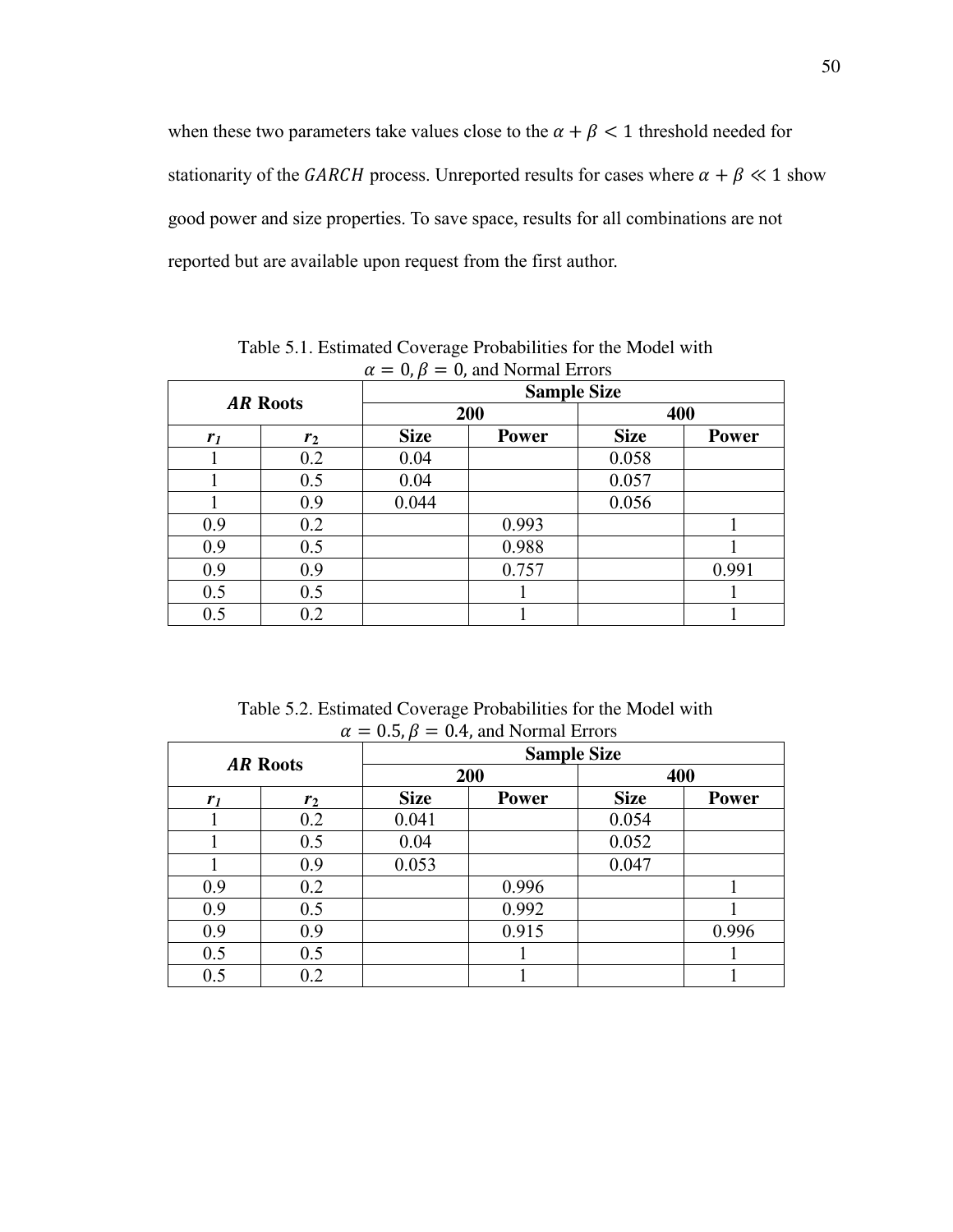|                 |       | $\mu = 0.2$ J, $\mu = 0.7$ , and inditial Errors<br><b>Sample Size</b> |              |             |              |  |  |
|-----------------|-------|------------------------------------------------------------------------|--------------|-------------|--------------|--|--|
| <b>AR Roots</b> |       |                                                                        | 200          | 400         |              |  |  |
| r <sub>1</sub>  | $r_2$ | <b>Size</b>                                                            | <b>Power</b> | <b>Size</b> | <b>Power</b> |  |  |
|                 | 0.2   | 0.05                                                                   |              | 0.048       |              |  |  |
|                 | 0.5   | 0.054                                                                  |              | 0.047       |              |  |  |
|                 | 0.9   | 0.058                                                                  |              | 0.047       |              |  |  |
| 0.9             | 0.2   |                                                                        | 0.99         |             |              |  |  |
| 0.9             | 0.5   |                                                                        | 0.987        |             |              |  |  |
| 0.9             | 0.9   |                                                                        | 0.853        |             | 0.998        |  |  |
| 0.5             | 0.5   |                                                                        |              |             |              |  |  |
| 0.5             | 0.2   |                                                                        |              |             |              |  |  |

 Table 5.3. Estimated Coverage Probabilities for the Model with  $\alpha = 0.25, \beta = 0.7$ , and Normal Errors

 Table 5.4. Estimated Coverage Probabilities for the Model with  $\alpha = 0.399$ ,  $\beta = 0.6$ , and Normal Errors

| <b>AR Roots</b> |                | . .<br><b>Sample Size</b> |              |             |              |  |  |
|-----------------|----------------|---------------------------|--------------|-------------|--------------|--|--|
|                 |                |                           | 200          | 400         |              |  |  |
| r <sub>1</sub>  | r <sub>2</sub> | <b>Size</b>               | <b>Power</b> | <b>Size</b> | <b>Power</b> |  |  |
|                 | 0.2            | 0.045                     |              | 0.047       |              |  |  |
|                 | 0.5            | 0.047                     |              | 0.045       |              |  |  |
|                 | 0.9            | 0.055                     |              | 0.049       |              |  |  |
| 0.9             | 0.2            |                           | 0.995        |             |              |  |  |
| 0.9             | 0.5            |                           | 0.992        |             |              |  |  |
| 0.9             | 0.9            |                           | 0.921        |             | 0.998        |  |  |
| 0.5             | 0.5            |                           |              |             |              |  |  |
| 0.5             | 0.2            |                           |              |             |              |  |  |

Table 5.5. Estimated Coverage Probabilities for the Model with  $\alpha = 0.199$ ,  $\beta = 0.8$ , and Normal Errors

| u<br>0.1277<br>$0.0$ , and $1$ soluted Eurols |       |                    |              |             |              |  |  |
|-----------------------------------------------|-------|--------------------|--------------|-------------|--------------|--|--|
| <b>AR Roots</b>                               |       | <b>Sample Size</b> |              |             |              |  |  |
|                                               |       |                    | 200          | 400         |              |  |  |
| r <sub>1</sub>                                | $r_2$ | <b>Size</b>        | <b>Power</b> | <b>Size</b> | <b>Power</b> |  |  |
|                                               | 0.2   | 0.045              |              | 0.051       |              |  |  |
|                                               | 0.5   | 0.048              |              | 0.054       |              |  |  |
|                                               | 0.9   | 0.055              |              | 0.05        |              |  |  |
| 0.9                                           | 0.2   |                    | 0.989        |             |              |  |  |
| 0.9                                           | 0.5   |                    | 0.983        |             |              |  |  |
| 0.9                                           | 0.9   |                    | 0.827        |             | 0.999        |  |  |
| 0.5                                           | 0.5   |                    |              |             |              |  |  |
| 0.5                                           | 0.2   |                    |              |             |              |  |  |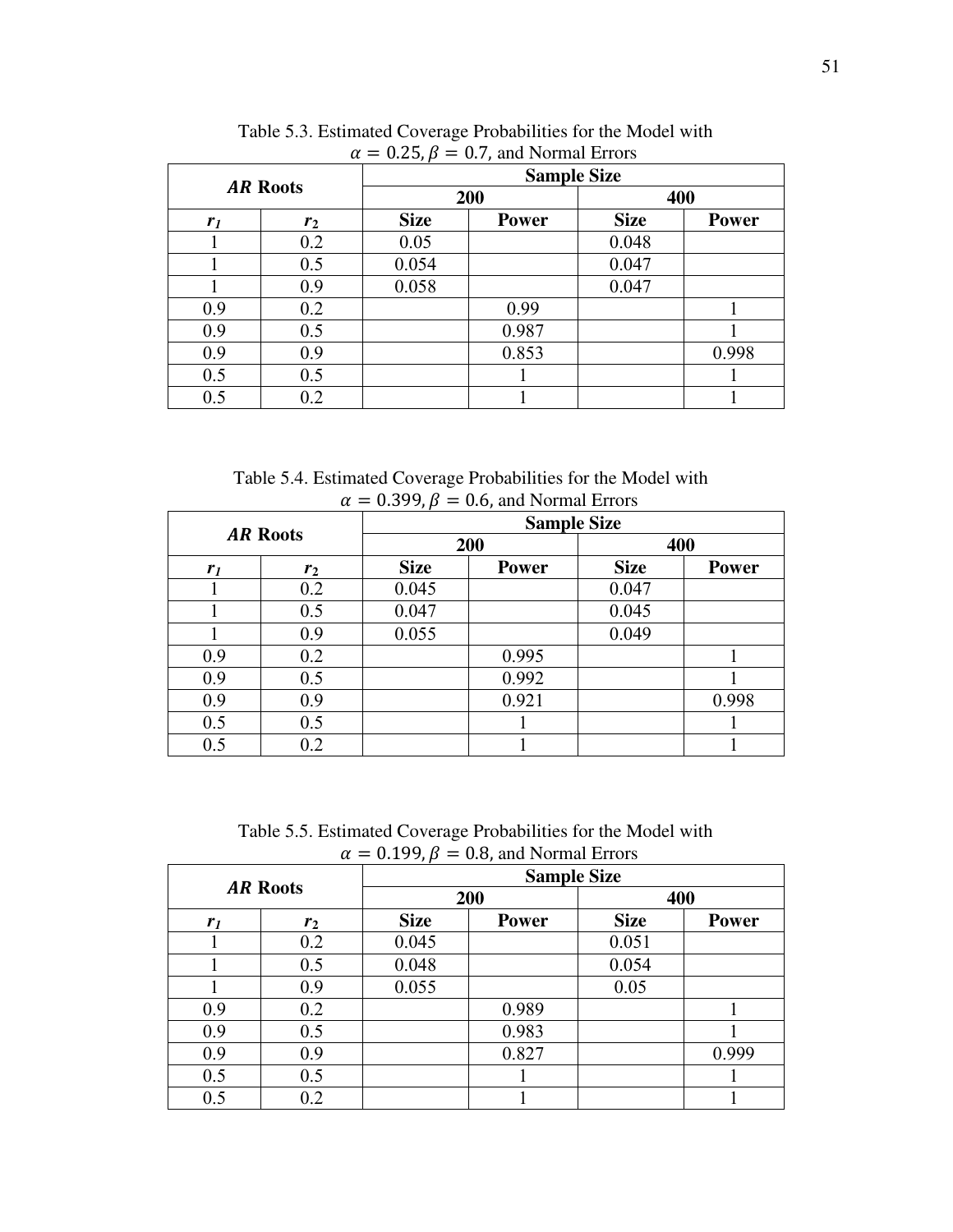|                 |       | $\mu = 0.7$ , $\mu = 0.23$ , and indifficulties<br><b>Sample Size</b> |              |             |              |  |  |
|-----------------|-------|-----------------------------------------------------------------------|--------------|-------------|--------------|--|--|
| <b>AR Roots</b> |       |                                                                       | 200          | 400         |              |  |  |
| r <sub>I</sub>  | $r_2$ | <b>Size</b>                                                           | <b>Power</b> | <b>Size</b> | <b>Power</b> |  |  |
|                 | 0.2   | 0.051                                                                 |              | 0.056       |              |  |  |
|                 | 0.5   | 0.044                                                                 |              | 0.054       |              |  |  |
|                 | 0.9   | 0.056                                                                 |              | 0.05        |              |  |  |
| 0.9             | 0.2   |                                                                       | 0.997        |             |              |  |  |
| 0.9             | 0.5   |                                                                       | 0.997        |             |              |  |  |
| 0.9             | 0.9   |                                                                       | 0.955        |             | 0.999        |  |  |
| 0.5             | 0.5   |                                                                       |              |             |              |  |  |
| 0.5             | 0.2   |                                                                       |              |             |              |  |  |

 Table 5.6. Estimated Coverage Probabilities for the Model with  $\alpha = 0.7$ ,  $\beta = 0.25$ , and Normal Errors

 Table 5.7. Estimated Coverage Probabilities for the Model with  $\alpha = 0.6$ ,  $\beta = 0.399$ , and Normal Errors

| <b>AR Roots</b> |                | <b>Sample Size</b> |              |             |              |  |  |
|-----------------|----------------|--------------------|--------------|-------------|--------------|--|--|
|                 |                |                    | 200          | 400         |              |  |  |
| r <sub>1</sub>  | r <sub>2</sub> | <b>Size</b>        | <b>Power</b> | <b>Size</b> | <b>Power</b> |  |  |
|                 | 0.2            | 0.054              |              | 0.056       |              |  |  |
|                 | 0.5            | 0.045              |              | 0.054       |              |  |  |
|                 | 0.9            | 0.05               |              | 0.053       |              |  |  |
| 0.9             | 0.2            |                    | 0.999        |             |              |  |  |
| 0.9             | 0.5            |                    | 0.999        |             |              |  |  |
| 0.9             | 0.9            |                    | 0.955        |             |              |  |  |
| 0.5             | 0.5            |                    |              |             |              |  |  |
| 0.5             | 0.2            |                    | 0.999        |             |              |  |  |

 Table 5.8. Estimated Coverage Probabilities for the Model with  $\alpha = 0.8$ ,  $\beta = 0.199$ , and Normal Errors

| <b>AR Roots</b> |       | . .<br><b>Sample Size</b> |              |             |              |  |  |
|-----------------|-------|---------------------------|--------------|-------------|--------------|--|--|
|                 |       |                           | 200          |             | 400          |  |  |
| r <sub>1</sub>  | $r_2$ | <b>Size</b>               | <b>Power</b> | <b>Size</b> | <b>Power</b> |  |  |
|                 | 0.2   | 0.045                     |              | 0.048       |              |  |  |
|                 | 0.5   | 0.043                     |              | 0.048       |              |  |  |
|                 | 0.9   | 0.05                      |              | 0.048       |              |  |  |
| 0.9             | 0.2   |                           | 0.998        |             |              |  |  |
| 0.9             | 0.5   |                           | 0.999        |             |              |  |  |
| 0.9             | 0.9   |                           | 0.971        |             | 0.997        |  |  |
| 0.5             | 0.5   |                           |              |             |              |  |  |
| 0.5             | 0.2   |                           |              |             |              |  |  |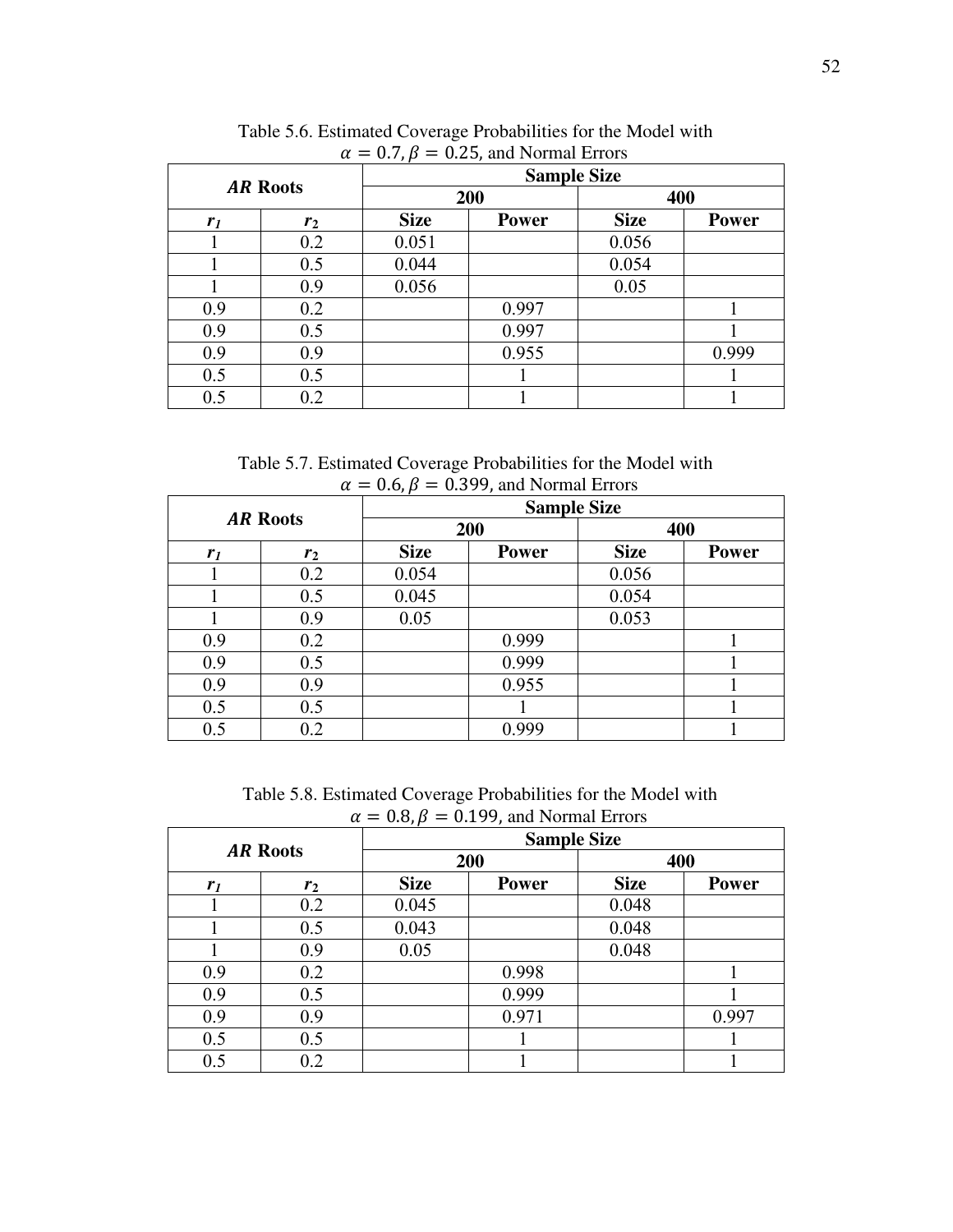| $\mu = 0.2, p = 0.7$ , and indicated Errors |                |             |                    |             |              |  |  |  |
|---------------------------------------------|----------------|-------------|--------------------|-------------|--------------|--|--|--|
|                                             |                |             | <b>Sample Size</b> |             |              |  |  |  |
| <b>AR Roots</b>                             |                |             | 200                | 400         |              |  |  |  |
| r <sub>1</sub>                              | r <sub>2</sub> | <b>Size</b> | <b>Power</b>       | <b>Size</b> | <b>Power</b> |  |  |  |
|                                             | 0.2            | 0.044       |                    | 0.056       |              |  |  |  |
|                                             | 0.5            | 0.04        |                    | 0.055       |              |  |  |  |
|                                             | 0.9            | 0.04        |                    | 0.06        |              |  |  |  |
| 0.9                                         | 0.2            |             | 0.993              |             |              |  |  |  |
| 0.9                                         | 0.5            |             | 0.989              |             |              |  |  |  |
| 0.9                                         | 0.9            |             | 0.802              |             | 0.993        |  |  |  |
| 0.5                                         | 0.5            |             |                    |             |              |  |  |  |
| 0.5                                         | 0.2            |             |                    |             |              |  |  |  |

 Table 5.9. Estimated Coverage Probabilities for the Model with  $\alpha = 0.2$ ,  $\beta = 0.4$ , and Normal Errors

Table 5.10. Estimated Coverage Probabilities for the Model with  $\alpha = 0.4$ ,  $\beta = 0.2$ , and Normal Errors

| <b>AR Roots</b> |                | . .<br><b>Sample Size</b> |              |             |              |  |  |
|-----------------|----------------|---------------------------|--------------|-------------|--------------|--|--|
|                 |                |                           | 200          | 400         |              |  |  |
| r <sub>1</sub>  | r <sub>2</sub> | <b>Size</b>               | <b>Power</b> | <b>Size</b> | <b>Power</b> |  |  |
|                 | 0.2            | 0.042                     |              | 0.046       |              |  |  |
|                 | 0.5            | 0.043                     |              | 0.046       |              |  |  |
|                 | 0.9            | 0.041                     |              | 0.047       |              |  |  |
| 0.9             | 0.2            |                           | 0.994        |             |              |  |  |
| 0.9             | 0.5            |                           | 0.991        |             |              |  |  |
| 0.9             | 0.9            |                           | 0.86         |             | 0.993        |  |  |
| 0.5             | 0.5            |                           |              |             |              |  |  |
| 0.5             | 0.2            |                           |              |             |              |  |  |

 Table 5.11. Estimated Coverage Probabilities for the Model with  $\alpha = 0.5$ ,  $\beta = 0.4$ , and  $t_7$  Errors

| <b>AR Roots</b> |                | $\cdot$ ,<br>$\cdot$<br><b>Sample Size</b> |              |             |              |  |
|-----------------|----------------|--------------------------------------------|--------------|-------------|--------------|--|
|                 |                | 200                                        |              | 400         |              |  |
| r <sub>I</sub>  | r <sub>2</sub> | <b>Size</b>                                | <b>Power</b> | <b>Size</b> | <b>Power</b> |  |
|                 | 0.2            | 0.047                                      |              | 0.051       |              |  |
|                 | 0.5            | 0.043                                      |              | 0.048       |              |  |
|                 | 0.9            | 0.049                                      |              | 0.051       |              |  |
| 0.9             | 0.2            |                                            | 0.994        |             |              |  |
| 0.9             | 0.5            |                                            | 0.992        |             |              |  |
| 0.9             | 0.9            |                                            | 0.947        |             | 0.997        |  |
| 0.5             | 0.5            |                                            |              |             |              |  |
| 0.5             | 0.2            |                                            |              |             |              |  |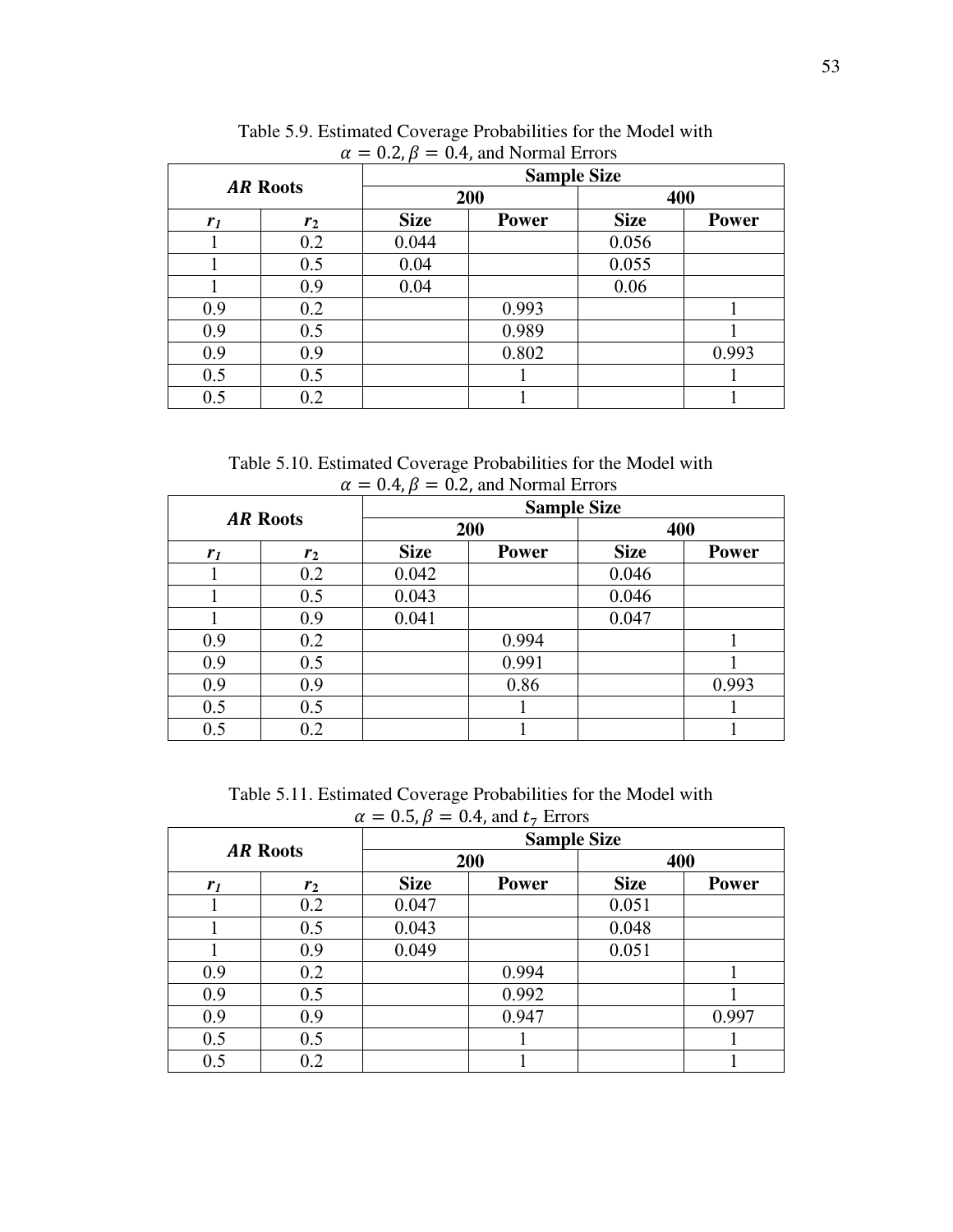| $\mu - \nu_{1}$ , $\mu - \nu_{1}$ , and $\nu_{7}$ Errors<br><b>Sample Size</b> |       |             |              |             |              |  |
|--------------------------------------------------------------------------------|-------|-------------|--------------|-------------|--------------|--|
| <b>AR Roots</b>                                                                |       | 200         |              | 400         |              |  |
| r <sub>1</sub>                                                                 | $r_2$ | <b>Size</b> | <b>Power</b> | <b>Size</b> | <b>Power</b> |  |
|                                                                                | 0.2   | 0.046       |              | 0.056       |              |  |
|                                                                                | 0.5   | 0.049       |              | 0.057       |              |  |
|                                                                                | 0.9   | 0.044       |              | 0.057       |              |  |
| 0.9                                                                            | 0.2   |             | 0.989        |             |              |  |
| 0.9                                                                            | 0.5   |             | 0.981        |             | 0.999        |  |
| 0.9                                                                            | 0.9   |             | 0.808        |             | 0.989        |  |
| 0.5                                                                            | 0.5   |             |              |             |              |  |
| 0.5                                                                            | 0.2   |             |              |             |              |  |

 Table 5.12. Estimated Coverage Probabilities for the Model with  $\alpha = 0.4$   $\beta = 0.2$  and  $t_7$  Errors

Specifically, simulation results show that the size of the tests ranges from 0.04 to 0.058. These values are similar to what Gospodinov and Tao [7] obtained in the  $AR(1)$ case for tests conducted under the nominal significance level of 5%. There is no discernible pattern with respect to the size of the test and the parameters of the model. Under normal errors with sample size 200, a size above 0.05 is obtained whenever  $\alpha + \beta$ is close to 1 and  $r_2 = 0.9$ , except in two cases (Tables 5.7 & 5.8) when the size equals 0.05. Size greater than 0.05, however, is obtained in other situations as well for sample size 400. If the true significance level is 0.05, we expect approximate 95% confidence limits for the estimates based on 1,000 simulation runs to be approximately  $0.05 \pm 1.96 \{ [ 0.05 \times 0.95] / 1,000 \}^{1/2} = 0.05 \pm 0.0135$ , and hence the slight deviations from 0.05 we observe can very well be due to estimation error. What is more important is to note that severe size distortions are not present. Simulation results for the  $t$ -distribution case show similar behavior as far as size is concerned. Note that the theory was developed assuming the standardized errors to be symmetric.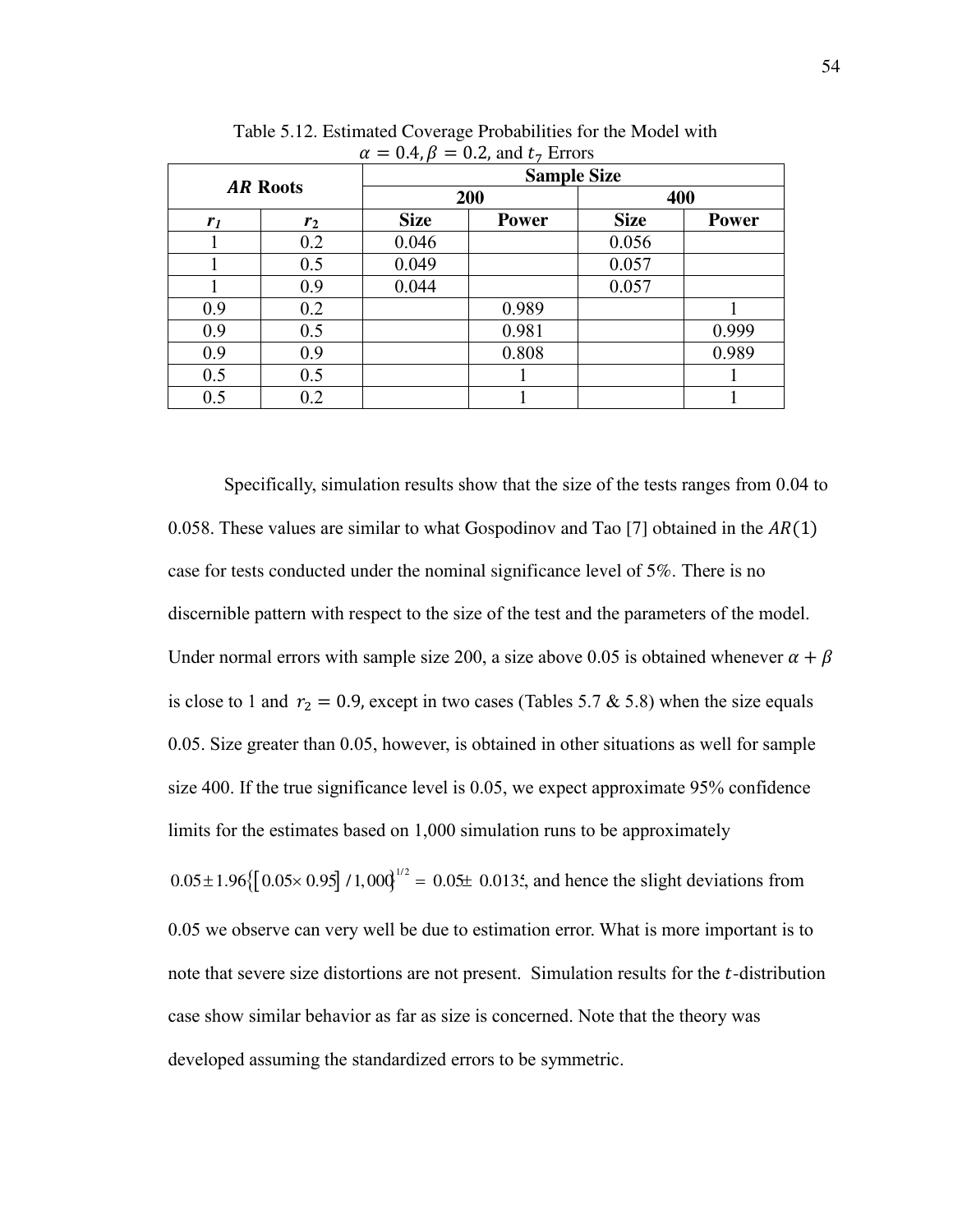The power of the test increases with decreases in  $r_1$  and  $r_2$ . For example, in Table 5.2, one sees that the power is 0.915 when  $r_1 = r_2 = 0.9$  but increases to 0.996 when  $r_1 = 0.9$  but  $r_2 = 0.2$ . The power is practically unity when  $r_1 = r_2 = 0.5$  or lower. This pattern holds irrespective of the underlying distribution considered in the simulation study. Power also increases with sample size as seen in all of the tables. Power is very close to one even in cases where  $r_1 = r_2 = 0.9$  when the sample size is 400. A more interesting result can be observed by comparing the power when  $r_1 = r_2 = 0.9$  under the non-heteroskedastic case (Table 5.1) to the power under  $\alpha = 0.5$ ,  $\beta = 0.4$ . Under homoscedastic errors the power is 0.757, which climbs to 0.915 under heteroskedasticity. A similar phenomenon is also observed when comparing results in Table 5.4 to those in Table 5.9. Table 5.9 looks at the case where  $\alpha = 0.2$ ,  $\beta = 0.4$  (so  $\alpha + \beta = 0.6$ ) in contrast to Table 5.4 where  $\alpha = 0.399$ ,  $\beta = 0.6$  (so  $\alpha + \beta = 0.999$ ). Increasing  $\alpha + \beta$ seems to increase the power, especially for the case with  $r_1 = r_2 = 0.9$ . The power for this case given in Table 5.9 is 0.802 whereas the power reported for this case in Table 5.4 is  $0.921$ . This pattern is also evident under the *t*-distribution as seen in Tables 5.11 and 5.12. This is the same phenomenon observed by Ling et al.[6] Overall, the proposed method seems to work well for all cases, maintaining a reasonably near nominal size and producing good power.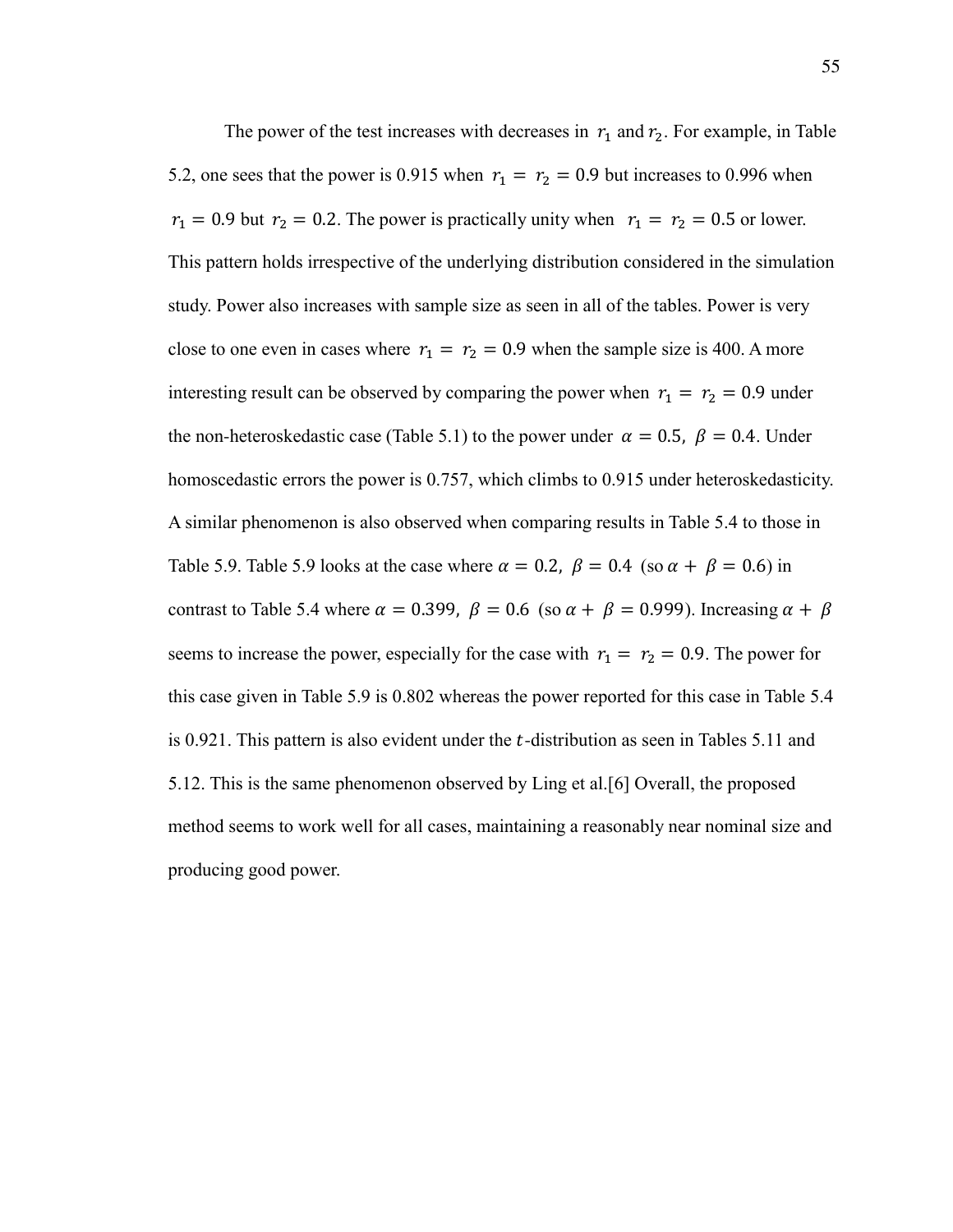## **6. CONCLUSION AND FUTURE WORK**

A bootstrap-based procedure for conducting unit root tests in higher order autoregressive models with GARCH errors was introduced. This procedure is based on the seminal work of two authors who detailed the implementation of the method for first order autoregressive processes. It was shown how this method can be extended to general autoregressive processes using a transformed series. Simulation results indicate that the proposed method mitigates the size distortion issue present in the asymptotic-based tests and achieves high powers at different combinations of the autoregressive roots and GARCH coefficients. An obvious future extension is to develop a bootstrap-based unit root test for the case where the underlying process is ARIMA with unknown orders. Relaxation of the GARCH structure to include asymmetric effects of shocks can also be another potential extension.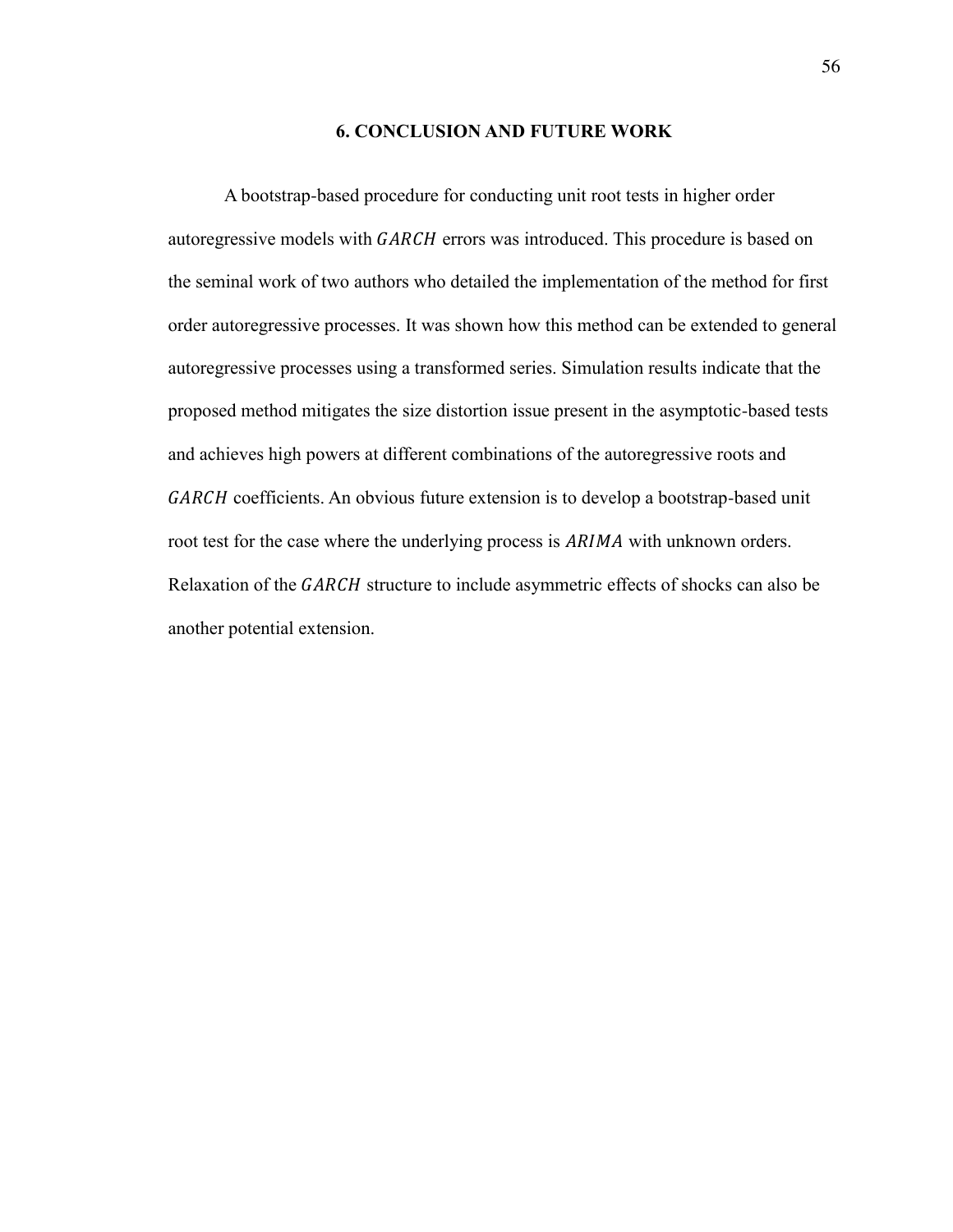#### **REFERENCES**

- [1] Dickey DA, Fuller WA. Distribution of the estimators for autoregressive time series with a unit root. J Amer Statist Assoc. 1979 Jun;74(366):427-431.
- [2] Said SE, Dickey DA. Testing for unit roots in autoregressive- moving average models of unknown order. Biometrika. 1984 Dec;71(3):599-607.
- [3] Phillips PCB, Perron P. Testing for a unit root in time series regression. Biometrika. 1988 Jun;75(2):335-346.
- [4] Ling S, Li WK. Limiting distributions of maximum likelihood estimators for unstable autoregressive moving-average time series with general autoregressive heteroscedastic errors. Ann Statist. 1998 Feb;26(1):84-125.
- [5] Ling S, Li WK. Asymptotic inference for unit root processes with  $GARCH(1,1)$ errors. Econometr Theor. 2003 Aug;19(4):541-564.
- [6] Ling S, Li WK, McAleer M. Estimation and testing for unit root processes with  $GARCH(1,1)$  errors: theory and Monte Carlo evidence. Econometr Rev. 2003 Jan;22(2):179-202.
- [7] Gospodinov N, Tao Y. Bootstrap unit root tests in models with  $GARCH(1,1)$  errors. Econometr Rev. 2011 April;30(4):379-405.
- [8] Seo B. Distribution theory for unit root tests with conditional heteroskedasticity. J Econometrics. 1999 July;91(1):113-144.
- [9] Leybourne S, Newbold P. On the size properties of Phillips-Perron tests. J Time Ser Anal. 1999 Jan;20(1):51-61.
- [10] Cavaliere G, Taylor AMR. Bootstrap unit root tests for time series with nonstationary volatility. Econometr Theor. 2008 Feb;24(1):43-71.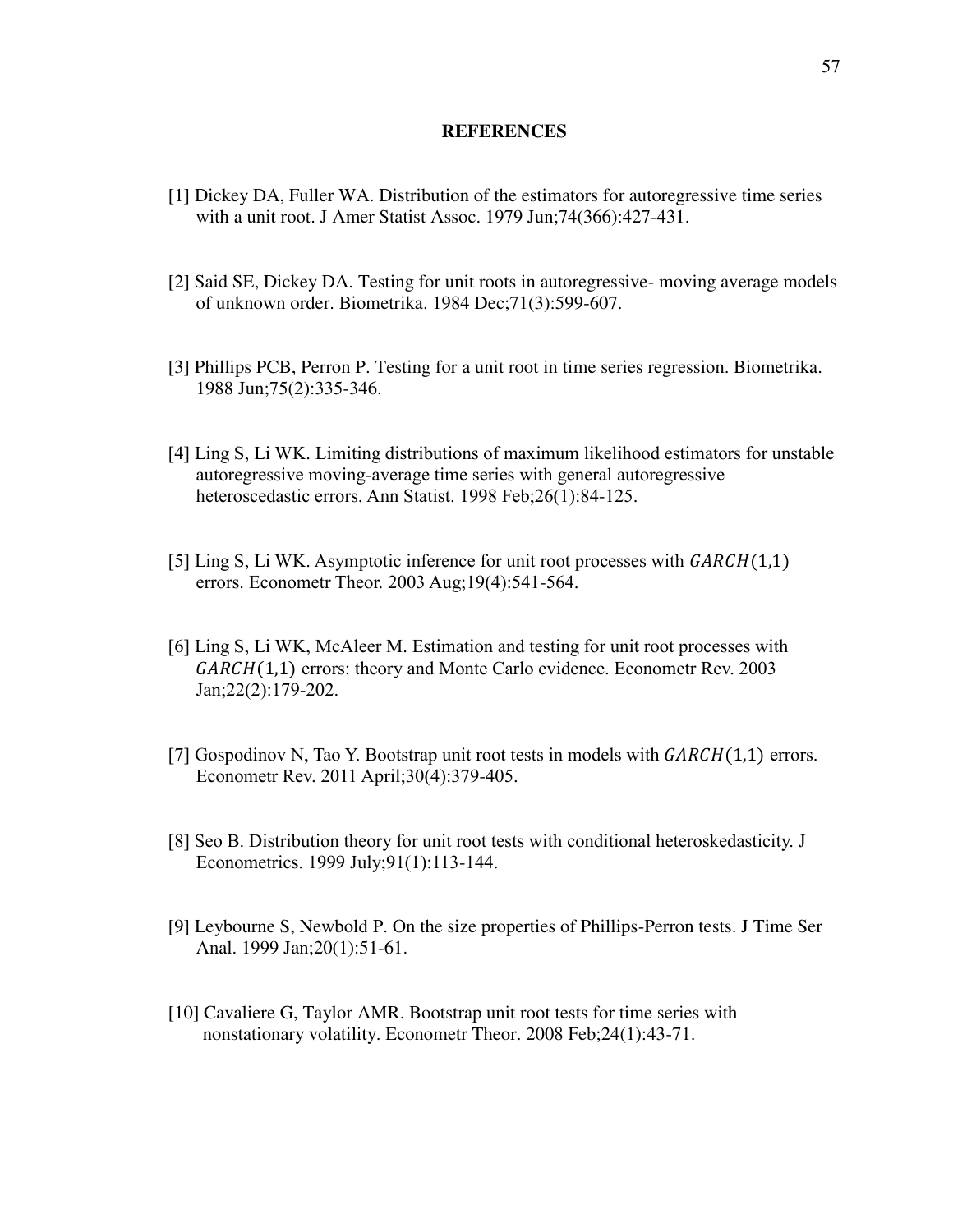- [11] Gospodinov N. Asymptotic and bootstrap tests for linearity in a  $TAR GARCH(1,1)$ model with a unit root. J Econometrics. 2008 Sep;146(1):146-161.
- [12] Basawa IV, Malik AK, McCormick WP, Taylor RL. Bootstrapping explosive autoregressive processes. Ann Statist. 1989 Dec;17(4):1479-1486.
- [13] Basawa IV, Malik AK, McCormick WP, Reeves JH, Taylor RL. Bootstrapping unstable first-order autoregressive processes. Ann Statist. 1991 Jun;19(2):1098- 1101.
- [14] Ferretti N, Romo J. Unit root bootstrap tests for  $AR(1)$  models. Biometrika. 1996 Dec;83(4):849-860.
- [15] Heimann G, Kreiss JP. Bootstrapping general first order autoregression. Statist Probab Lett. 1996 Sep;30(1);87-98.
- [16] Park JY. Bootstrap unit root tests. Econometrica. 2003 Nov;71(6):1845-1895.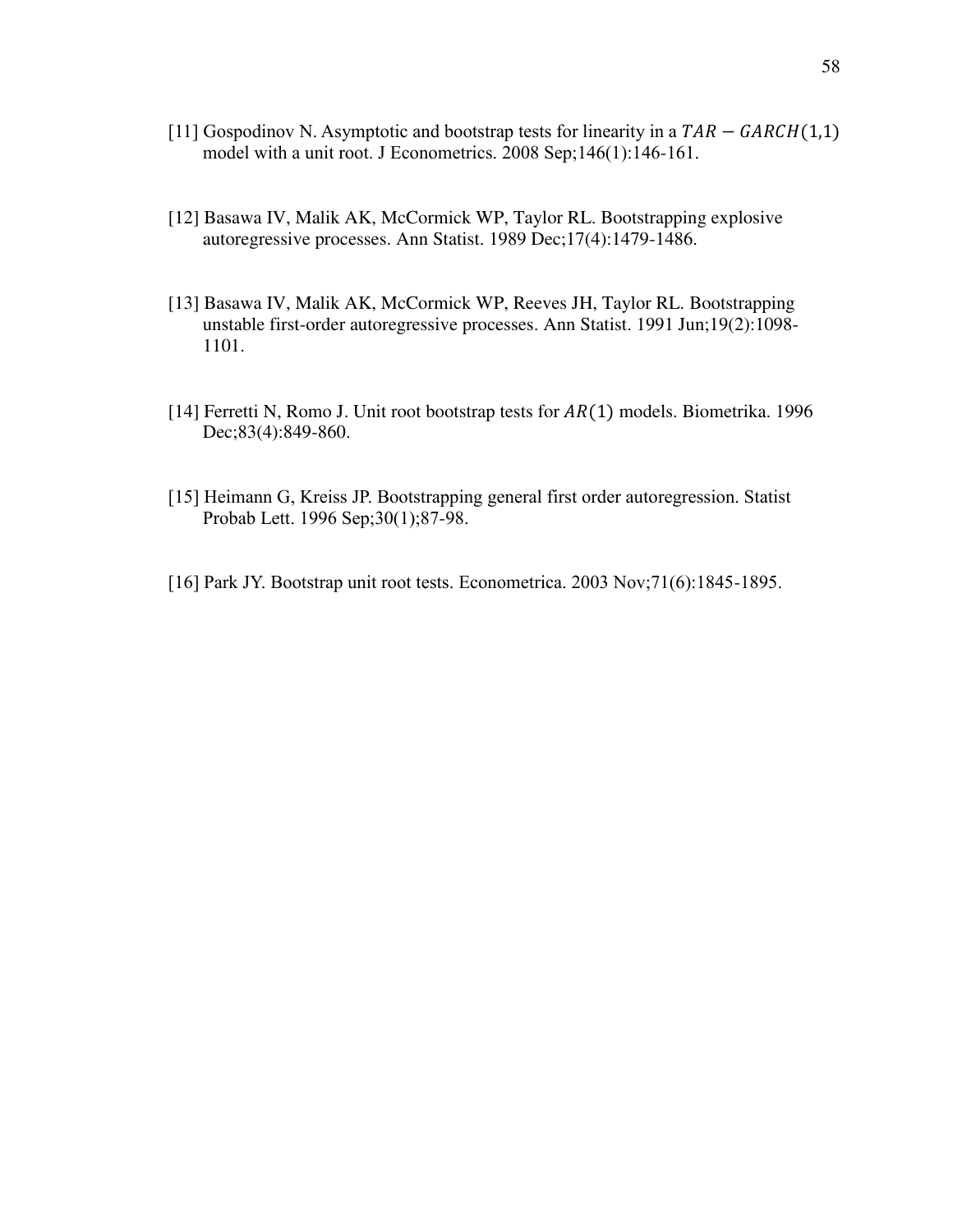# **III. BOOTSTRAP-BASED UNIT ROOT TESTING FOR SEASONAL TIME SERIES UNDER GARCH(1,1) ERRORS**

## **ABSTRACT**

We introduce a bootstrap-based test for a seasonal unit root of a time series with  $GARCH(1,1)$  errors. Seasonal time series based on autoregressive moving average formulation (ARMA) was first described by Box and Jenkins in 1970. In 1984, Dickey, Hasza and Fuller proposed their test  $(DHF \text{ test})$  to determine if a seasonal unit root exists in a time series with independent and identically distributed  $(i.i.d.)$  errors. In 2000, Psaradakis carried out a bootstrap-based unit root test for pure seasonal time series with independent errors and gained higher powers than the DHF test. His method is recognized as difference based because it calculates the residuals by fitting an  $AR(p)$ model to the differenced time series, whereas the method proposed by Palm, Smeekes, and Urbain in 2008 is called residual based because it computes the residuals by fitting the Dickey-Fuller  $(DF)$  regression model to the differenced series. In 2014, Rupasinghe and Samaranayake developed their own bootstrap-based seasonal unit root tests using both difference based and residual based methods. Their test focused on the seasonal time series with weakly dependent errors and without considering any underlying conditional heteroskedastic error structure. In this paper, we consider extending the DHF test and developing bootstrap-based unit root test for seasonal time series with  $GARCH(1,1)$ errors using the residual-based method. A Monte Carlo simulation study is carried out to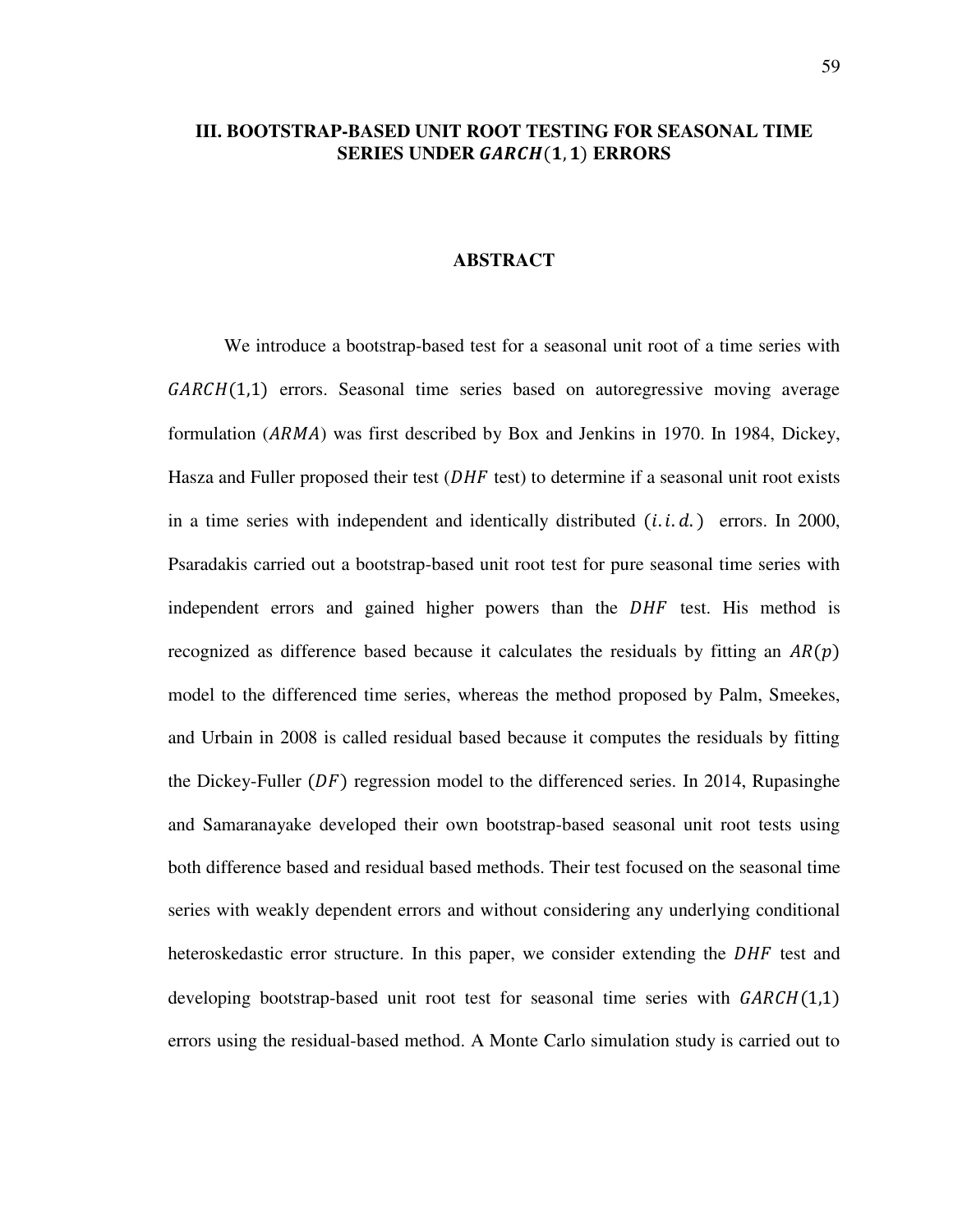investigate the properties of the test. Results show that our bootstrap-based seasonal unit root test has reasonable small sample properties with respect to both size and power.

**Keywords:** Seasonal time series; GARCH; Nonstationary; Seasonal unit root; Bootstrap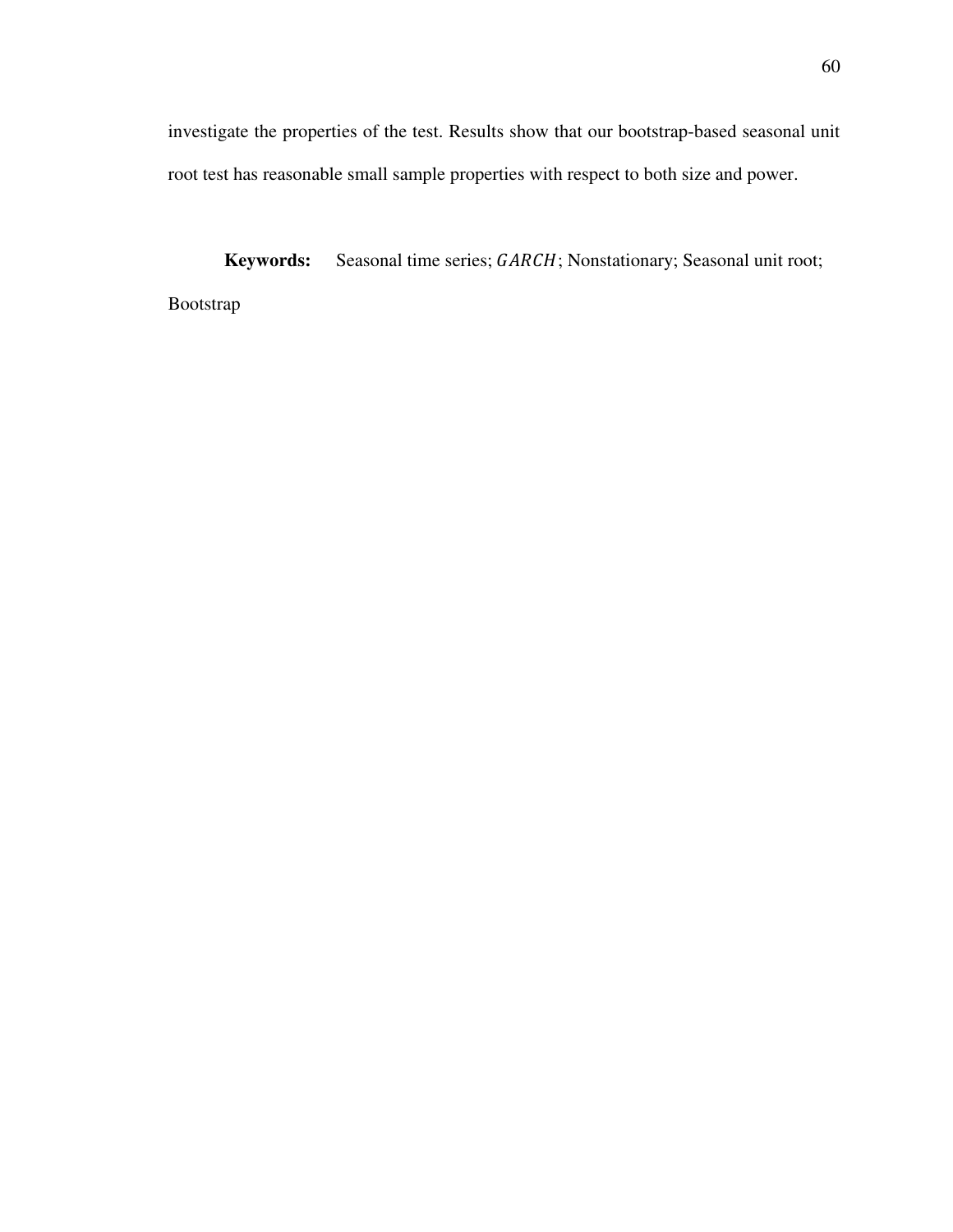## **1. INTRODUCTION**

Many financial and economic time series exhibit substantial seasonality. Therefore, Box and Jenkins (1970) introduced seasonal time series models based on autoregressive moving average  $(ARMA)$  formulation. They and many other time series analysts influenced by their work used a seasonal differencing filter that implies the presence of seasonal unit roots in the time series. The seasonal unit roots are different from the regular unit roots (latter known as units roots at zero), but their testing procedures share some common features.

 Some unit root tests have been applied in the investigation of certain economic hypotheses; for example see Altonji and Ashenfelter (1980), Nelson and Plosser (1982), Meese and Singleton (1982). The Dickey-Fuller  $(DF)$  test proposed by Dickey and Fuller (1979) is the most commonly used testing procedure for the existence of at most one nonseasonal unit root in the first order autoregressive,  $AR(1)$ , processes. Said and Dickey (1984) generalized the  $DF$  tests to  $ARMA$  models and assumed the orders of the process are unknown. Such tests are referred to as Augmented Dickey-Fuller  $(ADF)$  tests. Phillips (1987) and Phillips and Perron (1988) also developed their own tests based on  $DF$  test which is an alternative to the *ADF* test. All these tests assume that the innovations are either  $i$ .  $i$ .  $d$ . or weakly dependent, and ignore conditional heteroscedasticity in the errors that many financial and economic time series commonly exhibit.

 To address this shortcoming, Ling and Li (1998, 2003), Ling, Li, and McAleer (2003) developed unit root tests under Generalized Autoregressive Conditional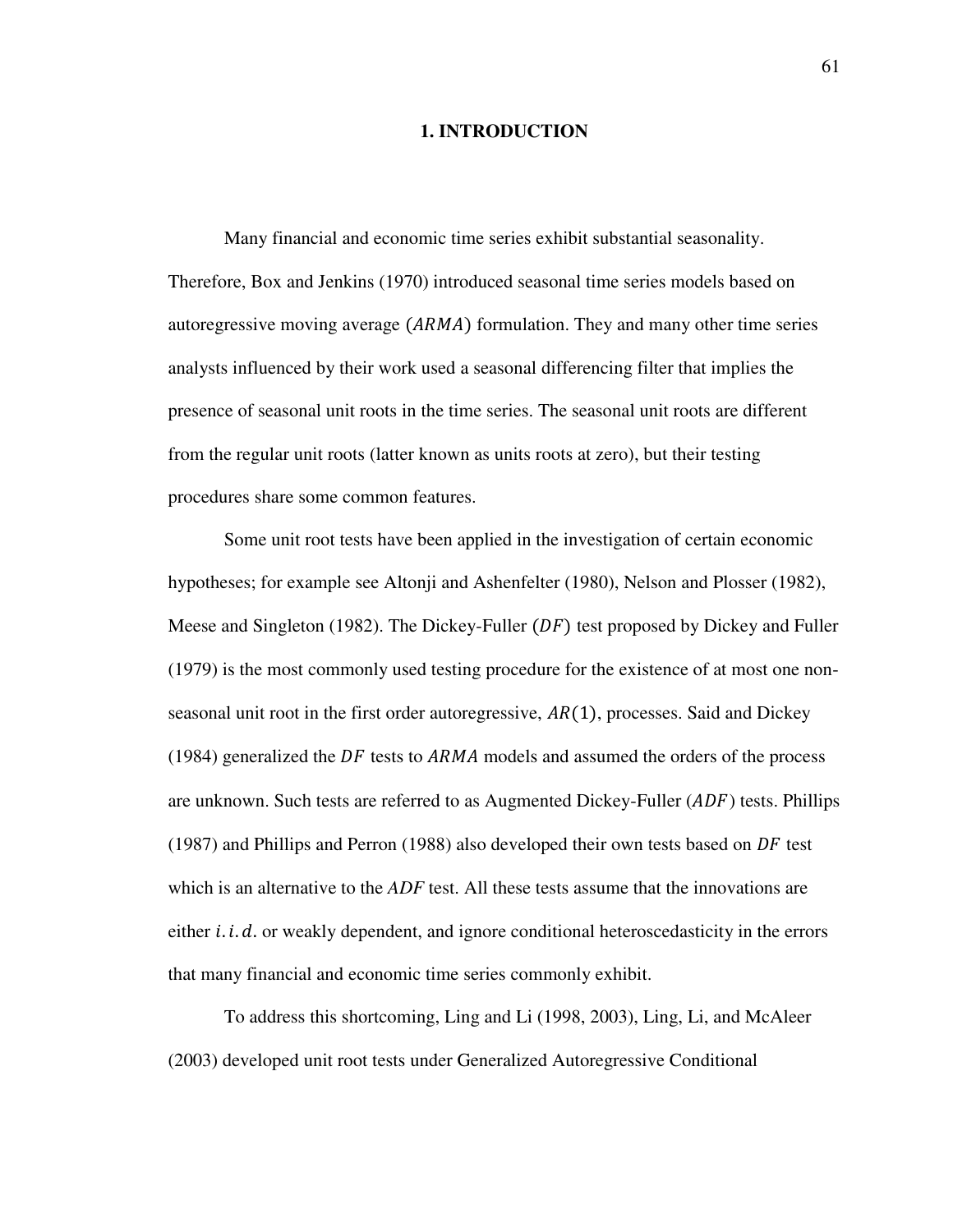Heteroskedastic ( $GARCH$ ) innovations. However, as is the case with many other distribution-based unit root tests, both these newer tests suffer from serious size distortion issues. It's recognized that the bootstrap approach is one way to mitigate this situation. As the only researchers to adopt such an approach for processes with conditionally heteroskedastic error, Gospodinov and Tao (2011) developed a bootstrap-based unit root test for autoregressive  $(AR)$  time series with  $GARCH(1,1)$  innovations and presented how this procedure can be carried out for  $AR(1)$ . Their Monte Carlo results show that the bootstrap-based tests maintain their size reasonably well. Zhong and Samaranayake (2014) adapted Gospodinov-Tao method to unit root tests for general  $AR(p)$  processes. The simulation results suggest that the proposed method has good size and power properties for higher order processes even when the second largest root is close to unity.

Besides these tests, researchers have also developed unit root tests for seasonal time series. The standard seasonal unit root testing procedures include  $DHF$  test and the *HEGY* test. The *DHF* test was proposed by Dickey, Hasza and Fuller (1984) and is based on the following model

$$
Y_t = \alpha Y_{t-s} + u_t \quad , \tag{1.1}
$$

where the  $u_t$  are either a stationary process with zero mean and constant variance or a martingale difference sequence following the regularity conditions stated in Phillips (1987) and Chan and Wei (1988). If  $\alpha = 1$ , the seasonal time series  $\{Y_t\}$  has s roots on the unit circle, one at frequency zero, one at frequency  $\pi$ , with the others being complex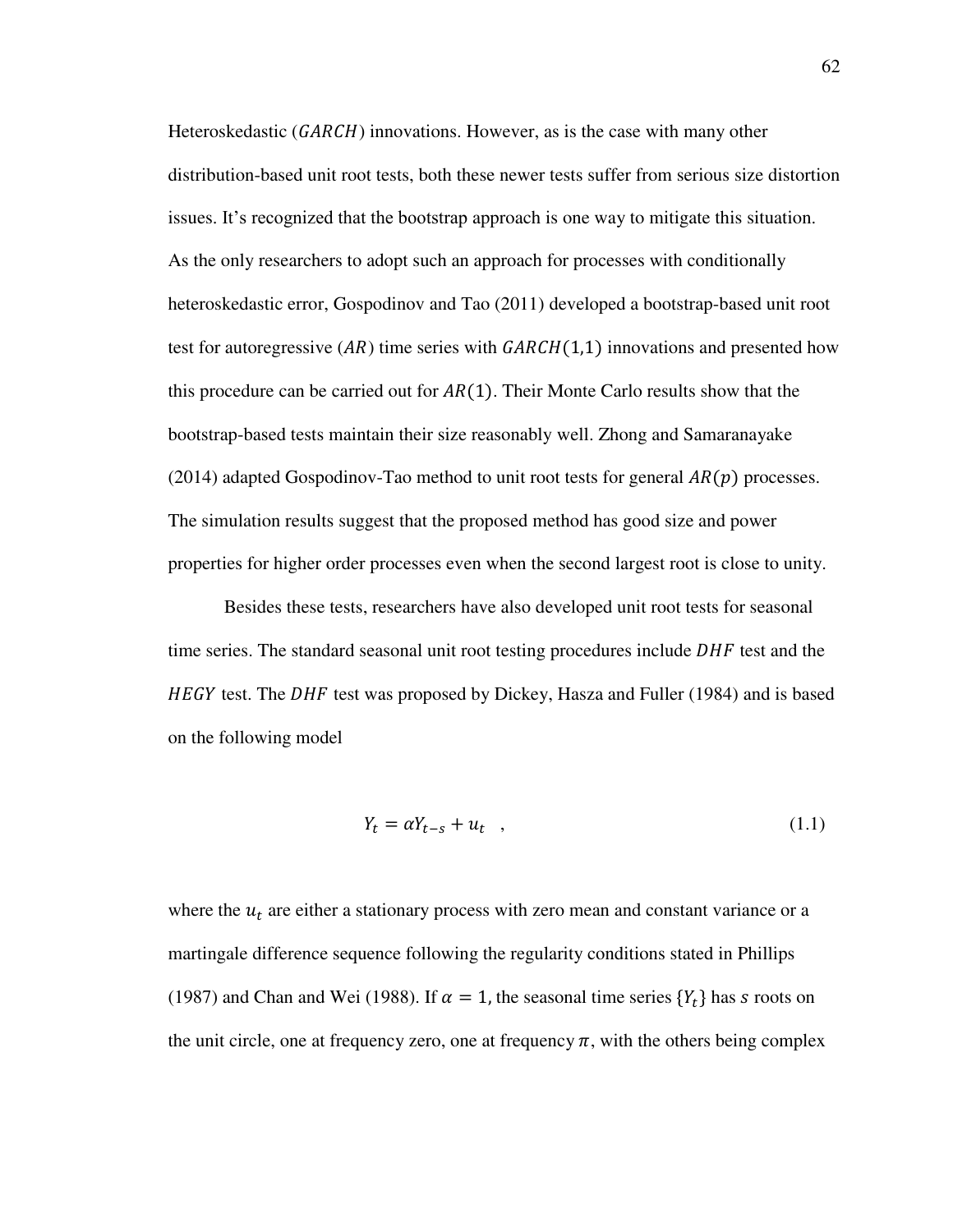roots. Dickey, Hasza and Fuller (1984) proposed several regression-based tests for the null hypothesis  $\alpha = 1$  in model (1.1).

HEGY (1990) developed another seasonal unit root test by introducing a factorization of the seasonal differencing polynomial  $\nabla_s \equiv (1 - B^s)$ . For example, if  $s = 4$ , the HEGY test consists in estimating the following regression via OLS:

$$
\nabla_4 Y_t = \pi_1 W_{1,t-1} + \pi_2 W_{2,t-1} + \pi_3 W_{3,t-2} + \pi_4 W_{3,t-1} + \varepsilon_t
$$

where

$$
W_{1t} = (1 + B + B^2 + B^3) Y_t,
$$
  
\n
$$
W_{2t} = -(1 - B + B^2 - B^3) Y_t,
$$
  
\n
$$
W_{3t} = -(1 - B^2) Y_t.
$$
\n(1.2)

Notice that if  $\alpha = 1$  in (1.1),  $W_{1t}$ ,  $W_{2t}$ , and  $W_{3t}$  have unit roots only at frequency zero,  $\pi$  and  $\pi/2$  respectively, which implies that  $\pi_i = 0$ ,  $i = 1, 2, 3$  correspondingly. HEGY also proposed several test statistics for the null hypothesis of  $\pi_i = 0$ ,  $i = 1, 2, 3$ separately or jointly.

These seasonal unit root tests only deal with *i. i. d.* errors. Although the  $HEGY$ tests are more flexible than the  $DHF$  tests, they all have the weaknesses such as serious size distortion and low power that are associated with asymptotic distribution based seasonal unit root tests. To solve these problems, Psaradakis (2000) implemented a bootstrap-based unit root test for pure seasonal time series (that is a time series that satisfy (1.1) with no additional lag  $Y_{t-j}$  terms) with independent errors, and gained higher powers than the  $DHF$  test. Psaradakis (2001) was also the first to introduce the sieve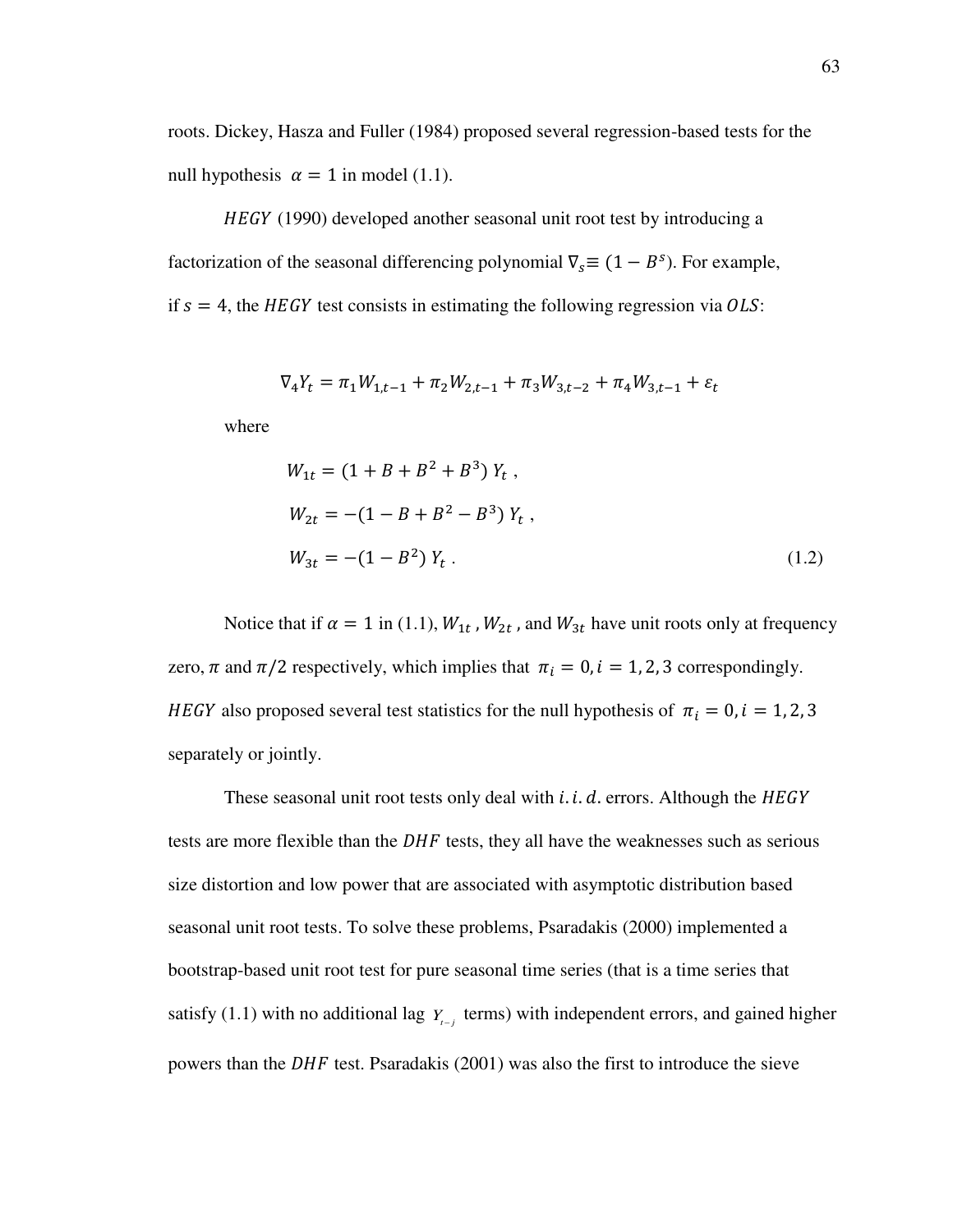bootstrap-based (residuals are obtained by fitting autoregressive approximations to the time series) unit root tests to non-seasonal time series with weakly dependent errors. Chang and Park (2003) also proposed their sieve bootstrap versions of the  $ADF$  tests for non-seasonal unit roots. Psaradakis (2001) method is called as difference based because it calculates the residuals by fitting an  $AR(p)$  model to the differenced non-seasonal time series, whereas the method proposed by Palm, Smeekes, and Urbain (2008) is acknowledged as residual based because it computes the residuals by fitting the DF regression model to the differenced series. In addition, Rupasinghe and Samaranayake (2014) developed their bootstrap-based unit root tests for seasonal time series under weakly dependent error. Like most of the tests developed for testing non-seasonal unit roots, these tests didn't consider any underlying volatility structure of the innovations. In this paper, we accommodate  $GARCH(1,1)$  errors to seasonal time series and propose a bootstrap-based seasonal unit root test by extending the  $DHF$  test and using the residualbased method. A Monte Carlo study is carried out to explore the finite sample properties of the test including both size and power.

In Section 2, the seasonal time series under  $GARCH(1,1)$  errors is described. Section 3 introduced our bootstrap-based seasonal unit root test with  $GARCH(1,1)$  errors. The Monte Carlo simulation study and results are presented in Section 4. Section 5 concludes with a summary of the simulation results and future work.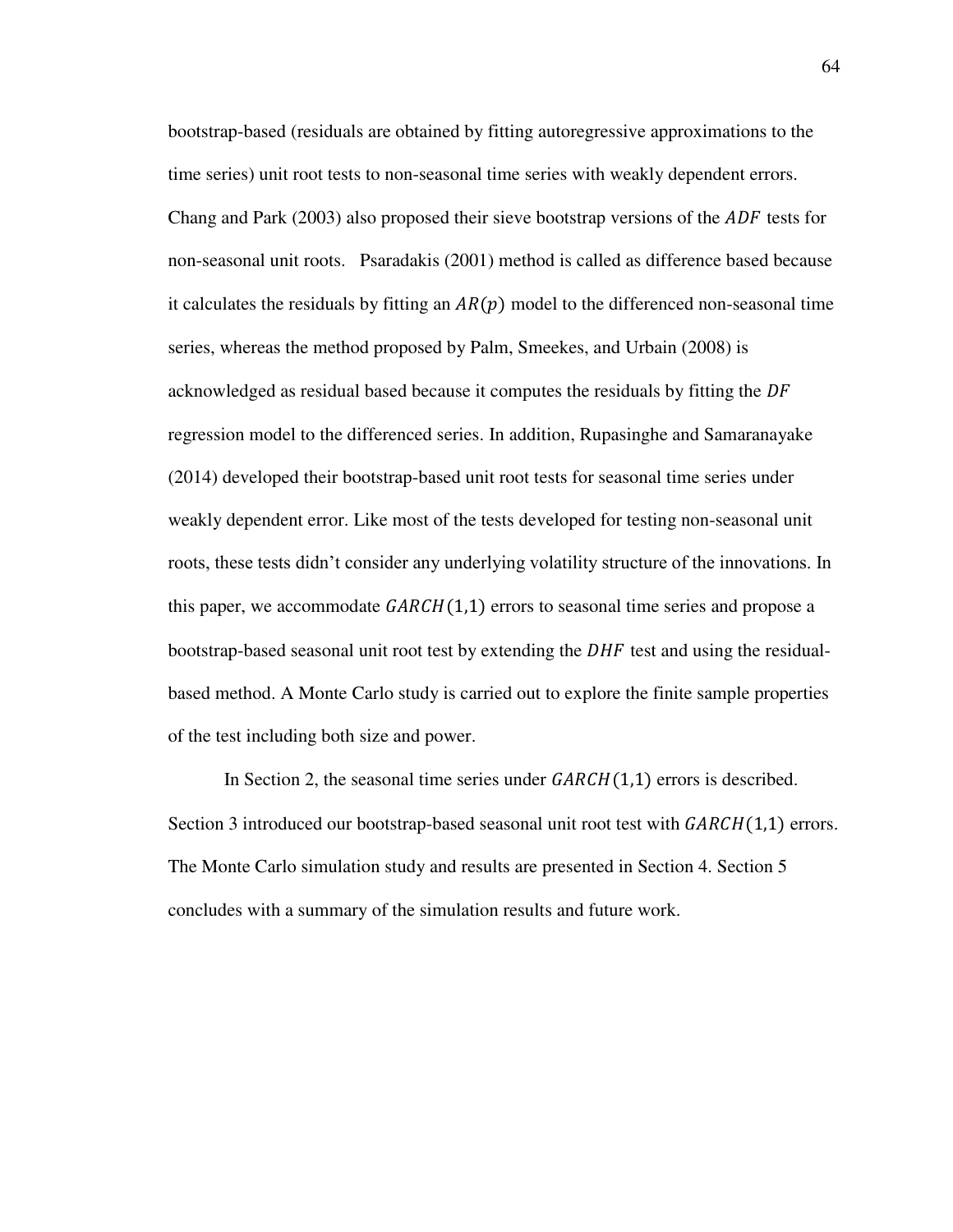## 2. SEASONAL TIME SERIES UNDER *GARCH*(1, 1) ERRORS

There are plenty of formulations developed for seasonal time series. We use the seasonal time series defined by the following model

$$
\Phi(B)Y_t = \varepsilon_t \text{ , where}
$$
  
\n
$$
\Phi(B) = (1 - \rho B^s) \psi(B) \text{ , and } t = 1, 2, ..., T. \tag{2.1}
$$

Assume that the seasonality parameter  $s > 1$  and the autoregressive polynomial  $\psi(B)$ has all roots outside the unit circle. Let the order of  $\psi(B)$  be  $p_0$ , then the order of  $\Phi(B)$ is  $p_0 + s$ . Here *B* is used to define the "backshift operator" given by  $B^k Y_t = Y_{t-k}$ for  $k \in \mathbb{N}_0$ .

Now  $\Phi(B)Y_t = \varepsilon_t$ 

$$
= \qquad \qquad (1 - \rho B^s) \psi(B) Y_t = \varepsilon_t
$$

$$
\psi(B) (1 - \rho B^s) Y_t = \varepsilon_t
$$

$$
= \qquad \qquad \psi(B)Y_t - \rho \psi(B)B^s Y_t = \varepsilon_t
$$

$$
= \qquad \qquad \psi(B)Y_t - \rho \psi(B)Y_{t-s} = \varepsilon_t
$$

$$
= \sum (1 - \psi_1 B - \dots - \psi_{p_0} B^{p_0}) Y_t - \rho (1 - \psi_1 B - \dots - \psi_{p_0} B^{p_0}) Y_{t-s} = \varepsilon_t
$$

$$
= \langle (Y_t - \psi_1 BY_t - \dots - \psi_{p_0} B^{p_0} Y_t) - \rho (Y_{t-s} - \psi_1 BY_{t-s} - \dots - \psi_{p_0} B^{p_0} Y_{t-s}) = \varepsilon_t
$$
  

$$
= \langle (Y_t - \psi_1 Y_{t-1} - \dots - \psi_{p_0} Y_{t-p_0}) - \rho (Y_{t-s} - \psi_1 Y_{t-s-1} - \dots - \psi_{p_0} Y_{t-s-p_0}) = \varepsilon_t
$$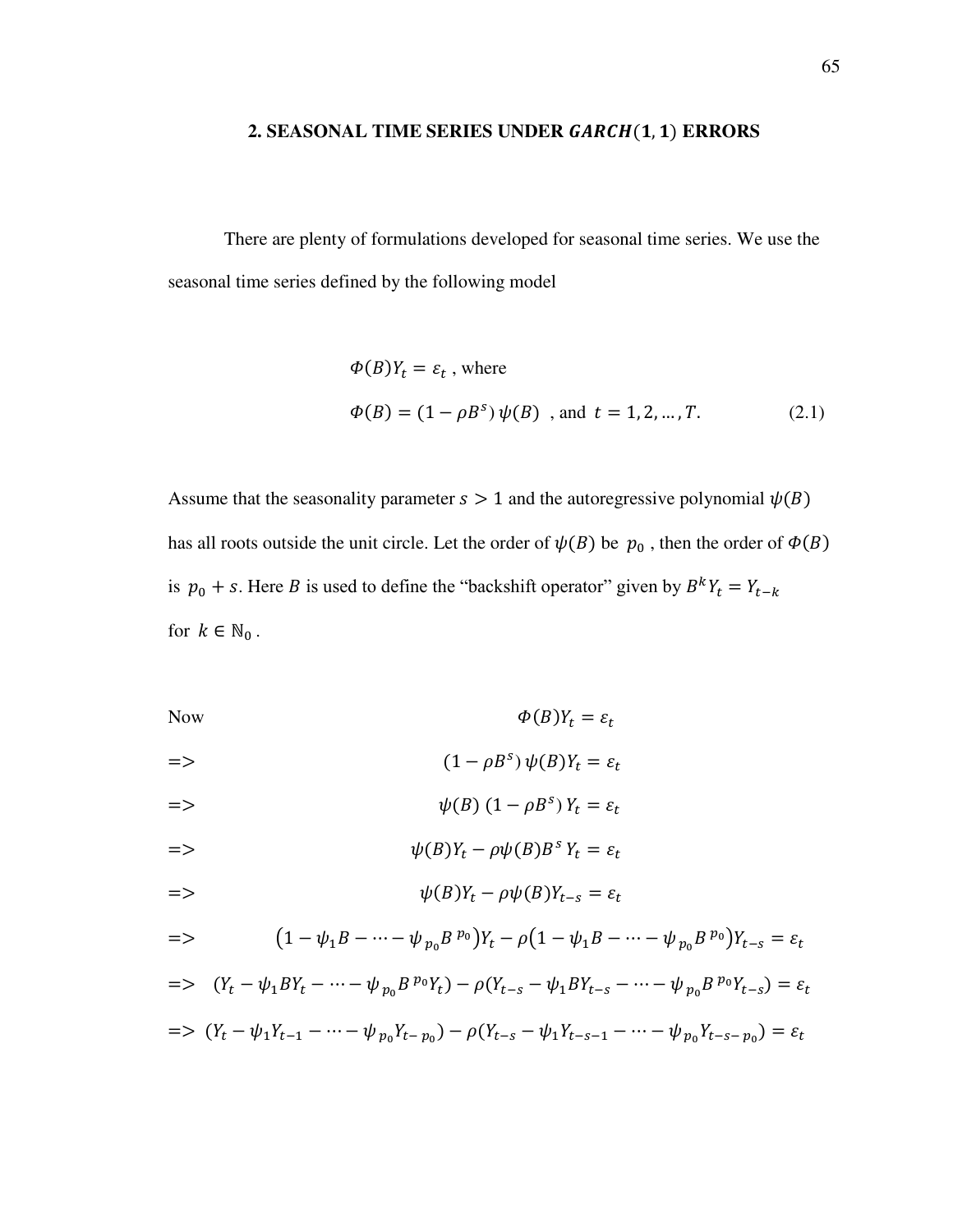$$
= \sum Y_t = (\psi_1 Y_{t-1} + \dots + \psi_{p_0} Y_{t-p_0}) + \rho (Y_{t-s} - \psi_1 Y_{t-s-1} - \dots - \psi_{p_0} Y_{t-s-p_0}) + \varepsilon_t
$$
  
\n
$$
= \sum Y_t = \rho Y_{t-s} + (\psi_1 Y_{t-1} + \dots + \psi_{p_0} Y_{t-p_0}) + (-\rho \psi_1 Y_{t-s-1} - \rho \psi_2 Y_{t-s-2} - \dots - \rho \psi_{p_0} Y_{t-s-p_0}) + \varepsilon_t
$$

That is,

 $Y_t =$  $\rho Y_{t-s} + (\psi_1 Y_{t-1} + \dots + \psi_{p_0} Y_{t-p_0}) + (\xi_1 Y_{t-s-1} + \xi_2 Y_{t-s-2} + \dots + \xi_{p_0} Y_{t-s-p_0}) + \varepsilon_t$ 

where

$$
\xi_i = -\rho \psi_i, i = 1, 2, ..., p_0, \text{ and } t = s + p_0 + 1, s + p_0 + 2, ..., T. \tag{2.2}
$$

If  $\rho = 1$ , that is, if there exists a seasonal unit root, then (2.1) can be transformed to

$$
Y_t = Y_{t-s} + \psi_1 \nabla_s Y_{t-1} + \psi_2 \nabla_s Y_{t-2} + \dots + \psi_{p_0} \nabla_s Y_{t-p_0} + \varepsilon_t
$$

or

$$
Y_t = Y_{t-s} + \sum_{i=1}^{p_0} \psi_i \nabla_s Y_{t-i} + \varepsilon_t \tag{2.3}
$$

For example, if  $p_0 = 1$ , the model (2.1) and (2.2) become

$$
Y_t = \rho Y_{t-s} + \psi_1 Y_{t-1} + \xi_1 Y_{t-1-s} + \varepsilon_t \text{ , where } \xi_1 = -\rho \psi_1 \text{ . } (2.4)
$$

$$
Y_t = Y_{t-s} + \psi_1 \nabla_s Y_{t-1} + \varepsilon_t \,. \tag{2.5}
$$

The seasonality of the seasonal time series is determined by  $s$ , and  $s \geq 2$ . For example,  $s = 2$ ,  $s = 4$ ,  $s = 7$ , and  $s = 12$  indicate that the underlying process follows semiannual, quarterly, weekly and monthly seasonal behaviors respectively. In particular,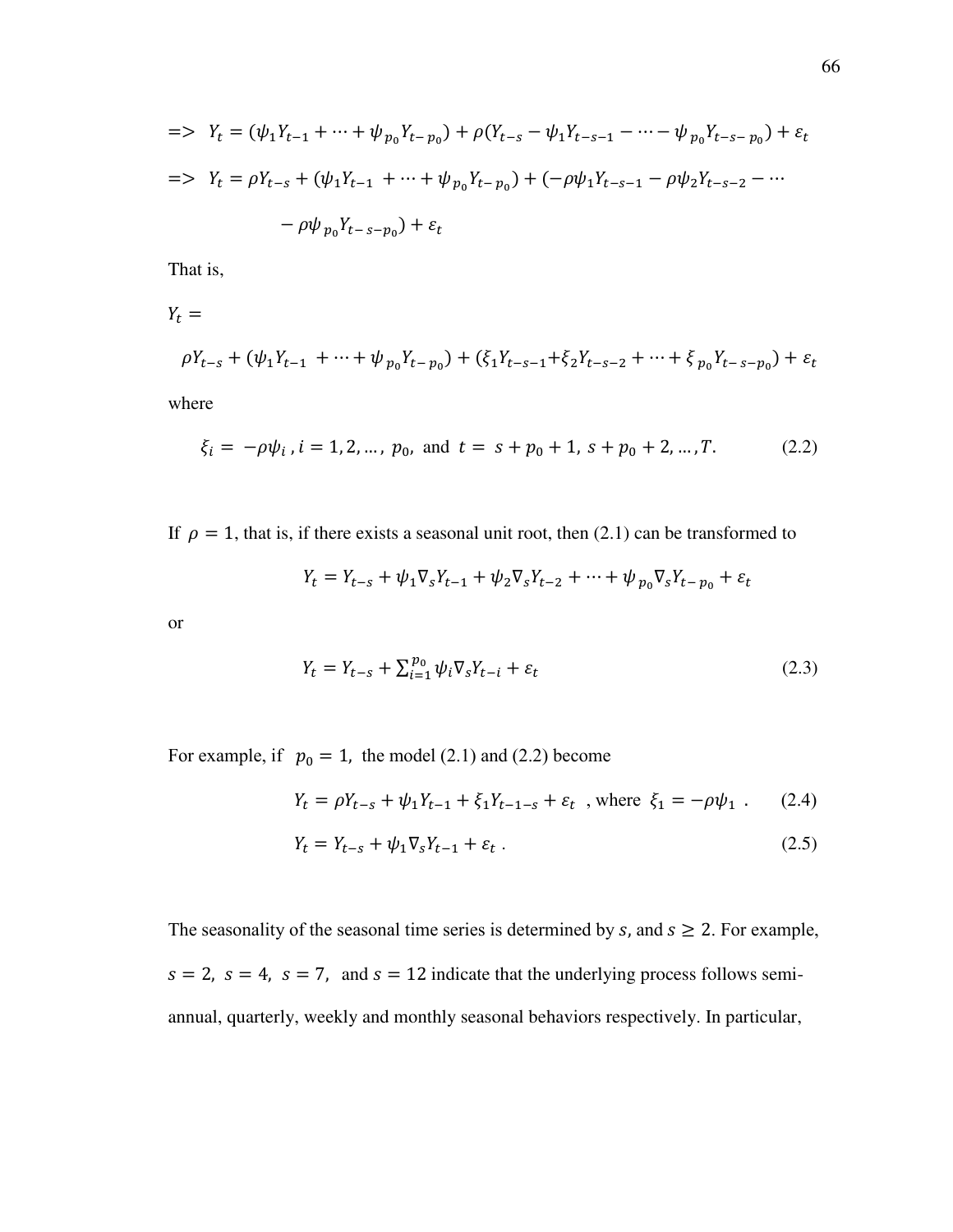$s = 5$  can be used to model the seasonal behavior of stock prices given that there are five trading days each week.

Note that  $\xi_i = -\rho \psi_i$ ,  $i = 1, 2, ..., p_0$ . The model (2.2) is used in Section 3 and Section 4. Also, we focus on the case where  $\varepsilon_t$  has  $GARCH(1,1)$  structure. That is,

$$
\varepsilon_{t} = \sqrt{h_{t}} \eta_{t}, \quad \eta_{t} \sim \text{iid}(0,1), \ E[\eta_{t}^{3}] = 0, \ E[\eta_{t}^{4}] < \kappa < \infty, \ t = 1, 2, \dots, T;
$$
\n
$$
h_{t} = \omega + \alpha \varepsilon_{t-1}^{2} + \beta h_{t-1}, \qquad \text{with}
$$

 $0 < \omega_l < \omega < \omega_u, 0 < \alpha_l < \alpha < \alpha_u, 0 < \beta_l < \beta < \beta_u, \alpha + \beta < 1, t = 2, 3, ..., T.$  $(2.6)$ 

The term  $(1 - \rho B^s)$  in (2.1) signifies a seasonal component of period *s*. If  $\rho = 1$ , one obtains a seasonal unit root process, which means the effect of a particular seasonal value in a previous season on the corresponding seasonal value in the current season does not decay with time. Therefore, the null hypothesis of the seasonal unit root testing procedure derived from  $(2.1) \sim (2.6)$  is  $\rho = 1$ , whereas the alternative hypothesis is  $|\rho|$  < 1. The seasonal stationarity of the underlying process can be determined via such tests.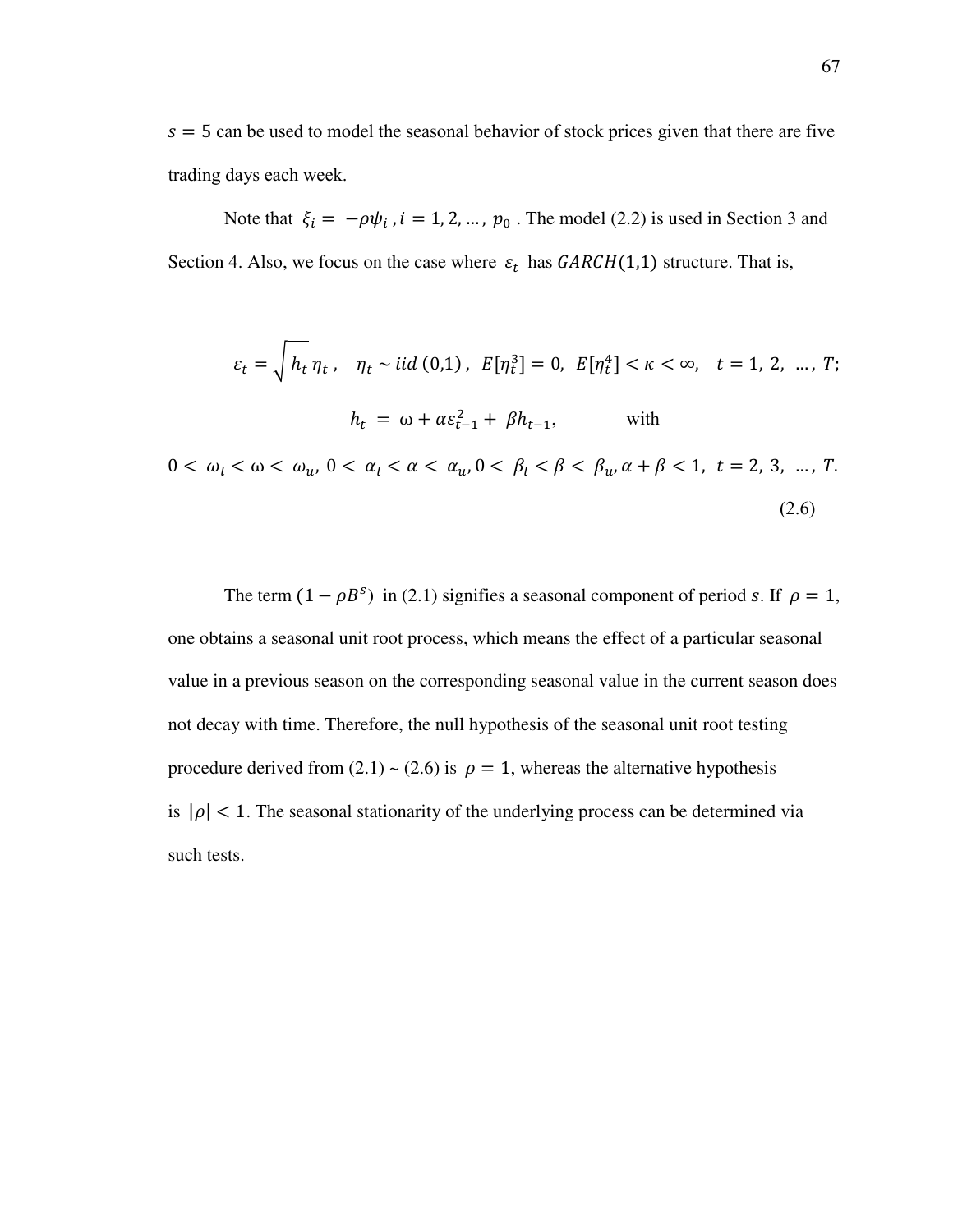## **3. BOOTSTRAP-BASED SEASONAL UNIT ROOT TEST WITH GARCH(1,1) ERRORS**

In order to determine the existence of a seasonal unit root in a seasonal time series under  $GARCH(1,1)$  errors, we extended the  $DHF$  test and developed a bootstrap-based testing procedure in which the residual-based method mentioned in Section 1 is applied. Assume that a realization  $\{y_t\}_{t=1}^T$  is obtained from the model given in equation (2.2). The main steps for performing a residual-based seasonal unit root test based on the bootstrap method on  $AR(p_0 + s)$  models with  $GARCH(1,1)$  errors are listed below.

1) Use the least-squares estimates of  $\rho$ ,  $\psi_i$ , and  $\xi_i$ ,  $i = 1, 2, ..., p_0$ , as initial values and then employ maximum likelihood estimation ( $MLE$ ) to obtain the estimates of  $\rho$ ,  $\psi_i$ ,  $\xi_i$ ,  $i = 1, 2, ..., p_0$ , and  $\delta = (\omega, \alpha, \beta)'$ . Record these estimates as  $\hat{\rho}$ ,  $\hat{\psi}_i$ ,  $\hat{\xi}_i$ ,  $i =$ 1, 2, ...,  $p_0$ , and  $\hat{\delta} = (\hat{\omega}, \hat{\alpha}, \hat{\beta})'$ .

*Note: The initial estimates of*  $\delta = (\omega, \alpha, \beta)'$  *can be obtained by least squares fitting of the ARMA representation of the square of the residuals from the*  $AR(p_0 + s)$ *regression. Or use any value of δ that meets the assumptions as the initial estimates. The results are the same.*

2) Compute the test statistic,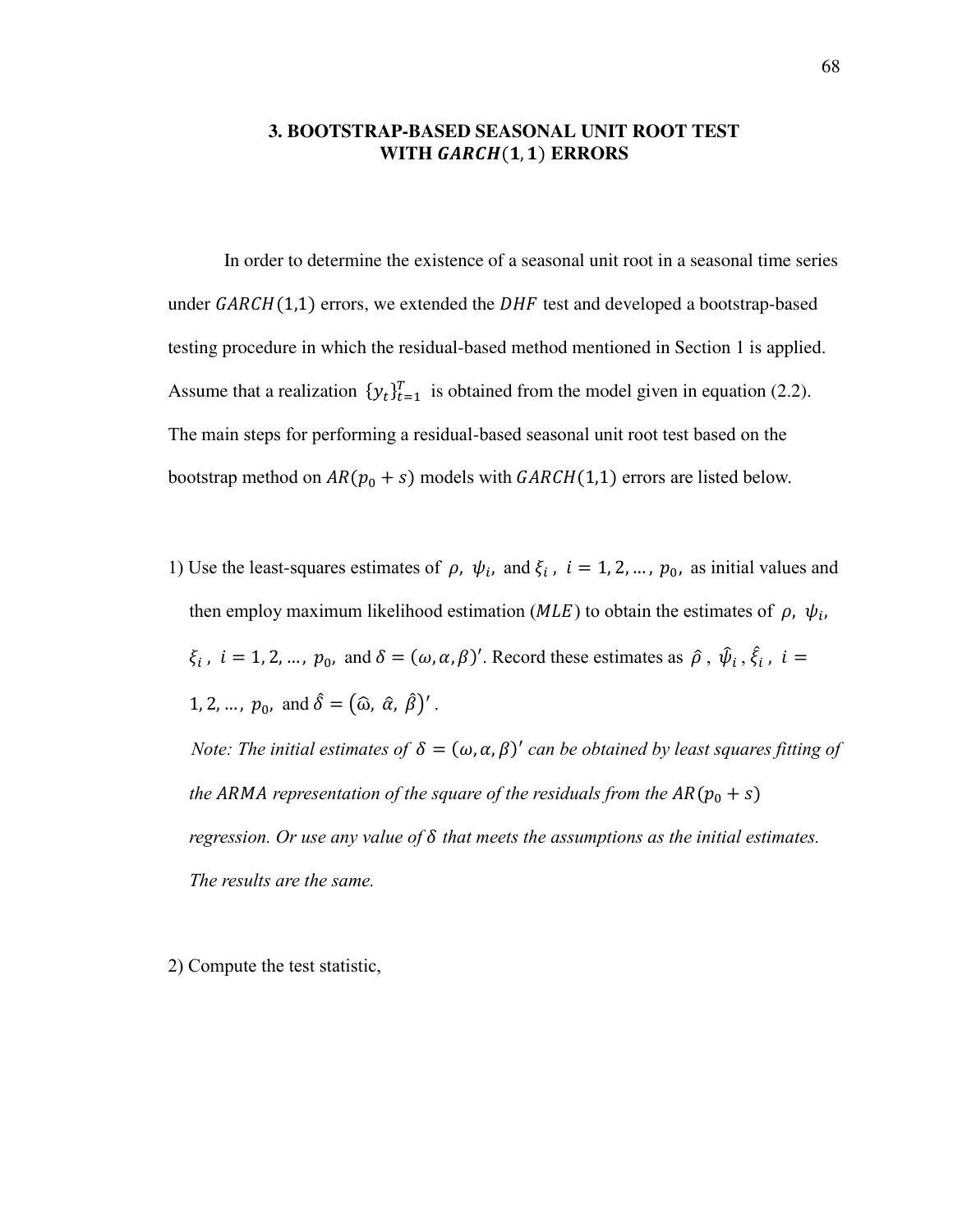$$
t(\hat{\rho}) = (\hat{\rho} - 1)^{*}
$$
  

$$
\left( -\sum_{t=1}^{T} \frac{\partial^{2} l_{t}(\rho, \{\psi_{i}\}_{i=1}^{p_{0}}, \{\xi_{i}\}_{i=1}^{p_{0}}, \delta)}{\partial \rho^{2}} \right)_{\rho=\hat{\rho}, \psi_{1}=\hat{\psi}_{1}, \psi_{2}=\hat{\psi}_{2}, \dots, \psi_{p_{0}}=\hat{\psi}_{p_{0}}, \xi_{1}=\hat{\xi}_{1}, \xi_{2}=\hat{\xi}_{2}, \dots, \xi_{p_{0}}=\hat{\xi}_{p_{0}}, \delta=\hat{\delta}_{p_{0}}, \delta=\hat{\delta}_{p_{0}}, \delta=\hat{\delta}_{p_{0}}, \delta=\hat{\delta}_{p_{0}}, \delta=\hat{\delta}_{p_{0}}, \delta=\hat{\delta}_{p_{0}}, \delta=\hat{\delta}_{p_{0}}, \delta=\hat{\delta}_{p_{0}}, \delta=\hat{\delta}_{p_{0}}, \delta=\hat{\delta}_{p_{0}}, \delta=\hat{\delta}_{p_{0}}, \delta=\hat{\delta}_{p_{0}}, \delta=\hat{\delta}_{p_{0}}, \delta=\hat{\delta}_{p_{0}}, \delta=\hat{\delta}_{p_{0}}, \delta=\hat{\delta}_{p_{0}}, \delta=\hat{\delta}_{p_{0}}, \delta=\hat{\delta}_{p_{0}}, \delta=\hat{\delta}_{p_{0}}, \delta=\hat{\delta}_{p_{0}}, \delta=\hat{\delta}_{p_{0}}, \delta=\hat{\delta}_{p_{0}}, \delta=\hat{\delta}_{p_{0}}, \delta=\hat{\delta}_{p_{0}}, \delta=\hat{\delta}_{p_{0}}, \delta=\hat{\delta}_{p_{0}}, \delta=\hat{\delta}_{p_{0}}, \delta=\hat{\delta}_{p_{0}}, \delta=\hat{\delta}_{p_{0}}, \delta=\hat{\delta}_{p_{0}}, \delta=\hat{\delta}_{p_{0}}, \delta=\hat{\delta}_{p_{0}}, \delta=\hat{\delta}_{p_{0}}, \delta=\hat{\delta}_{p_{0}}, \delta=\hat{\delta}_{p_{0}}, \delta=\hat{\delta}_{p_{0}}, \delta=\hat{\delta}_{p_{0}}, \delta=\hat{\delta}_{p_{0}}, \delta=\hat{\delta}_{p_{0}}, \delta=\hat{\delta}_{p_{0}}, \delta=\hat{\delta}_{p_{0}}, \delta=\hat{\delta}_{p_{0}}, \delta=\hat{\delta}_{p_{0}}, \delta=\hat{\delta}_{p_{0}}, \delta=\hat{\delta}_{p_{0}}, \delta=\hat{\delta}_{p_{0}}, \delta=\hat{\delta}_{p_{0}}, \delta=\hat{\delta}_{p_{0}}, \delta=\hat{\delta}_{p_{0}}, \delta=\hat{\delta}_{p_{0}}, \delta=\hat{\delta}_{p_{0}}, \delta=\hat{\
$$

where

$$
l_t(\rho, \{\psi_i\}_{i=1}^{p_0}, \{\xi_i\}_{i=1}^{p_0}, \delta) = l_t(\rho, \psi_1, \psi_2, ..., \psi_{p_0}, \xi_1, \xi_2, ..., \xi_{p_0}, \delta)
$$
  
= 
$$
-\frac{1}{2} \ln h_t - \frac{1}{2} \frac{\varepsilon_t^2}{h_t},
$$

for  $t = 1, 2, ..., T$ .

Since  $\xi_i = -\rho \psi_i$ ,  $i = 1, 2, ..., p_0$  in equation (2.2), we actually compute the test statistic  $t(\hat{\rho})$  based on  $\rho = \hat{\rho}$ ,  $\psi_i = \hat{\psi}_i$ ,  $\xi_i = -\hat{\rho}\hat{\psi}_i$ ,  $i = 1, 2, ..., p_0$ , and  $\delta = \delta$ .

3) Compute  $\hat{\varepsilon}_t = y_t - \hat{\rho} y_{t-s} - \sum_{i=1}^{p_0} \hat{\psi}_i y_{t-i} + \sum_{i=1}^{p_0} \hat{\rho} \hat{\psi}_i y_{t-s-i}$ , for  $t = s + p_0 + 1$ ,  $s+p_0+2,\ldots$  ,  $T.$  Let  $\hat{\varepsilon}_t=0$  for  $t=1,2,\ldots,s+p_0$  .

4) Compute 
$$
\hat{h}_{s+p_0} = \hat{\omega} + \hat{\alpha} \hat{\epsilon}_{s+p_0-1}^2 + \hat{\beta} \hat{h}_{s+p_0-1}, \text{ where}
$$

$$
\hat{\epsilon}_{s+p_0-1}^2 = \hat{h}_{s+p_0-1} = \frac{1}{T} \sum_{i=s+p_0+1}^T \hat{\epsilon}_i^2 ;
$$

$$
\hat{h}_t = \hat{\omega} + \hat{\alpha} \hat{\epsilon}_{t-1}^2 + \hat{\beta} \hat{h}_{t-1}, \ t = s+p_0+1, \ s+p_0+2, \dots, T.
$$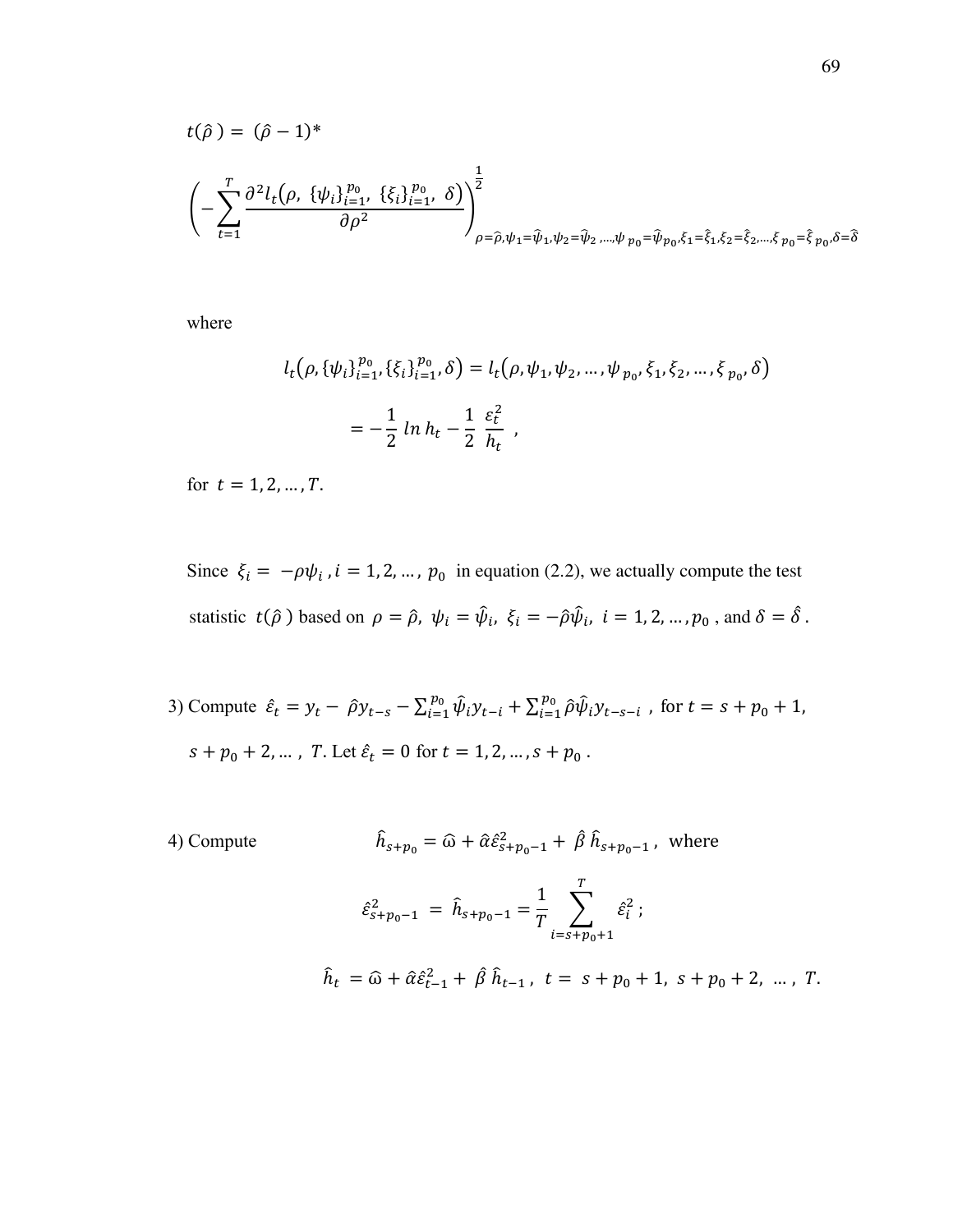5) Let  $\hat{\eta}_t = \frac{\varepsilon_t}{\sqrt{\hbar}}$  $\frac{\varepsilon_t}{\sqrt{\hat{h}_t}}$ , and let  $\tilde{\eta_t}$  be the centered  $\hat{\eta_t}$ , for  $t = s + p_0 + 1$ ,  $s + p_0 + 2$ , ...,  $T$ .

- 6) Resample  $\eta_t^*$ ,  $t = 1, 2, ..., 2T$ , from  $\{\pm \tilde{\eta}_t\}_{t=s+p_0+1}^T$ . Note that  $\{\pm \tilde{\eta}_t\}_{t=s+p_0+1}^T$  contain both the  $\tilde{\eta_t}$  and the values  $\tilde{\eta_t}$  multiplied by -1. This ensures the symmetry of the underlying distribution that will be resampled.
- 7) Compute  $h_t^* = \hat{\omega} + (\hat{\alpha}\eta_{t-1}^{*2} + \hat{\beta})h_{t-1}^*$ , for  $t = 2, 3, ..., 2T$ . And let  $h_1^* = \hat{\epsilon}_1^2$ , or  $h_1^* = \hat{h}_1$ .

,

8) Compute 
$$
y_t^* = y_{t-s}^* + \sum_{i=1}^{p_0} \hat{\psi}_i y_{t-i}^* - \sum_{i=1}^{p_0} \hat{\rho} \hat{\psi}_i y_{t-s-i}^* + \sqrt{h_t^*} \eta_t^*
$$
  
\n $t = s + p_0 + 1, s + p_0 + 2, ..., 2T,$  using  
\n $y_t^* = 0$  for  $t = 1, 2, ..., s + p_0$ .

9) To reduce the effect of the initial conditions, drop the first  $T - s - p_0$  values of  $y_t^*$ .

Also re-label *t* so that the new values read from 1 to *T*. Fit  $y_t^*$  against  $y_{t-s}^*$ ,  $y_{t-i}^*$ , and  $y_{t-s-i}^*$ ,  $i = 1, 2, ..., p_0$ . And estimate  $\rho^*$ ,  $\psi_i^*$ , and  $\xi_i^*$ ,  $i = 1, 2, ..., p_0$ , using least squares.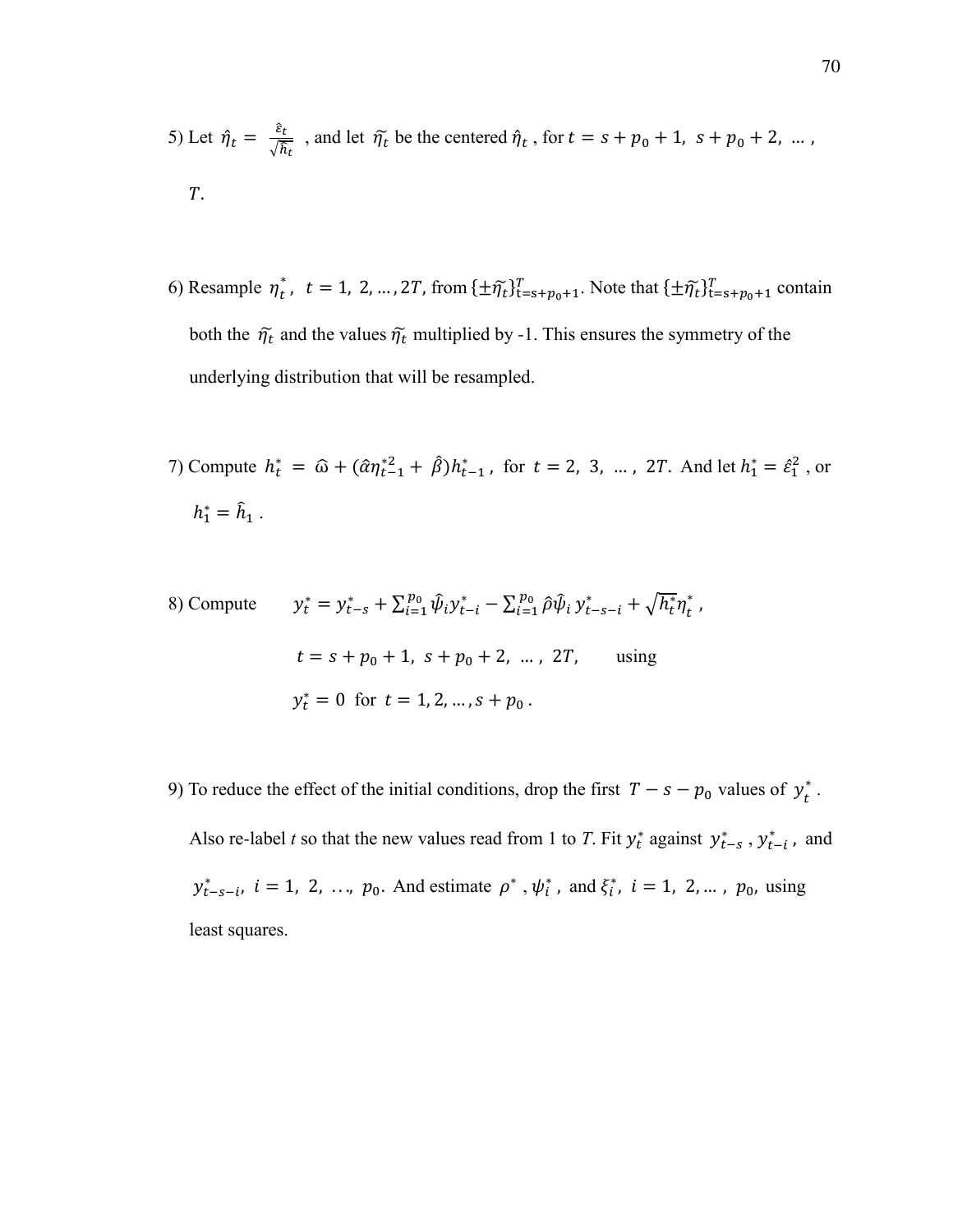10) Use the least-squares estimates as initial values and obtain MLEs of  $\rho^*$ ,  ${\lbrace \psi_i^* \rbrace}_{i=1}^{p_0}$  $_{i=1}^{p}$  ,

 $\{\xi_i^*\}_{i=1}^{p_0}$  ${}_{i=1}^{p_0}$ , and  $\delta^* = (\omega^*, \alpha^*, \beta^*)'$ , and denote these estimates as  $\hat{\rho}^*, {\{\hat{\psi}_i^*\}}_{i=1}^{p_0}$  $_{i=1}^{p_0}$ ,  $\{\hat{\xi}_i^*\}_{i=1}^{p_0}$ బ , and  $\hat{\delta}^* = (\hat{\omega}^*, \hat{\alpha}^*, \hat{\beta}^*)'$ .

*Note: The initial estimates of*  $\delta^* = (\omega^*, \alpha^*, \beta^*)'$  can use  $\delta = (\hat{\omega}, \hat{\alpha}, \hat{\beta})'$  obtained in *Step 1). Or use any value of*  $\delta^*$  that meets the assumptions. The results are the same.

11) Compute the bootstrap test statistic,

$$
t^{*}(\hat{\rho}^{*}) = (\hat{\rho}^{*} - 1) \left( -\sum_{t=1}^{T} \frac{\partial^{2} l_{t}^{*}(\rho^{*}, \{\psi_{t}^{*}\}_{i=1}^{p_{0}} , \{\xi_{t}^{*}\}_{i=1}^{p_{0}} , \delta^{*}\})}{\partial \rho^{*2}} \right)_{\rho^{*} = \hat{\rho}^{*}, \psi_{1}^{*} = \hat{\psi}_{1}^{*}, \psi_{2}^{*} = \hat{\psi}_{2}^{*}, \dots, \psi_{p_{0}}^{*} = \hat{\psi}_{p_{0}}^{*}, \delta^{*} = \hat{\delta}_{p_{0}}^{*}, \delta^{*} = \hat{\delta}_{p_{0}}^{*}}.
$$

where

$$
l_t^*(\rho^*, {\{\psi_i^*}\}_{i=1}^{p_0}, {\{\xi_i^*}\}_{i=1}^{p_0}, \delta^*) = l_t^*(\rho^*, \psi_1^*, \psi_2^*, \dots, \psi_{p_0}^*, {\xi_1^*}, {\xi_2^*}, \dots, {\xi_{p_0}^*}, \delta^*)
$$
  
= 
$$
-\frac{1}{2} \ln h_t^* - \frac{1}{2} \frac{\varepsilon_t^{*2}}{h_t^*} ,
$$

and  $t = 1, 2, ..., T$ .

Again, since  $\xi_i = -\rho \psi_i$ ,  $i = 1, 2, ..., p_0$  in equation (2.2), we compute the test statistic  $t^*(\hat{\rho}^*)$  based on  $\rho^* = \hat{\rho}^*, \psi_i^* = \hat{\psi}_i^*, \xi_i^* = \hat{\rho}^*\hat{\psi}_i^*, i = 1, 2, ..., p_0$ , and  $\delta^*=\hat{\delta}^*$  .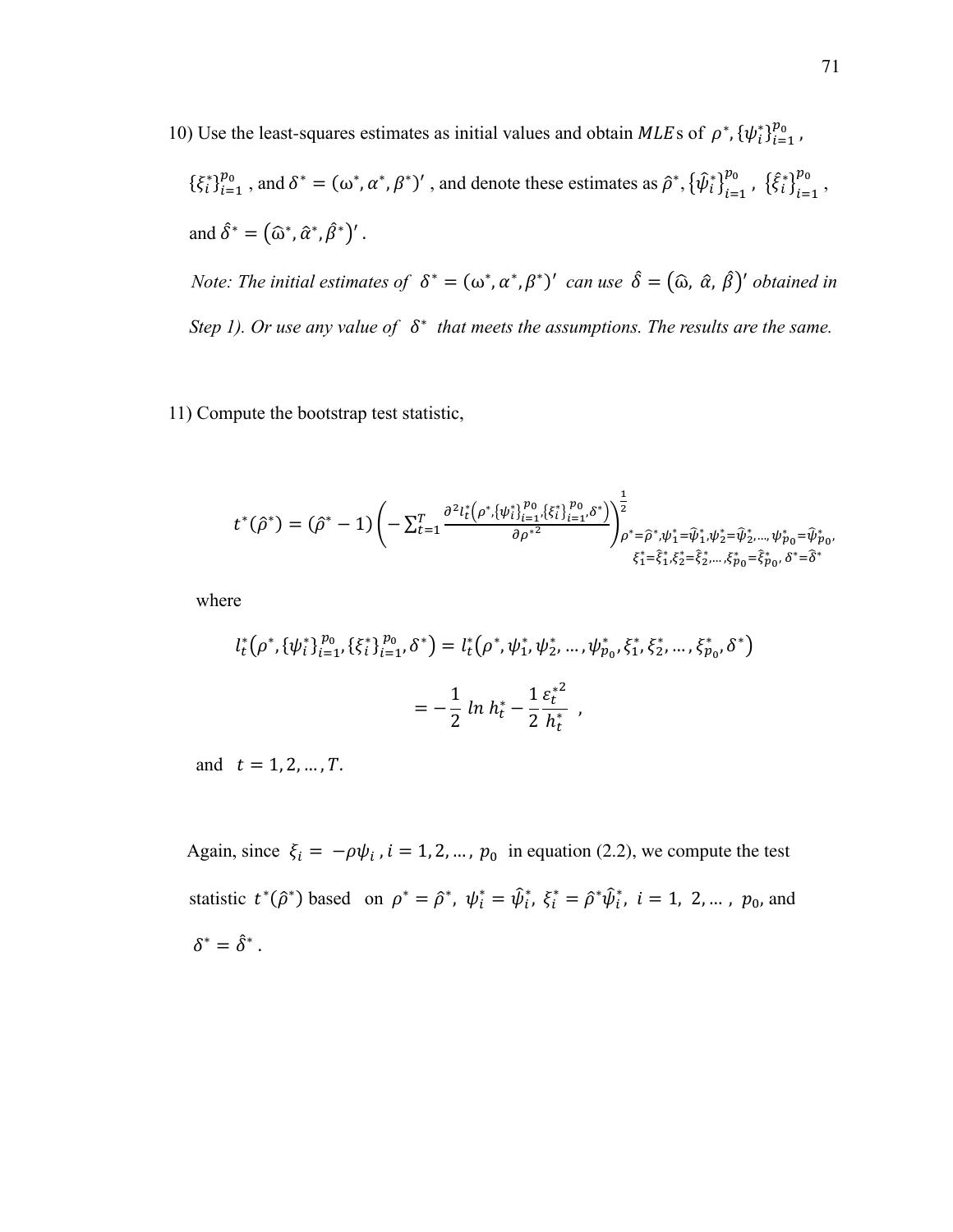- 12) Repeat Step  $6$  ~ 11) *B* times, say  $B = 1,000$ , and calculate the lower  $5<sup>th</sup>$  percentile of  $t^*(\hat{\rho}^*)$ ,  $t^*_{0.05}$ , then compare  $t^*_{0.05}$  with  $t(\hat{\rho})$ . If  $t(\hat{\rho}) < t^*_{0.05}$ , reject  $H_0$  and let  $rej$ equal 1; otherwise, do not reject and let  $rej$  equal 0.
- 13) Repeat Step 1) ~ 12) *M* times, say  $M = 1,000$ , and calculate the significance level (empirical size) or the power of the test as: *level* (or *power*) =  $\frac{\sum r e_j}{M}$ .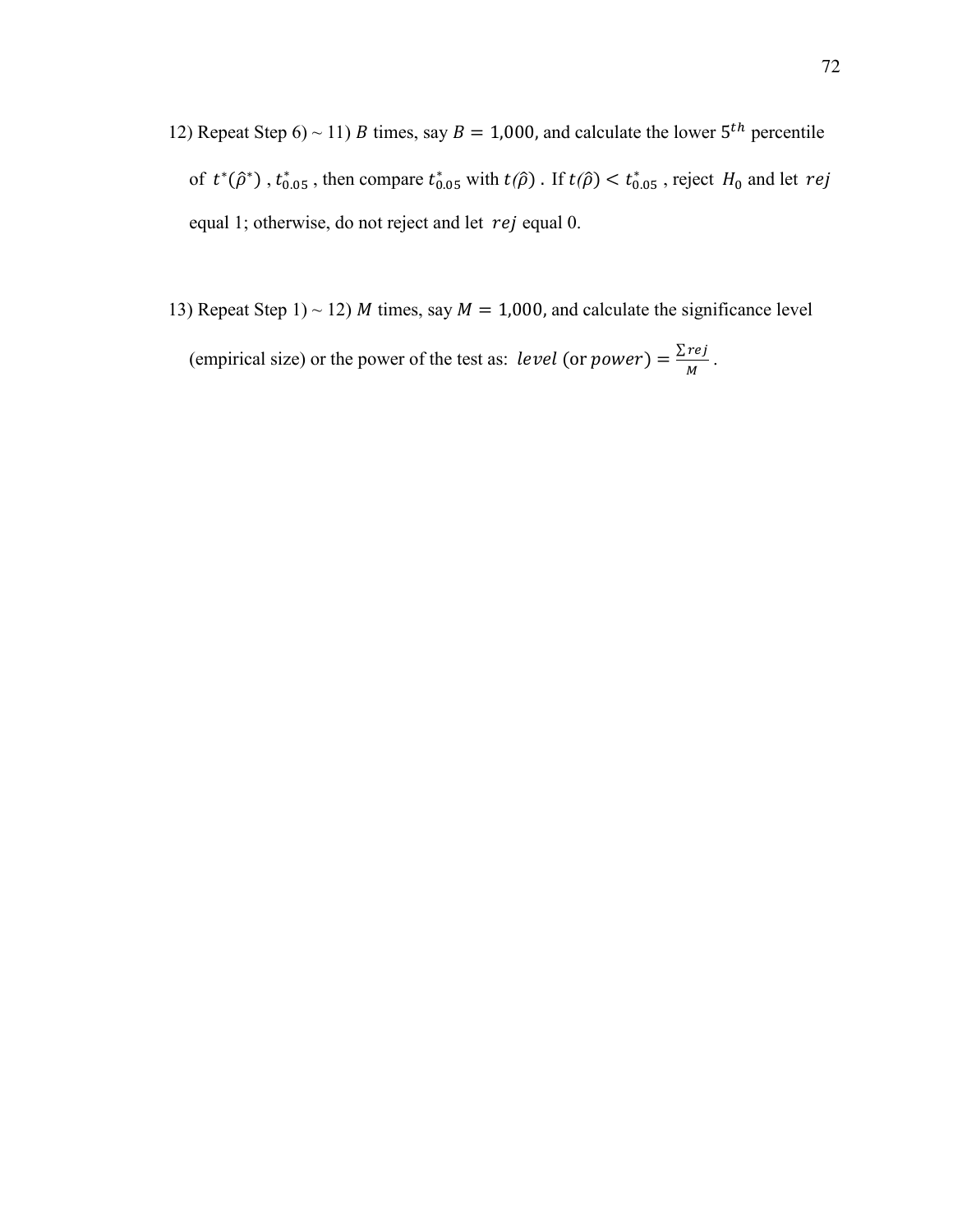#### **4. MONTE CARLO SIMULATION STUDY**

In this section, we assume  $p_0 = 1$  and  $s \in \{5, 12\}$ . The extension to other values of  $p_0$  and s is straightforward. Equation (2.2) is employed together with Equation (2.6) to generate the raw time series  $\{y_t\}_{t=1}^{2T}$ . That is, we performed Monte Carlo simulation study in the following procedure. We used Equation (2.2) and Equation (2.6) to generate  $\{y_t\}_{t=1}^{2T}$ , and then threw away the first T values of the series and re-labeled t to go from 1 to *T*. Then fit the Model (2.2) to the re-labeled time series of length *T* and calculated the least-squares estimates of  $\rho$  and other coefficients. The same goes for Step 9) under Section 3.

The Monte Carlo simulations and bootstrap procedures were carried out using MATLAB. Two types of distributions were assumed for the centered error terms, one is standard normal and the other is  $t$ -distribution with 7 degrees of freedom. The simulation results for  $s = 5$ ,  $T = 100$ ,  $T = 200$ , and  $T = 400$  are given in Tables 4.1 ~ 4.4; Tables  $4.5 \sim 4.8$  include the results for  $s = 12$ ,  $T = 100$ ,  $T = 200$ , and  $T = 400$ . We did 1,000 simulations and 1,000 bootstraps for each test.

The coefficients used are  $\rho \in \{0.5, 0.9, 1.0\}$ ,  $\psi_1 \in \{0.2, 0.5, 0.9\}$ , where  $\rho$ actually represents the seasonal root. For both  $s = 5$  and  $s = 12$ ,  $(\alpha, \beta)$  combinations considered are (0.5,0.4), and (0.4,0.2). The first  $(\alpha, \beta)$  combinations were intentionally selected so that  $\alpha + \beta$  is close to 1 in order to demonstrate that the procedure works well even when these two parameters take values close to the  $\alpha + \beta < 1$  threshold needed for stationarity of the GARCH process. Unreported results for cases where  $\alpha + \beta \ll 1$  show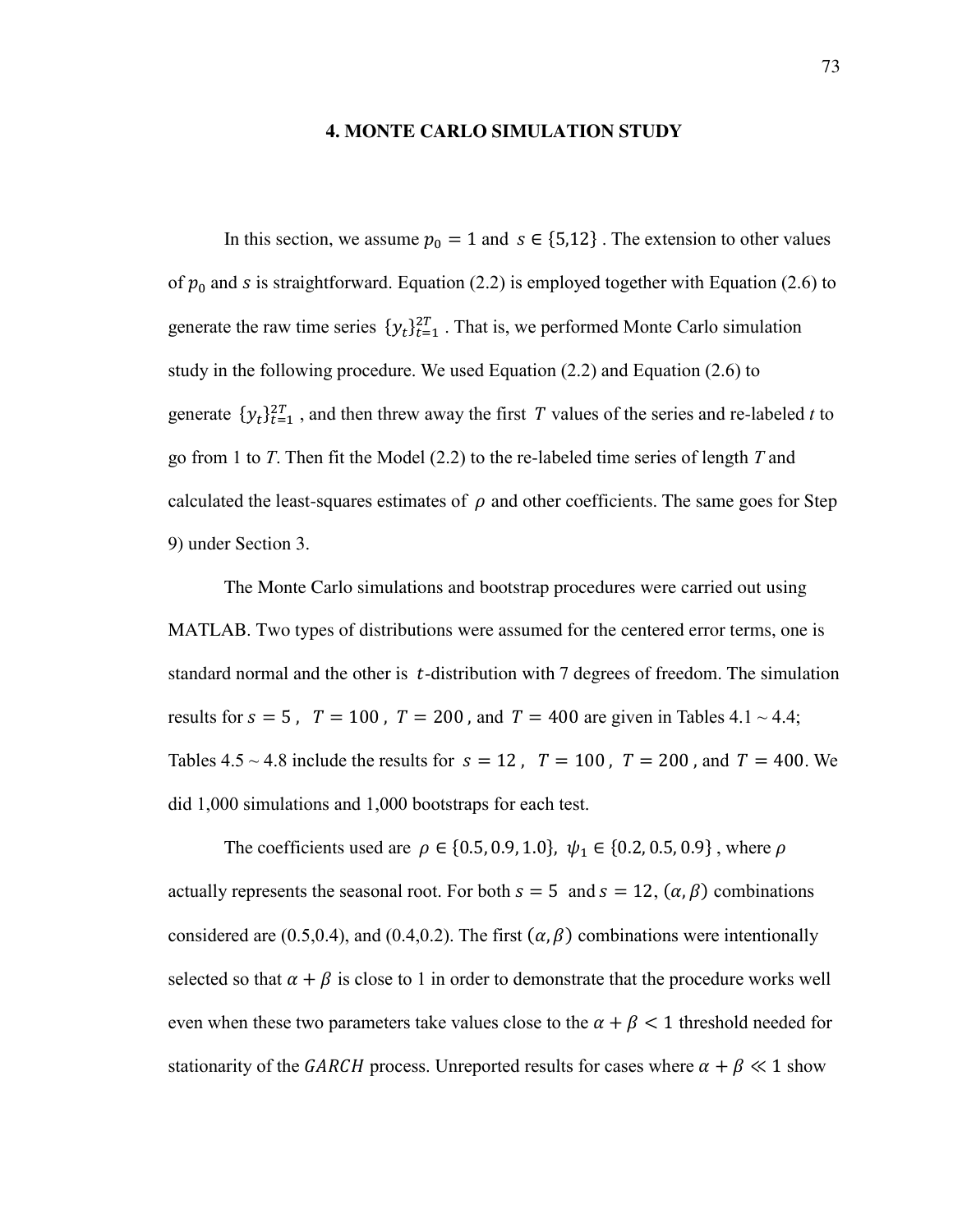good power and size properties. To save space, results for all combinations are not reported but are available upon request from the first author.

|                     |          |                    | $-1$         |             |              |             |              |  |  |
|---------------------|----------|--------------------|--------------|-------------|--------------|-------------|--------------|--|--|
| <b>Coefficients</b> |          | <b>Sample Size</b> |              |             |              |             |              |  |  |
|                     |          | <b>100</b>         |              | 200         |              | 400         |              |  |  |
| D                   | $\psi_1$ | <b>Size</b>        | <b>Power</b> | <b>Size</b> | <b>Power</b> | <b>Size</b> | <b>Power</b> |  |  |
|                     | 0.2      | 0.044              |              | 0.048       |              | 0.062       |              |  |  |
|                     | 0.5      | 0.05               |              | 0.049       |              | 0.059       |              |  |  |
|                     | 0.9      | 0.052              |              | 0.054       |              | 0.058       |              |  |  |
| 0.9                 | 0.2      |                    | 0.938        |             | 0.999        |             |              |  |  |
| 0.9                 | 0.5      |                    | 0.94         |             | 0.999        |             |              |  |  |
| 0.9                 | 0.9      |                    | 0.925        |             | 0.999        |             |              |  |  |
| 0.5                 | 0.5      |                    |              |             |              |             |              |  |  |
| 0.5                 | 0.2      |                    |              |             |              |             |              |  |  |

Table 4.1. Estimated Coverage Probabilities for the Model with  $s = 5, \alpha = 0.5, \beta = 0.4$ , and Normal Errors

Table 4.2. Estimated Coverage Probabilities for the Model with  $s = 5, \alpha = 0.4, \beta = 0.2$ , and Normal Errors

| <b>Coefficients</b> |          | <b>Sample Size</b> |              |             |              |             |              |  |  |
|---------------------|----------|--------------------|--------------|-------------|--------------|-------------|--------------|--|--|
|                     |          | 100                |              |             | 200          |             | 400          |  |  |
| D                   | $\psi_1$ | <b>Size</b>        | <b>Power</b> | <b>Size</b> | <b>Power</b> | <b>Size</b> | <b>Power</b> |  |  |
|                     | 0.2      | 0.049              |              | 0.045       |              | 0.055       |              |  |  |
|                     | 0.5      | 0.048              |              | 0.046       |              | 0.055       |              |  |  |
|                     | 0.9      | 0.048              |              | 0.053       |              | 0.051       |              |  |  |
| 0.9                 | 0.2      |                    | 0.885        |             | 0.997        |             |              |  |  |
| 0.9                 | 0.5      |                    | 0.883        |             | 0.997        |             |              |  |  |
| 0.9                 | 0.9      |                    | 0.85         |             | 0.997        |             |              |  |  |
| 0.5                 | 0.5      |                    |              |             |              |             |              |  |  |
| 0.5                 | 0.2      |                    |              |             |              |             |              |  |  |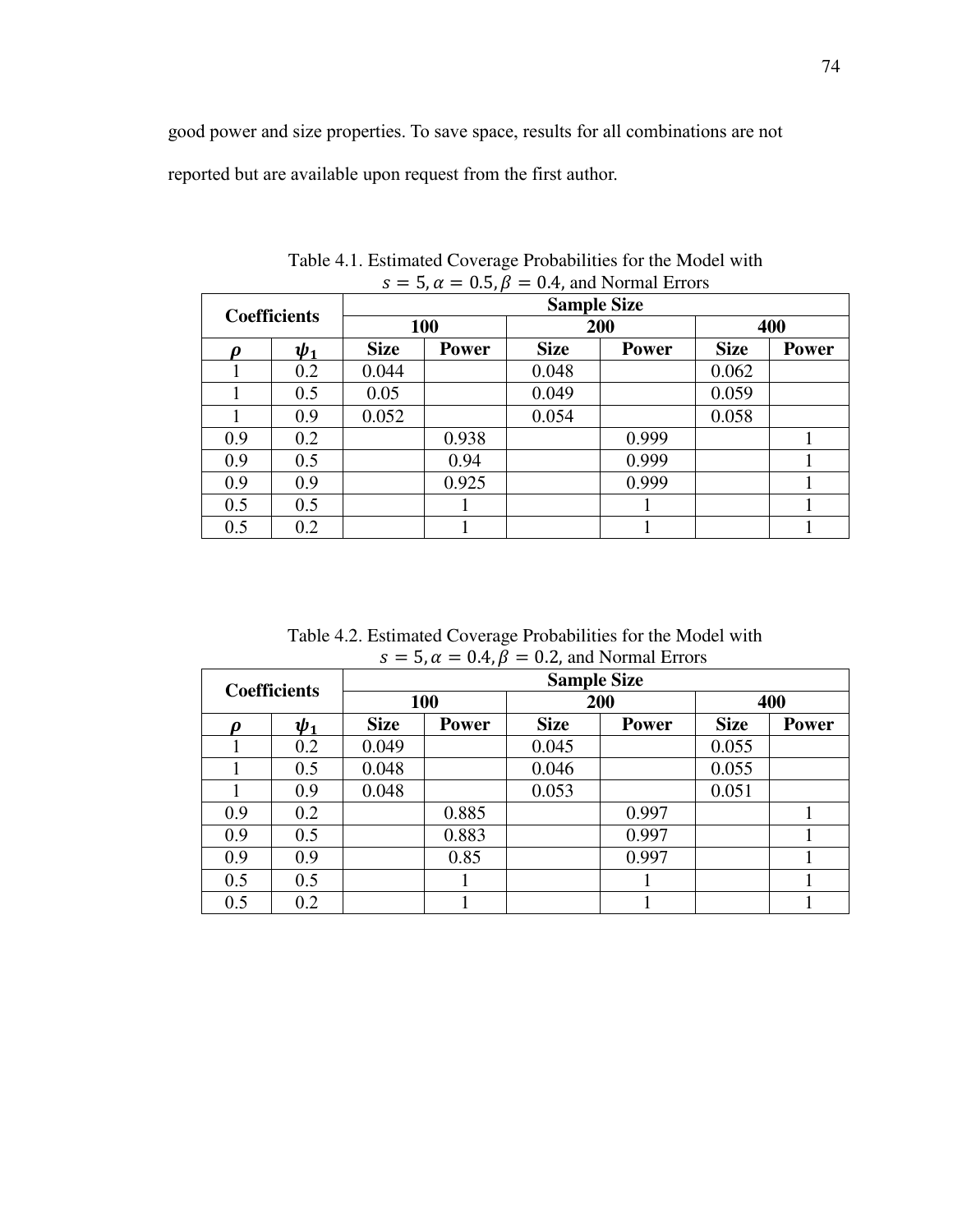| <b>Coefficients</b> |                                      | $3 - 3$ , $\alpha - 0.3$ , $p - 0.4$ , and $\epsilon_7$ Errors<br><b>Sample Size</b> |              |             |              |             |              |  |  |
|---------------------|--------------------------------------|--------------------------------------------------------------------------------------|--------------|-------------|--------------|-------------|--------------|--|--|
|                     |                                      | 100                                                                                  |              | 200         |              | 400         |              |  |  |
| Ω                   | <b>Size</b><br>$\boldsymbol{\psi}_1$ |                                                                                      | <b>Power</b> | <b>Size</b> | <b>Power</b> | <b>Size</b> | <b>Power</b> |  |  |
|                     | 0.2                                  | 0.046                                                                                |              | 0.037       |              | 0.05        |              |  |  |
|                     | 0.5                                  | 0.044                                                                                |              | 0.038       |              | 0.049       |              |  |  |
|                     | 0.9                                  | 0.052                                                                                |              | 0.041       |              | 0.049       |              |  |  |
| 0.9                 | 0.2                                  |                                                                                      | 0.959        |             |              |             |              |  |  |
| 0.9                 | 0.5                                  |                                                                                      | 0.959        |             |              |             |              |  |  |
| 0.9                 | 0.9                                  |                                                                                      | 0.948        |             |              |             |              |  |  |
| 0.5                 | 0.5                                  |                                                                                      |              |             |              |             |              |  |  |
| 0.5                 | 0.2                                  |                                                                                      |              |             |              |             |              |  |  |

 Table 4.3. Estimated Coverage Probabilities for the Model with  $s = 5, \alpha = 0.5, \beta = 0.4, \text{ and } t_7 \text{ Errors}$ 

 Table 4.4. Estimated Coverage Probabilities for the Model with  $s = 5, \alpha = 0.4, \beta = 0.2, \text{ and } t_{\tau}$  Errors

|                     |                       |             | $\sim$ , $\sim$<br>$\mathbf{v}$ . $\mathbf{v}$ |             | $\frac{1}{2}$ and $\frac{1}{2}$ $\frac{1}{2}$ |             |              |  |  |  |  |
|---------------------|-----------------------|-------------|------------------------------------------------|-------------|-----------------------------------------------|-------------|--------------|--|--|--|--|
|                     |                       |             | <b>Sample Size</b>                             |             |                                               |             |              |  |  |  |  |
| <b>Coefficients</b> |                       | <b>100</b>  |                                                | 200         |                                               | 400         |              |  |  |  |  |
| n                   | $\boldsymbol{\psi}_1$ | <b>Size</b> | <b>Power</b>                                   | <b>Size</b> | <b>Power</b>                                  | <b>Size</b> | <b>Power</b> |  |  |  |  |
|                     | 0.2                   | 0.057       |                                                | 0.053       |                                               | 0.057       |              |  |  |  |  |
|                     | 0.5                   | 0.061       |                                                | 0.049       |                                               | 0.056       |              |  |  |  |  |
|                     | 0.9                   | 0.057       |                                                | 0.054       |                                               | 0.052       |              |  |  |  |  |
| 0.9                 | 0.2                   |             | 0.909                                          |             | 0.997                                         |             |              |  |  |  |  |
| 0.9                 | 0.5                   |             | 0.908                                          |             | 0.997                                         |             |              |  |  |  |  |
| 0.9                 | 0.9                   |             | 0.876                                          |             | 0.997                                         |             |              |  |  |  |  |
| 0.5                 | 0.5                   |             |                                                |             |                                               |             |              |  |  |  |  |
| 0.5                 | 0.2                   |             |                                                |             |                                               |             |              |  |  |  |  |

 Table 4.5. Estimated Coverage Probabilities for the Model with  $s = 12$ ,  $\alpha = 0.5$ ,  $\beta = 0.4$ , and Normal Errors

| <b>Coefficients</b> |                       | $ \rightarrow$ $\rightarrow$<br><b>Sample Size</b> |              |             |              |             |              |  |  |
|---------------------|-----------------------|----------------------------------------------------|--------------|-------------|--------------|-------------|--------------|--|--|
|                     |                       | 100                                                |              | 200         |              | 400         |              |  |  |
| D                   | $\boldsymbol{\psi}_1$ | <b>Size</b>                                        | <b>Power</b> | <b>Size</b> | <b>Power</b> | <b>Size</b> | <b>Power</b> |  |  |
|                     | 0.2                   | 0.053                                              |              | 0.049       |              | 0.042       |              |  |  |
|                     | 0.5                   | 0.053                                              |              | 0.05        |              | 0.043       |              |  |  |
|                     | 0.9                   | 0.052                                              |              | 0.049       |              | 0.041       |              |  |  |
| 0.9                 | 0.2                   |                                                    | 0.899        |             | 0.999        |             |              |  |  |
| 0.9                 | 0.5                   |                                                    | 0.904        |             | 0.999        |             |              |  |  |
| 0.9                 | 0.9                   |                                                    | 0.898        |             | 0.999        |             |              |  |  |
| 0.5                 | 0.5                   |                                                    |              |             |              |             |              |  |  |
| 0.5                 | 0.2                   |                                                    |              |             |              |             |              |  |  |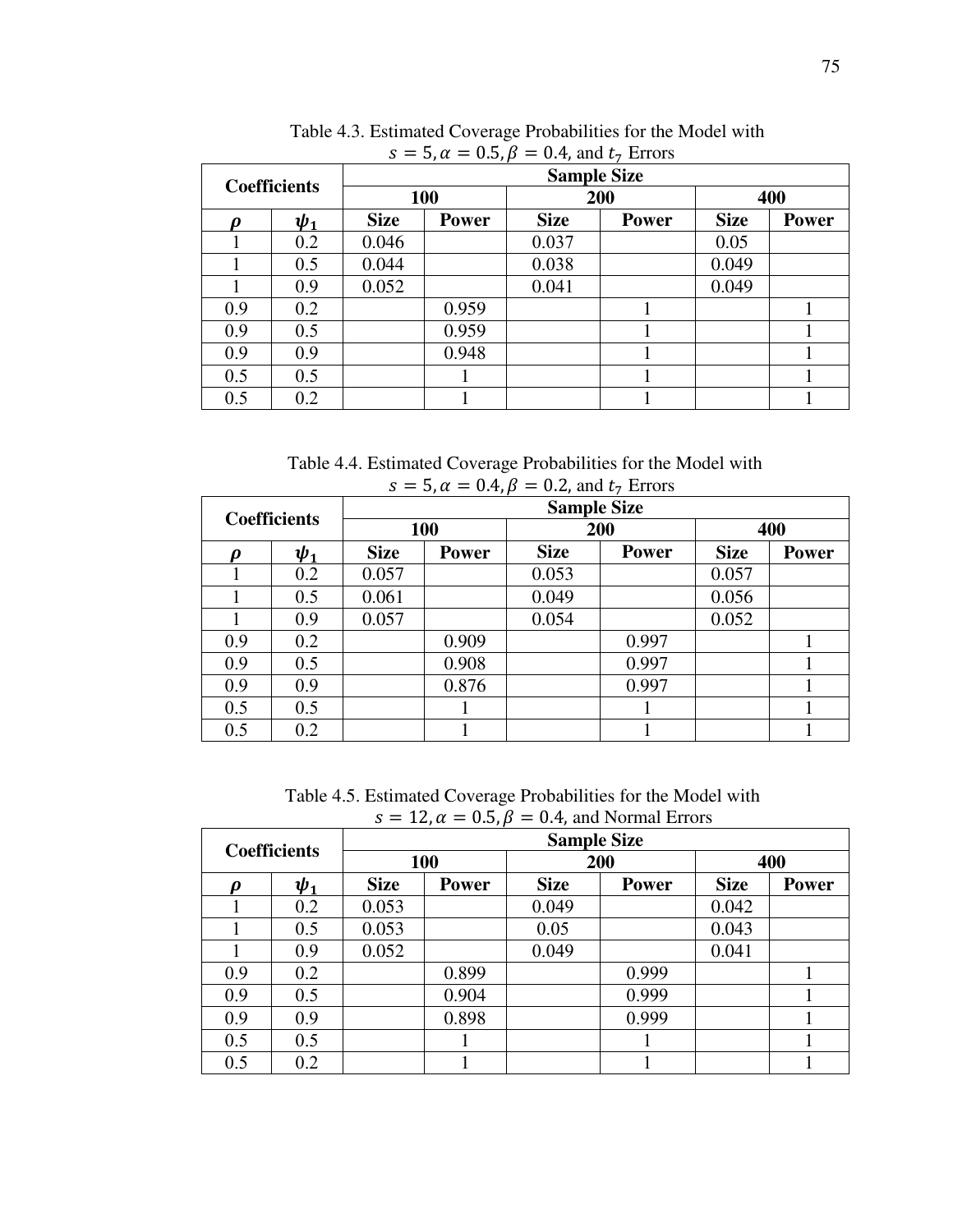| <b>Coefficients</b> |          | $\prime$ $\prime$<br><b>Sample Size</b> |              |             |              |             |              |  |  |
|---------------------|----------|-----------------------------------------|--------------|-------------|--------------|-------------|--------------|--|--|
|                     |          | 100                                     |              | 200         |              | 400         |              |  |  |
| D                   | $\psi_1$ | <b>Size</b>                             | <b>Power</b> | <b>Size</b> | <b>Power</b> | <b>Size</b> | <b>Power</b> |  |  |
|                     | 0.2      | 0.045                                   |              | 0.053       |              | 0.033       |              |  |  |
|                     | 0.5      | 0.047                                   |              | 0.054       |              | 0.033       |              |  |  |
|                     | 0.9      | 0.054                                   |              | 0.053       |              | 0.035       |              |  |  |
| 0.9                 | 0.2      |                                         | 0.821        |             | 0.997        |             |              |  |  |
| 0.9                 | 0.5      |                                         | 0.814        |             | 0.997        |             |              |  |  |
| 0.9                 | 0.9      |                                         | 0.815        |             | 0.996        |             |              |  |  |
| 0.5                 | 0.5      |                                         |              |             |              |             |              |  |  |
| 0.5                 | 0.2      |                                         |              |             |              |             |              |  |  |

 Table 4.6. Estimated Coverage Probabilities for the Model with  $s = 12$ ,  $\alpha = 0.4$ ,  $\beta = 0.2$ , and Normal Errors

 Table 4.7. Estimated Coverage Probabilities for the Model with  $s = 12$ ,  $\alpha = 0.5$ ,  $\beta = 0.4$ , and  $t_7$  Errors

| $J = 12, u = 0.0, p$<br>$v_1$ , and $v_7$ Little |                       |                    |              |             |              |             |              |  |  |  |
|--------------------------------------------------|-----------------------|--------------------|--------------|-------------|--------------|-------------|--------------|--|--|--|
| <b>Coefficients</b>                              |                       | <b>Sample Size</b> |              |             |              |             |              |  |  |  |
|                                                  |                       | 100                |              | 200         |              | 400         |              |  |  |  |
| N                                                | $\boldsymbol{\psi}_1$ | <b>Size</b>        | <b>Power</b> | <b>Size</b> | <b>Power</b> | <b>Size</b> | <b>Power</b> |  |  |  |
|                                                  | 0.2                   | 0.04               |              | 0.048       |              | 0.048       |              |  |  |  |
|                                                  | 0.5                   | 0.041              |              | 0.053       |              | 0.05        |              |  |  |  |
|                                                  | 0.9                   | 0.042              |              | 0.052       |              | 0.05        |              |  |  |  |
| 0.9                                              | 0.2                   |                    | 0.942        |             |              |             |              |  |  |  |
| 0.9                                              | 0.5                   |                    | 0.948        |             |              |             |              |  |  |  |
| 0.9                                              | 0.9                   |                    | 0.942        |             |              |             |              |  |  |  |
| 0.5                                              | 0.5                   |                    |              |             |              |             |              |  |  |  |
| 0.5                                              | 0.2                   |                    |              |             |              |             |              |  |  |  |

 Table 4.8. Estimated Coverage Probabilities for the Model with  $s = 12$ ,  $\alpha = 0.4$ ,  $\beta = 0.2$ , and  $t_7$  Errors

| <b>Coefficients</b> |          | $\prime$ $\prime$<br><b>Sample Size</b> |              |             |              |             |              |  |  |
|---------------------|----------|-----------------------------------------|--------------|-------------|--------------|-------------|--------------|--|--|
|                     |          | 100                                     |              | 200         |              | 400         |              |  |  |
| D                   | $\psi_1$ | <b>Size</b>                             | <b>Power</b> | <b>Size</b> | <b>Power</b> | <b>Size</b> | <b>Power</b> |  |  |
|                     | 0.2      | 0.044                                   |              | 0.059       |              | 0.044       |              |  |  |
|                     | 0.5      | 0.044                                   |              | 0.061       |              | 0.047       |              |  |  |
|                     | 0.9      | 0.048                                   |              | 0.061       |              | 0.049       |              |  |  |
| 0.9                 | 0.2      |                                         | 0.864        |             | 0.999        |             |              |  |  |
| 0.9                 | 0.5      |                                         | 0.868        |             | 0.998        |             |              |  |  |
| 0.9                 | 0.9      |                                         | 0.857        |             | 0.999        |             |              |  |  |
| 0.5                 | 0.5      |                                         |              |             |              |             |              |  |  |
| 0.5                 | 0.2      |                                         |              |             |              |             |              |  |  |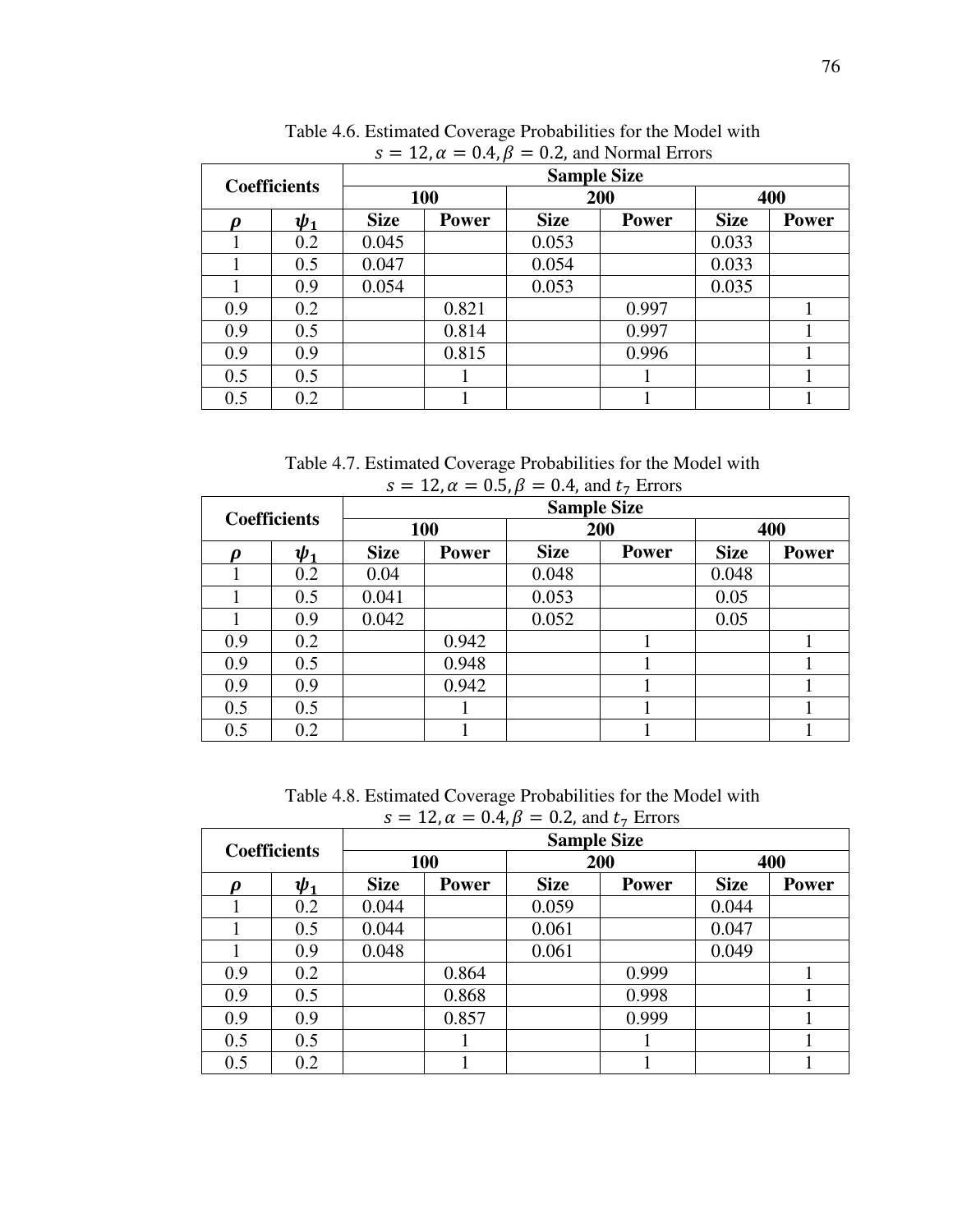It can be observed from the above results that the finite sample properties of the seasonal unit root test are pretty good and reasonable. In general, the size approaches 0.05, the true significance level as the sample size increases from 100 to 400. The approximate 95% confidence limits for the estimated significance level based on 1,000 simulation runs can be calculated as  $0.05 \pm 1.96 \{(0.05 \times 0.95)/1000\}^{1/2} = 0.05 \pm 1.96$  $0.0135$ . Most sizes we obtained are within the approximate 95% confidence limits except for three tests given under normal errors and  $s = 12$ ,  $\alpha = 0.4$ ,  $\beta = 0.2$ ,  $n =$ A00. In addition, the seasonality, *s*, has some effect on the size. As *s* increases, say, from 5 to 12, the size of the test gets a little bit more deviated from 0.05, especially if the sample size is small, say,  $n = 100$ . For example, compare the results in Table 4.1 vs. Table 4.5, Table 4.2 vs. Table 4.6, and Table 4.3 vs. Table 4.7. The power of the test increases with an increase in  $|1 - \rho|$ ,  $|1 - \psi_1|$ , or the sample size *n*. It's not obvious that the power of the test is affected by s,  $\alpha$ ,  $\beta$ , or  $\alpha + \beta$  though. The lowest power is 0.814 obtained when testing the seasonal unit root on the time series with  $s = 12$ ,  $\alpha = 0.4$ ,  $\beta =$ 0.2,  $\rho = 0.9$ ,  $\psi_1 = 0.5$ , and  $n = 100$ . The highest power is approximately 1.

The pattern described above is similar under the normal and the  $t$ -distribution. Overall, the simulation results show that the proposed methods work reasonably well for all combinations of the parameters and coefficients considered, maintaining a near nominal size and achieving high power.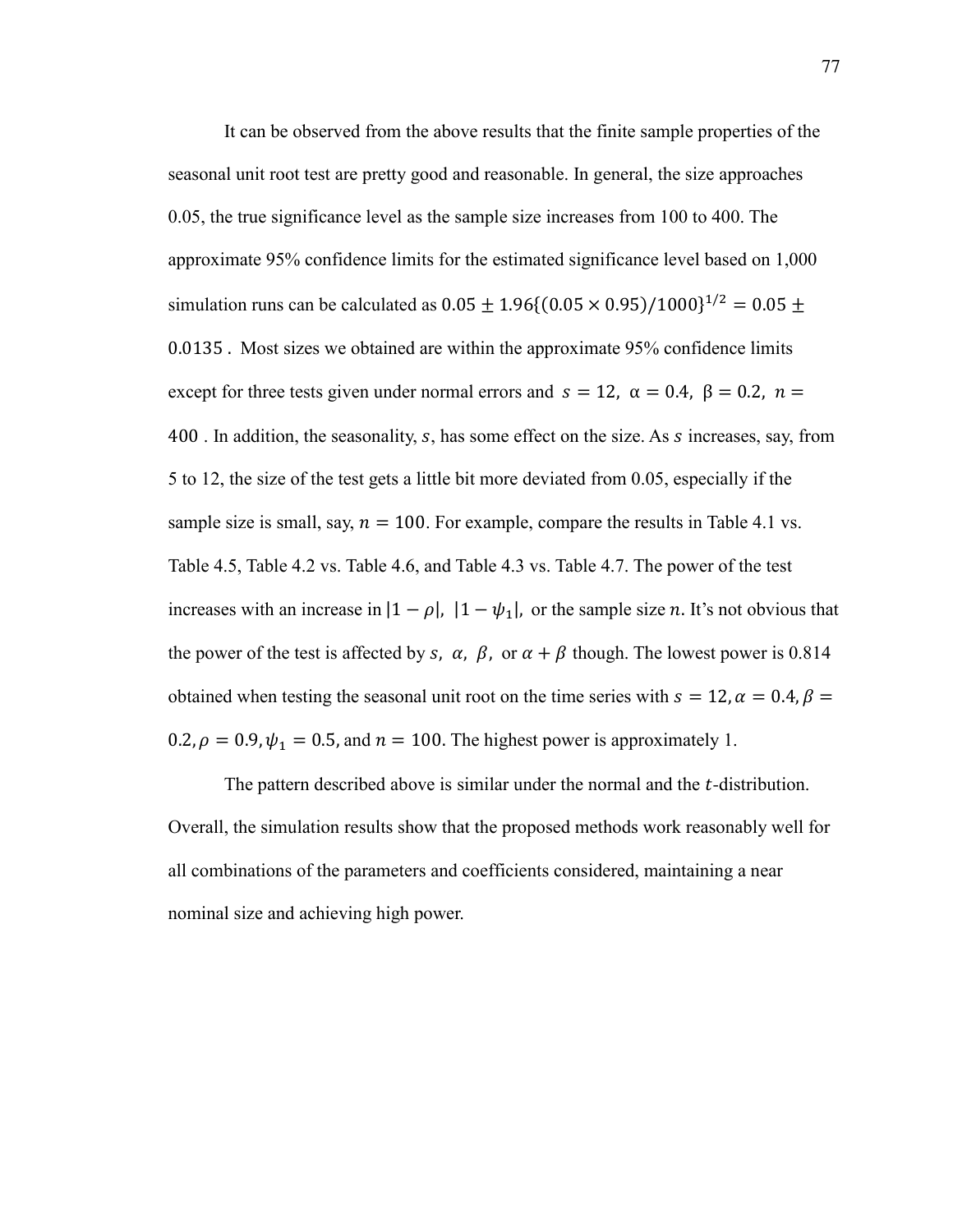## **5. CONCLUSION AND FUTURE WORK**

A bootstrap-based seasonal unit root test for seasonal time series with  $GARCH(1,1)$  innovations is explored by extending the DHF test and employing the residual-based method. The Monte Carlo simulation results show that our bootstrapbased seasonal unit root test achieves reasonable and good small sample properties regarding both size and power at different combinations of the seasonal roots, the regular autoregressive coefficients, and the  $GARCH(1,1)$  coefficients. Extensions that are planned are to develop a comprehensive bootstrap-based test to detect both seasonal and non-seasonal unit roots, and to develop a procedure where the knowledge of the order of the autoregression model is not needed.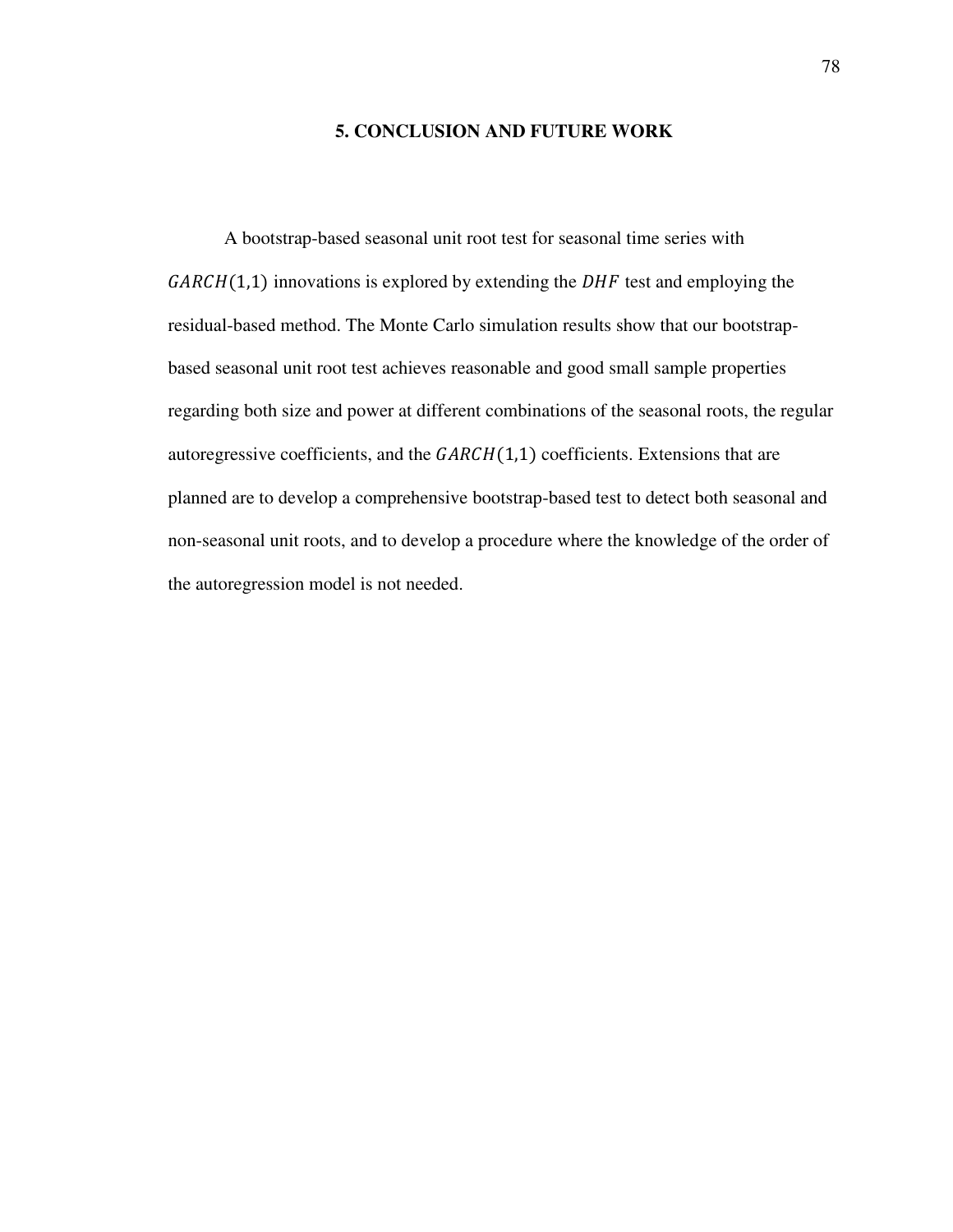#### **REFERENCES**

- Altonji, J. and Ashenfelter, O. (1980), "Wage Movements and the Labor Market Equilibrium Hypothesis," *Economica*, 47:217-245.
- Box, G. and Jenkins, G. (1970), "Time Series Analysis: Forecasting & Control," Prentice Hall.
- Chan, N. H. and Wei, C. Z. (1988), "Limiting distributions f least squares estimates of unstable autoregressive processes," *Annals of Statistics*, 16:367-401.
- Chang, Y. and Park, J. (2003), "A sieve bootstrap for the test of a unit root," *Journal of Time Series Analysis*, 24:379-400.
- Dickey, D. A. and Fuller, W. A. (1979), "Distribution of Estimators for Autoregressive Time Series with a Unit Root," *Journal of American Statistics Association*, 74:427-431.
- Dickey, D. A., Hasza, D. P., Fuller, W. A. (1984), "Testing for Unit Roots in Seasonal Time Series," *Journal of American Statistical Association*, 79:355-367.
- Gospodinov, N. and Tao, Y. (2011), "Bootstrap Unit Root Tests in Models with *GARCH* (1, 1) Errors," *Econometric Reviews*, 30:79-405.
- Hylleberg, S., Engle, R. F., Granger, C. W. J., Yoo, B. S. (1990), "Seasonal integration and cointegration," *Journal of Econometrics*, 44:215-238.
- Ling, S. and Li, W. K. (2003), "Asymptotic Inference for Unit Root Processes with *GARCH*(1, 1) Errors," *Econometric Theory*, 19:541-564.
- Ling, S., Li, W. K., McAleer, M. (2003), "Estimation and testing for unit root processes with  $GARCH(1,1)$  errors: theory and Monte Carlo evidence," *Econometric Review*, 22(2):179-202.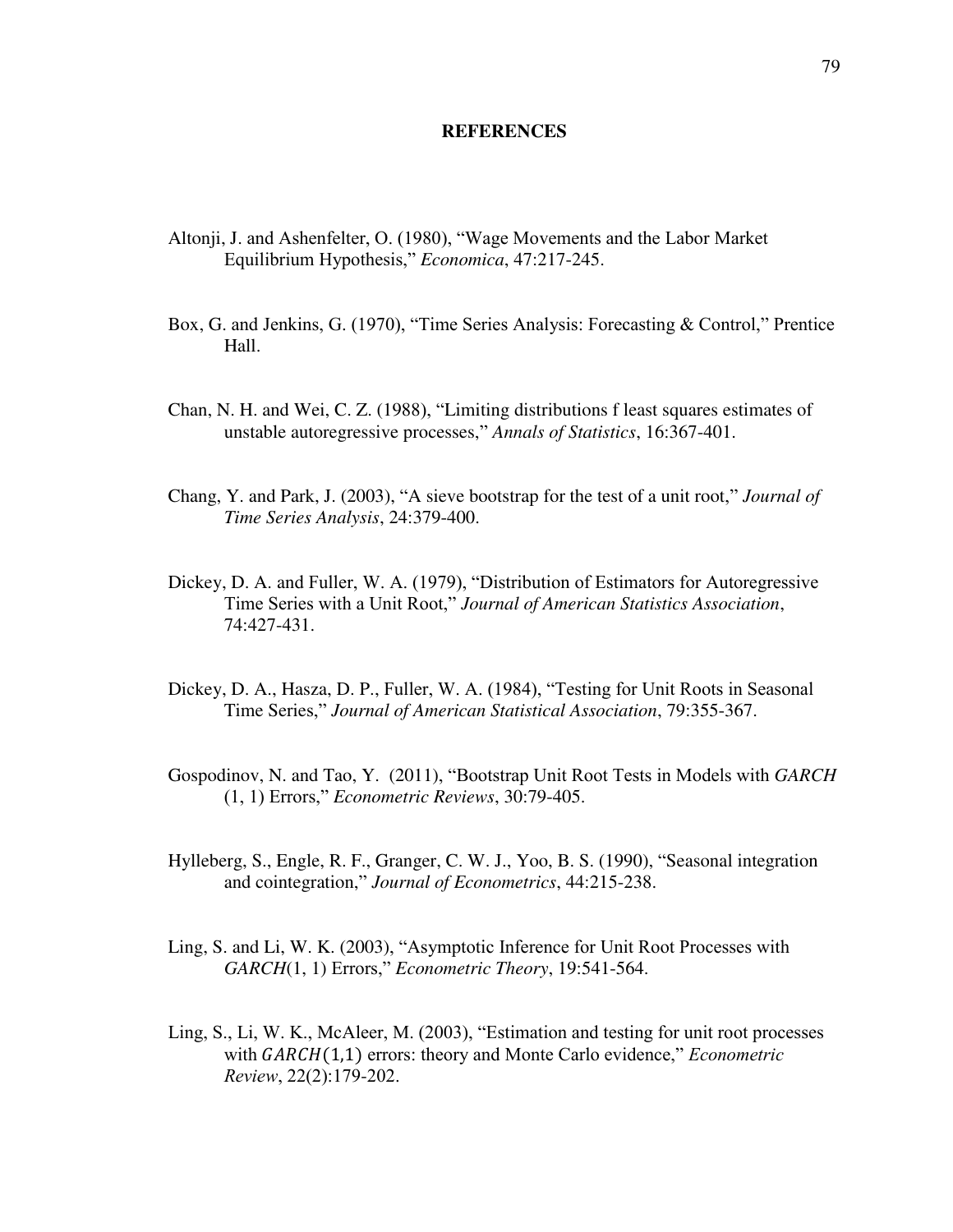- Meese, R. A. and Singleton, K. J. (1982), "On Unit Roots and the Empirical Modeling of Exchange Rates," *Journal of Finance*, 37:1029-1034.
- Nelson, C. R. and Plosser, C. I. (1982), "Trends and Random Walks in Macroeconomic Time Series," *Journal of Monetary Economics*, 9:139-162.
- Palm, F., Smeekes, S., Urbain, J. (2008), "Bootstrap Unit-Root Tests: Comparison and Extension," *Journal of Time Series Analysis*, 29:371-401.
- Phillips, P. C. B. (1987), "Time series regression with a unit root," *Econometrica*, 55:277-301.
- Phillips, P. C. B. and Perron, P. (1988), "Testing for a unit root in time series regression," *Biometrika*, 75(2):335-346.
- Psaradakis, Z. (2000), "Bootstrap Tests for Unit Roots in Seasonal Autoregressive Models," *Statistics & Probability Letters*, 50:389-395.
- Psaradakis, Z. (2001), "Bootstrap Test for an Autoregressive Unit Root in the Presence of Weakly Dependent Errors," *Journal of Time Series Analysis*, 22:577-594.
- Rupasinghe, M. N. and Samaranayake, V. A. (2014), "Bootstrap-based Unit Root Tests for Seasonal Time series," unpublished manuscript.
- Said, S. E. and Dickey, D. A. (1984), "Testing for Unit Roots in Autoregressive-Moving Average Models of Unknown Order," *Biometrika*, 71:599-608.
- Zhong, X. and Samaranayake, V. A. (2014), "Bootstrap-based Unit Root Tests for Higher Order Autoregressive Models with *GARCH*(1,1) Errors," *ASA Proceedings of the Joint Statistical Meetings, American Statistical Association (Alexandria, VA)*, 3760-3769.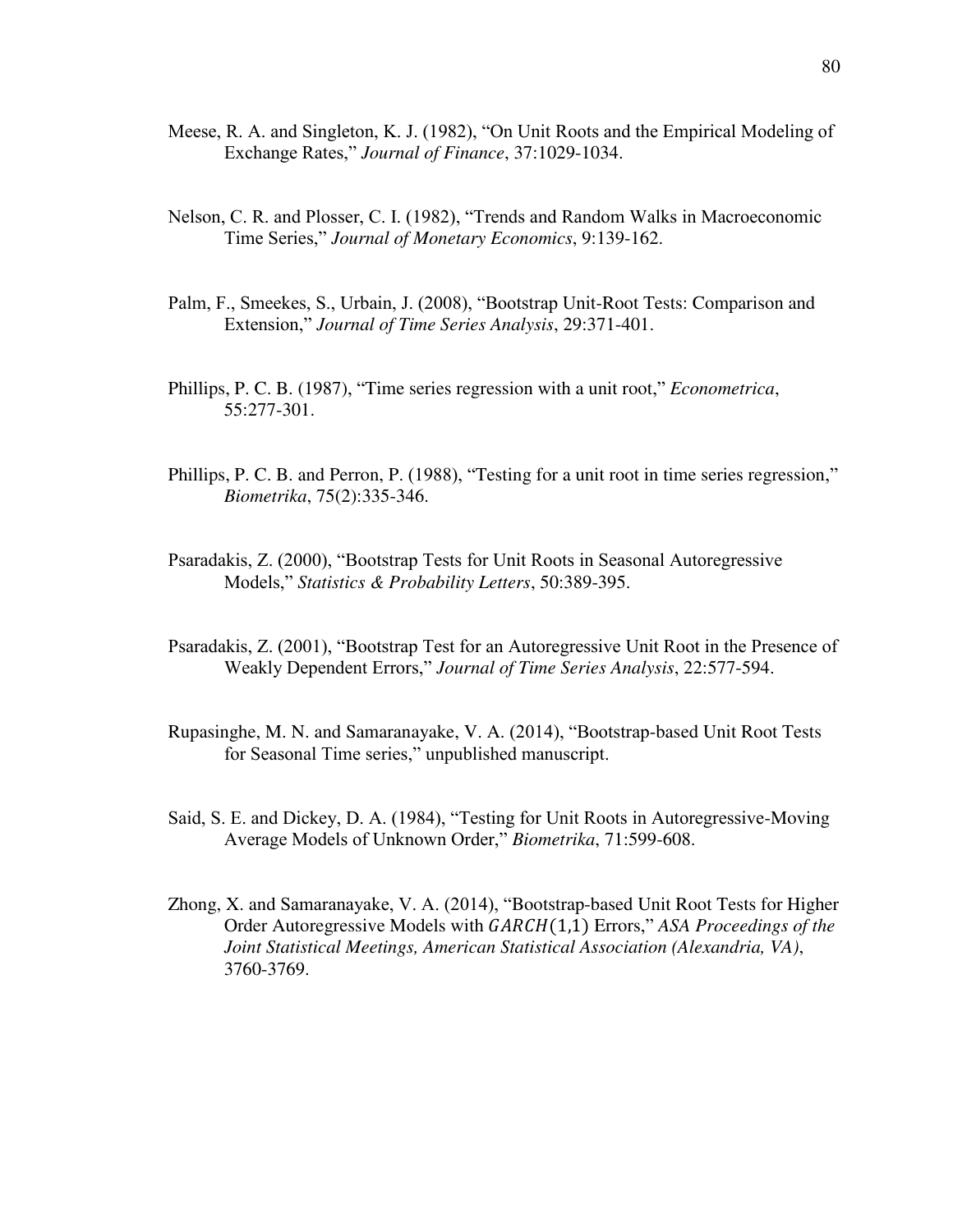#### **SECTION**

### **2. CONCLUSION**

 Unit root testing is an important research field in time series analysis. It's not only used to detect any possible non-stationarity existing in the time series, but also employed to investigate certain economic and financial hypotheses. The unit root testing procedures developed in the dissertation are based on a very efficient resampling approach, bootstrap. And different types of innovations of the time series are considered, including independent innovations, weakly dependent innovations, and innovations with conditionally heteroskedastic volatility. Monte Carlo simulations are carefully conducted for each model. The simulation results show that each testing procedure had good small sample properties with respect to size and power.

In Paper I, testing for two unit roots in a time series with independent innovations is discussed. The bootstrap version of a sequential testing procedure proposed by Dickey and Pantula is presented with details. The Dickey-Pantula test requires taking *p*  differences of the time series where *p* is the order of the autoregressive process, and the table of critical values used in the raw test is not complete. The bootstrap version of the raw test overcomes these restrictions. Preliminary results show that the bootstrap version of the Dickey-Pantula test is superior. In the future, we will assume the value of  $p$  is unknown and develop a sieve bootstrap-version of Dikey-Pantula tests for multiple unit roots.

In Paper II, a general bootstrap-based procedure for conducting unit root tests in higher order autoregressive models with GARCH errors was introduced. This procedure is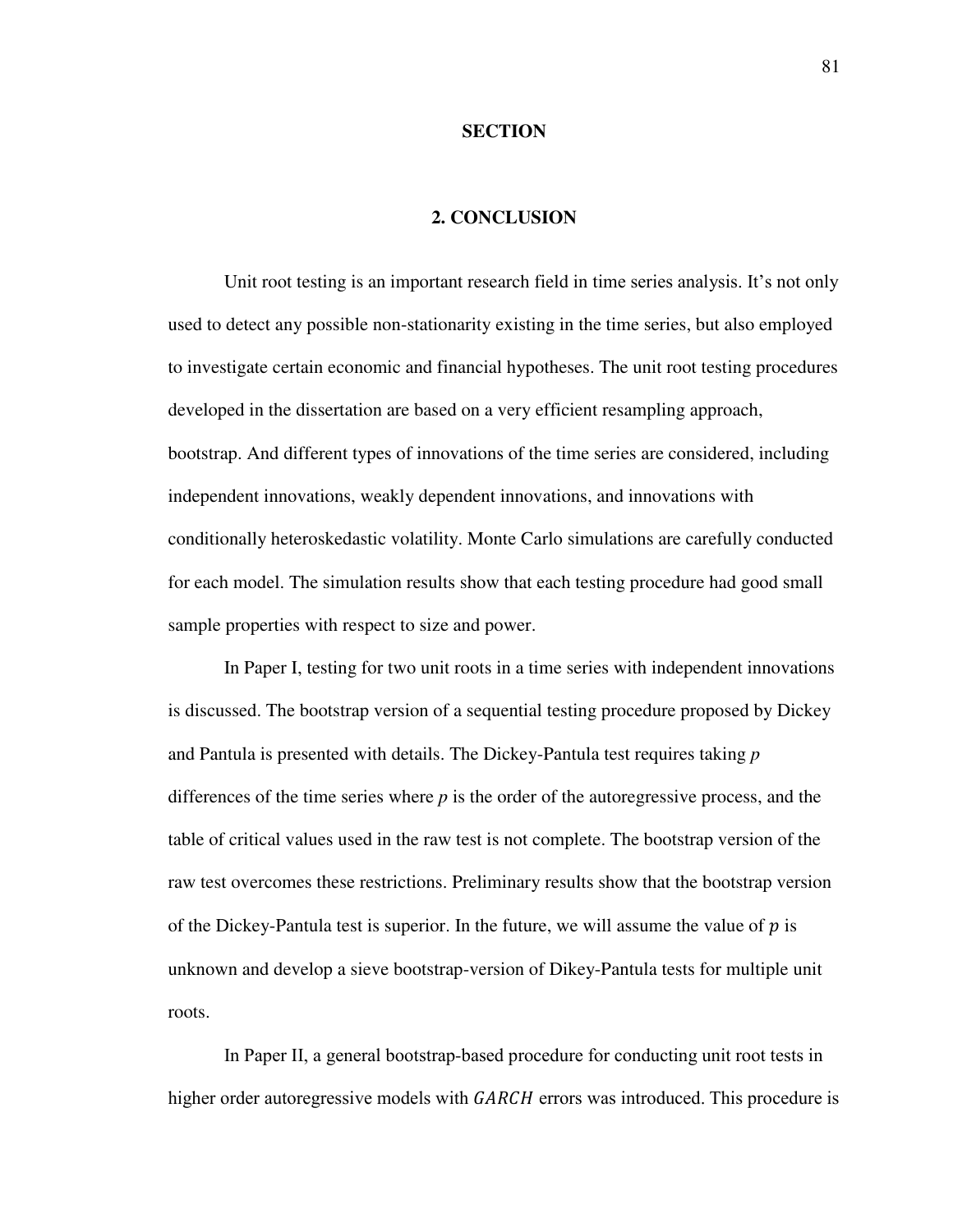based on the seminal work of two authors who detailed the implementation of the method for first order autoregressive processes. Their method is extended to general autoregressive processes using a transformed series in the paper. Simulation results indicate that the proposed method mitigates the size distortion issue present in the asymptotic-based tests and achieves high powers at different combinations of the autoregressive roots and GARCH coefficients. In the future, developing a bootstrap-based unit root test for the case where the underlying process is  $ARIMA$  with unknown orders may be considered.

In Paper III, seasonal unit root testing is emphasized. By extending the  $DHF$  test and employing the residual-based method, a bootstrap-based seasonal unit root test for seasonal time series with  $GARCH(1,1)$  innovations is proposed. The Monte Carlo simulation results show that our bootstrap-based seasonal unit root test achieves reasonable and good small sample properties regarding both size and power at different combinations of the seasonal roots, the regular autoregressive coefficients, and the  $GARCH(1,1)$  coefficients. This work can be regarded as one part of detecting both seasonal and non-seasonal multiple unit roots in a more complicated bootstrap-based test, which will be pursued after my graduation.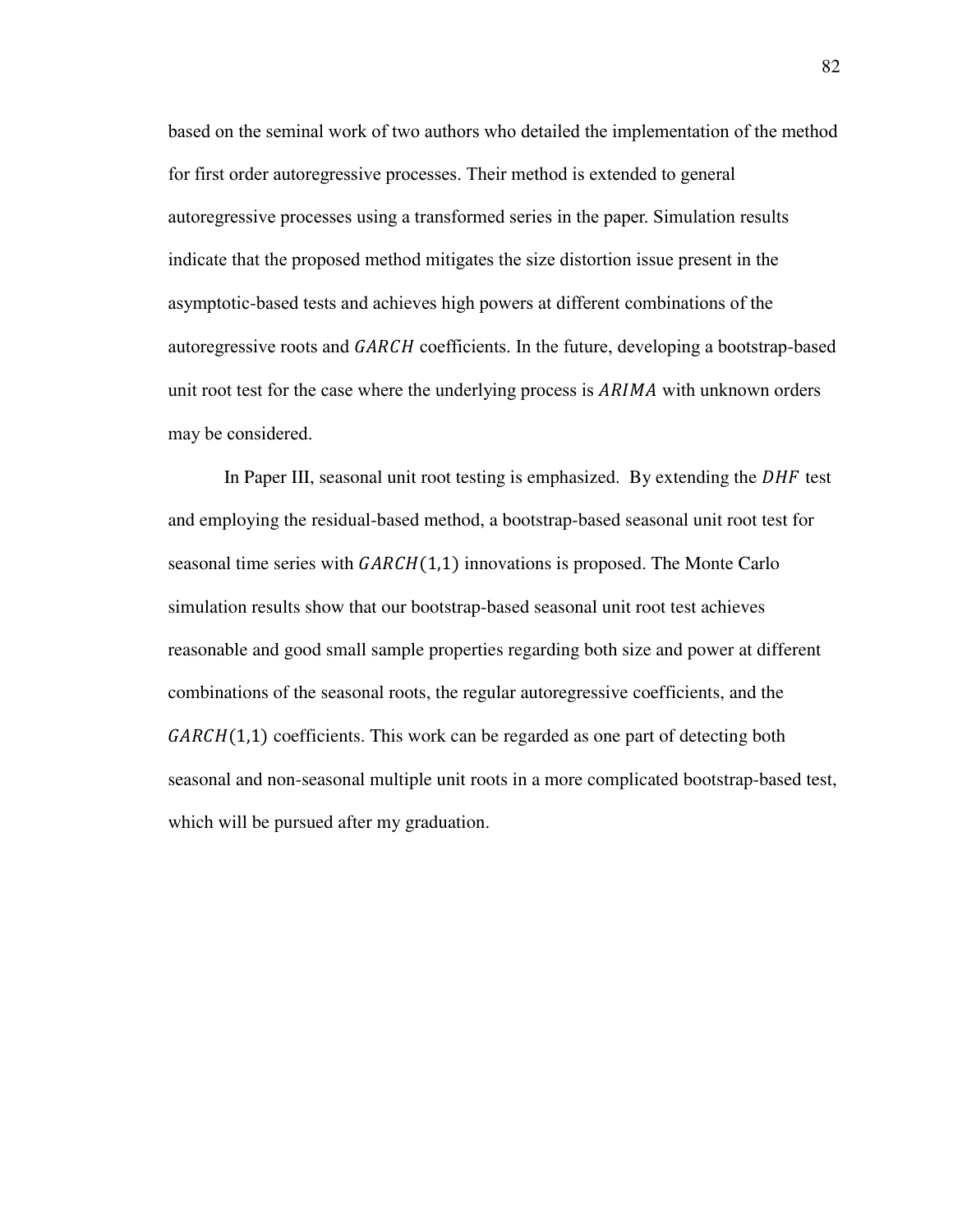**APPENDIX A** 

**MATLAB ALGORITHM FOR SECOND PAPER**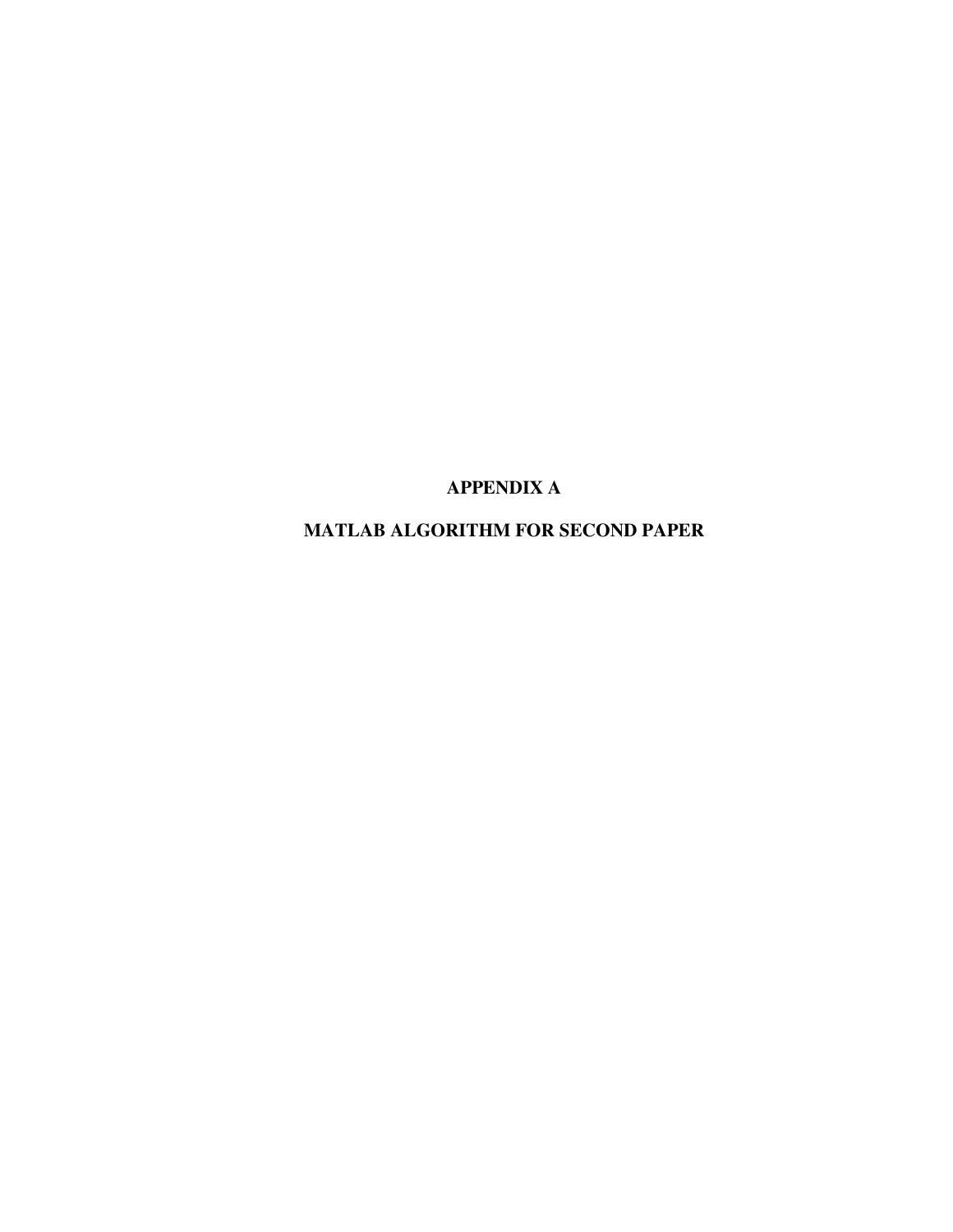```
%H0: r=0; H1: r<0 
B = 1000;M = 1000;d = 400;T = 400;aalpha = 0.05;
rho1 = 0.5;
rho2 = 0.2;r = \text{rho1-1};delta1 = rho2;%delta1 can be any real number 
rr = r; 
ddelta1 = delta1; 
phi1 = rho1 + rho2;phi2 = -1*rho1*rho2;alpha = 0.399;
beta = 0.6;
w = 1-alpha-beta;
```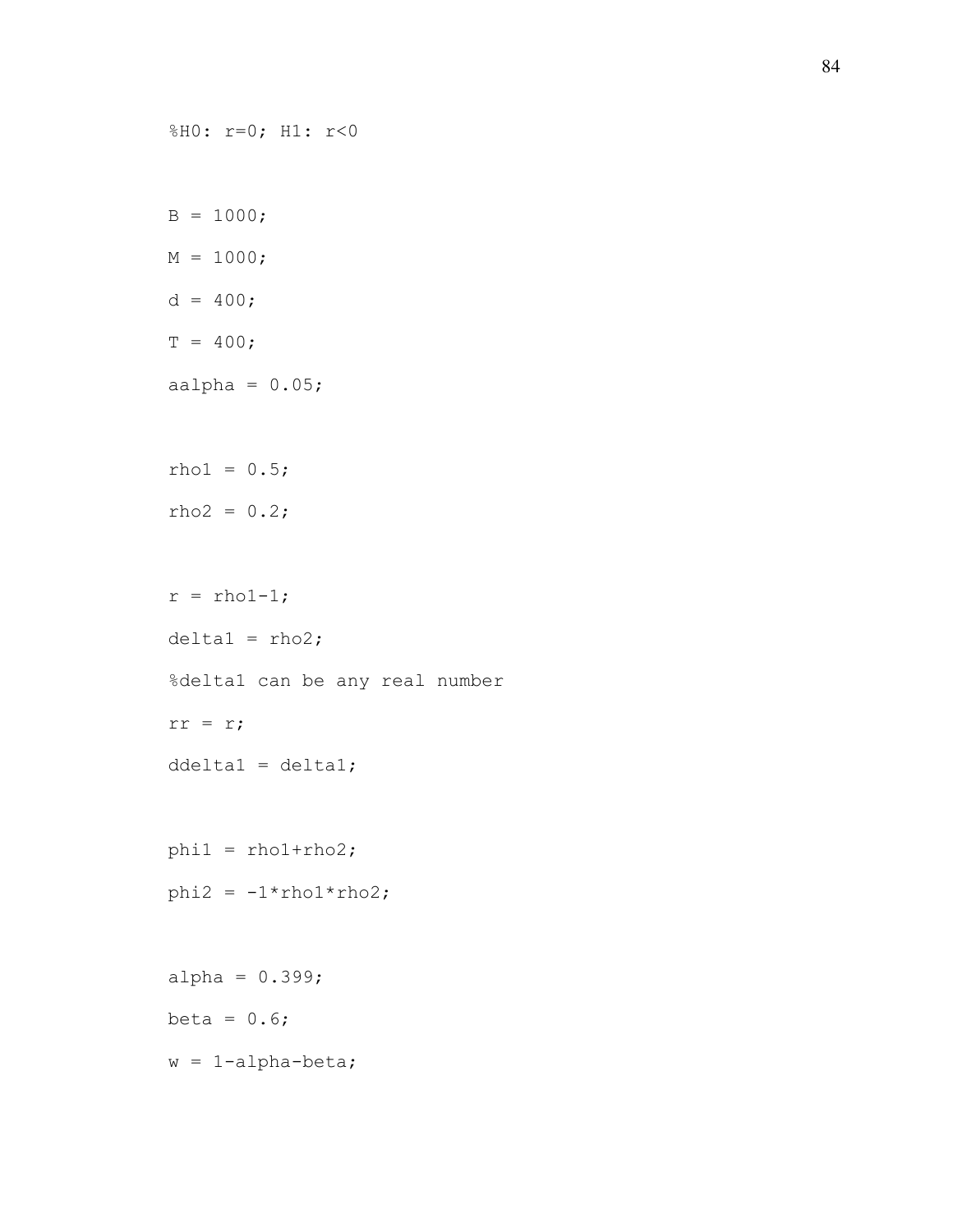```
theta0 = [rr;ddeltal;w;alpha]pha;beta];
```
 $Av = [0 0 0 1 1];$ 

 $bv = 0.999999999;$ 

```
lbb = [-999999999; -9999999999; 0.000000001; 0; 0];
```
ubb = [999999999;999999999;1;0.999999999;0.999999999];

```
opts = optimset('Display', 'off', 'Algorithm', 'sqp');
```

```
y = zeros (d+T, 1);
h = zeros(d+T, 1);
```
 $eps = zeros(d+T, 1);$ 

```
z = zeros(T, 1);z star = zeros(T,1);z1 = zeros(T, 1);z1 star = zeros(T,1);z2 = zeros(T, 1);z2 star = zeros(T,1);zx = zeros(T, 2);
zx star = zeros(T, 2);
eps ml = zeros(T,1);
```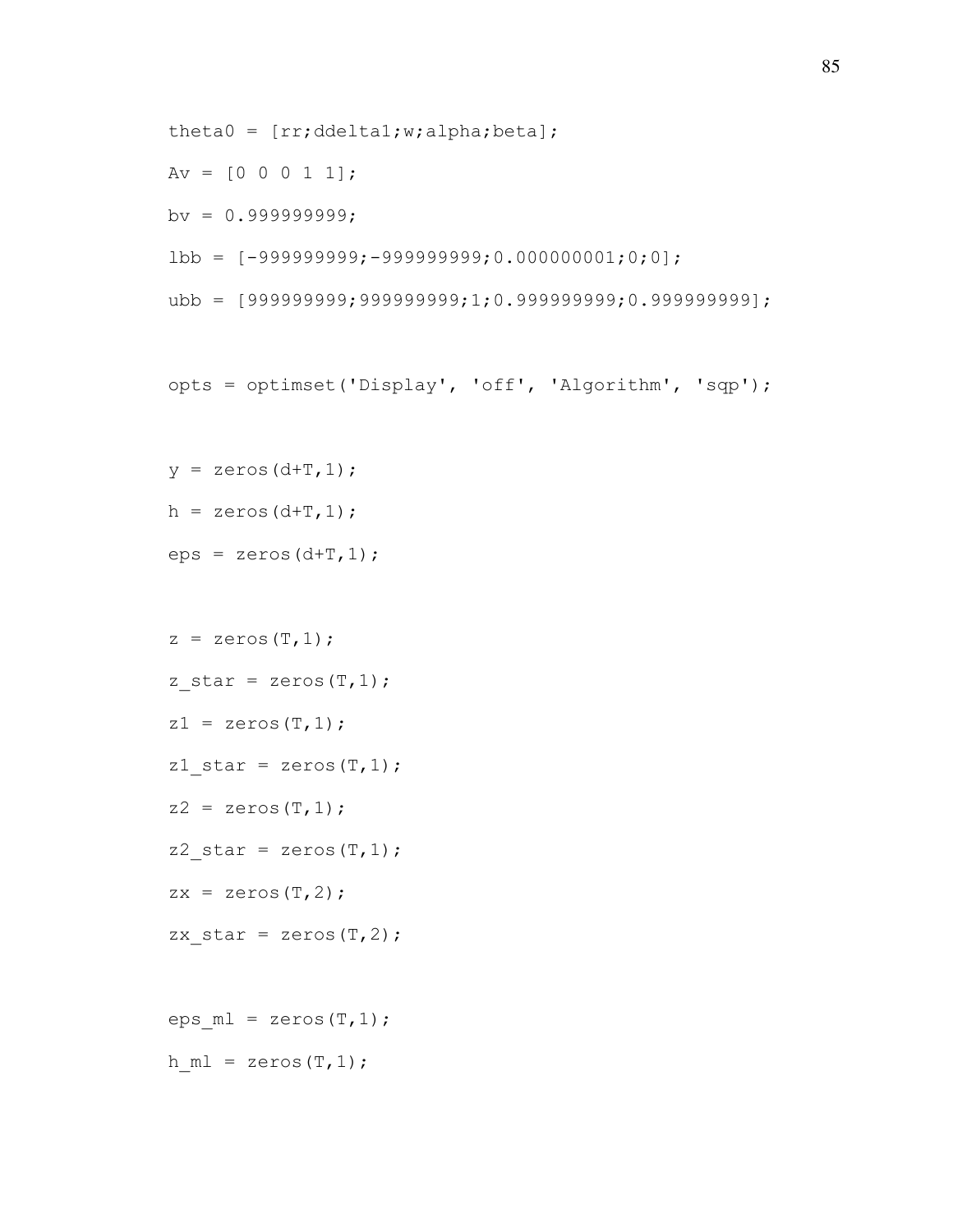```
eps\_star\_ml = zeros(T, 1);h star ml = zeros(T,1);
```

```
yita ml = zeros(T,1);
cyita ml = zeros(T,1);ccyita = zeros(2 \star T, 1);
yita star = zeros(d+T,1);
```
h star = zeros(d+T,1); y star = zeros(d+T,1);

```
start1 = zeros (B, 1);
```
 $sst1 = zeros(B,1);$ 

- $rej1 = zeros(M,1);$
- bpt1 =  $zeros(M, 1)$ ;
- rawt $1 =$  zeros  $(M, 1)$ ;
- $srt1 = zeros(M,1);$

```
allstart1 = zeros(B*M,1);
```

```
mcstart1 = zeros(B,M);
```
 $mcsst1 = zeros(B,M);$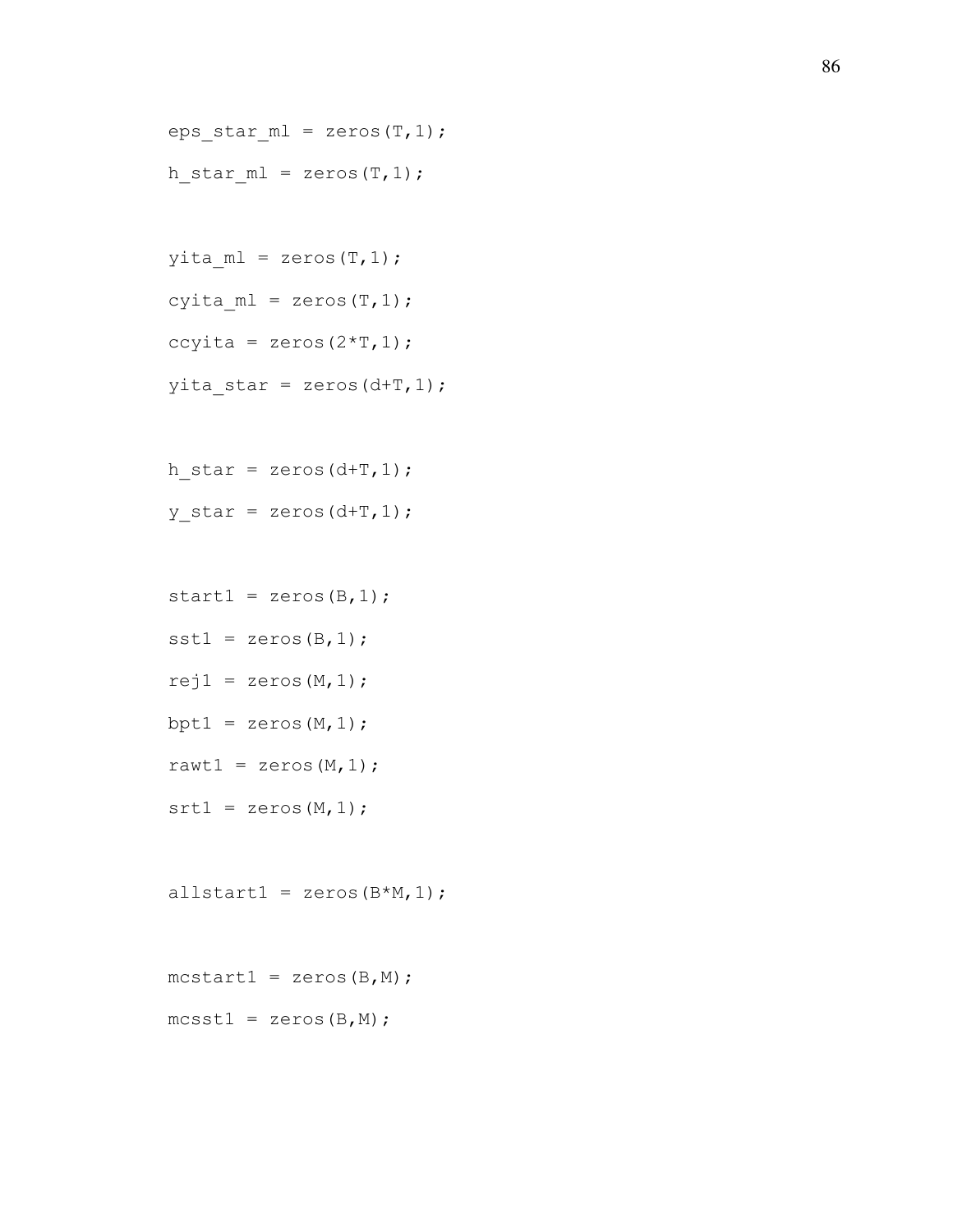```
for MC = 1:M rng('default'); 
     rng(MC); 
    yita = randn(d+T,1);
    h(1) = 1; for t=2:d+T 
        h(t) = w + (beta + alpha * (yita(t-1)^2)) *h(t-1); end 
    eps = sqrt(h) . *yita;y(1) = 0;y(2) = 0; for t=3:d+T 
         y(t) = \text{phi1*}y(t-1) + \text{phi2*}y(t-2) + \text{eps}(t); end 
    z(1:T) = diff(y(d:d+T), 1);z1(1:T) = y(d:d+T-1);
    z2(1:T) = diff(y(d-1:d+T-1), 1);zx = [z1 z2]; rawlmf = LinearModel.fit(zx,z,'Intercept',false);
```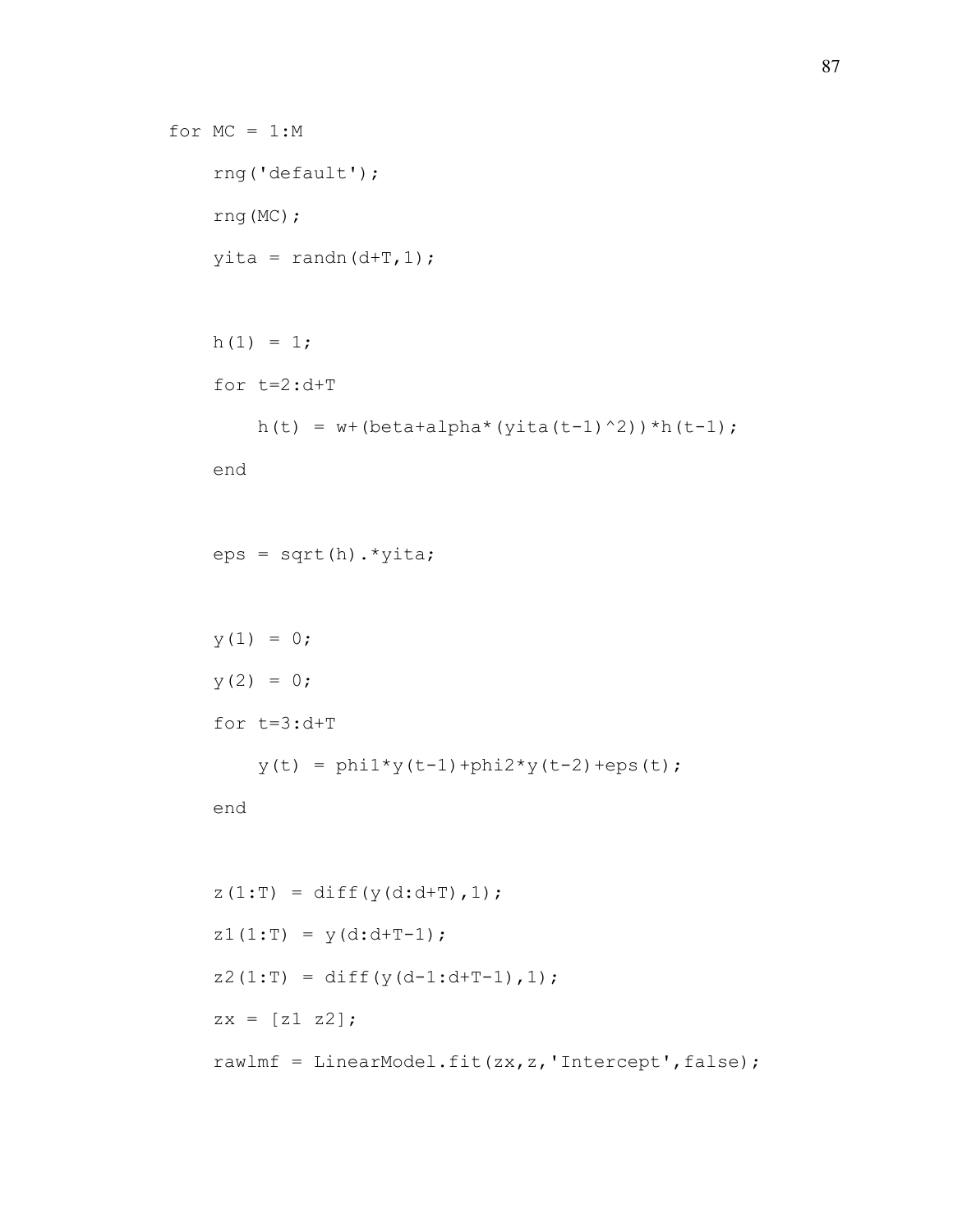```
r ls = rawlmf.Coefficients.Estimate(1);
delta1 ls = rawlmf.Coefficients.Estimate(2);
rr = r ls;
 ddelta1 = delta1_ls;
```
 $[theta] =$ 

```
fmincon(@(theta)AR2Lgarch(theta,z,z1,z2),theta0,Av,bv, [], []
,lbb,ubb,[],opts);
```

```
r ml = theta(1);rr\_star = r\_ml;delta1 ml = theta(2); ddelta1_star = delta1_ml; 
w ml = theta(3);alpha ml = theta(4);beta ml = theta(5);
```
for t=1:T

eps\_ml(t) =  $z(t)-r_m1*z1(t)$ -delta1\_ml\*z2(t);

end

h ml(1) = sum(eps ml(1:T).^2)/T; %better results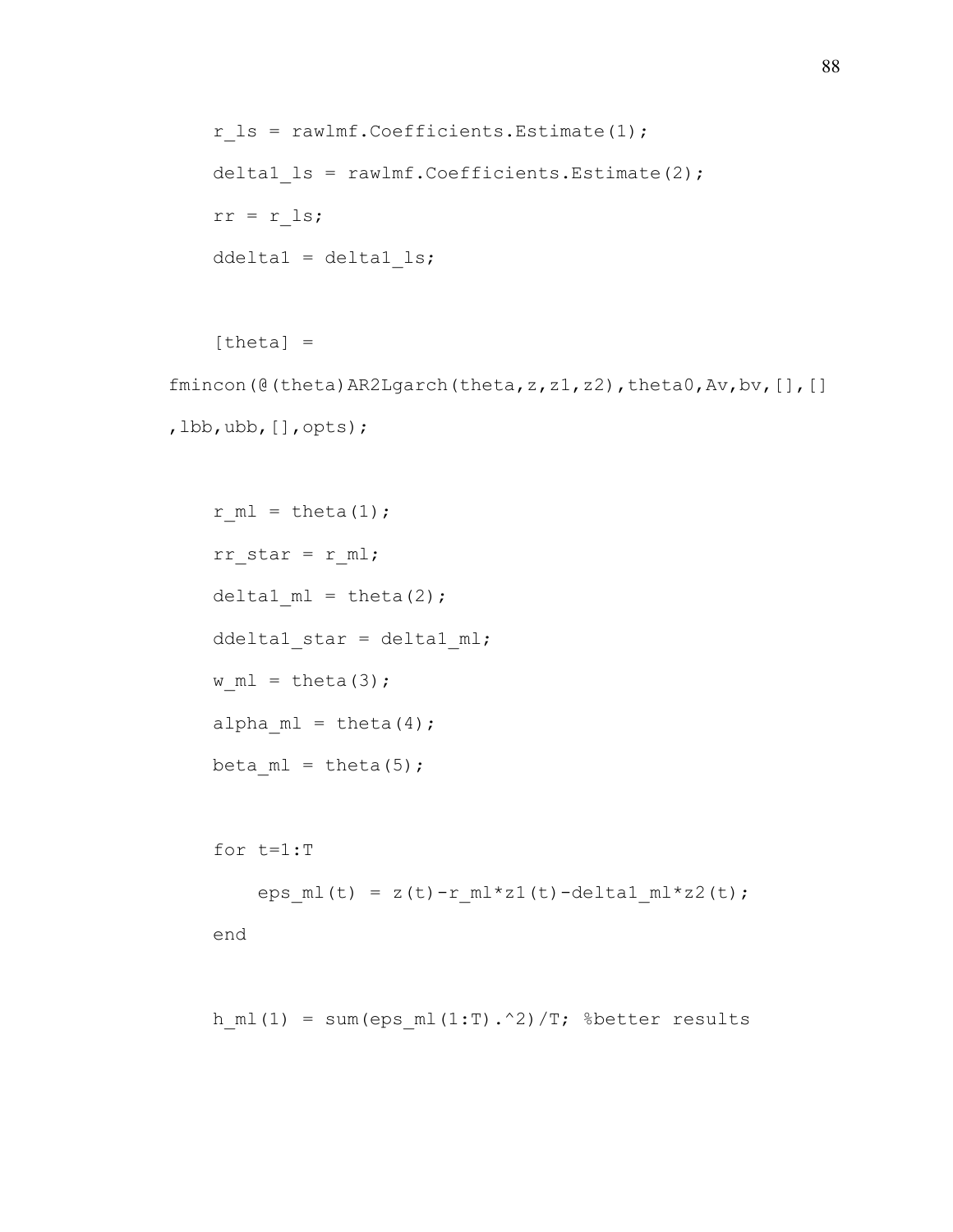for t=2:T h ml(t) = w ml+alpha ml\*eps ml(t-1)^2+beta  $ml*h$   $ml(t-1)$ ;

end;

```
[srt1(MC),rawt1(MC)] =AR2tValue(z1,h ml,alpha ml,beta ml,r ml,eps ml);
```

```
yita ml = eps ml./sqrt(h ml);cyita ml = yita ml-sum(yita ml)/T;
```

```
theta0 star =
[rr_star;ddelta1_star;w_ml;alpha_ml;beta_ml]; 
     for i=1:T 
        ccyita(2 * i) = cyita ml(i);
        ccyita(2*i-1) = -1*cyita ml(i);
     end
```

```
for BC = 1:B rng('default'); 
     rng(BC+M); 
    randomIndex = randi([1,2*T],d+T,1);
    yita star = ccyita(randomIndex);
```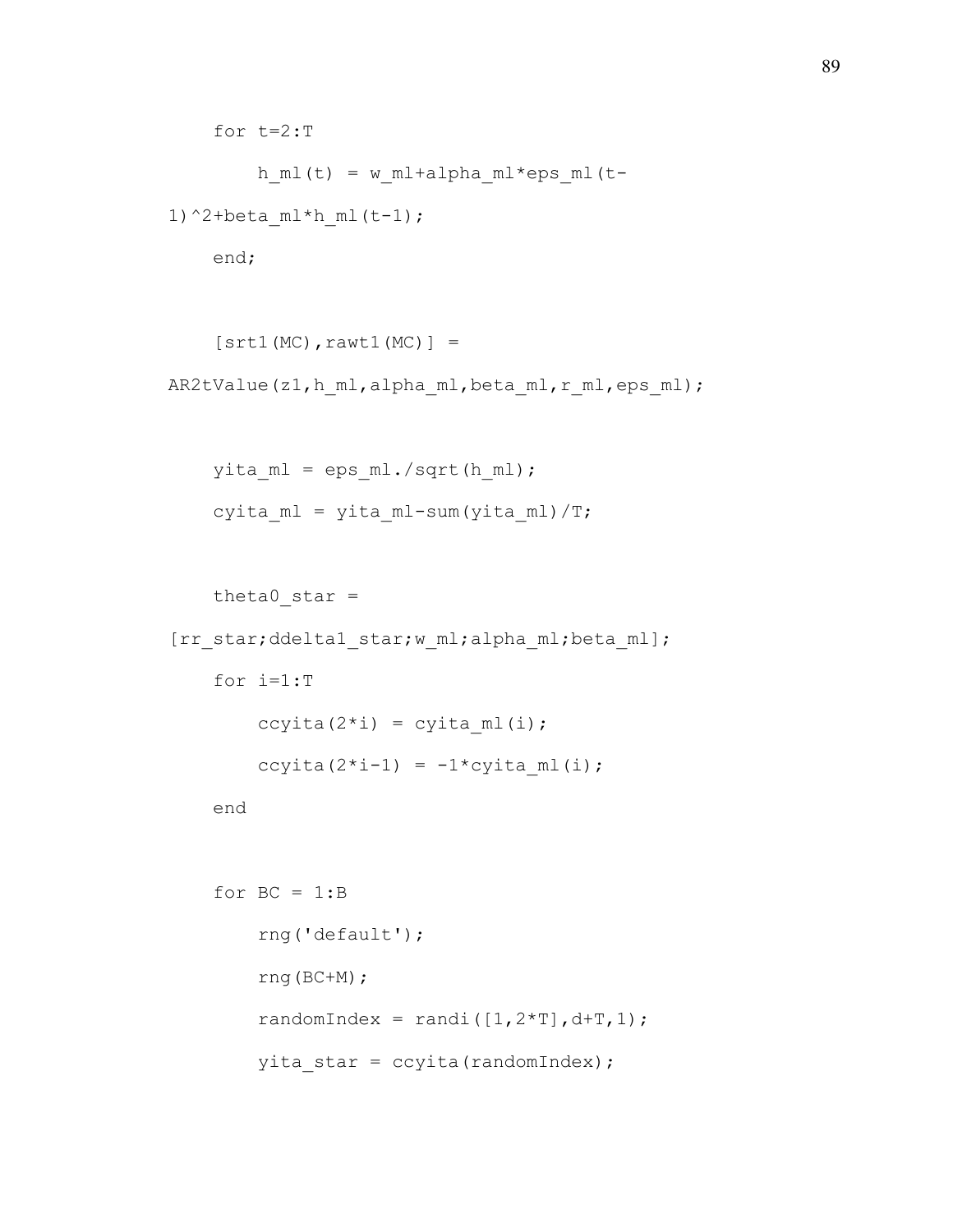```
h star(1) = 1;for t=2:d+T
```

```
h star(t) = w ml+(beta ml+alpha ml*yita star(t-
```

```
1)^{\wedge}2) ^{\star}h star(t-1);
```
end

```
eps star = sqrt(h star).*yita star;
```
y star $(1) = 0;$  $y$  star(2) = 0; for  $t = 3: d+T$ 

 $y_{\text{star}}(t) = (1 + \text{delta1_m1}) * y_{\text{star}}(t-1) -$ 

delta1\_ml\*y\_star(t-2)+eps\_star(t);

```
z star(1:T) = diff(y star(d:d+T),1);
        z1_{\text{star}}(1:T) = y_{\text{star}}(d:d+T-1);z2 star(1:T) = diff(y star(d-1:d+T-1),1);
        zx star = [z1 \text{ star } z2 \text{ star}];starlmf =LinearModel.fit(zx_star,z_star,'Intercept',false);
        r star ls = starlmf.Coefficients.Estimate(1);delta1 star ls = starlmf.Coefficients.Estimate(2);
```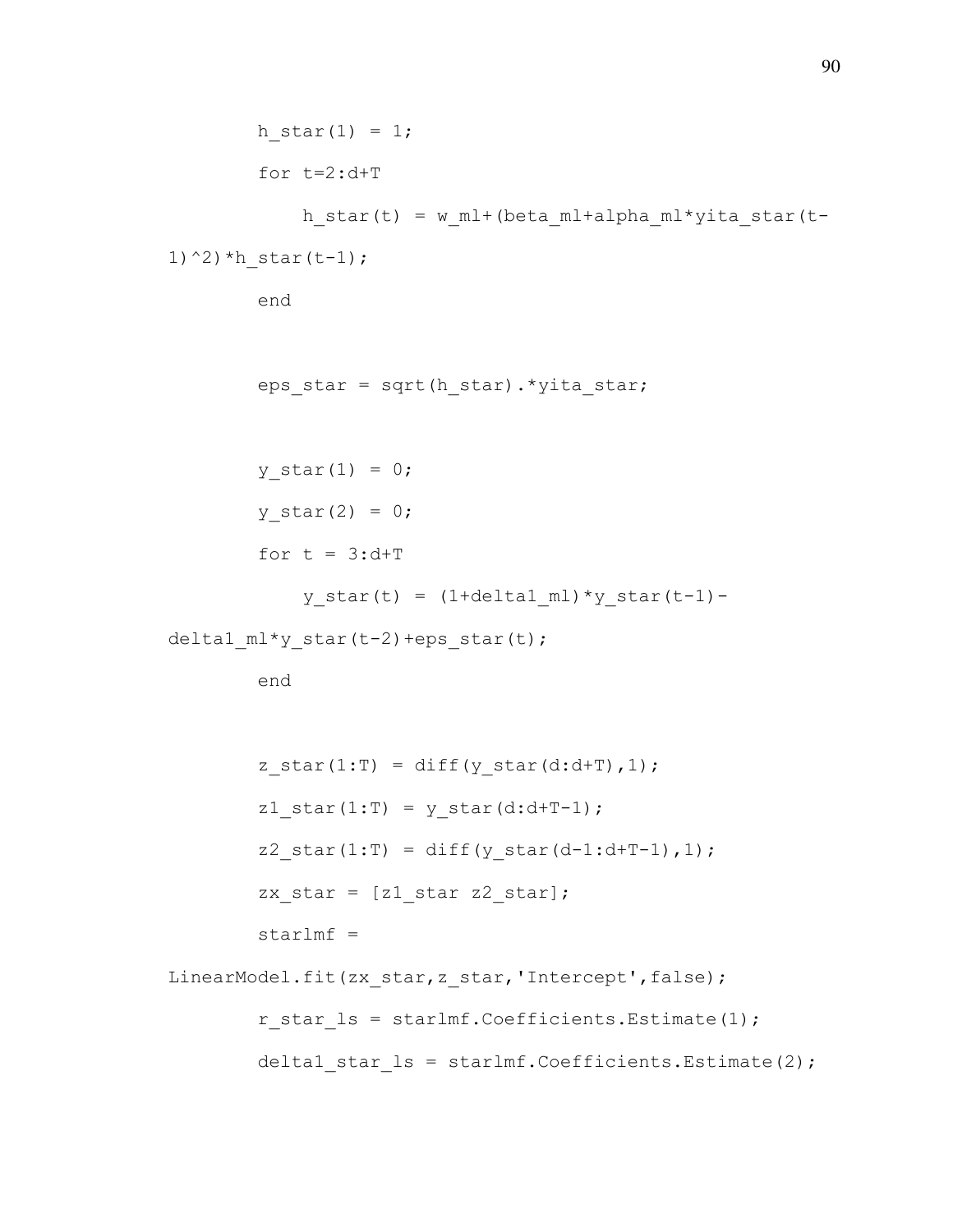```
rr\_star = r\_star\_ls;ddelta1 star = delta1 star ls;
```
[theta star]  $=$ fmincon(@(theta\_star)AR2Lgarch(theta\_star,z\_star,z1\_star,z2 star),theta0 star,Av,bv, [], [],lbb,ubb, [],opts); r star ml = theta star(1); delta1 star\_ml = theta\_star(2); w star  $ml = theta star(3);$ alpha star  $ml = theta star(4);$  $beta_5tan_m1 = theta_star(5)$ ;

eps star ml(t) = z star(t)-r star ml\*z1 star(t)deltal star  $ml*z2$  star(t);

end

for t=1:T

h star ml(1) = sum(eps star ml(1:T).^2)/T; %better

results

for t=2:T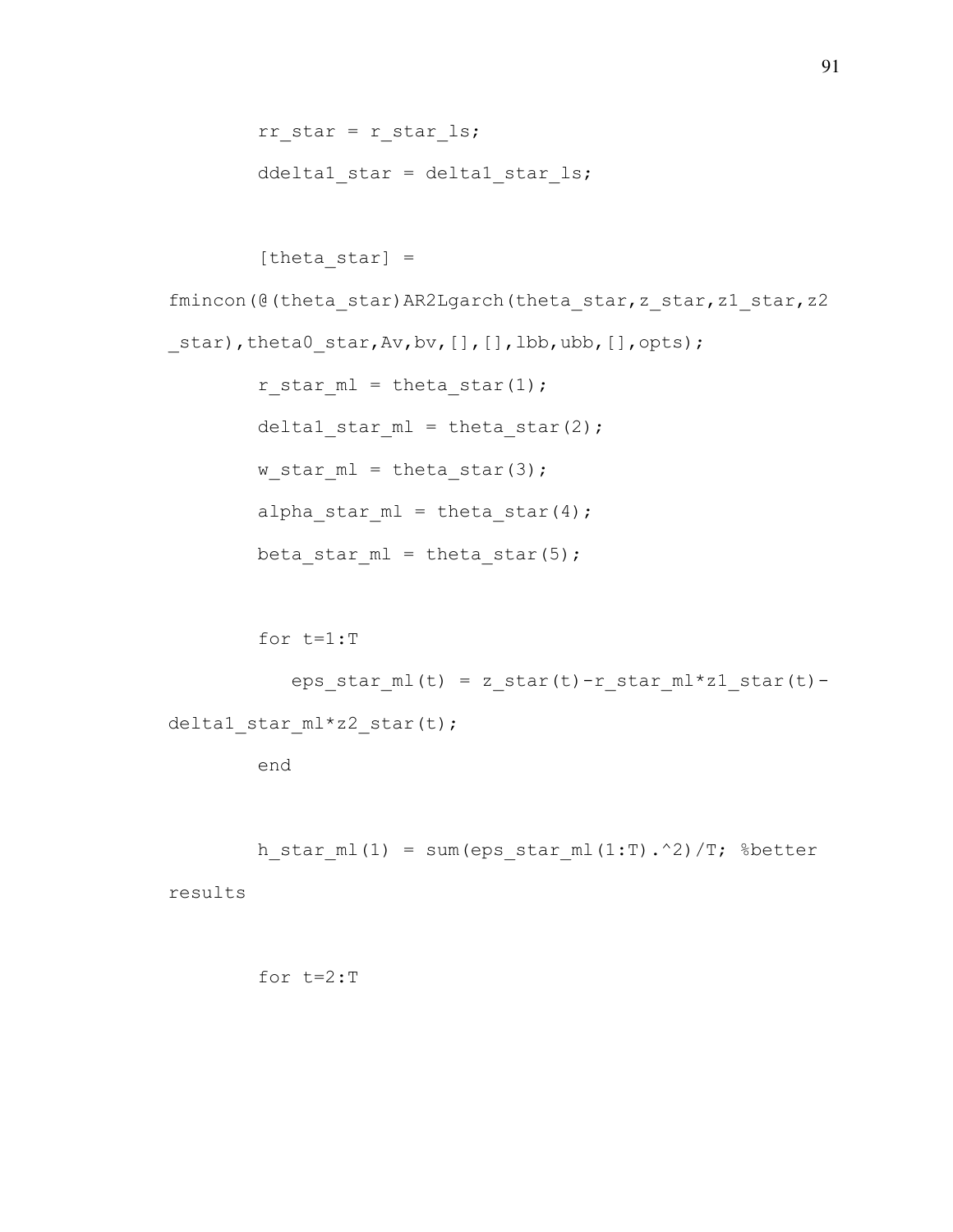```
h star ml(t) =
```
w star ml+alpha star ml\*eps star ml(t-

1)^2+beta star ml\*h star ml(t-1);

end

```
[sst1(BC), start1(BC)] =
```
AR2tValue(z1 star,h star ml,alpha star ml,beta star ml,r st ar ml, eps star ml);

```
mcstart1(BC, MC) = start1(BC);mcsst1(BC, MC) = sst1(BC);
```
end

```
bpt1(MC) = prctile(start1, aalpha*100);
```

```
if (rawt1(MC) < bpt1(MC))rej1(MC) = 1; end 
if (rawtl(MC) \geq bptl(MC))rej1(MC) = 0;
```
end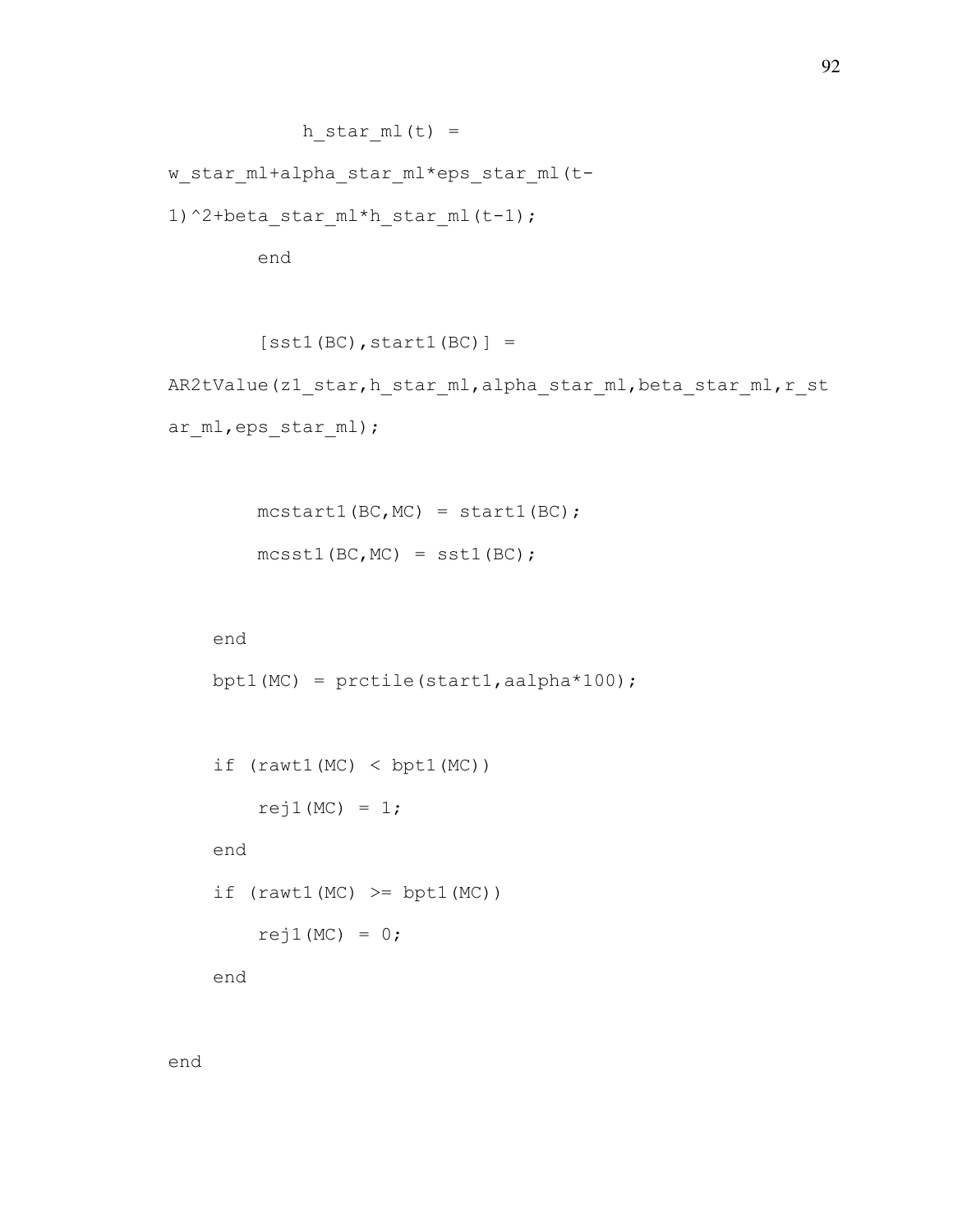```
sig1 = sum(rej1)/M;for MC = 1:Mfor BC = 1:Ballstart1(BC+B*(MC-1)) = mcstart1(BC, MC); end; 
end 
sig1 
%rawt1 
%allstart1
```

```
function L2 = AR2Lgarch(theta,z,z1,z2)%qMLE's -1*likelihood: theta = [rho1;rho2;w;alpha;beta];
%H0:rho1=0; H1:rho1<0
rho1 = \text{theta}(1);
rho2 = theta(2);
w = \text{theta}(3);
alpha = theta(4);
beta = theta(5);
```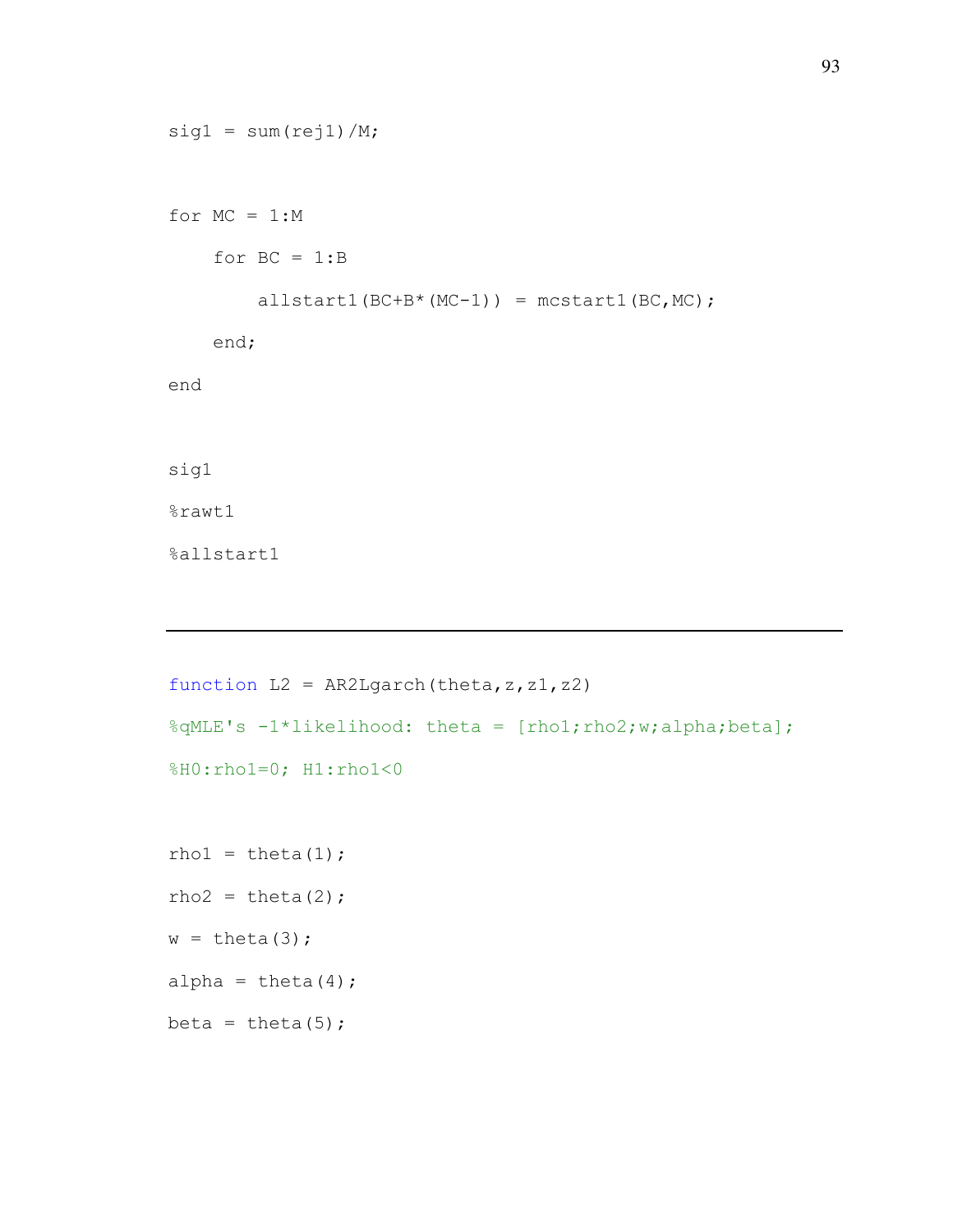```
n = length(z); the length of time series considered is T,
%not T+2, T=n
eps = zeros(n, 1);for i = 1:neps(i) = z(i)-rho1 * z1(i)-rho2 * z2(i);
end
eps2 =eps.^2;h = zeros(n, 1);
h(1) = sum(eps2)/n;for i = 2:nh(i) = w + \alpha + \alpha \cdot \cos(1 - 1) + \beta \cdot \tan(1 - 1);
end
sqrt{a} = sqrt(h);
x = \text{eps./sqrtth; } % is yita
```

```
1 = -0.5*log(h)-0.5*x.^2;L2 = sum(-1*1)/n;
```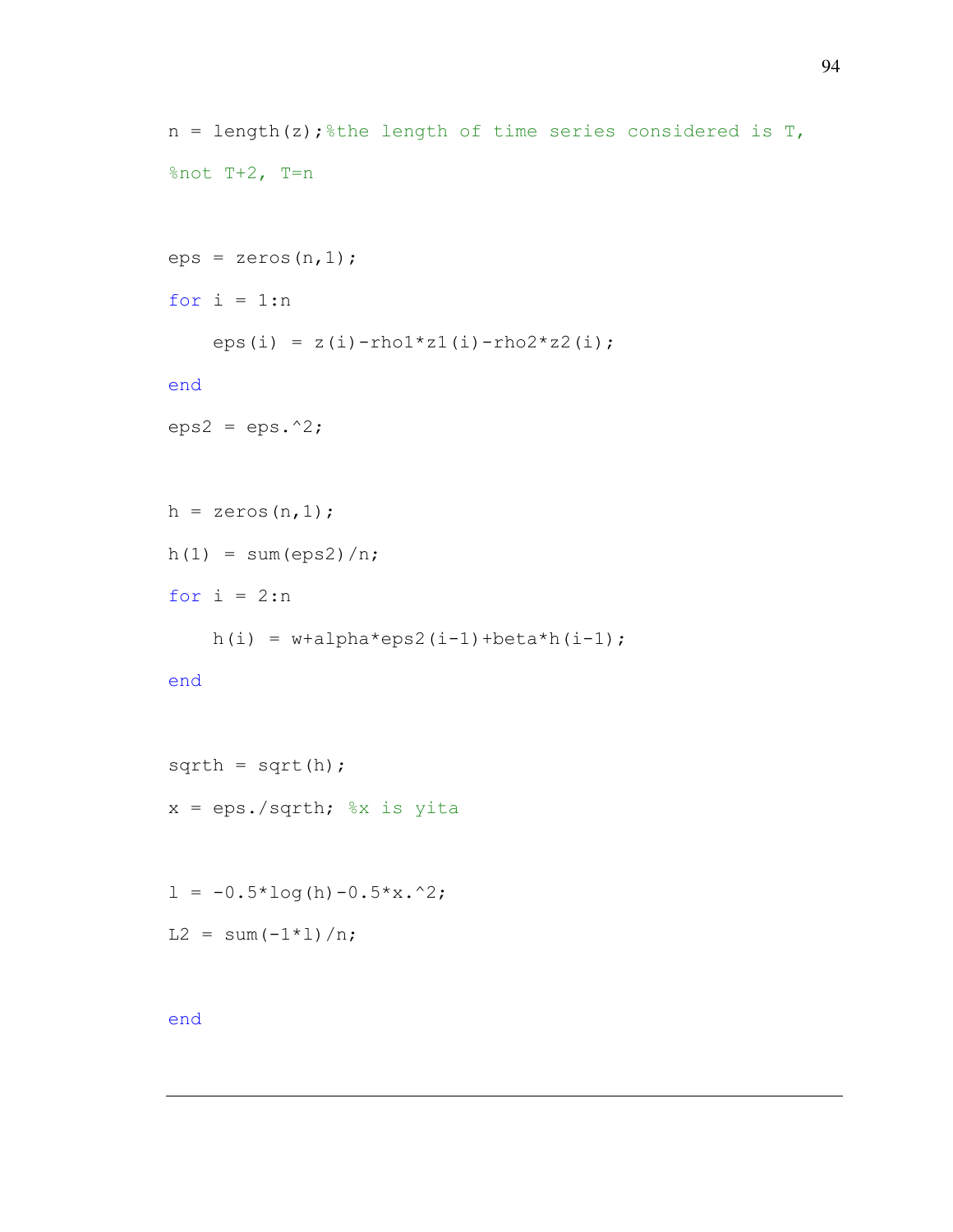```
function [st,tstat] = AR2tValue(z1,h,alpha,beta,r,eps)%h=h_hat(1:T);alpha=alpha_hat;beta=beta_hat;phi=phi_hat;
%eps=eps hat(1:T);
%zt=r*z1t+delta1*z2t+epst;
%H0:r=0; H1:r<0
```

```
n = length(z1);st = -1*z1(1)^2/h(1);
%t=1 and 2 are considered only above
```

```
for t=2:n 
    st1 = 0;st2 = 0;for i=1:t-1st1 = st1 + beta^(i-1) *eps(t-i) *z1(t-i);st2 = st2 + beta^(i-1)*z1(t-i)^2;
```
end

```
st = st-z1(t)^2/h(t)+(2*alpha^2/h(t)^2-
```

```
4*alpha^2*eps(t)^2/h(t)^3*st1^2+4*alpha*eps(t)*z1(t)/h(t)^{-1}
```

```
2*st1+alpha/h(t)*(eps(t)^2/h(t)-1)*st2;
```
end

tstat = sqrt $(-1 * st) * r$ ;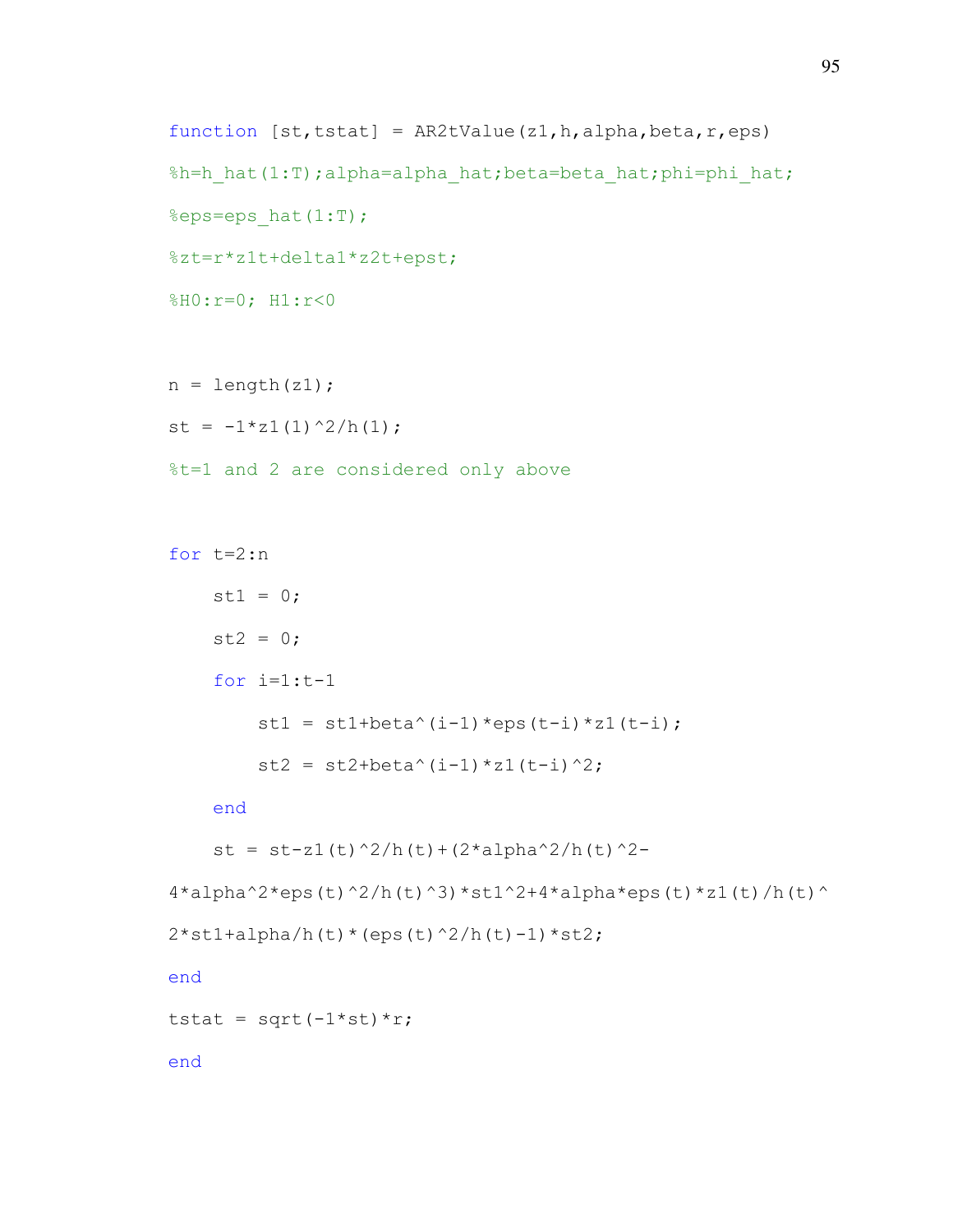# **APPENDIX B**

# **MATLAB ALGORITHM FOR THIRD PAPER**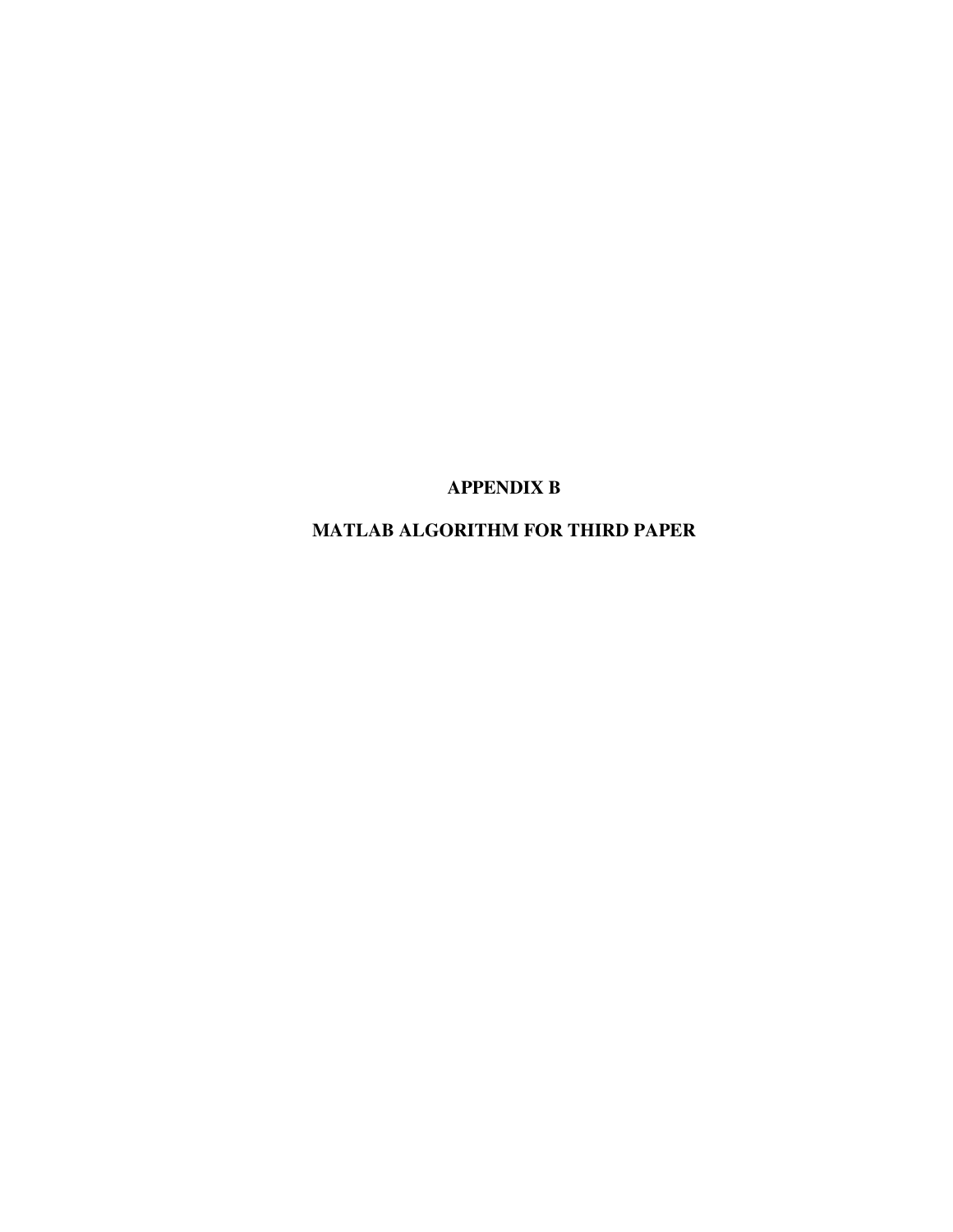```
S = 5;B = 1000;M = 1000;d = 100;T = 100;aalpha = 0.05;
rho = 1;sail = 0.9;ksail = -1*rho*sail;rrho = rho; 
ssail = sail;kksai1 = ksai1; 
alpha = 0.5;
beta = 0.4;
w = 1-alpha-beta;
```
theta0 = [rrho;ssai1;kksai1;w;alpha;beta];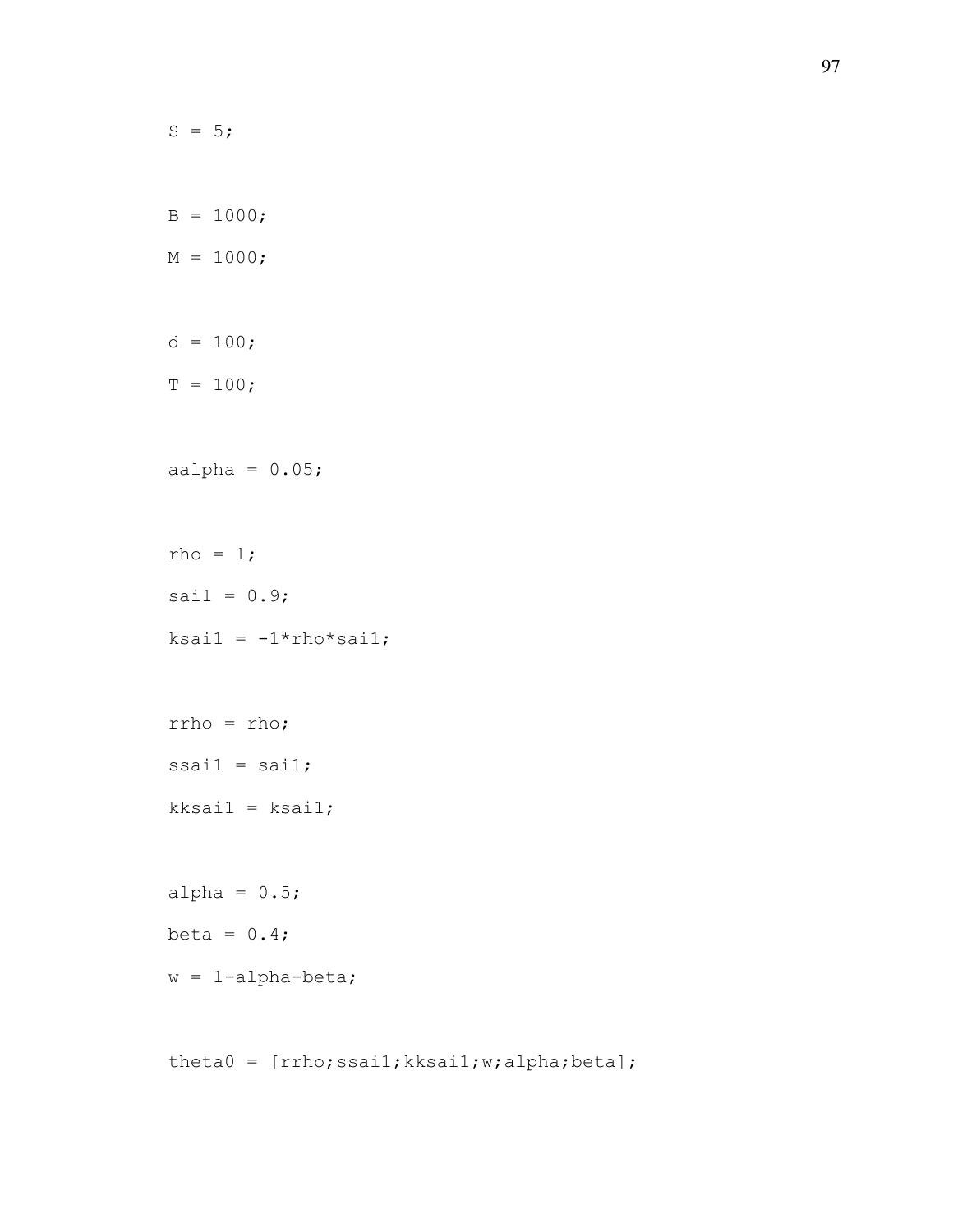```
rawAv = [0 0 0 0 1 1];
rawbv = 0.9999999999rawlbb = [-1000; -1000; -1000000; 0.000000001; 0; 0];rawubb = [1000; 1000; 1000000; 1; 0.999999999; 0.999999999];
```

```
opts = optimset('Display','off','Algorithm','sqp');
```

```
y = zeros (d+T, 1);
```

```
h = zeros (d+T, 1);
```

```
eps = zeros(d+T, 1);
```

```
z = zeros(T, 1);
```

```
z star = zeros(T,1);
```

```
zs1 star = zeros(T,1);
```

```
z1 = zeros(T, 1);z1 star = zeros(T,1);z4 = zeros(T, 1);z4 star = zeros(T,1);z5 = zeros(T, 1);z5 star = zeros(T,1);zx = zeros(T, 2);
```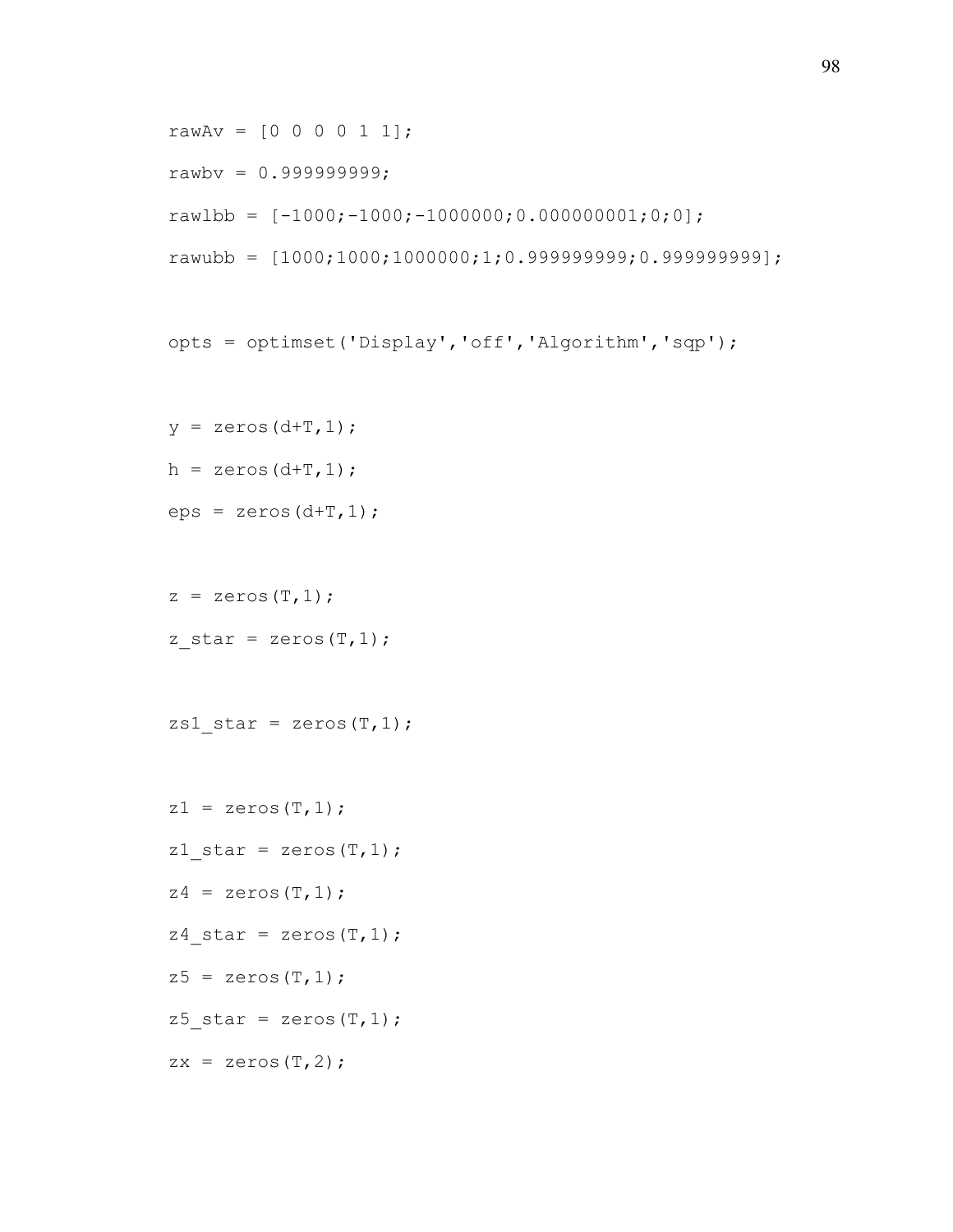```
eps ml = zeros(T,1);h ml = zeros(T,1);eps star ml = zeros(T,1);h star ml = zeros(T,1);
```
zx star = zeros $(T, 2)$ ;

```
yita ml = zeros(T,1);cyita ml = zeros(T,1);ccyita = zeros(2*T,1);yita\_star = zeros(d+T, 1);
```
 $h_{\text{star}} = \text{zeros}(d+T, 1);$ y star = zeros $(d+T,1);$ 

```
start1 = zeros (B, 1);
sst1 = zeros(B,1);rawt1 = zeros (M, 1);
srt1 = zeros(M,1);bpt1 = zeros (M, 1);
rej1 = zeros(M,1);
```
allstart1 = zeros $(B*M,1)$ ;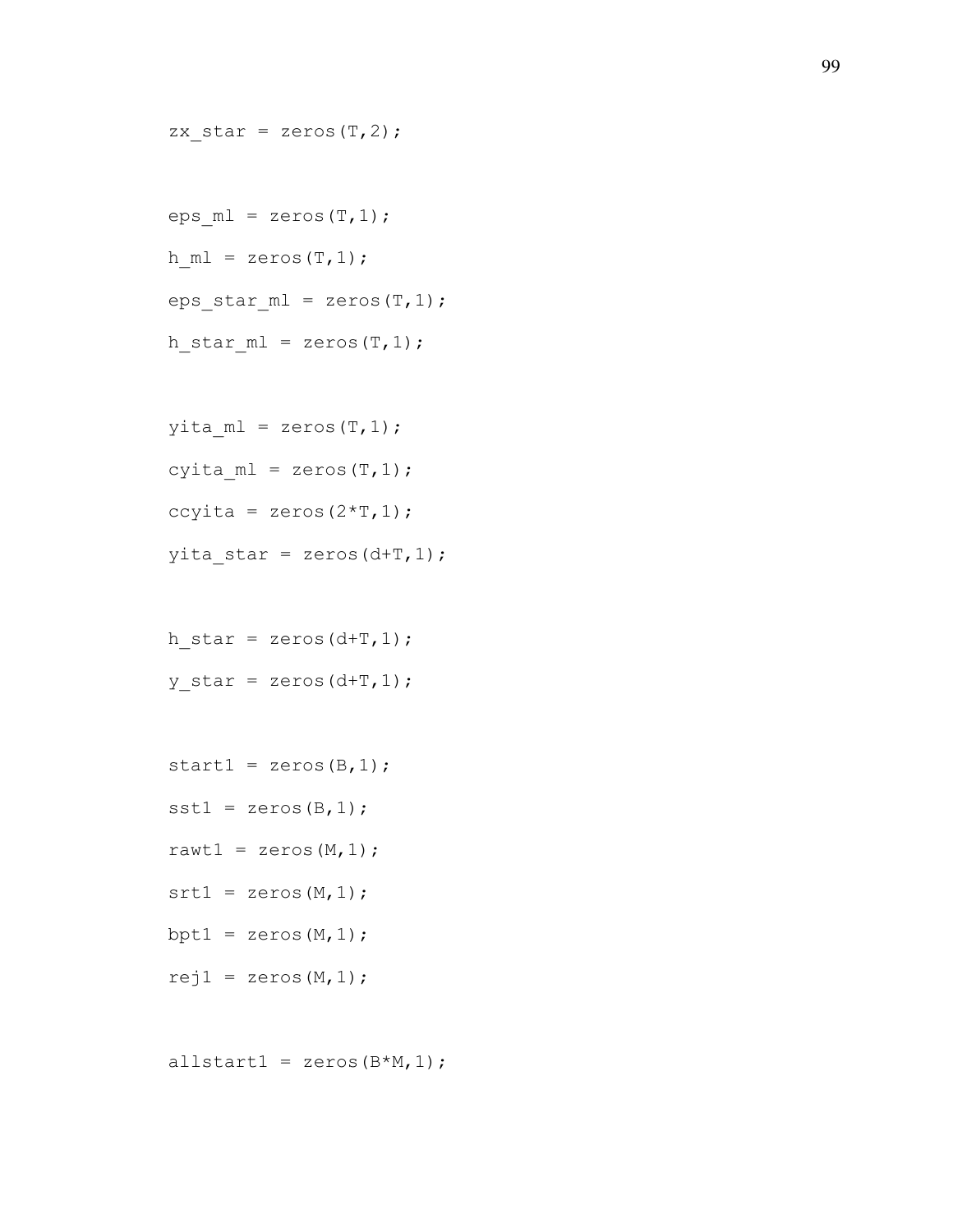```
mcstart1 = zeros(B,M);mcsst1 = zeros(B,M);for MC = 1:M rng('default'); 
     rng(MC); 
    yita = randn(d+T,1);
    h(1) = 1; for t=2:d+T 
        h(t) = w + (beta + alpha * (yita(t-1)^2)) *h(t-1); end 
    eps = sqrt(h) . *yita; for t=1:S+1 
        y(t) = 0; end 
    for t = S+2:d+Ty(t) = rho*y(t-S)+sail*y(t-1)+ksail*y(t-S-1) +eps(t);
     end
```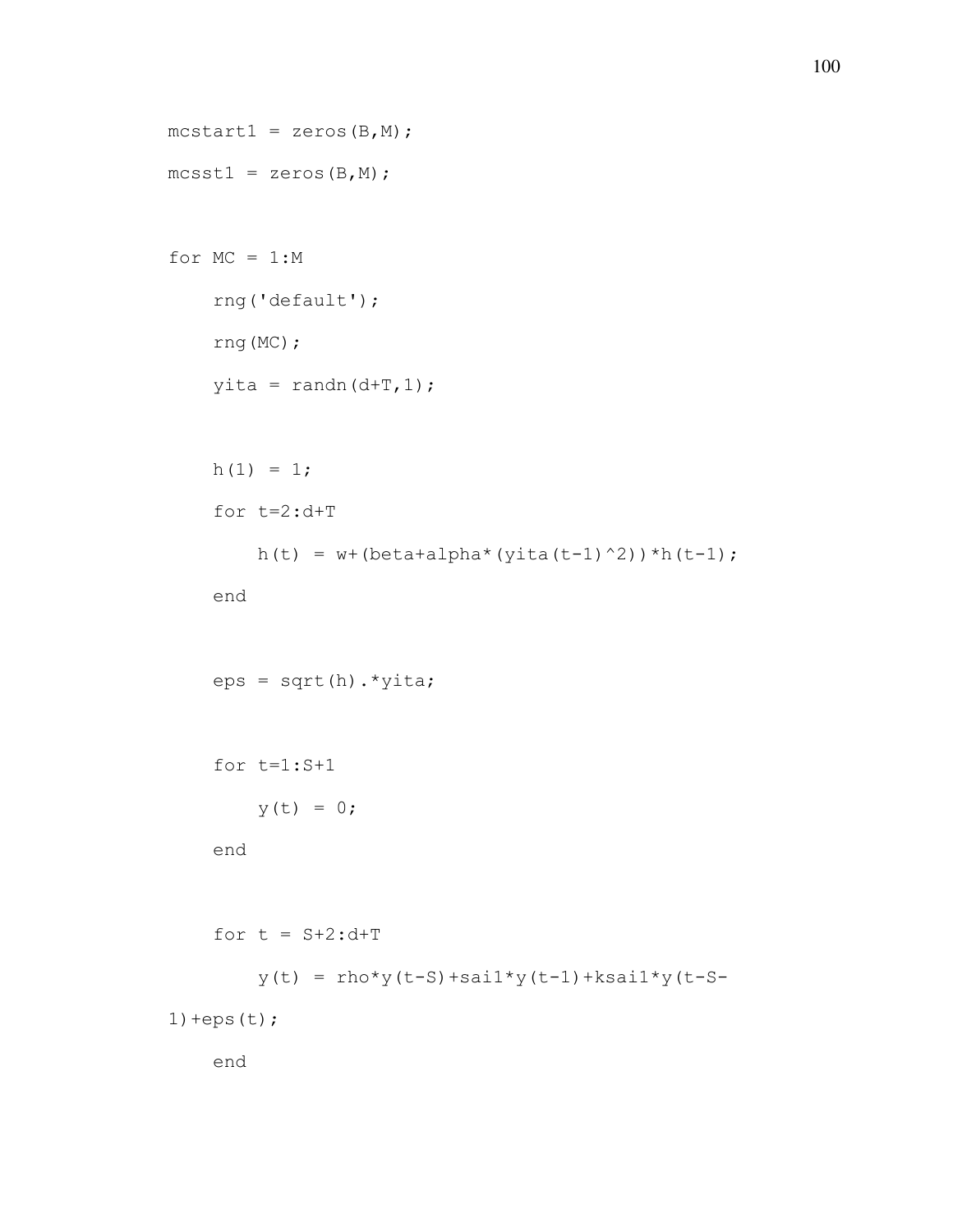$z(1:T) = y(d+1:d+T);$  $z1(1:T) = y(d:d+T-1);$  $z4(1:T) = y(d-S+1:d+T-S);$  $z5(1:T) = y(d-S:d+T-S-1);$ 

```
zx = [z4 z1 z5]; rawlmf = LinearModel.fit(zx,z,'Intercept',false); 
rho ls = rawlmf.Coefficients.Estimate(1);sail ls = rawlmf.Coefficients.Estimate(2);ksai1 ls = rawlmf.Coefficients.Estimate(3); rrho = rho_ls; 
ssai1 =sai1ls;
kksail = ksail_ls;
```
 $[theta] =$ 

fmincon(@(theta)rawSARLgarch(theta,z,z4,z1,z5),theta0,rawAv ,rawbv, [], [],rawlbb,rawubb, [],opts);

rho  $ml = theta(1);$  rrho\_star = rho\_ml; sai1  $ml = theta(2)$ ; ssail star = sail  $ml$ ; ksai1  $ml = theta(3);$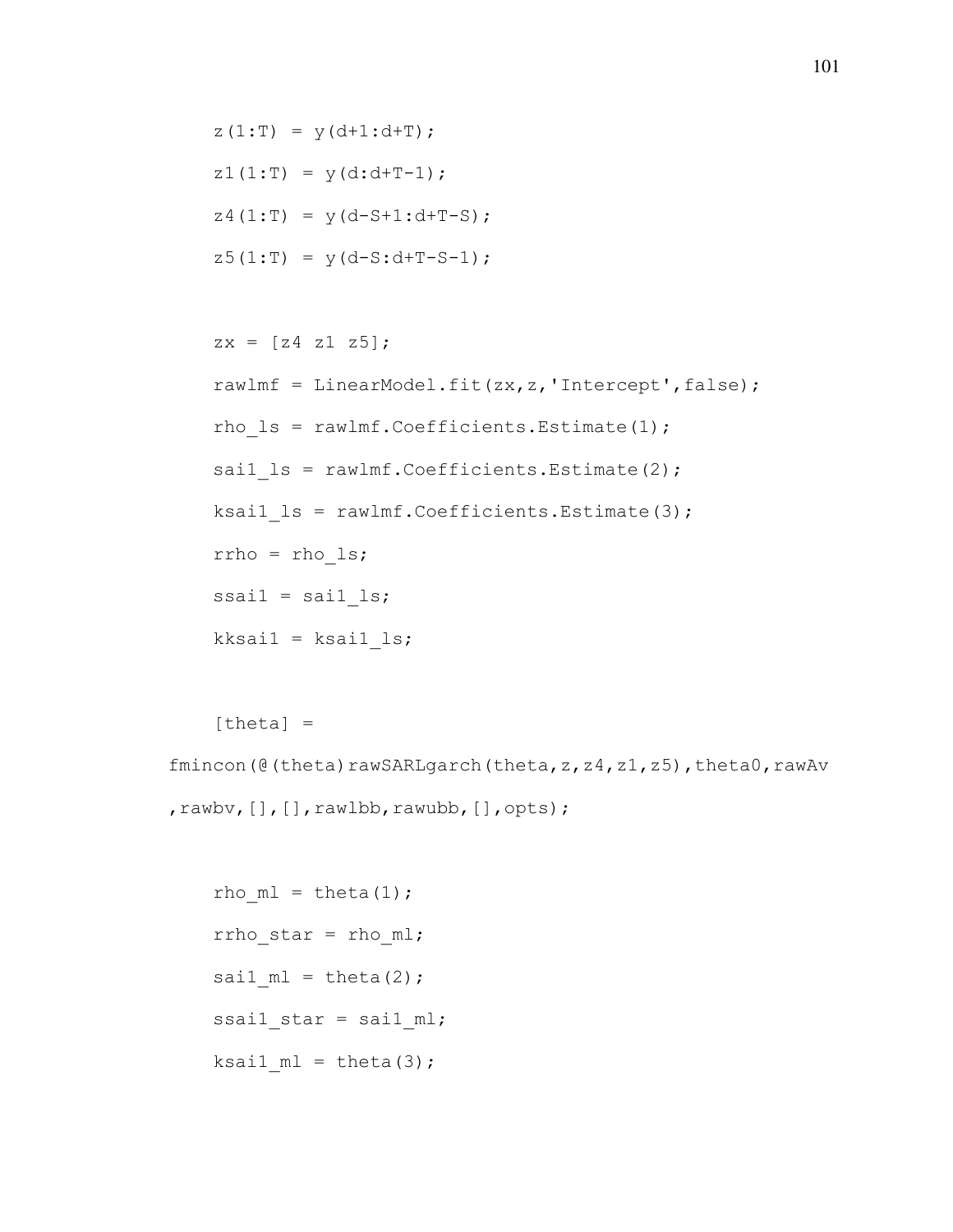```
kksai1 star = ksai1 ml;
w ml = theta(4);
alpha ml = theta(5);beta ml = theta(6);
```

```
for t = 1:T;eps ml(t) = z(t)-rho ml*z4(t)-
sai1 ml*z1(t)+rho ml*sai1 ml*z5(t);
```

```
 end 
h ml(1) = sum(eps ml(1:T).^2)/T;
```

```
 for t=2:T 
        h_ml(t) = w_ml+alpha_ml*eps_ml(t-1)^2+beta ml*h ml(t-1);
```

```
[str1(MC),rawt1(MC)] =rawSARtValue(z4,z5,h ml,alpha ml,beta ml,rho ml,sai1 ml,eps
\_ml);
```

```
yita ml = epsml./sqrt(hml);cyita ml = yita ml-sum(yita ml)/T;
```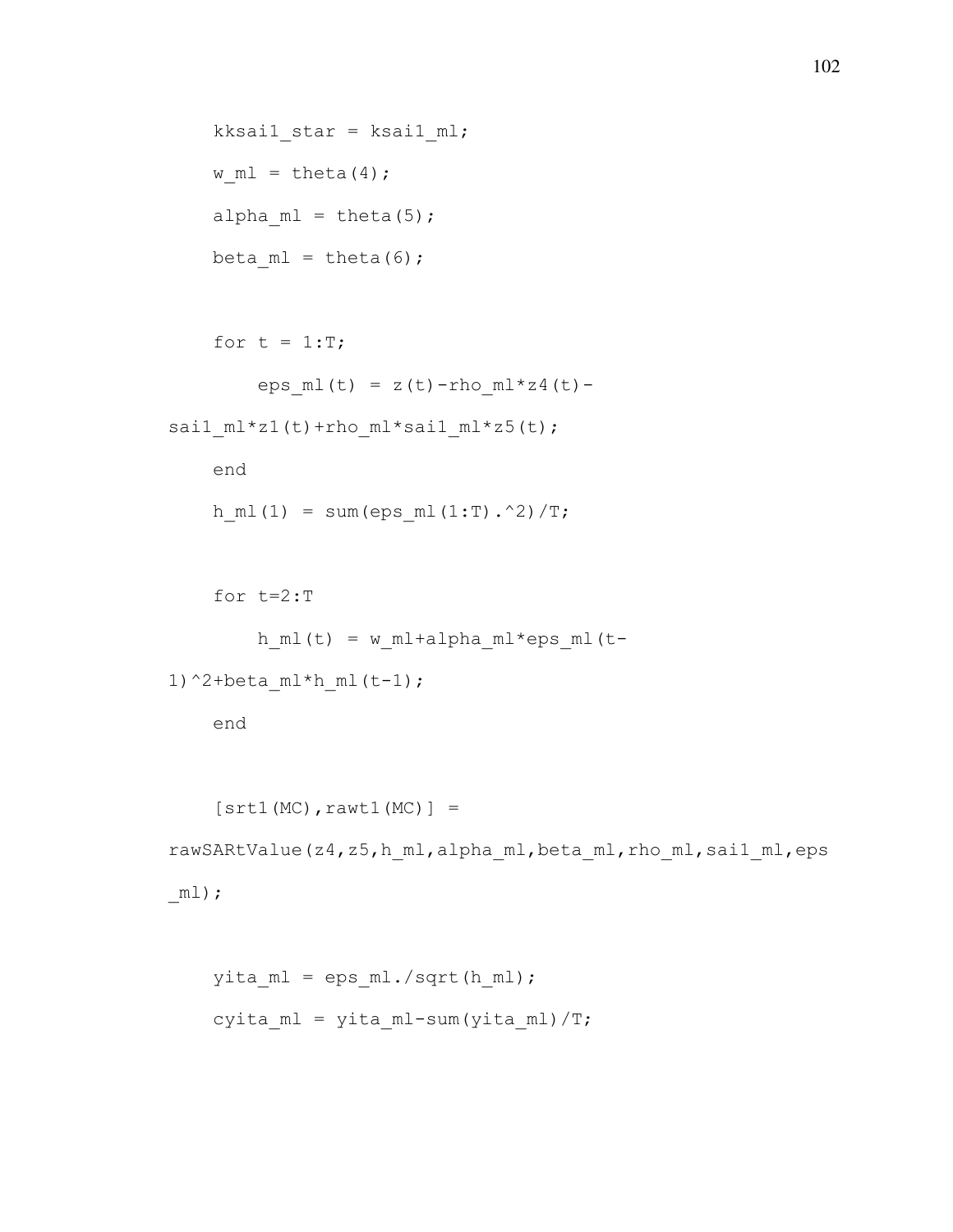```
theta0 star =
```
[rrho star;ssai1 star;kksai1 star;w ml;alpha ml;beta ml];

```
for i = 1:Tccyita(2 * i) = cyita ml(i);
    ccyita(2*i-1) = -1*cyita ml(i);
```

```
for BC = 1:B rng('default'); 
           rng(BC+M); 
          randomIndex = randi([1,2*T], d+T, 1);
           yita_star = ccyita(randomIndex); 
          h star(1) = 1; for t=2:d+T 
                h_{\text{star}}(t) = w_{\text{ml}} + (beta_{\text{ml}} + alpha_{\text{ml}} * yita_{\text{star}}(t-1)^{\wedge}2) ^{\star}h star(t-1);
           end 
           eps_star = sqrt(h_star).*yita_star; 
           for t=1:S+1 
                y_{\text{start}}(t) = 0;
```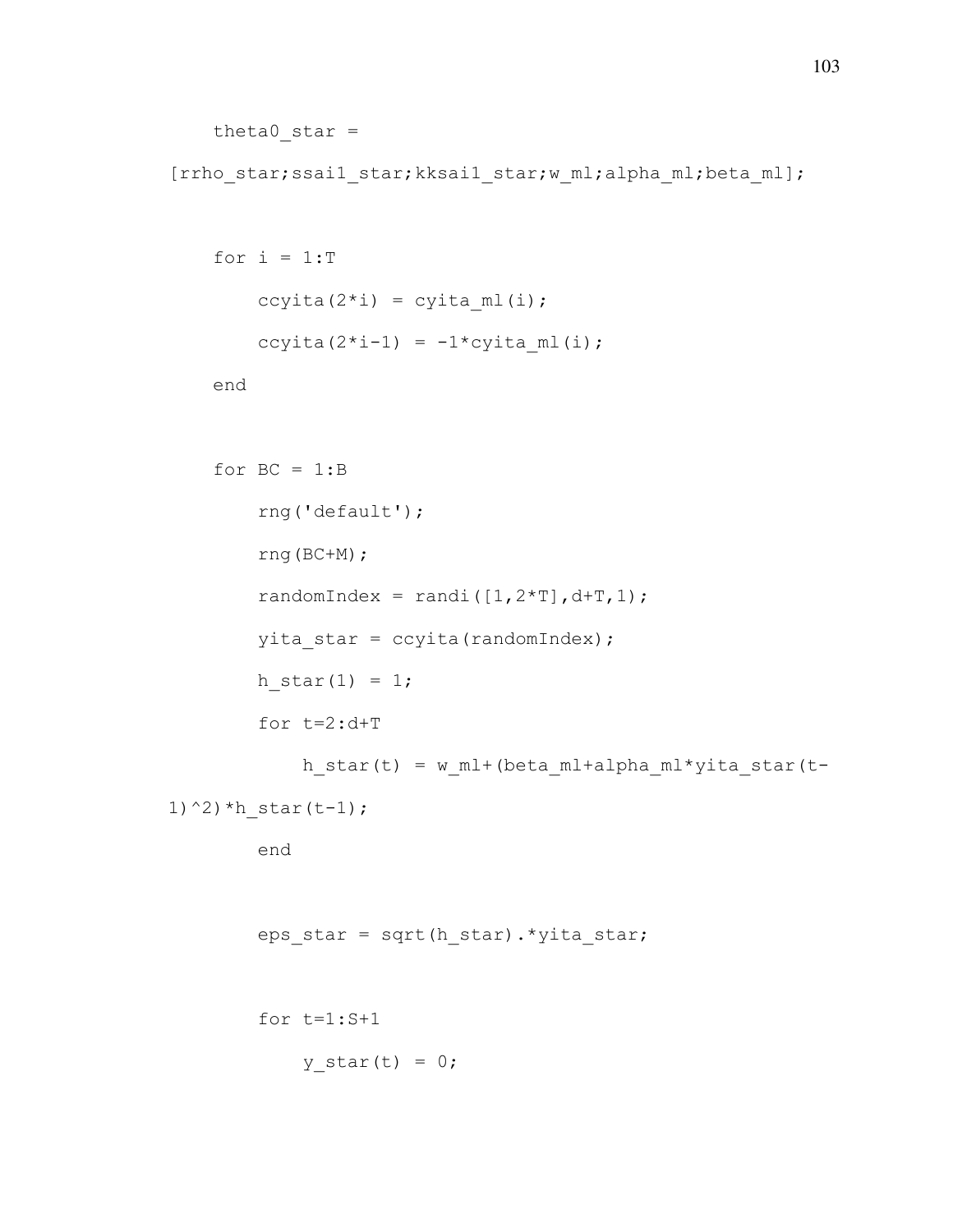```
 for t=S+2:d+T 
            y star(t) = y star(t-S)+sail ml*(y star(t-1)-
y star(t-S-1))+eps star(t);
         end
```

```
z star(1:T) = y star(d+1:d+T);
z1 star(1:T) = y star(d:d+T-1);
z4 star(1:T) = y star(d-S+1:d+T-S);
z5<sup>_star(1:T) = y_star(d-S:d+T-S-1);</sup>
zx star = [z4 \text{ star } z1 \text{ star } z5 \text{ star}];
```

```
starlmf =
```

```
LinearModel.fit(zx_star,z_star,'Intercept',false);
        rho star ls = starlmf.Coefficients.Estimate(1);sail star ls = starlmf.Coefficients.Estimate(2);ksai1 star ls = starlmf.Coefficients.Estimate(3);rrho star = rho star ls; ssai1_star = sai1_star_ls; 
        kksai1 star = ksai1 star ls;
```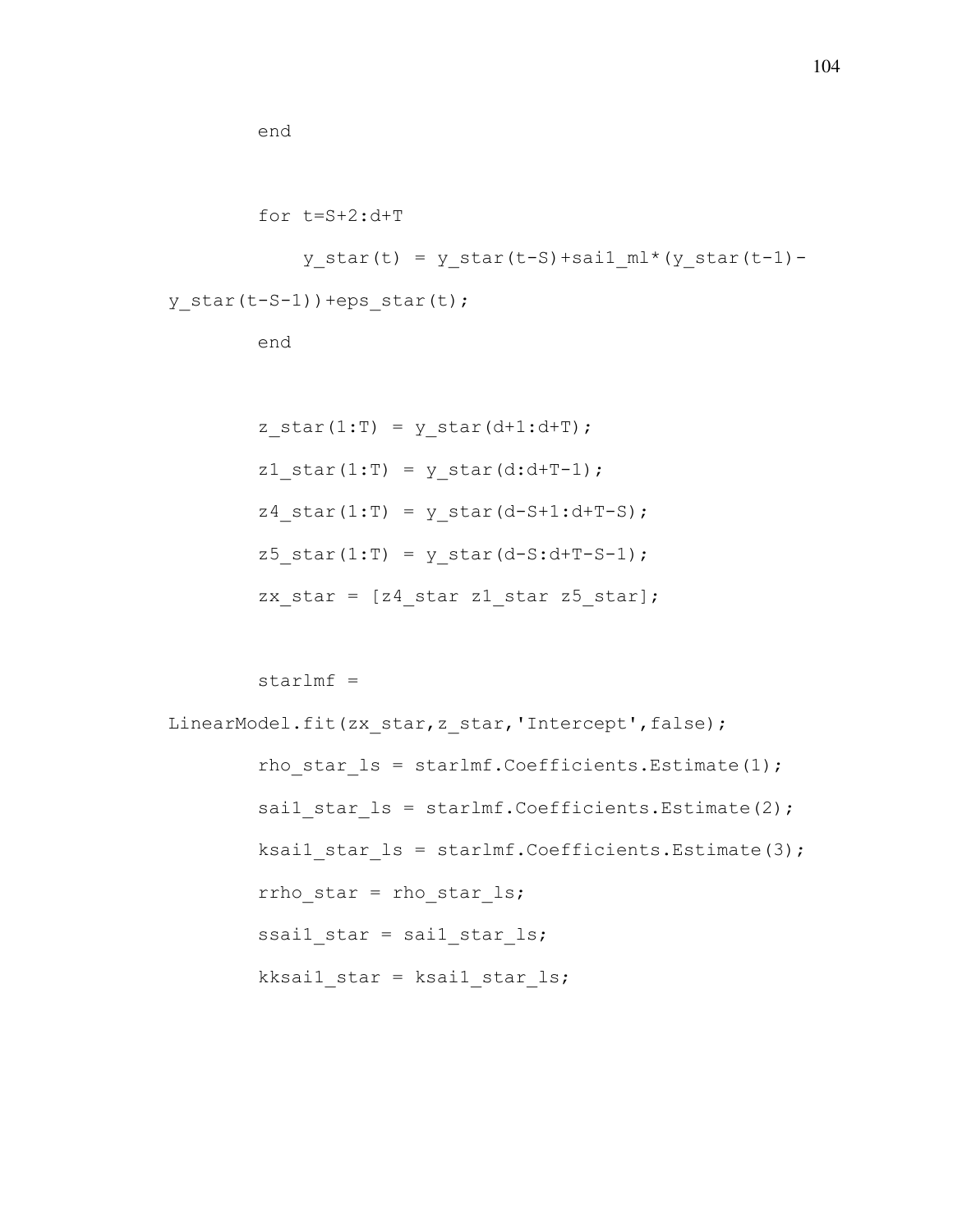[theta star]  $=$ 

fmincon(@(theta\_star)rawSARLgarch(theta\_star,z\_star,z4\_star ,z1 star,z5 star),theta0 star,rawAv,rawbv, [], [],rawlbb,rawu bb,[],opts);

> rho star  $ml = theta star(1);$ sail star  $ml = theta star(2);$  $ksail\_star\_ml = theta\_star(3);$ w star  $ml = theta star(4);$ alpha star  $ml = theta star(5);$ beta star  $ml = theta star(6);$

for t=1:T

```
eps\_star_ml(t) = z\_star(t)-
```
rho star  $ml*z4$  star(t)-

sai1\_star\_ml\*z1\_star(t)+rho\_star\_ml\*sai1\_star\_ml\*z5\_star(t)

;

```
h star ml(1) = sum(eps star ml(1:T).^2)/T;
```

```
 for t=2:T
```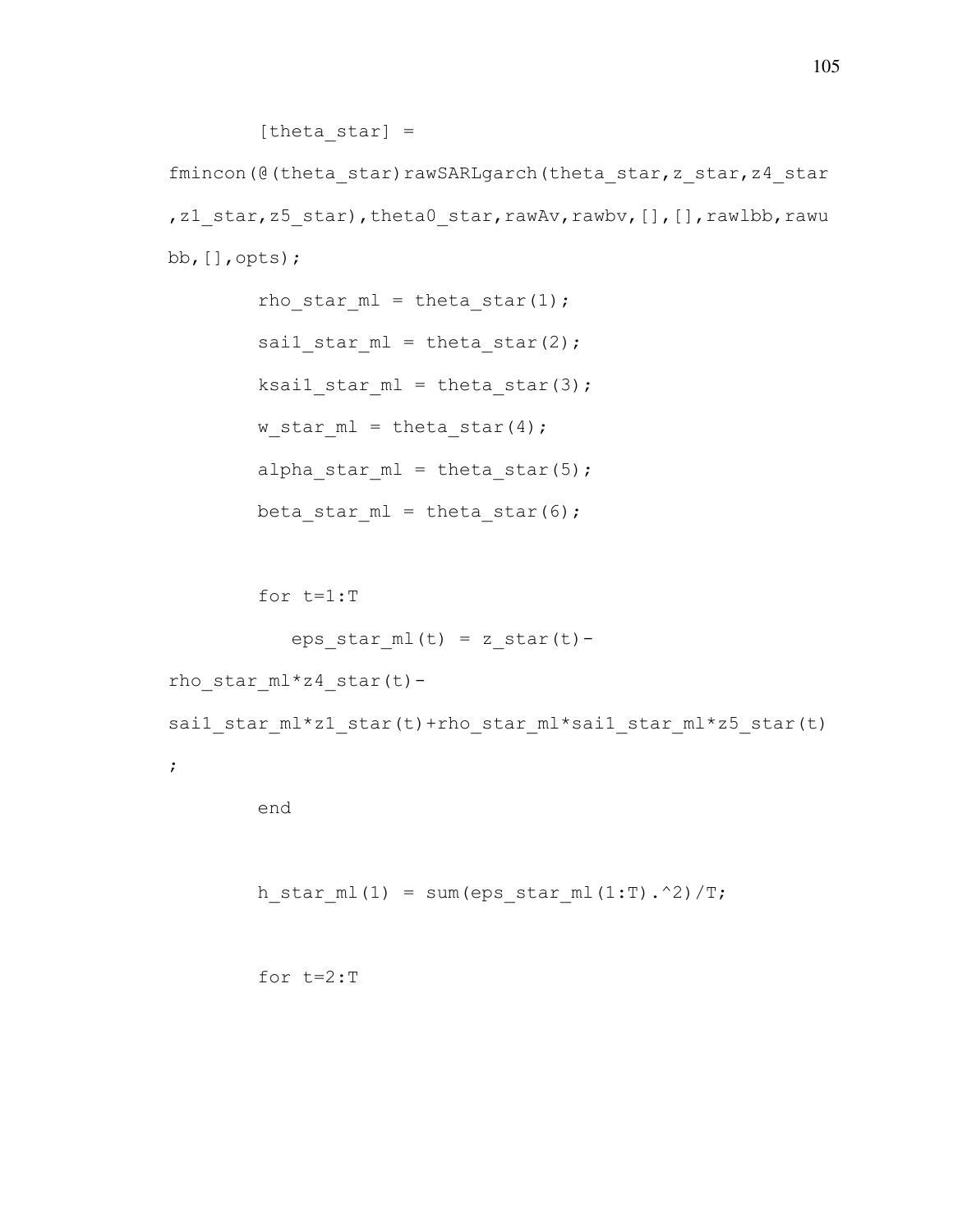```
h star ml(t) =
```
w star ml+alpha star ml\*eps star ml(t-

1)^2+beta star ml\*h star ml(t-1);

end

```
[sst1(BC), start1(BC)] =rawSARtValue(z4_star,z5_star,h_star_ml,alpha_star_ml,beta_s
tar ml, rho star ml, sai1 star ml, eps star ml);
       mcstart1(BC, MC) = start1(BC);mcsst1(BC, MC) = sst1(BC);
```
end

```
bpt1(MC) = prctile(start1, aalpha*100);
```

```
if (rawt1(MC) < bpt1(MC))rej1(MC) = 1; end 
if (rawtl(MC) \geq bptl(MC))rej1(MC) = 0;
```
end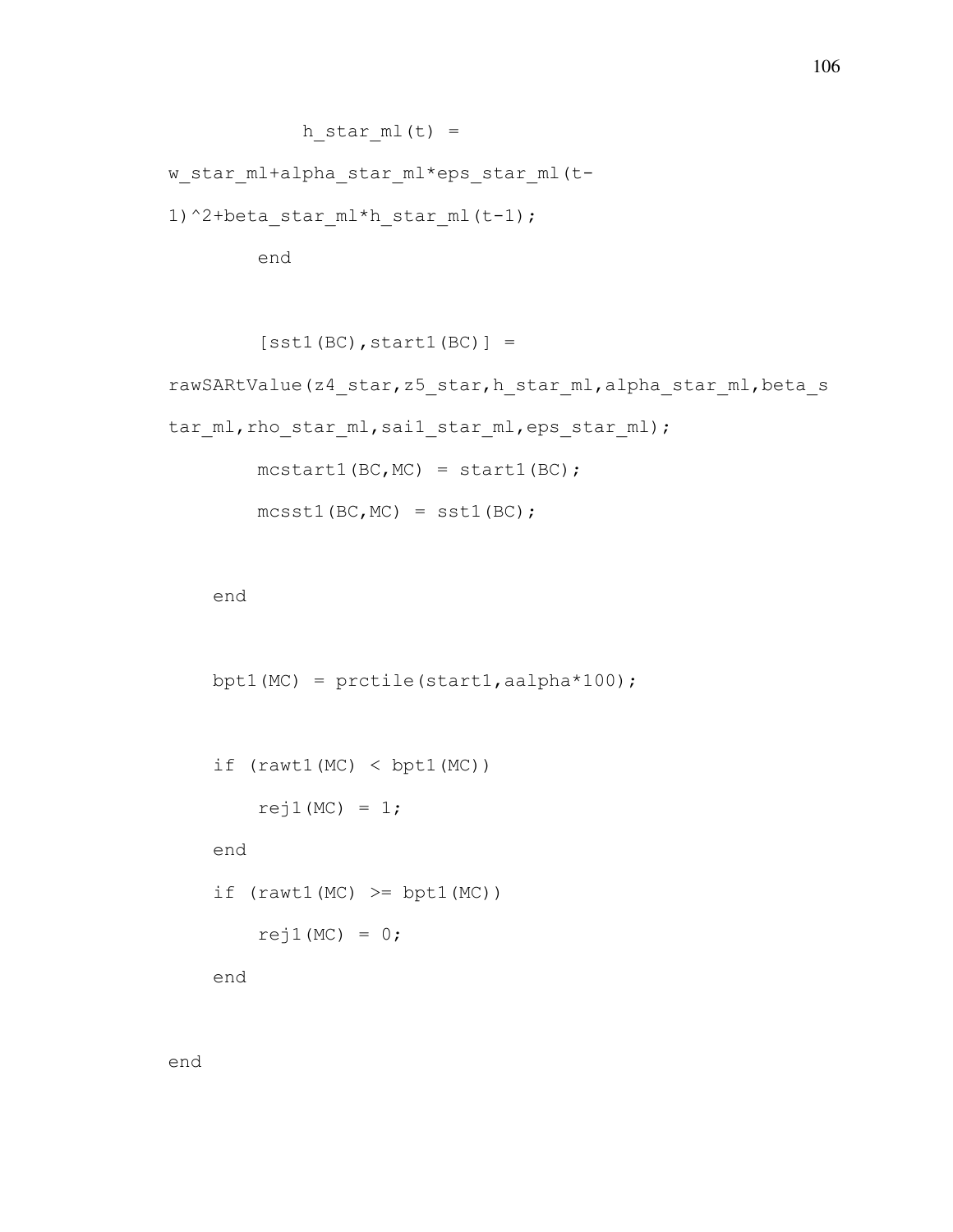```
sig1 = sum(rej1)/M;for MC = 1:Mfor BC = 1:Ballstart1(BC+B*(MC-1)) = mcstart1(BC, MC); end; 
end 
sig1
```

```
function L2 = \text{rawSARLgarch}(\text{theta}, z, z4, z1, z5)%qMLE's -1*likelihood: theta = 
%[rho;sai1;ksai1;w;alpha;beta];
%H0:rho=1; H1:|rho|<1
%L2 or -1*L2 has to be real numbers 
rho = theta(1);
sai1 = \text{theta}(2);
w = \text{theta}(4);
alpha = theta(5);
beta = theta(6);
n = length(z);
```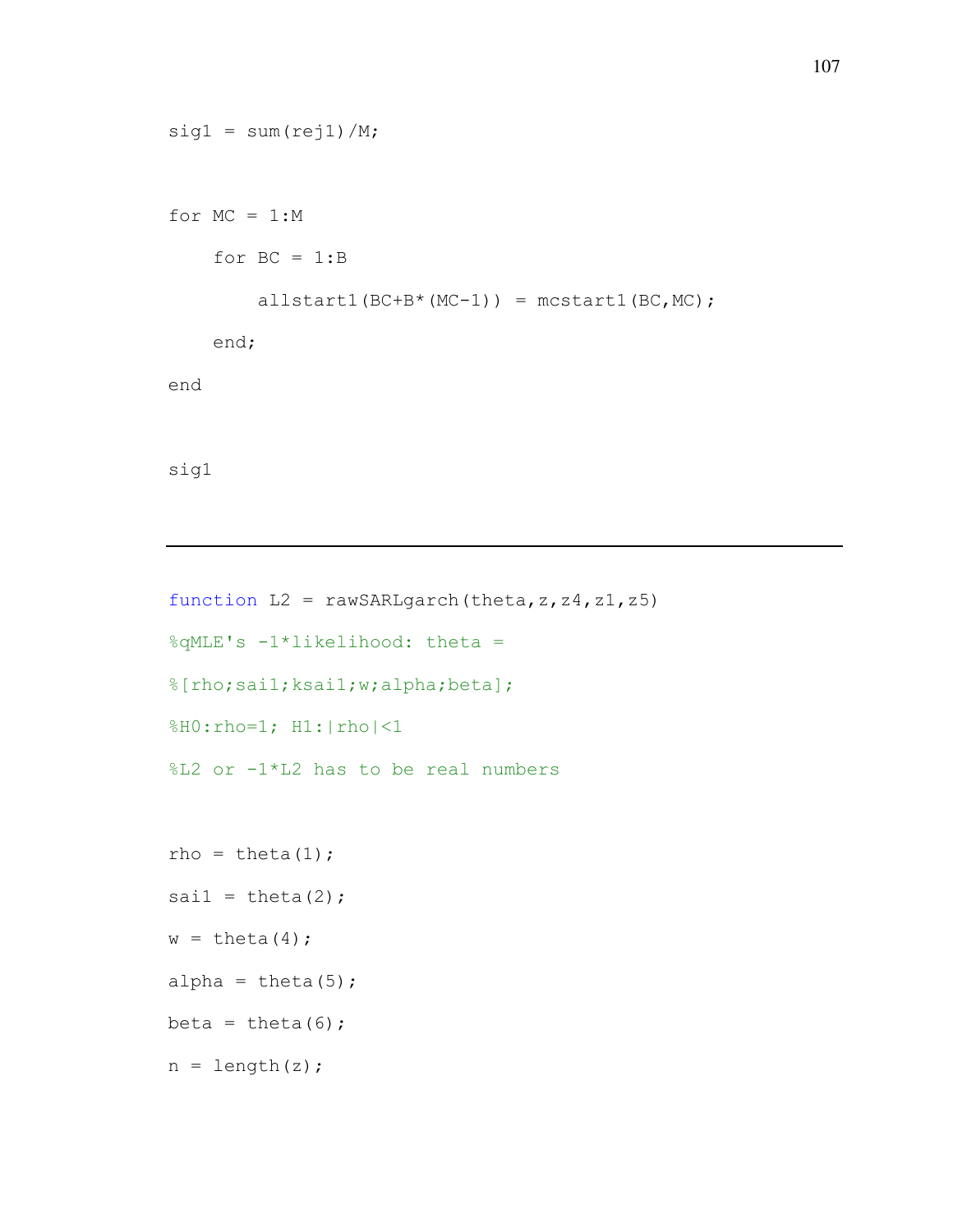```
eps = zeros(n, 1);for i = 1:neps(i) = z(i)-rho*z4(i)-sai1*z1(i)+rho*sai1*z5(i);
end
eps2 =eps.^2;h = zeros(n, 1);
h(1) = sum(eps2)/n;for i = 2:nh(i) = w + \alpha + \alpha \cdot \cos(1 - 1) + \beta \cdot \tan(1 - 1);
end
sqrt{a} = sqrt(h);
x = eps./sqrth;1 = -0.5*log(h) - 0.5*x.^2;L2 = sum(-1*1)/n;%cal the negative log likelihood with L2 - fmincon is used 
%to get Minimum Likelihood Estimates and we are looking for 
%Maximum Likelihood Estimates
```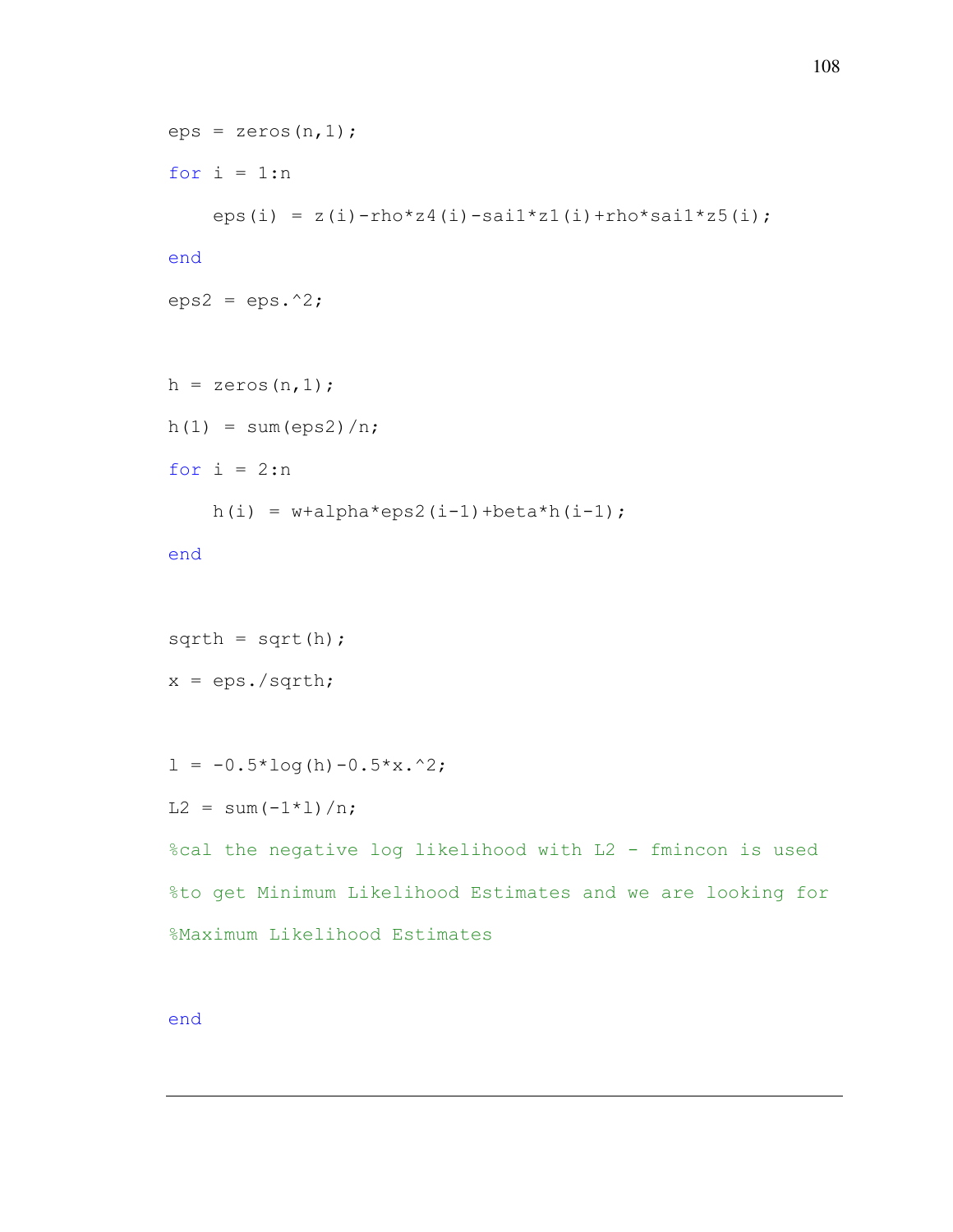```
function [st, tstat] =rawSARtValue(z4,z5,h,alpha,beta,rho,sai1,eps) 
%h=h_hat(1:T);alpha=alpha_hat;beta=beta_hat;eps=eps_hat(1:T
%);
%z=rho*z4+sai1*z1+ksai1*z5+epst; or
%z=rho*z4+sai1*(z1-rho*z5)+epst, where ksai1=-1*rho*sai1.
%If rho=1 or H0 holds, z=rho*z4+sai1*zs1+epst, where 
8zs1=z1-z5.
%H0:rho=1; H1:|rho|<1
\frac{2}{3}z4=y(t-s), z5=y(t-s-1)n = length(24);st = -1*(\text{sail}*z5(1)-z4(1))^2/h(1);%t=1 (and 2) are considered only above 
for t=2:n 
    st1 = 0;st2 = 0;for i=1:t-1st1 = st1+beta^(i-1)*eps(t-i)*(sai1*z5(t-i)-z4(t-
i));
```

```
st2 = st2 + beta^(i-1)*(sail*z5(t-i)-z4(t-i))^2;
```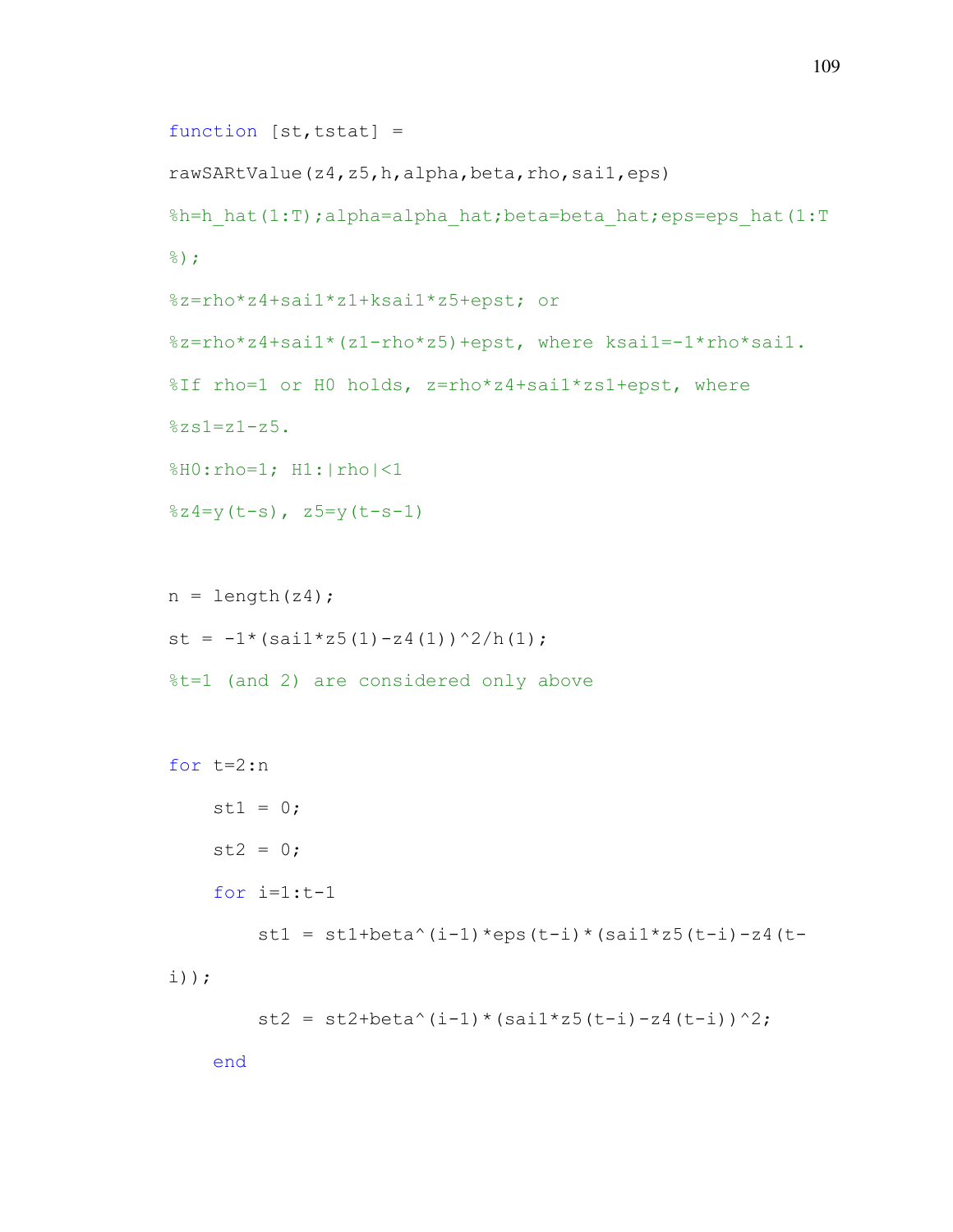```
st = st-(sai1*z5(t)-z4(t))^2/h(t)+(2*alpha^2/h(t)^2-
4*alpha^2*eps(t)^2/h(t)^3)*st1^2+4*alpha*eps(t)*(sail*z5(t))-z4(t))/h(t)^2*st1+alpha/h(t)*(eps(t)^2/h(t)-1)*st2;
```

```
tstat = sqrt(-1 * st) * (rho-1);
```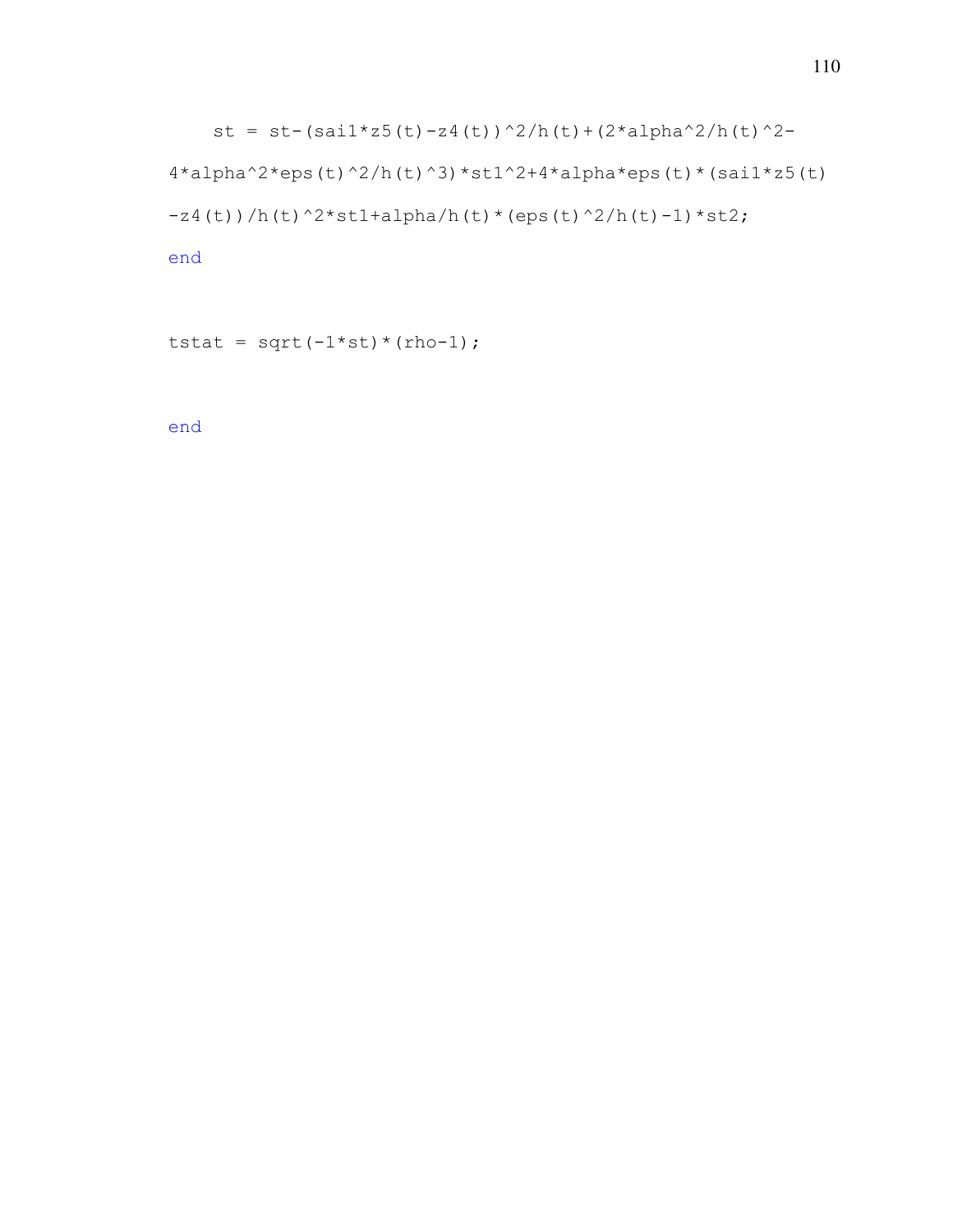## **BIBLIOGRAPHY**

- Engle, Robert F. (1982). Autoregressive Conditional Heteroscedasticity with Estimates of the Variance of United Kingdom Inflation. [Econometrica](https://en.wikipedia.org/wiki/Econometrica) 50(4): 987–1007.
- [Bollerslev, Tim](https://en.wikipedia.org/wiki/Tim_Bollerslev) (1986). Generalized Autoregressive Conditional Heteroskedasticity. [Journal of Econometrics](https://en.wikipedia.org/wiki/Journal_of_Econometrics) 31(3): 307-327.
- Altonji, J. and Ashenfelter, O. (1980). Wage Movements and the Labor Market Equilibrium Hypothesis. Economica 47:217-245.
- Nelson, C. R. and Plosser, C. I. (1982). Trends and Random Walks in Macroeconomic Time Series. Journal of Monetary Economics 9:139-162.
- Meese, R. A. and Singleton, K. J. (1982). On Unit Roots and the Empirical Modeling of Exchange Rates. Journal of Finance 37:1029-1034.
- Franke**,** J. Härdle**,** W.K**.** Hafner**,** C.M. (2010). *Statistics of Financial Markets: An Introduction (Universitext)*. Springer-Verlag Berlin Heidelberg.
- Dickey, D.A. Fuller, W.A. (1979). Distribution of the Estimators for Autoregressive Time Series with a Unit Root. Journal of the American Statistical Association 74:427-431.
- Said, S.E. Dickey, D.A. (1984). Testing for Unit Roots in Autoregressive-Moving Average Models of Unknown Order. Biometrika 71:599-607.
- Phillips, P.C.B. (1987). Time Series Regression with a Unit Root. Econometrica 55:277- 301.
- Phillips, P.C.B. Perron, P. (1988). Testing for a Unit Root in Time Series Regression. Biometrika 75:335-346.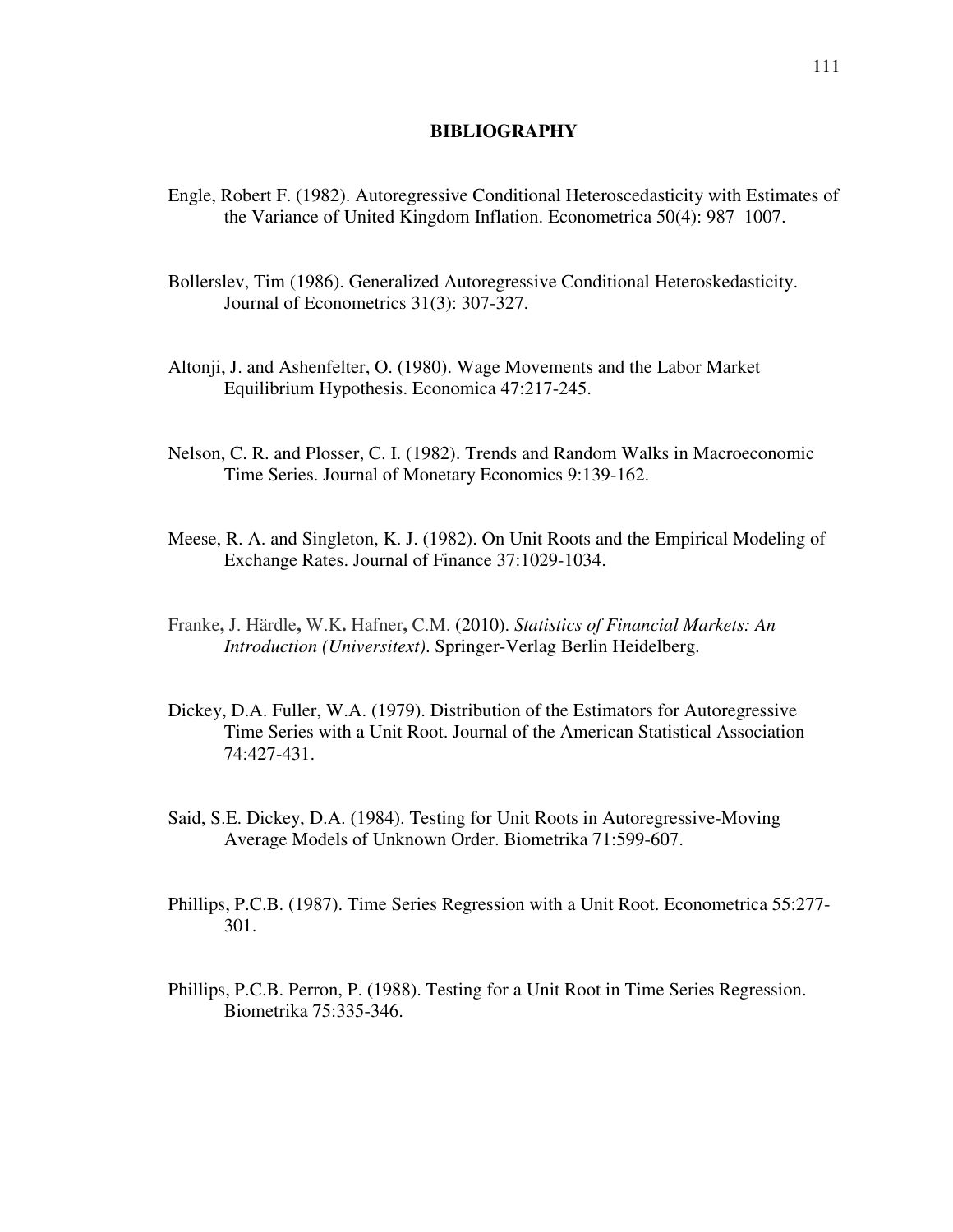- Ling, S. and Li, W. K. (1998). Limiting Distributions of Maximum Likelihood Estimators for Unstable Autoregressive Moving-Average Time Series with General Autoregressive Heteroscedastic Errors. Annals of Statistics 26(1):84-125.
- Ling, S. and Li, W. K. (2003). Asymptotic Inference for Unit Root Processes with  $GARCH$  (1, 1) Errors. Econometric Theory 19:541-564.
- Ling, S., Li, W. K., McAleer, M. (2003). Estimation and Testing for Unit Root Processes with  $GARCH(1,1)$  Errors: Theory and Monte Carlo Evidence. Econometric Review 22(2):179-202.
- Basawa, I.V. Mallik, A.K. McCormick, W.P. Reeves, J.H. Taylor, R.L. (1991). Bootstrapping Unstable First-order Autoregressive Processes. The Annals of Statistics 19:1098-1101.
- Ferretti, N. Romo, J. (1996). Unit Root Bootstrap Tests for  $AR(1)$  Models. Biometrika 83:849-860.
- Datta, S. (1996). On Asymptotic Properties of Bootstrap for  $AR(1)$  Processes. Journal of Statistical Planning and Inference 53:361-374.
- Bühlmann, P. (1997). Sieve Bootstrap for Time Series. Bernoulli 3:123-148.
- Chang, Y. Park, J. (2003). A Sieve Bootstrap for the Test of a Unit Root. Journal of Time Series Analysis 24:379-400.
- Gospodinov, N. and Tao, Y. (2011). Bootstrap Unit Root Tests in Models with  $GARCH$  (1, 1) Errors. Econometric Reviews 30:79-405.
- Zhong, X. and Samaranayake, V. A. (2014). Bootstrap-based Unit Root Tests for Higher Order Autoregressive Models with  $GARCH(1,1)$  Errors. ASA Proceedings of the Joint Statistical Meetings, American Statistical Association (Alexandria, VA): 3760-3769.
- Box, G. and Jenkins, G. (1970). *Time Series Analysis: Forecasting & Control*. Prentice Hall.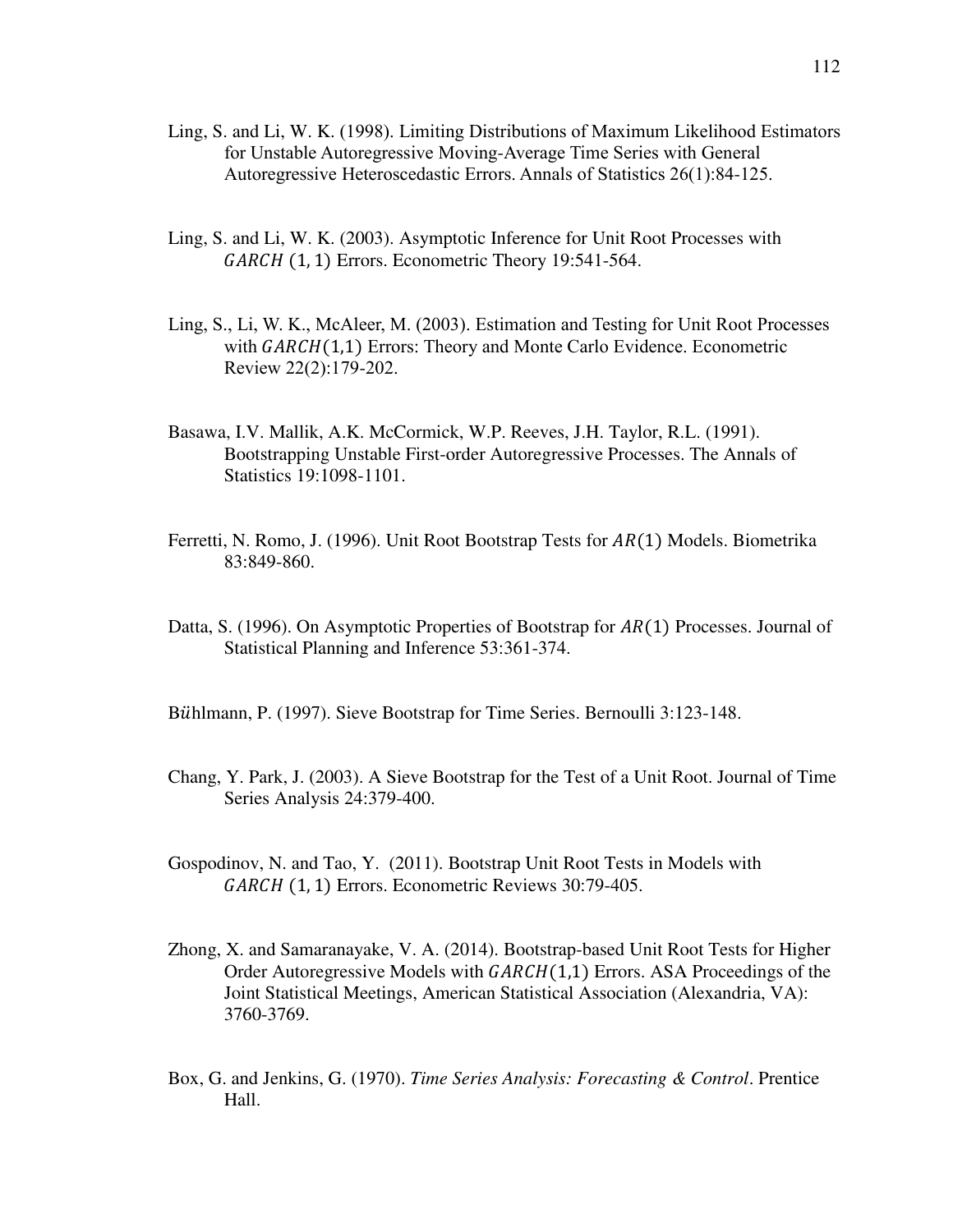- HEGY (1990). Seasonal Integration and Cointegration. Journal of Econometrics 44:215- 238.
- Dickey, D. A., Hasza, D. P., Fuller, W. A. (1984). Testing for Unit Roots in Seasonal Time Series. Journal of American Statistical Association 79:355-367.
- Hylleberg, S., Engle, R. F., Granger, C. W. J., Yoo, B. S. (1990). Seasonal Integration and Cointegration. Journal of Econometrics 44:215-238.
- Psaradakis, Z. (2000). Bootstrap Tests for Unit Roots in Seasonal Autoregressive Models. Statistics & Probability Letters 50:389-395.
- Psaradakis, Z. (2001). Bootstrap Test for an Autoregressive Unit Root in the Presence of Weakly Dependent Errors. Journal of Time Series Analysis 22:577-594.
- Chang, Y. and Park, J. (2003). A Sieve Bootstrap for the Test of a Unit Root. Journal of Time Series Analysis 24:379-400.
- Palm, F., Smeekes, S., Urbain, J. (2008). Bootstrap Unit-Root Tests: Comparison and Extension. Journal of Time Series Analysis 29:371-401.
- Dickey, D.A. Pantula, S.G. (1987). Determining the Order of Differencing in Autoregressive Processes. Journal of Business & Economic Statistics 5:455-461.
- Sen, D.L. (1985). Robustness of Single Unit Root Test Statistics in the Presence of Multiple Unit Roots. Unpublished Ph.D. dissertation. North Carolina State University, Department of Statistics.